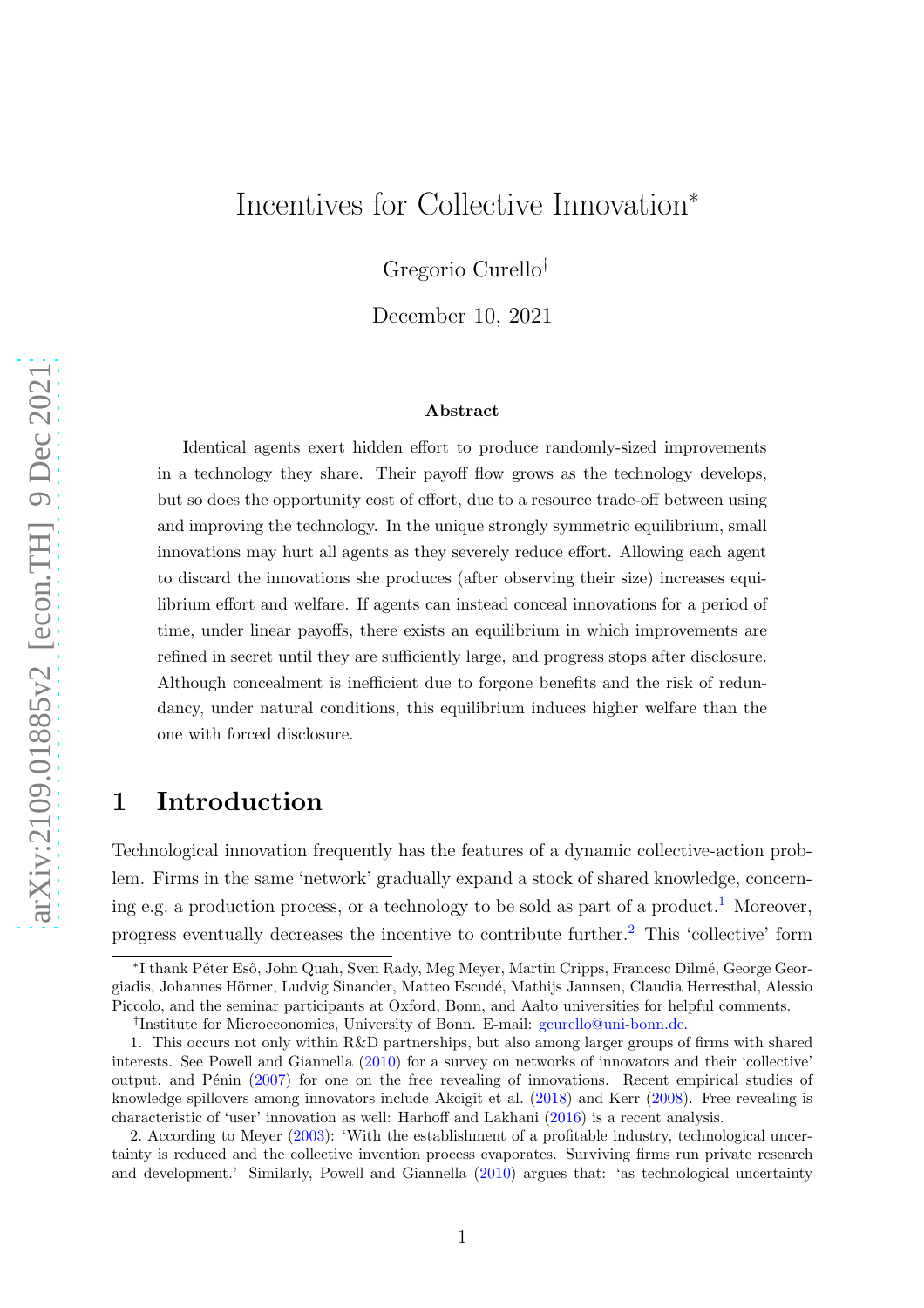of innovation drove progress in the biotechnology, semiconductor, and software industries, among others.[3](#page-1-0)

However, collective innovation differs from traditional 'games' of public-good provision in at least two respects. First, the magnitude of discoveries is uncertain, as the value of new technologies is often hard to predict. As a consequence, it is difficult for firms to monitor the research effort exerted by their partners.<sup>[4](#page-1-1)</sup> Second, firms face a resource trade-off between exploiting an existent technology and exploring new possibilities.<sup>[5](#page-1-2)</sup> In particular, as a technology improves, the opportunity cost of refining it rises.

In this paper, I study this problem in a general model that captures these key features. Long-lived identical agents exert hidden effort to induce randomly-sized increments in the stock of a public good. Agents' flow payoffs are a general function of their effort and of the current stock, and the marginal cost of effort increases (weakly) with the stock. In the main interpretation of the model, agents are firms and the public good is a technology that they share. The stock of the good corresponds to the quality of the technology, and an increment in the stock is an innovation. Firms invest in R&D to obtain innovations, as well as in other activities (e.g. production, or marketing). The latter induce a private flow of profits that grows as the technology improves. In another interpretation, agents are nonprofit organisations that allocate resources between activities with guaranteed returns and the search for more effective interventions, and share their findings.<sup>[6](#page-1-3)</sup>

I characterise the social-welfare benchmark (Theorem [1\)](#page-9-0) and show that the game admits a unique strongly symmetric equilibrium (Theorem [2\)](#page-12-0). Equilibrium effort is pinned down by the current stock; that is to say, no form of punishment is sustainable in equilibrium, even though the trajectory of the stock may be an arbitrarily precise (but imperfect) signal of aggregate effort. Moreover, continuation payoffs may fall after an innovation (i.e. an increment in the stock), even though a higher stock would be beneficial absent its incentive effects.<sup>[7](#page-1-4)</sup> This is because opponents exert less effort as the stock grows, delaying future innovations, and this may offset the benefit of a moderately larger stock. I obtain a necessary and sufficient condition for the risk of 'detrimental' innovations to persist

recedes, firms develop private R&D and focus on their own specific applications. Reliance on collective invention accordingly wanes.' Decreasing returns are ubiquitous in the literature on dynamic games of public-good provision, from Fershtman and Nitzan [\(1991](#page-32-1)) to Battaglini, Nunnari, and Palfrey [\(2014](#page-31-0)).

<span id="page-1-0"></span><sup>3.</sup> See e.g. Powell, Koput, and Smith-Doerr [\(1996](#page-34-1)) for biotechnologies, and Chesbrough [\(2003\)](#page-31-1) and Lim [\(2009\)](#page-33-3) for the semiconductor industry. See also Von Hippel [\(1987](#page-34-2)) for evidence of collective innovation from the steel industry, and Bessen and Nuvolari [\(2016\)](#page-31-2) for historical examples.

<span id="page-1-1"></span><sup>4.</sup> For example, Geroski [\(1995](#page-32-2)) notes that 'co-operative R&D ventures may be unable to overcome moral hazard problems that lead participants to invest less than promised in the joint venture, divert the energies of people nominally assigned to [it, and] assign less talented researchers to [it...]'

<span id="page-1-2"></span><sup>5.</sup> There is empirical evidence that financial constraints hold back innovation activities (e.g. Hottenrott and Peters [2012\)](#page-32-3), and that the latter often rely on internal funds. Thus, firms face a trade-off between financing innovation and other costly activities, such as production or marketing.

<sup>6.</sup> See e.g. Grant and Crutchfield [\(2007](#page-32-4)) and Dover and Lawrence [\(2012](#page-32-5)) for the importance of information-sharing and of innovation, respectively, in the nonprofit sector.

<span id="page-1-4"></span><span id="page-1-3"></span><sup>7.</sup> That is to say, agents would be better off provided they behaved as if the innovation did not occur.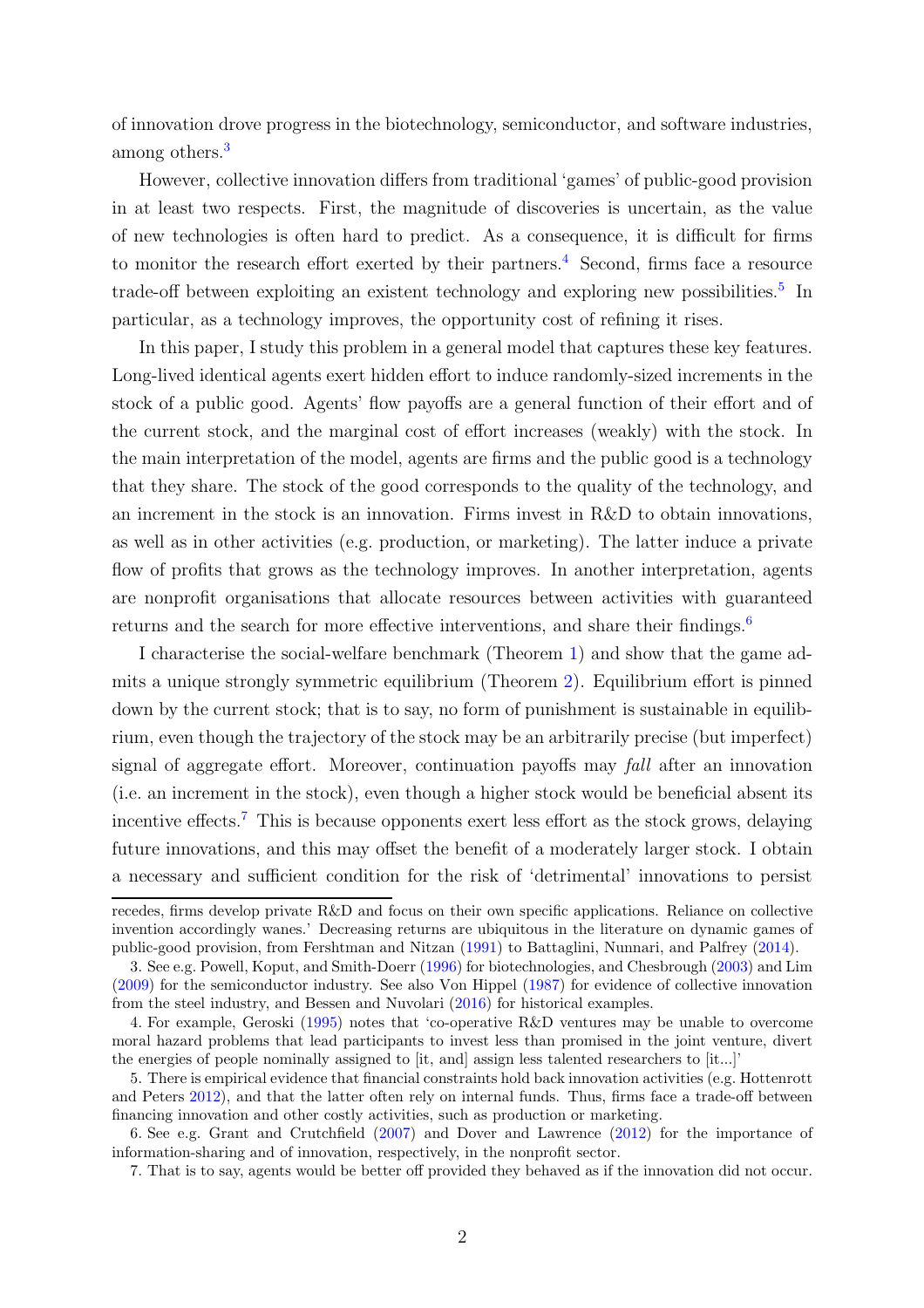as long as effort is exerted in equilibrium (Corollary [5\)](#page-15-0) and show that, under natural assumptions, all but the last innovation produced are harmful.

Because innovations have adverse effects on incentives, agents who obtain them may wish to delay their disclosure and adoption. To explore this idea, I first enrich the model by allowing agents to discard innovations, after observing their size. While this is a strong assumption, it leads to sharp results.<sup>[8](#page-2-0)</sup> Namely, the ensuing game admits a unique strongly symmetric equilibrium in which, after any history, both effort and continuation payoffs are higher than in the equilibrium of the baseline game with forced disclosure (Theorem [3\)](#page-21-0). Moreover, if innovations are beneficial with certainty when disclosure is compulsory, disposal does not occur even if allowed, and the equilibria coincide. Otherwise, the ex-ante payoffs in the equilibrium with disposal are strictly higher. Thus, in spite of the fact that discarding innovations is clearly inefficient, allowing the agents to do so enhances equilibrium welfare.

In reality, a firm that does not wish to disclose an innovation is more likely to conceal it than to discard it, and may disclose a refined version at a more profitable time. To check the robustness of the social benefits of selective disclosure, I enrich the baseline game by allowing agents who obtain innovations to conceal them from their opponents, forgoing the larger payoff flow. At any later time, possibly after having obtained and concealed further innovations, each agent may disclose any portion of the total increment, increasing her payoffs and the public stock. Moreover, undisclosed increments obtained by different agents are 'perfect substitutes', so that concealment leads to redundant innovations.

If payoffs are linear, no strongly symmetric equilibrium with full disclosure exists in this environment (Lemma [3\)](#page-27-0). In spite of this fact and of the richness of the setting, a tractable equilibrium exists. Namely, under linear payoffs, there exists a symmetric perfect Bayesian equilibrium in which a single innovation is disclosed (the first to exceed a common, time-varying cutoff) and, after this occurs, no effort is exerted (Theorem [4\)](#page-27-1). If the number of agents is sufficiently large and the size of innovations sufficiently uncertain, ex-ante payoffs exceed those of the equilibrium with forced disclosure (Proposition [3\)](#page-29-0). Thus, even though concealing innovations is clearly inefficient, doing so is incentivecompatible and may improve equilibrium welfare.

This model predicts that minor innovations within a technological field are not unambiguously beneficial, as they may discourage further progress, and innovators may fail to internalise the social benefit of their research efforts. Thus, an investor may favour a promising technology in its early days over one which already became profitable, as she may expect the former to develop faster and 'overtake' the latter. As a consequence of this 'discouragement effect', firms within a network of innovators may wish to hide their

<span id="page-2-0"></span><sup>8.</sup> Nothing would change if agents could instead conceal innovations, provided they cannot covertly refine the improvements that they hide. This is justified if innovations are aimed at solving a given problem (so that any two are perfect substitutes), and a new problem is tackled after a solution is adopted. See Section [5.1](#page-18-0) for details.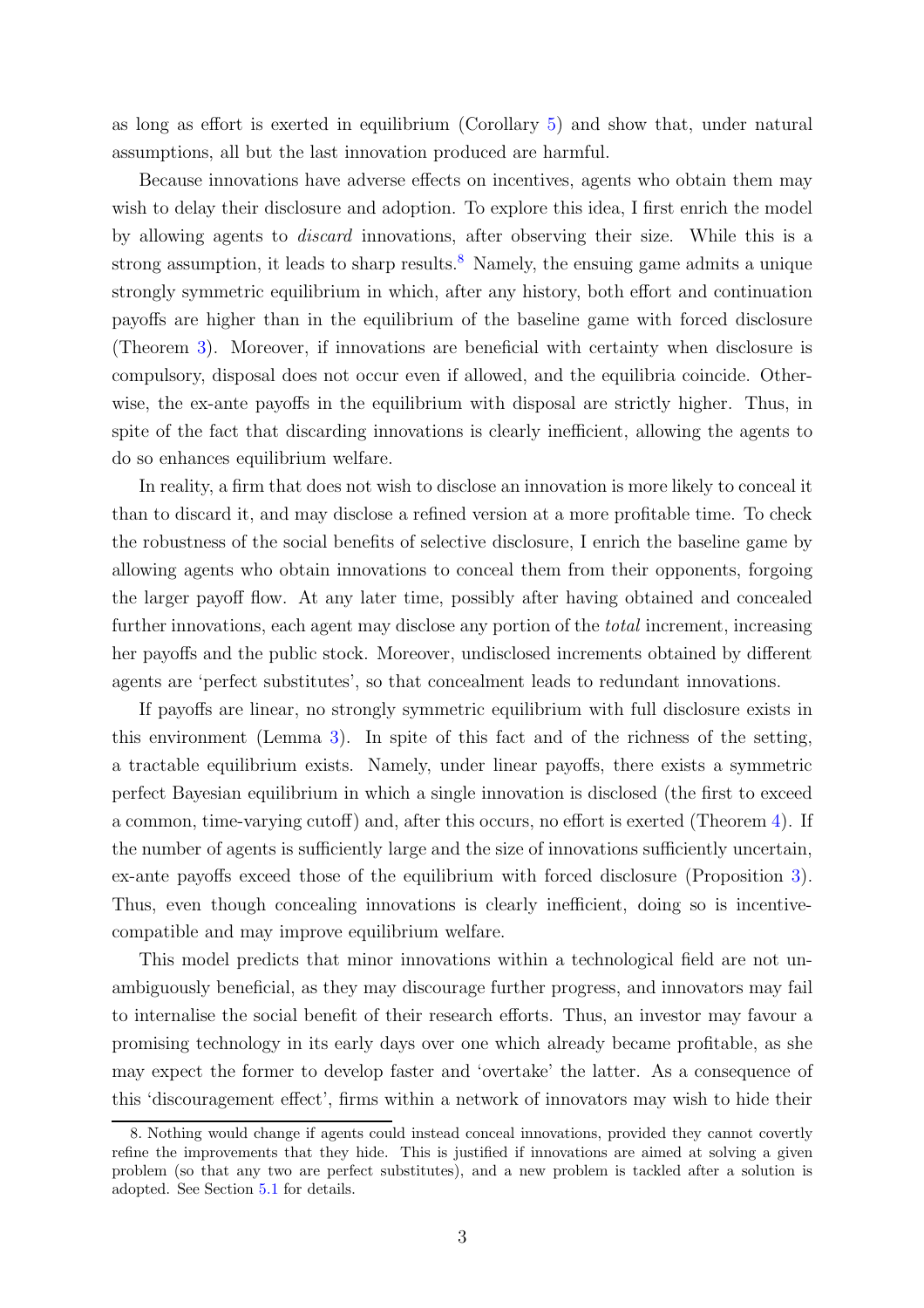advances from their partners, even if this is reputationally costly and has no direct benefit.[9](#page-3-0) Doing so may be socially beneficial, especially within large networks of innovators and in fields where the magnitude of innovations is heavy-tailed.[10](#page-3-1)

The rest of the paper is organised as follows. I summarise the relevant literature in Section [1.1.](#page-3-2) Section [2](#page-5-0) contains a description of the model and a discussion of the assumptions. In Section [3,](#page-8-0) I present the social-welfare benchmark. In Section [4,](#page-10-0) I characterise the unique strongly symmetric equilibrium. I analyse the game with disposal in Section [5,](#page-18-1) and the game with concealment in Section [6.](#page-23-0) The conclusion is in Section [7.](#page-30-1)

#### <span id="page-3-2"></span>1.1 Literature review

This paper belongs to the literature on dynamic games of public-good provision. The baseline model is closely related to Fershtman and Nitzan [\(1991](#page-32-1)), Marx and Matthews [\(2000\)](#page-33-4), and Battaglini, Nunnari, and Palfrey [\(2014\)](#page-31-0), as agents are long-lived and gradually add to the stock of a public good, and the returns to production decrease as the stock grows.<sup>[11](#page-3-3)</sup> I contribute to this literature in three ways. First, by making the trajectory of the stock an imperfect signal of agents' investments, I show that the symmetric equilibrium in Markov strategies is unique in the class of strongly symmetric equilibria. Second, I impose weaker restrictions on the payoff function and, in particular, allow the production cost to depend on the current stock. I show that, although a higher initial stock is beneficial absent its incentive effects, it may lead to lower equilibrium payoffs. Third, by allowing the stock to make discrete, randomly-sized jumps, I show that agents may have an incentive to discard or conceal increments in the stock, [12](#page-3-4) and I analyse the impact of allowing the agents to do so.

Another strand of the literature on dynamic public-good games assumes that agents are rewarded only once aggregate effort reaches a given threshold.<sup>[13](#page-3-5)</sup> Thus, even though free-riding remains a central concern, the incentive to exert effort grows with the total amount exerted to date. While this is not the case in the baseline model that I analyse, I show that a similar structure arises in equilibrium if agents are allowed to conceal the innovations that they obtain (Section [6\)](#page-23-0). However, in contrast to the literature, increments obtained by different agents are perfect substitutes.<sup>[14](#page-3-6)</sup>

<span id="page-3-6"></span><span id="page-3-5"></span>14. In Campbell, Ederer, and Spinnewijn [\(2014\)](#page-31-5), agents obtain 'successes' at random times, and may

<span id="page-3-0"></span><sup>9.</sup> If innovations must be shared in order to be implemented due to contractual arrangements, or if they are to be sold as part of a product, concealing them has no direct benefit.

<span id="page-3-1"></span><sup>10.</sup> See Azevedo et al. [\(2020](#page-30-2)) and the references therein for the importance of large and rare innovations. 11. See also Bliss and Nalebuff [\(1984\)](#page-31-3), Gradstein [\(1992](#page-32-6)), and Lockwood and Thomas [\(2002](#page-33-5)).

<span id="page-3-4"></span><span id="page-3-3"></span><sup>12.</sup> To the best of my knowledge, studies on games of experimentation (which I discuss below) are the only ones within the literature on dynamic provision of public goods to feature either a production cost that varies with the stock, or production involving randomly-sized lumps. The (joint) study of these two features is justified since they are *necessary* to obtain the adverse effects just described, as I show in Appendices [L](#page-81-0) and [M.](#page-83-0)

<sup>13.</sup> Major contributions include Radner, Myerson, and Maskin [\(1986](#page-34-3)), Admati and Perry [\(1991\)](#page-30-3), Strausz [\(1999\)](#page-34-4), Compte and Jehiel [\(2004\)](#page-31-4), Yildirim [\(2006\)](#page-34-5), and Georgiadis [\(2015\)](#page-32-7).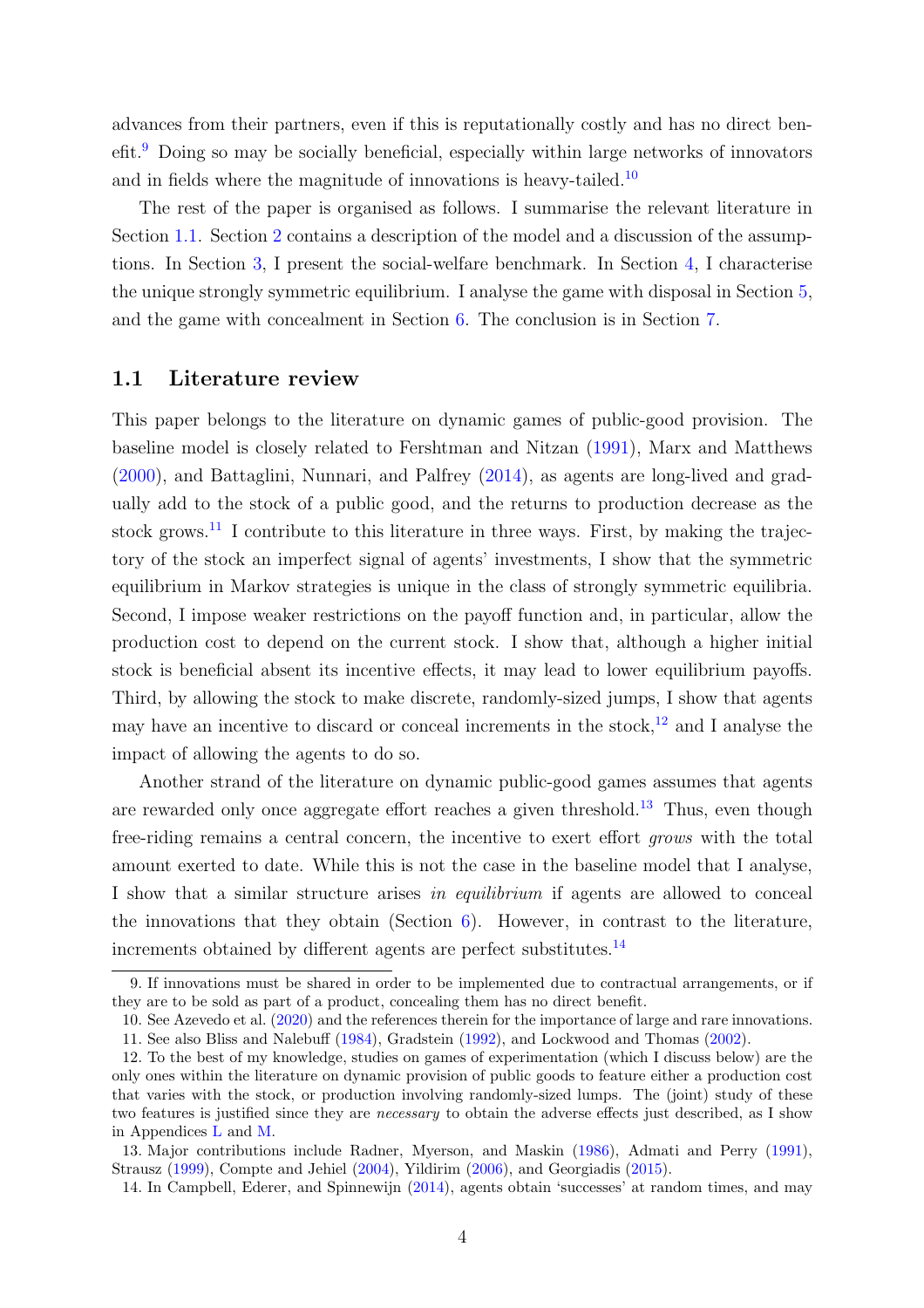This paper is also related to the literature on strategic experimentation, even though it does not itself feature experimentation.<sup>[15](#page-4-0)</sup> Indeed, games of experimentation may be viewed as a class of dynamic public-good games, where the 'stock' is the public belief about the quality of the risky arm, and 'producing' the good amounts to pulling this arm. Moreover, in these games as in my model, production is stochastic and the (net) production cost varies with the stock. Hörner, Klein, and Rady [\(Forthcoming](#page-32-8)) show that strongly symmetric equilibria improve upon Markov-perfect ones in games of experimentation, and are sometimes efficient. However, the unique strongly symmetric equilibrium involves Markov strategies in my model. This is because (unlike in games of experimentation) monitoring is imperfect.<sup>[16](#page-4-1)</sup> Another distinguishing feature of games of experimentation is the fact that payoffs and incentives to produce move jointly: 'good news' simultaneously makes agents better off and the risky arm more attractive.<sup>[17](#page-4-2)</sup> This implies that agents have no incentive to conceal goods news in equilibrium, and contin-uation payoffs are increasing in the probability that the risky arm is 'good'.<sup>[18](#page-4-3)</sup> That is to say, the aforementioned phenomena that I analyse do not arise.

Finally, this paper is related to the large theoretical literature on innovation. Reinganum [\(1983](#page-34-6)), part of the strand concerning industrial organisation, argues that industry leaders are likely to be overtaken by new entrants in the innovation race.<sup>[19](#page-4-4)</sup> Even though firms do not compete in my model, overtaking occurs as well. However, it is more severe in that the 'leader' may be ex-ante worse off than the 'follower'.[20](#page-4-5) In the endogenous-growth models of Lucas and Moll [\(2014\)](#page-33-6) and Perla and Tonetti [\(2014](#page-34-7)), agents face a resource trade-off between using an existing technology and improving it, exactly as in my model. However, innovations are always beneficial in their models, as aggregate technological

conceal them in order to preserve their partners' incentive to exert effort. Discarding or concealing innovations in my model is beneficial for the same reason. However, successes obtained by different agents in Campbell, Ederer, and Spinnewijn [\(2014\)](#page-31-5) are perfect complements, whether or not they are concealed. As I show in Appendix [M,](#page-83-0) if innovations have a fixed value in my model (as successes do in theirs), agents do not conceal them in equilibrium, as concealed increments are perfect substitutes.

<span id="page-4-0"></span><sup>15.</sup> Important contributions to this literature include Bolton and Harris [\(1999](#page-31-6)), Keller, Rady, and Cripps [\(2005\)](#page-33-7), Keller and Rady [\(2010\)](#page-33-8), Bonatti and Hörner [\(2011](#page-31-7)), Klein and Rady [\(2011\)](#page-33-9), Heidhues, Rady, and Strack [\(2015\)](#page-32-9), and Keller and Rady [\(2015,](#page-33-10) [2020\)](#page-33-11).

<span id="page-4-1"></span><sup>16.</sup> See the discussion at the end of Section [4](#page-10-0) for details.

<span id="page-4-2"></span><sup>17.</sup> In standard public-good games as well as in my model, an increase in the stock is beneficial absent its incentive effects, but discourages further production in equilibrium.

<span id="page-4-3"></span><sup>18.</sup> Nevertheless, concealing information plays an important role in models involving strategic experimentation. See e.g. Akcigit and Liu [\(2015\)](#page-30-4) and Halac, Kartik, and Liu [\(2017\)](#page-32-10).

<span id="page-4-4"></span><sup>19.</sup> Important contributions to this literature include Brander and Spencer [\(1983\)](#page-31-8), Spence [\(1984\)](#page-34-8), Katz [\(1986\)](#page-32-11), d'Aspremont and Jacquemin [\(1988\)](#page-31-9), Kamien, Muller, and Zang [\(1992](#page-32-12)), Suzumura [\(1992\)](#page-34-9), and Leahy and Neary [\(1997\)](#page-33-12). An overtaking phenomenon also features in Jovanovic and Nyarko [\(1996](#page-32-13)) and Redding [\(2002](#page-34-10)), which belong to the literature on endogenous growth.

<span id="page-4-5"></span><sup>20.</sup> In detail, consider two groups of agents (e.g. two distinct R&D partnerships) playing the equilibrium of the baseline game (Theorem [2\)](#page-12-0). If the first innovation obtained across groups makes the group who obtained it (the 'leaders') worse off, the group of 'followers' (which therefore has a lower stock at the time of the innovation) is likely to have a higher stock in the near future. This is because the continuation payoffs of the followers are higher, even though their flow payoffs are lower as long as their stock lies below that of the leaders.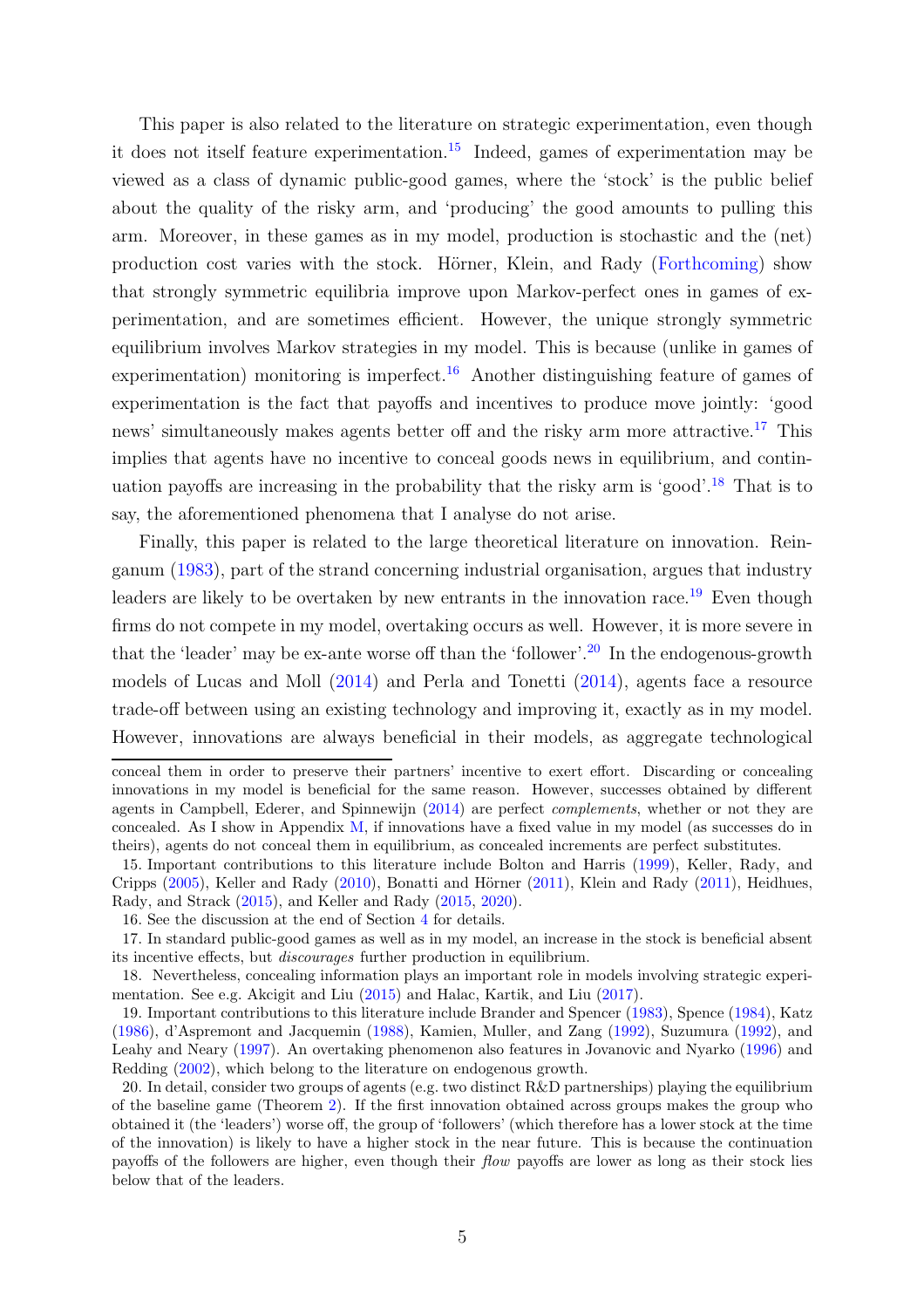<span id="page-5-0"></span>progress is deterministic.[21](#page-5-1)

### 2 Model and assumptions

In this section, I describe the model and discuss the assumptions underlying it.

Time is continuous and indexed by  $t \in \mathbb{R}_+$ . There are  $n \geq 2$  identical agents, indexed by  $i \in \{1, \ldots, n\}$ , and a public good. Its time-t stock is denoted  $x_t \geq 0$ . At any time  $t \geq 0$ , agent i exerts effort  $a_t^i \in [0,1]$  and receives a flow payoff  $u(a_t^i, x_t)$ , where  $u:[0,1]\times\mathbb{R}_+\to\mathbb{R}$ . The payoff is discounted at rate  $r>0$ .

The stock  $x_t$  takes some initial value  $x_0 \geq 0$  and, for  $t > 0$ , is determined as follows. Agent *i* produces an increment in  $x_t$  at rate  $\lambda a_t^i$ , where  $\lambda > 0$ . Each increment has (possibly) random size z, drawn from a CDF F with mean  $\mu < \infty$  and such that  $F(0) = 0$ . For some of the results, we shall assume that

<span id="page-5-5"></span>
$$
F(z) > 0 \quad \text{for all } z > 0. \tag{1}
$$

This means that increments of arbitrarily small (but strictly positive) size are possible. The production and the size of increments are independent across agents, time, and from each other. By rescaling the rate  $\lambda$  of arrival of increments by  $1/r$ , we may assume without loss of generality that  $r = 1$ . The arrival of increments, their size, as well as the identity of the agents inducing them, are public. Agents' effort is private, and agents are constrained to play pure strategies.

Assume that  $u(a, x)$  is twice continuously differentiable, and increasing and concave in  $x^{22}$  $x^{22}$  $x^{22}$  That is, keeping the effort fixed, the payoff increases as the stock grows, but at a decreasing rate. Note that

$$
u(a,x) = b(x) - c(a,x)
$$

where  $b(x) := u(0, x)$  are gross benefits, and  $c(a, x) := u(0, x) - u(a, x)$  is the opportunity cost of effort. Suppose that  $c(a, x)$  is increasing and convex in a, and strictly increasing in a if  $x > 0$ . Suppose also that  $c_1(a, x)$  and  $c_{11}(a, x)$  are increasing in x; that is, the cost of effort becomes steeper and more convex as the stock grows.[23](#page-5-3) Suppose also that

<span id="page-5-4"></span>
$$
\lim_{x \to \infty} \lambda \mu n b'(x) - c_1(a, x) < 0 \quad \text{for all } 0 < a \le 1. \tag{2}
$$

This means that any fixed amount of positive effort is inefficiently large if the stock is large enough. In particular,  $\lambda \mu n b'(x)$  approximates the marginal social benefit of effort

<sup>21.</sup> In Hopenhayn and Squintani [\(2011](#page-32-14)), firms refine their technologies in secret (as in the extension of Section  $6$ ), but compete in a patent race.

<span id="page-5-2"></span><span id="page-5-1"></span><sup>22.</sup> Notions such as 'increasing' and 'concave' are always meant in the weak sense.

<span id="page-5-3"></span><sup>23.</sup> The conditions on  $c$  are equivalent to the following conditions on  $u: u$  is decreasing and concave in a, and strictly decreasing in a if  $x > 0$ ;  $u_1$  and  $u_{11}$  are decreasing in x.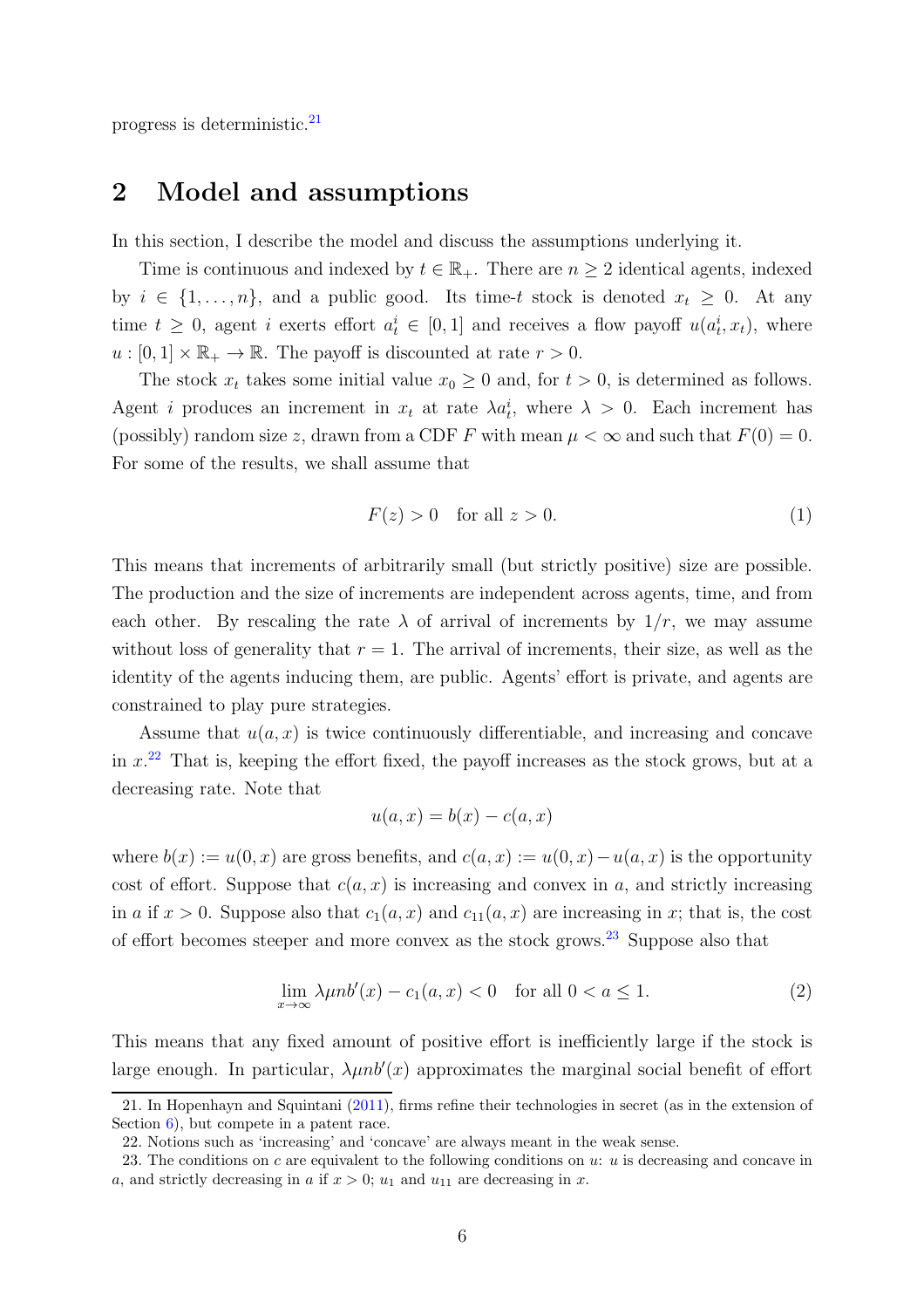when the stock x is large, whereas  $c_1(a, x)$  is its marginal cost.<sup>[24](#page-6-0)</sup> For some results, we shall further assume that payoffs take the following *linear multiplicative* form:

<span id="page-6-1"></span>
$$
b(x) = x \& c(a, x) = ax.
$$
\n
$$
(3)
$$

In the main interpretation of the model, the stock  $x_t$  denotes the (quality of a shared) technology, and increments in  $x_t$  are *innovations*. These terms are used throughout the discussion. Given this interpretation, linear multiplicative payoffs may be understood as follows. In each period, agents face a binary decision between using and improving the technology. Improving the technology  $(a_t^i = 1)$  yields no payoff, and using it  $(a_t^i = 0)$ yields a payoff equal to its current quality,  $x_t$ . We may interpret  $0 < a_t^i < 1$  as improving the technology with probability  $a_t^i$  and using it with probability  $1 - a_t^i$ . Assuming that agents are expected-utility maximisers, their payoff function is [\(3\)](#page-6-1).

We shall illustrate the results using linear multiplicative payoffs and the distribution

<span id="page-6-4"></span>
$$
F(z) = \rho \mathbb{1}_{z \ge \zeta} + (1 - \rho)(1 - e^{-\frac{z}{\epsilon}}),\tag{4}
$$

where  $\rho \in [0, 1)$  and  $\zeta > \epsilon > 0$ . Thus, with probability  $\rho$ , the innovation is 'substantial' and it has size  $\zeta$ ; otherwise, it is a small improvement, with size drawn from the exponential distribution with mean  $\epsilon$ <sup>[25](#page-6-2)</sup>

Below is a brief description of histories, strategies and continuation payoffs. Formal definitions are in Appendix [A.](#page-35-0) Note that (almost surely) only finitely many innovations are produced within any bounded period of time. A history is a finite sequence

<span id="page-6-3"></span>
$$
h_m := (x_0, (t_1, z_1, i_1), \dots, (t_m, z_m, i_m))
$$
\n<sup>(5)</sup>

such that agent  $i_1$  obtains an innovations of size  $z_1$  at time  $t_1$ , agent  $i_2$  one of size  $z_2$  at time  $t_2 > t_1$ , and so on. In particular, the stock after the  $m<sup>th</sup>$  innovation is

$$
X(h_m) := x_0 + \sum_{l=1}^m z_l.
$$

Agents simultaneously reach a new (public) history whenever an innovation is produced. A strategy  $\sigma^i$  specifies, for each history  $h_m$  (including  $h_0 := x_0$ ), an effort schedule  $\sigma^{i}(h_m)$  :  $(t_m,\infty) \to [0,1]$  (where  $t_0 := 0$ ). Agent i exerts effort  $[\sigma^{i}(h_m)](t)$  at any

<span id="page-6-0"></span><sup>24.</sup> The (individual) benefit of obtaining one innovation,  $\mathbb{E}_F[b(x+\tilde{z})] - b(x)$ , is approximately  $\mu b'(x)$ when  $x$  is large. This is because  $b$  is increasing and concave, hence approximately linear for large  $x$ .

<span id="page-6-2"></span><sup>25.</sup> The mean of F is  $\mu = \rho \zeta + (1 - \rho)\epsilon$ . Solutions are simpler if the size of the small improvement is exponentially-distributed than if it is fixed, whereas they do not change if the size of the substantial innovation is stochastic, provided it is guaranteed to be sufficiently large. The special case  $\rho = 0$  affords the simplest non-trivial solutions. We will also consider the limit case in which moderate improvements become arbitrarily small and frequent, while their aggregate size remains fixed (formally, we let  $\lambda$  grow and  $\rho$  and  $\epsilon$  vanish while keeping  $\lambda \rho$  and  $\lambda \epsilon (1 - \rho)$  fixed).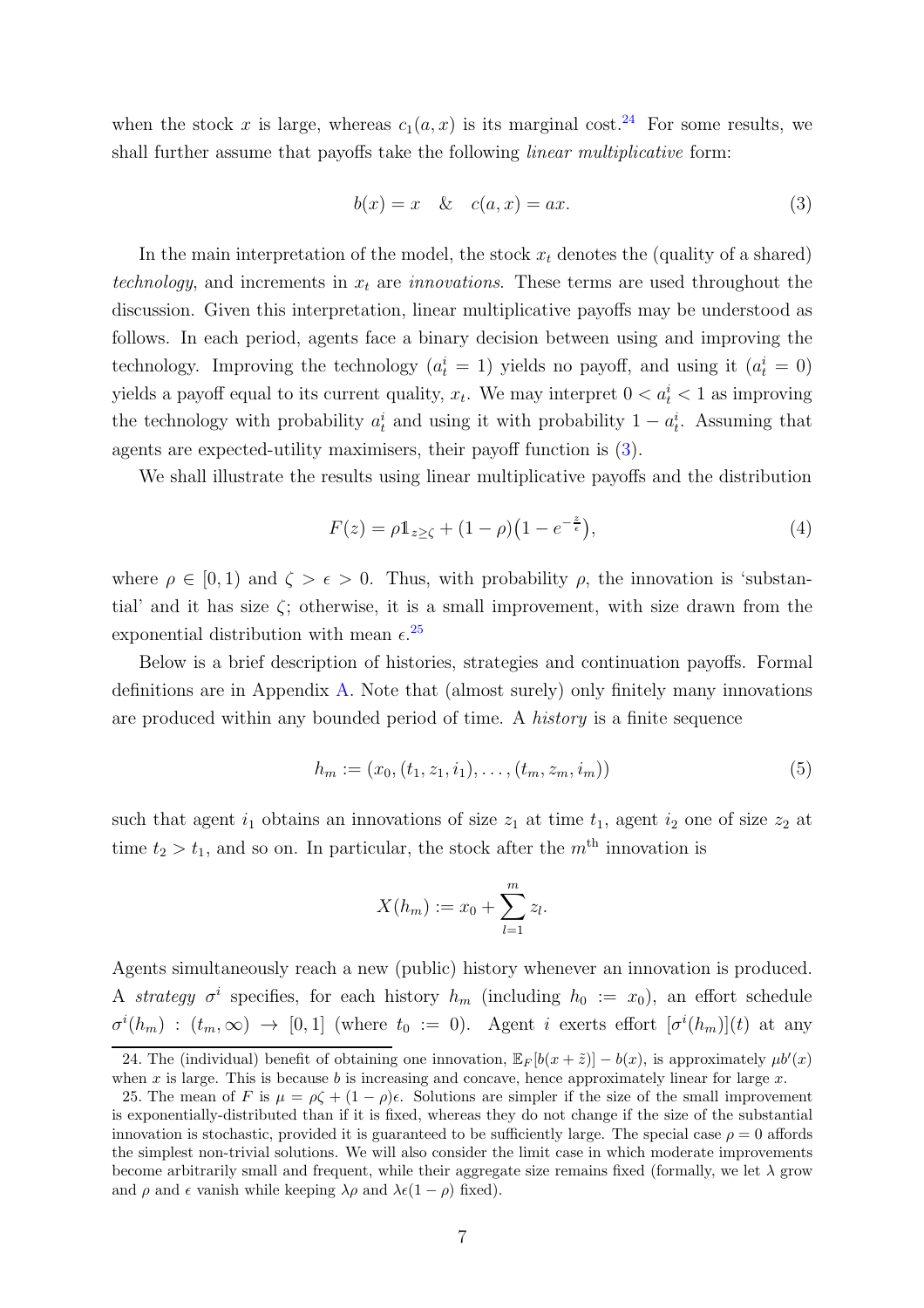time  $t > t_m$  such that no innovation was produced within the time interval  $[t_m, t)$ . Note that it is not necessary for histories to keep track of past exerted effort, since past effort has no direct payoff relevance and agents do not randomise. For the same reason, beliefs about opponents' past effort play no role, and subgames beginning at any given history are well-defined.<sup>[26](#page-7-0)</sup> If agents play a strategy profile  $\sigma := (\sigma^i)_{i=1}^n$ , agent i's continuation payoff at a history  $h_m$  may be expressed as

<span id="page-7-4"></span>
$$
v_{\sigma}^{i}(h_{m}) := \mathbb{E}\left(\sum_{l=m}^{\tilde{m}} \int_{\tilde{t}_{l}}^{\tilde{t}_{l+1}} e^{t_{m}-t} \left[b\big(X\big(\tilde{h}_{l}\big)\big)-c\big(\big[\sigma^{i}\big(\tilde{h}_{l}\big)\big](t),X\big(\tilde{h}_{l}\big)\big)\right]dt\right) \tag{6}
$$

where  $\tilde{m} \in \{m, m+1, \ldots, \infty\}$  is the total number of innovations produced,  $\tilde{h}_l$  is the history reached upon the  $l^{\text{th}}$  innovation (at time  $\tilde{t}_l$ ),  $\tilde{h}_m := h_m$ ,  $\tilde{t}_m := t_m$  and, if  $\tilde{m} < \infty$ ,  $\tilde{t}_{\tilde{m}+1} := \infty.$ 

#### 2.1 Discussion of the assumptions

The literature on dynamic public-good games assumes that payoffs are separable. Formally, they may be expressed as

<span id="page-7-3"></span>
$$
u(a_t^i, x_t) = b(x_t) - c(a_t^i). \tag{7}
$$

This model is a generalisation. Namely, the cost of effort becomes steeper and more convex as the stock grows.<sup>[27](#page-7-1)</sup> Another standard assumption is that the marginal benefit of increasing the stock vanishes as the stock grows (i.e.,  $\lim_{x\to\infty} b'(x) = 0$ ). Condition [\(2\)](#page-5-4) is weaker. The added generality encompasses linear payoffs, such as  $(3)$ .<sup>[28](#page-7-2)</sup>

Another typical assumption in the literature is that the production technology is deterministic. In this model, production is stochastic because innovations arise at random times. Coupled with the continuous-time assumption, this feature affords simple closedform solutions and a neater analysis. Note that the size of innovations may, but need not, be random (formally,  $F$  may be degenerate). Condition  $(1)$ , which requires innovations to have random size, is used to obtain simple characterisations of the inefficiency of equilibria (Corollary [2\)](#page-12-1), of the possibility of detrimental innovations (Section [4.1\)](#page-15-1), of the incentive to conceal innovations in equilibrium (Lemma [3\)](#page-27-0), and a sufficient condition for concealment to be socially beneficial (Proposition [3\)](#page-29-0). The other results hold whether the size of innovations is random or fixed.

<span id="page-7-0"></span><sup>26.</sup> The game may be viewed as a discrete-time, simultaneous-move stochastic game, with stochastic discounting and horizon. As I show in Appendix [A,](#page-35-0) action spaces are compact and per-period payoffs continuous, so that best responses against any (suitably measurable) strategies exist after every history. 27. Requiring that the cost become more convex as well as steeper as the stock grows is necessary to

<span id="page-7-1"></span>guarantee that the efficient level of effort decreases, a central feature in the literature.

<span id="page-7-2"></span><sup>28.</sup> Condition [\(2\)](#page-5-4) ensures that the strongly symmetric equilibrium is unique (Theorem [2\)](#page-12-0).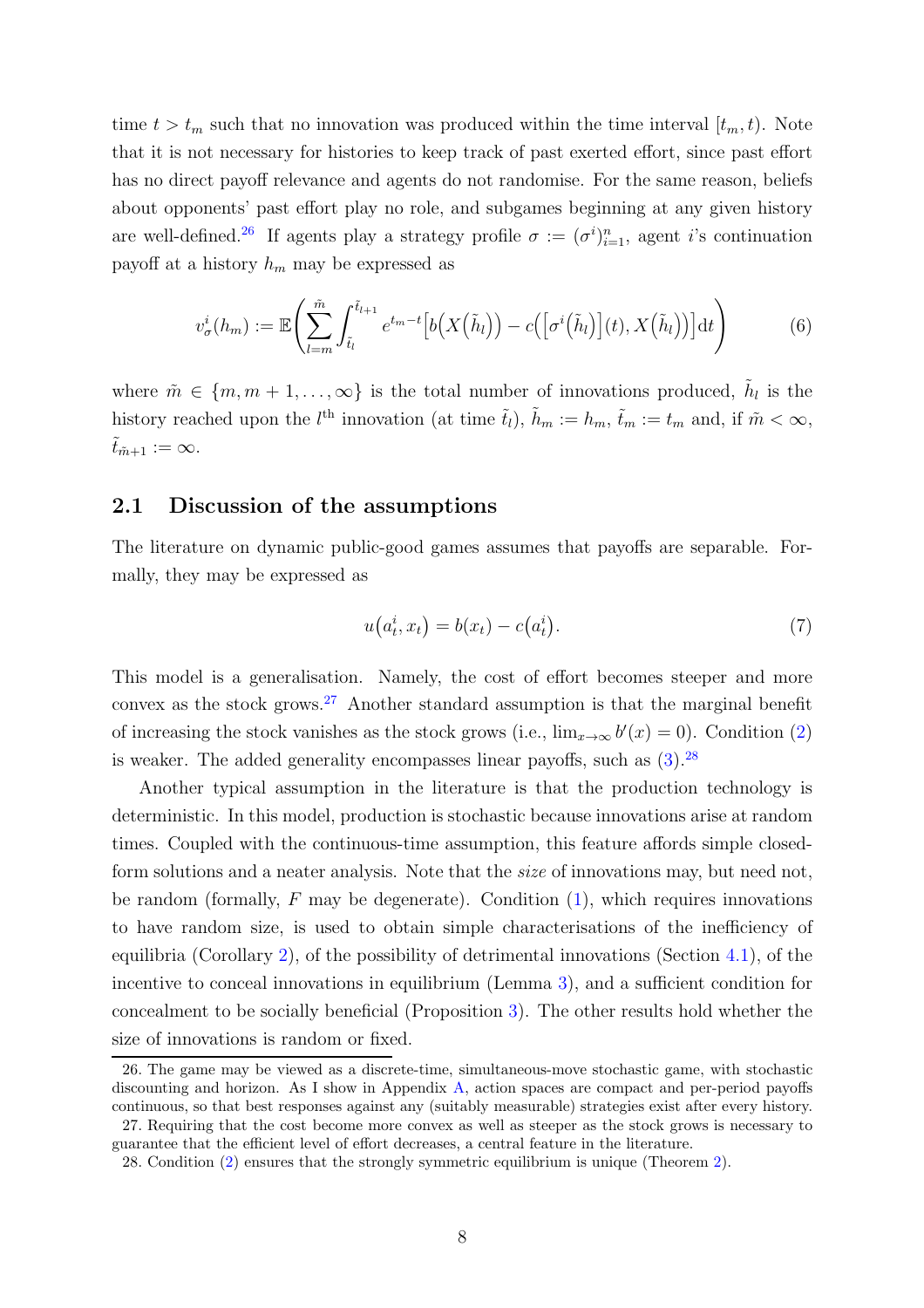For simplicity, I require the distribution of the size of increments to be independent of the effort of the agent producing them. In Appendix [K,](#page-79-0) I show via an example that the main insights of the analysis carry over to a model where exerting more effort improves the distribution of the size of innovations (and alters their frequency).<sup>[29](#page-8-1)</sup>

### <span id="page-8-0"></span>3 Social-welfare benchmark

In this section, I describe how non-strategic agents should behave in order to maximise aggregate payoffs. The main features of this benchmark are common in dynamic publicgood games. In particular, any innovation is beneficial.

A strategy is Markov if effort is pinned down by the current stock. Formally, a Markov strategy (for agent i) is a Borel measurable map  $\alpha : \mathbb{R}_+ \to [0,1]$  such that  $a_t^i = \alpha(x_t)$  for all  $t \geq 0.30$  $t \geq 0.30$  If agents play a Markov profile  $\alpha := (\alpha^i)_{i=1}^n$ , the time-t continuation payoff of each agent *i* is a function  $v^i_\alpha(x_t)$  of the current stock  $x_t$ . Moreover, for all  $x \geq 0$ ,

<span id="page-8-4"></span>
$$
v_{\alpha}^{i}(x) = b(x) - c(\alpha^{i}(x), x) + \lambda \sum_{j=1}^{n} \alpha^{j}(x) \{ \mathbb{E}_{F} \left[ v_{\alpha}^{i}(x + \tilde{z}) \right] - v_{\alpha}^{i}(x) \} .^{31}
$$
(8)

That is to say, agent i's continuation payoff is the sum of the current payoff flow  $b(x)$  –  $c(\alpha^i(x), x)$ , and the net expected future benefit. This is given by the rate  $\lambda \sum_{j=1}^n \alpha^j(x)$  at which innovations occur, times their expected social value; that is, the difference between the continuation payoff  $v^i_\alpha(x+z)$  after an innovation of size  $z > 0$ , and the current payoff  $v^i_\alpha(x)$ , weighted by the distribution F of z.

Welfare is the average of ex-ante payoffs across agents. Since agents are identical, the cost of effort  $c(a, x)$  is convex in  $a \in [0, 1]$ , and the rate of arrival of innovations  $\lambda a$  is linear in effort, it is efficient for all agents to exert the same amount of effort. Then, from [\(8\)](#page-8-4), the Bellman equation for the maximal welfare achievable in the game is

<span id="page-8-5"></span>
$$
v(x) = \max_{a \in [0,1]} \{b(x) - c(a,x) + a\lambda n \{\mathbb{E}_F[v(x+\tilde{z})] - v(x)\}\}.
$$
 (9)

Standard dynamic-programming arguments imply that, if [\(9\)](#page-8-5) admits a (well-behaved) solution  $v_*$  then, for any initial stock  $x_0 \geq 0$ ,  $v_*(x_0)$  is the maximal achievable welfare,

<span id="page-8-1"></span><sup>29.</sup> Note also that I require effort to be bounded, as allowing for unbounded effort while keeping the rest of the assumptions unchanged necessarily leads to separable payoffs. Indeed, unless [\(7\)](#page-7-3) holds,  $c(\bar{a}, \hat{x}) > c(\bar{a}, \bar{x})$  for some  $\bar{a}$  and  $\hat{x} > \bar{x}$ . Moreover, for any  $\hat{a} \geq \bar{a}$ ,  $b(\hat{x}) - b(\bar{x}) \geq c(\hat{a}, \hat{x}) - c(\hat{a}, \bar{x}) \geq$  $(\hat{a}-\bar{a})[c(\bar{a},\hat{x})-c(\bar{a},\bar{x})]$ , where the first inequality holds since  $b(x)-c(\hat{a},x)$  is increasing in x, and the second since  $c_1(a, \hat{x}) - c_1(a, \bar{x})$  is positive and increasing in a. Then, effort must be bounded.

<span id="page-8-2"></span><sup>30.</sup> Measurability ensures that the process  $(x_t)_{t\geq 0}$  is well-defined for any Markov profile  $(\alpha^i)_{i=1}^n$ .

<span id="page-8-3"></span><sup>31.</sup> To derive [\(8\)](#page-8-4) note that, for a small time interval dt,  $v^i_\alpha(x) = [b(x) - c(\alpha^i(x), x)]dt +$  $e^{-dt}\mathbb{E}[v^i_\alpha(\tilde{x}_{t+dt})|\tilde{x}_t = x]$  and, up to a first-order approximation,  $\mathbb{E}[v^i_\alpha(\tilde{x}_{t+dt})|\tilde{x}_t = x] = x$  $\lambda \sum_{j=1}^{n} \alpha^{j}(x) dt \mathbb{E}_{F} [v_{\alpha}^{i}(x+\tilde{z})] + (1-\lambda \sum_{j=1}^{n} \alpha^{j}(x) dt) v_{\alpha}^{i}(x)$ . Neglecting terms in dt<sup>2</sup> (and dropping the subscript t) yields  $(8)$ .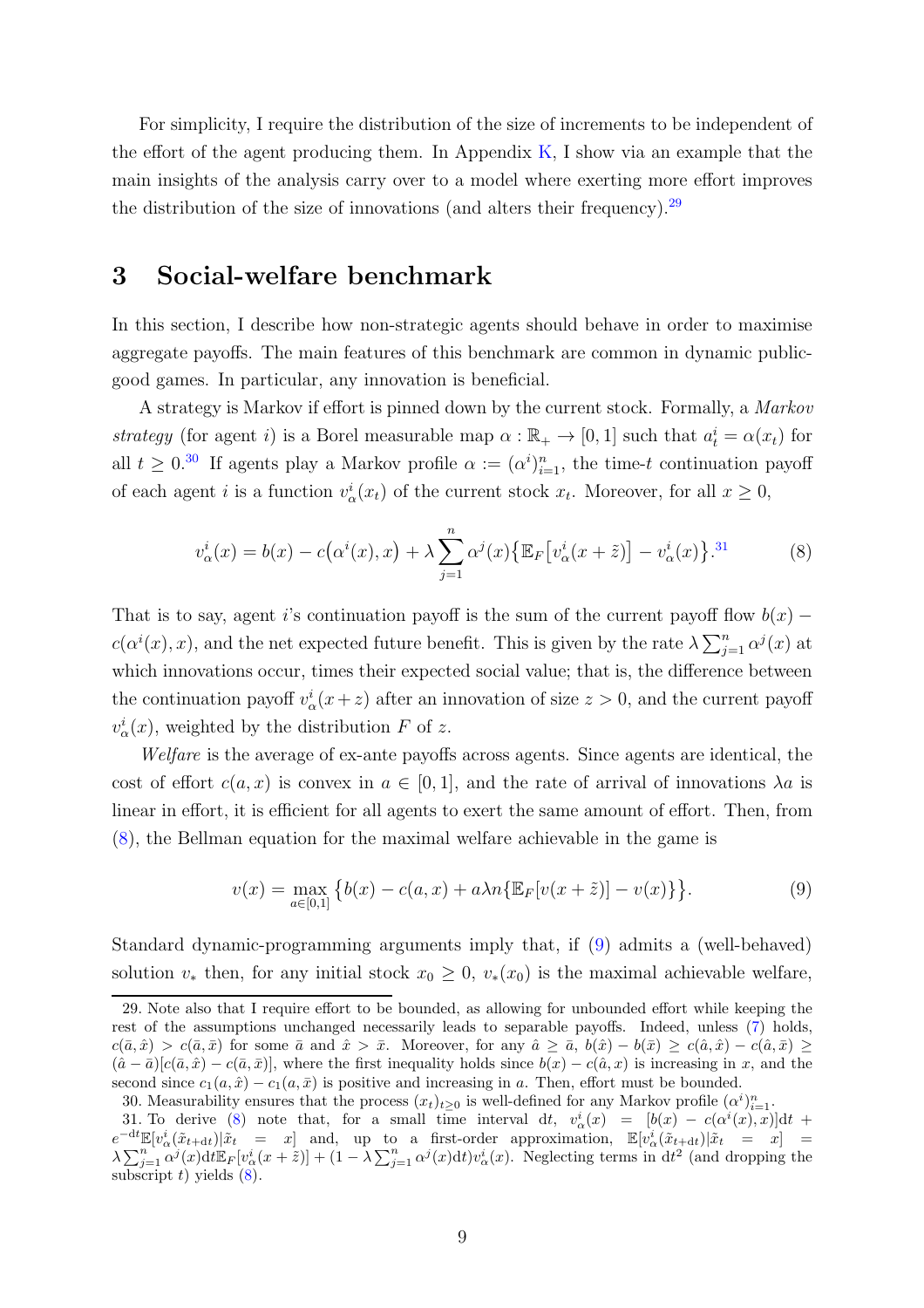across all (Markov and non-Markov) strategy profiles.<sup>[32](#page-9-1)</sup> Moreover, any Markov strategy  $\alpha$  solving, for all  $x \geq 0$ ,

<span id="page-9-4"></span>
$$
\alpha(x) \in \arg\max_{a \in [0,1]} \left\{ a\lambda n \{ \mathbb{E}_F[v_*(x+\tilde{z})] - v_*(x) \} - c(a,x) \right\} \tag{10}
$$

induces welfare  $v_*(x_0)$ .

<span id="page-9-0"></span>The following result shows that, in order to maximise welfare, agents should exert less effort as the stock grows. Moreover, any increment in  $x_t$  makes agents better off. The proof is in Appendix [E.](#page-47-0)

**Theorem 1.** There exists a Markov strategy  $\alpha_*$  that, if played by all agents, maximises welfare for all initial stocks  $x_0 \geq 0$ . Effort  $\alpha_*(x_t)$  is decreasing in the stock  $x_t$ , and  $\alpha_*(\tilde{x}_t) \to 0$  a.s. as  $t \to \infty$ . Maximal welfare  $v_*(x_0)$  is increasing in  $x_0$ , and  $v_*(x_0) - b(x_0)$ is decreasing.[33](#page-9-2)

The fact that effort  $\alpha_*$  is decreasing is standard in dynamic public-good games, and is generally due to concave payoffs. In this model, not only are payoffs concave in  $x_t$ , but the cost of effort becomes steeper and more convex as  $x_t$  grows (formally,  $c_1(a, x)$ ) and  $c_{11}(a, x)$  are increasing in x). The latter force adds to the former and does not alter the qualitative features of the social-welfare benchmark. However, as shown in the next section, it plays an important role in equilibrium.

Maximal welfare  $v_*$  is increasing in the initial stock  $x_0$  because higher  $x_0$  yields a larger payoff flow  $(b(x) - c(a, x)$  is increasing in x) without altering the productivity of effort (the frequency and size of innovations does not depend on x). Moreover, since each agent's time-t continuation payoff when  $\alpha_*$  is played equals  $v_*(x_t)$ , any increment in the stock (that is, any innovation) is beneficial. We shall see that, despite this, welfare need not increase with  $x_0$  in equilibrium, so that innovations may be detrimental.

<span id="page-9-5"></span>The next result gives a necessary and sufficient condition for effort to cease in finite time. It is proved in Appendix [E.](#page-47-0)

#### Corollary 1. If

<span id="page-9-3"></span>
$$
\lambda n \{\mathbb{E}_F[b(x+\tilde{z})] - b(x)\} \le c_1(0,x) \tag{11}
$$

admits a solution then it admits a smallest solution  $x_{*}$ . In this case, no effort is exerted if  $x_0 \geq x_*$  and, if  $x_0 < x_*$ , effort  $\alpha_*(\tilde{x}_t)$  ceases a.s. in finite time, when  $\tilde{x}_t$  reaches  $x_*$ . If [\(11\)](#page-9-3) holds with '>' for all  $x \geq 0$ , then effort never ceases and  $\tilde{x}_t \to \infty$  a.s. as  $t \to \infty$ .

When the stock x is such that equality holds in  $(11)$ , the cost and benefit of exerting a small amount of effort until an innovation occurs, and no effort thereafter, even out.

<sup>32.</sup> See e.g. Theorem 3.1.2 of Piunovskiy and Zhang [\(2020\)](#page-34-11). It is sufficient that [\(9\)](#page-8-5) admits a solution

<span id="page-9-2"></span><span id="page-9-1"></span> $v : \mathbb{R}_+ \to \mathbb{R}$  that is Borel measurable and such that  $b(x) \le v(x) \le b(x) + n\lambda[b(\mu) - b(0)]$  for all  $x \ge 0$ . 33. Unless c is strictly convex, [\(10\)](#page-9-4) may admit more than one solution  $\alpha$ .  $\alpha_*$  is the pointwise smallest.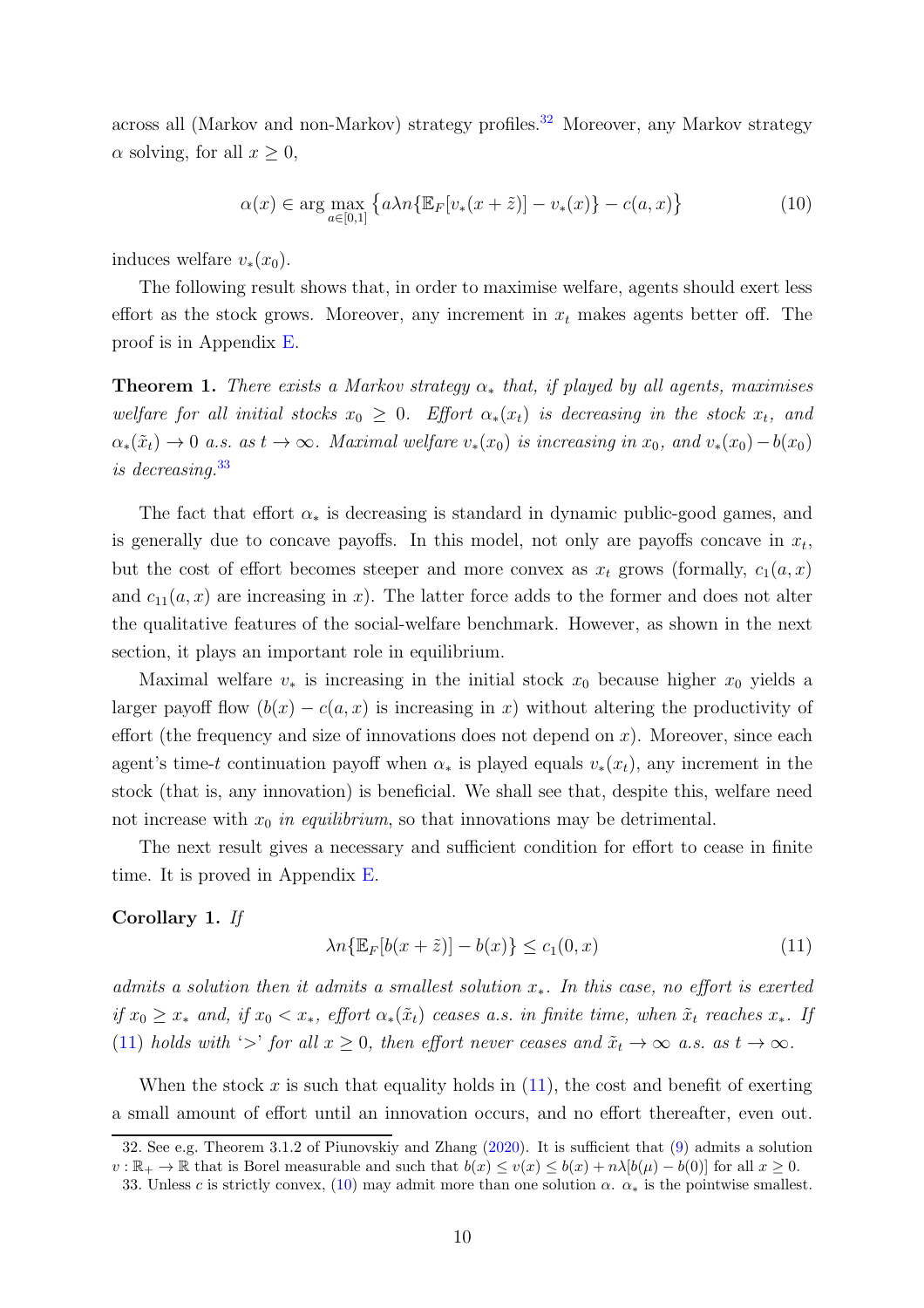The right-hand side of [\(11\)](#page-9-3) is the marginal cost of effort when no effort is exerted. The left-hand side is the marginal social value of effort when the size of the stock is  $x$ , given that no effort is exerted after an innovation occurs. In particular, the net welfare benefit of an innovation of size z is  $n[b(x + z) - b(x)].$ 

<span id="page-10-1"></span>

Figure 1: Effort (left) and welfare (right) in the social-welfare benchmark, as functions of the stock  $x_t$ . Parameter values are  $b(x) = x$ ,  $c(a, x) = ax$ ,  $F(z) =$  $\rho \mathbb{1}_{z \ge \zeta} + (1 - \rho)(1 - e^{-z/\epsilon}), \ \lambda = 10, \ \rho = \epsilon = 0.01, \text{ and } \zeta = n = 5.$ 

Example. Figure [1](#page-10-1) depicts effort and welfare in the social-welfare benchmark of the example introduced in Section [2:](#page-5-0)  $b(x) = x$ ,  $c(a, x) = ax$ , and  $F(z) = \rho \mathbb{1}_{z \geq \zeta} + (1 - \rho)(1 - \zeta)$  $e^{-z/\epsilon}$ ). Effort  $\alpha_*$  ceases as the stock reaches the cutoff  $x_* := \lambda n[\rho \zeta + (1-\rho)\epsilon]$ . Moreover, since the cost of effort is linear,  $\alpha_*$  is 'bang-bang':  $\alpha_*(x) = 1$  for  $x < x_*,$  and  $\alpha_*(x) = 0$ for  $x > x_*$ . Assuming that it is efficient to exert no effort after a substantial innovation (i.e. assuming that  $\zeta \geq x_*$ ), welfare is given by

$$
v_*(x) = \begin{cases} \frac{\lambda n \rho}{(1 + \lambda n \rho)^2} \left[ \epsilon \left( \frac{1}{\rho} - 1 \right) e^{\frac{1 + \lambda n \rho}{\epsilon (1 + \lambda n)} (x - x_*)} + x_* + (1 + \lambda n \rho) x + \zeta \right] & \text{if } x \le x_*\\ x & \text{if } x \ge x_* \end{cases} \tag{12}
$$

### <span id="page-10-0"></span>4 Equilibrium

This section is devoted to the unique strongly symmetric equilibrium of the game. Among other things, I show that continuation payoffs may drop after an innovation.

Given a history h featuring  $m \in \{0, 1, \ldots\}$  innovations, write  $h \sim (t, z, i)$  for the history that features  $m + 1$  innovations and extends h, and in which the last innovation is produced by agent  $i$  at time  $t$ , and has size  $z$ . Recall that, if agents play a strategy

<span id="page-10-2"></span><sup>34.</sup> The maps  $v_*$  and  $\alpha_*$ , as well as all closed-form solutions described in later sections, may be obtained using e.g. the methods in Section 2.2 of Polyanin and Manzhirov [\(2008\)](#page-34-12). Note that  $v_*$  is not differentiable at  $x = \lambda \mu n$ . In particular, the smooth-pasting property does not hold in this setting, as the stopping boundary is not regular. See Peskir and Shiryaev [\(2006](#page-34-13)) for details.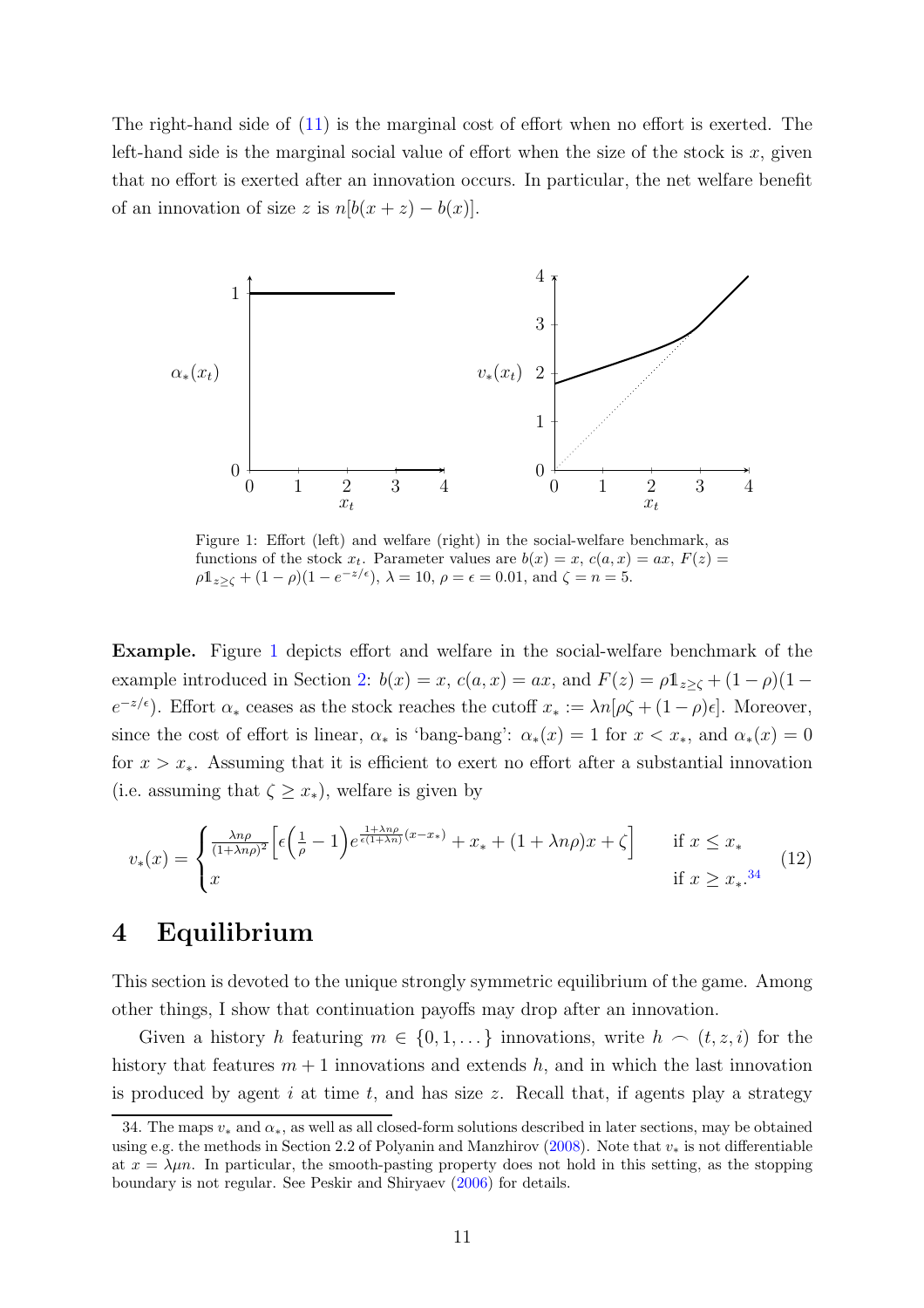profile  $\sigma := (\sigma^i)_{i=1}^n$ ,  $v^i_{\sigma}(h)$  is the payoff to agent i in the subgame after history h. Given h leading to some time  $t_h \geq 0$ , for all  $t > t_h$ , let  $v_{\sigma,h}^i(t)$  be agent i's payoff at time t, given that no innovation was produced within the interval  $[t_h, t)$  (and define  $v^i_{\sigma,h}(t_h) := v^i_{\sigma}(h)$ ). Then, the map  $v_{\sigma,h}^i : [t_h, \infty) \to \mathbb{R}$  is Lipschitz and, labelling  $x \geq 0$  the value of the stock that h leads to, for almost all  $t > t<sub>h</sub>,<sup>35</sup>$  $t > t<sub>h</sub>,<sup>35</sup>$  $t > t<sub>h</sub>,<sup>35</sup>$ 

<span id="page-11-2"></span>
$$
v_{\sigma,h}^{i}(t) = \frac{\mathrm{d}v_{\sigma,h}^{i}}{\mathrm{d}t}(t) + b(x) - c\big(\big[\sigma^{i}(h)\big](t), x\big) + \lambda \sum_{j=1}^{n} \big[\sigma^{j}(h)\big](t) \big\{ \mathbb{E}_{F}\big[v_{\sigma}^{i}(h \frown (t, \tilde{z}, j))\big] - v_{\sigma,h}^{i}(t) \big\}.
$$
 (13)

Compared to  $(8)$ , effort depends on the current time. As a consequence, agent is payoff evolves at rate  $dv_{\sigma,h}^i/dt$  even in the absence of innovations.

Suppose now that the opponents of agent i all play a given strategy  $\sigma$ , and let  $\hat{v}^i_{\sigma}(h)$ be the largest payoff that agent i can achieve, across all strategies, in the subgame after history h. Assuming h leads to time  $t_h \geq 0$ , for all  $t > t_h$ , let  $\hat{v}_{\sigma,h}^i(t)$  be the largest payoff achievable by agent  $i$  at time  $t$ , given that no innovation was produced within the interval  $[t_h, t)$  (and define  $\hat{v}_{\sigma,h}^i(t_h) := \hat{v}_{\sigma}^i(h)$ ). Then, the map  $\hat{v}_{\sigma,h}^i : [t_h, \infty) \to \mathbb{R}$  is Lipschitz and, for almost all  $t > t_h$ ,

$$
\hat{v}_{\sigma,h}^{i}(t) = \frac{\mathrm{d}\hat{v}_{\sigma,h}^{i}}{\mathrm{d}t}(t) + b(x) + \max_{a \in [0,1]} \left\{ a\lambda \left\{ \mathbb{E}_{F} \left[ \hat{v}_{\sigma}^{i}(h \frown (t,\tilde{z},i)) \right] - \hat{v}_{\sigma,h}^{i}(t) \right\} - c(a,x) \right\} + \lambda[\sigma(h)](t) \sum_{j \neq i}^{n} \left\{ \mathbb{E}_{F} \left[ \hat{v}_{\sigma}^{i}(h \frown (t,\tilde{z},j)) \right] - \hat{v}_{\sigma,h}^{i}(t) \right\}.
$$
\n(14)

The strategy  $\sigma$  is a best response for agent i at all histories only if, given any history h leading to any time  $t_h$ , for almost all  $t > t_h$ ,

<span id="page-11-4"></span><span id="page-11-3"></span>
$$
[\sigma^{i}(h)](t) \in \arg\max_{a\in[0,1]} \left\{ a\lambda \left\{ \mathbb{E}_{F} \left[ \hat{v}^{i}_{\sigma}(h-(t,\tilde{z},i)) \right] - \hat{v}^{i}_{\sigma,h}(t) \right\} - c(a,x) \right\}.
$$
 (15)

A strategy  $\sigma$  induces a *strongly symmetric equilibrium* if, after any history, it is a best response for any agent against her opponents playing the same strategy.

Recall the definition of Markov strategies from Section [3.](#page-8-0) If the opponents of any given agent play a Markov strategy  $\alpha$ , the largest continuation payoff that this agent can achieve, across all strategies, is a (value) function  $\hat{v}_{\alpha}$  of the current stock  $x_t$  (and is symmetric across agents). From [\(8\)](#page-8-4),  $\hat{v}_{\alpha}$  is the unique (well-behaved) solution to

<span id="page-11-5"></span>
$$
v(x) = \max_{a \in [0,1]} \left\{ b(x) - c(a,x) + \lambda [a + (n-1)\alpha(x)] \{ \mathbb{E}_F[v(x+\tilde{z})] - v(x) \} \right\}^{36}
$$
 (16)

<span id="page-11-0"></span><sup>35.</sup> See Appendix [A](#page-35-0) for details on how to obtain [\(13\)](#page-11-2), and Appendix [A.1](#page-37-0) for [\(14\)](#page-11-3) and [\(15\)](#page-11-4).

<span id="page-11-1"></span><sup>36.</sup> This equation and [\(17\)](#page-12-2) follow from e.g. Theorem 3.1.2 of Piunovskiy and Zhang [\(2020\)](#page-34-11). In particular,  $\hat{v}_{\alpha}$  is the unique solution to [\(16\)](#page-11-5) among Borel measurable  $v : \mathbb{R}_+ \to \mathbb{R}$  such that  $b(x) \le v(x) \le v_*(x)$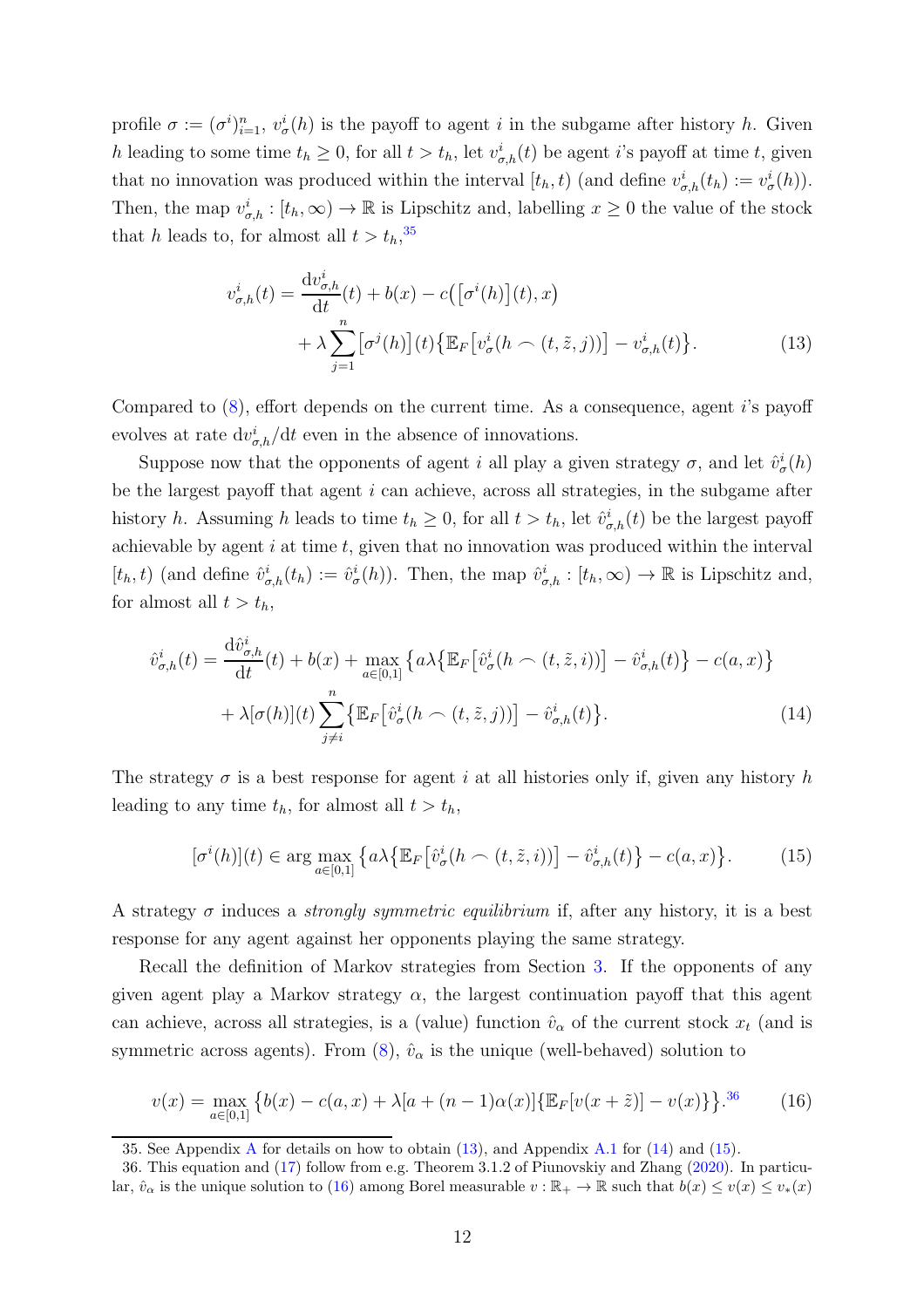Then,  $\alpha$  is a best response, after any history, against opponents playing the same strategy if and only if

<span id="page-12-2"></span>
$$
\alpha(x) \in \arg\max_{a \in [0,1]} \left\{ a\lambda \{ \mathbb{E}_F[\hat{v}_\alpha(x+\tilde{z})] - \hat{v}_\alpha(x) \} - c(a,x) \right\} \tag{17}
$$

<span id="page-12-0"></span>for all  $x \geq x_0$ . The following result characterises the unique strongly symmetric equilibrium of the game. The proof is in Appendix [F.](#page-49-0)

Theorem 2. There exists a unique strongly symmetric equilibrium, and it is induced by a Markov strategy  $\alpha_f$ .<sup>[37](#page-12-3)</sup> Effort  $\alpha_f(x_t)$  is continuous and decreasing in the stock  $x_t$ , and lies below the benchmark  $\alpha_*(x_t)$ . Moreover,  $v_f(x_t) - b(x_t)$  is decreasing in  $x_t$ , where  $v_f(x_t)$  is the equilibrium continuation payoff given  $x_t$ .

Equilibrium effort  $\alpha_f(x_t)$  decreases as the stock  $x_t$  grows and, moreover, it is inefficiently low in general. This is caused by intertemporal free riding (Marx and Matthews [2000\)](#page-33-4): since  $\alpha_f$  is decreasing, agents are reluctant to exert effort as this causes their opponents to exert less effort in the future. Thus  $\alpha_f$  is inefficient, except for the trivial case in which no effort is optimal. This is the next result, proved in Appendix [F.](#page-49-0)

<span id="page-12-1"></span>**Corollary 2.** Suppose that [\(1\)](#page-5-5) holds. Then,  $v_f(x_0) < v_*(x_0)$  if and only if  $\alpha_*(x_0) > 0.38$  $\alpha_*(x_0) > 0.38$ 

The following result parallels Corollary [1,](#page-9-5) and describes the long-run behaviour of the equilibrium effort schedule. I omit its proof as it is essentially the same as that of Corollary [1.](#page-9-5)

#### <span id="page-12-7"></span>Corollary 3. If

<span id="page-12-5"></span>
$$
\lambda \{\mathbb{E}_F[b(x+\tilde{z})] - b(x)\} \le c_1(0,x)
$$
\n(18)

admits a solution then it admits a smallest solution  $x_f$ . In this case, no effort is exerted if  $x_0 \geq x_f$  and, if  $x_0 < x_f$ , then effort  $\alpha_f(\tilde{x}_t)$  ceases a.s. in finite time, when  $\tilde{x}_t$  reaches  $x_f$ . If [\(18\)](#page-12-5) holds with '>' for all  $x \geq 0$ , then effort never ceases and  $\tilde{x}_t \to \infty$  a.s. as  $t\to\infty$ .

The 'encouragement effect' (Bolton and Harris [1999\)](#page-31-6) does not arise in  $\alpha_f$ . That is, effort ceases in  $\alpha_f$  precisely when it would cease if there were only one agent. More specifically, in either setting, effort ceases eventually if and only if [\(18\)](#page-12-5) admits a solution and, if so, effort stops as the stock reaches  $x_f$ .<sup>[39](#page-12-6)</sup>

for all  $x \geq 0$ , where  $v_*$  was defined in Section [3.](#page-8-0)

<sup>37.</sup> The same Markov strategy  $\alpha_f$  induces the equilibrium for all initial stocks  $x_0 \geq 0$ .

<span id="page-12-4"></span><span id="page-12-3"></span><sup>38.</sup> Corollary [2](#page-12-1) relies on [\(1\)](#page-5-5). Indeed,  $\alpha_f$  is efficient if the incentive to exert effort is strong initially and is guaranteed to drop suddenly, so that  $\alpha_f(x_t)$  and  $\alpha_*(x_t)$  drop from 1 to 0 at the same time. Since  $\alpha_f$  is continuous, this can only occur if innovations are guaranteed to be sufficiently large, a phenomenon ruled out by  $(1)$ .

<span id="page-12-6"></span><sup>39.</sup> In the knife-edge case that [\(18\)](#page-12-5) admits multiple solutions, a single agent is equally well-off if she stops exerting effort as the stock reaches any given solution.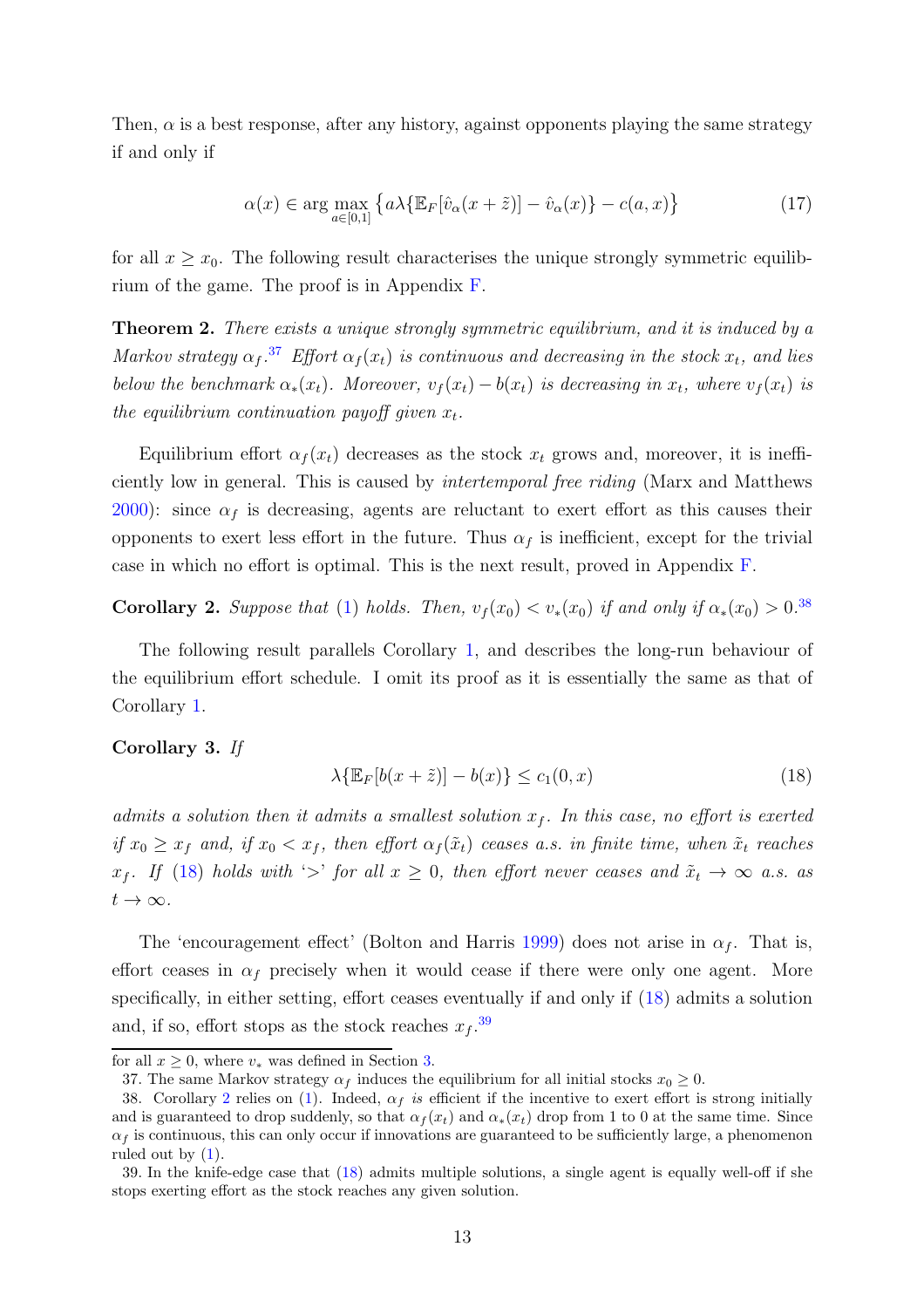The uniqueness of the strongly symmetric equilibrium relies on the assumption that agents' effort is hidden. However, it is immediate that, if effort were observable in real time,  $\alpha_f$  would be the unique Markov perfect equilibrium of the game.<sup>[40](#page-13-0)</sup> The game (with hidden effort) admits many equilibria. As in most dynamic public-good games, some of these equilibria yield efficiency gains over the strongly symmetric one, due to the agents' ability to coordinate. However, the gains are limited: as I show in Section 2 of Curello  $(2021)$ , no (subgame-perfect) equilibrium features the encouragement effect.<sup>[41](#page-13-1)</sup>

Linear payoffs. Recall from Section [2](#page-5-0) that payoffs are *linear and multiplicative* if  $b(x) = x$  and  $c(a, x) = ax$ . In this case, effort ceases when the stock reaches the cutoff  $x_f := \lambda \mu$ , by Corollary [3.](#page-12-7) Then, if  $x_0 < \lambda \mu$ , the expected number of innovations produced in equilibrium is

$$
M(x_0) := \mathbb{E}\left[\min\left\{m \in \mathbb{N} : x_0 + \sum_{l=1}^m \tilde{z}_l \ge \lambda \mu\right\}\right]
$$

where  $z_1, z_2, \ldots$  are i.i.d. draws from F. Note that there is a unique  $y_f \in (0, \lambda \mu)$  such that

<span id="page-13-4"></span>
$$
y_f(n-1) = \int_{y_f}^{\lambda \mu} \frac{M}{\lambda}.\tag{19}
$$

<span id="page-13-3"></span>The following result describes equilibrium payoffs under the hypothesis that the payoff function is linear and multiplicative. The proof is in Appendix [F.](#page-49-0)

Corollary 4. Suppose that payoffs are linear and multiplicative. Then, equilibrium effort  $\alpha_f$  is maximal over  $[0, y_f]$  and interior over  $(y_f, \lambda \mu)$ . Moreover, for all  $y_f \leq x \leq \lambda \mu$ ,

$$
\alpha_f(x) = \frac{1}{(n-1)x} \int_x^{\lambda \mu} \frac{M}{\lambda} \quad \& \quad v_f(x) = x + \int_x^{\lambda \mu} \frac{M}{\lambda},
$$

and  $v_f$  is increasing globally if and only if it is increasing over  $[y_f, \lambda \mu]$ .<sup>[42](#page-13-2)</sup>

Corollary  $4$  implies that any given mean-preserving spread of  $F$  increases equilibrium

<span id="page-13-0"></span><sup>40.</sup> The game in which effort is observable in real time would be well-defined if e.g. agents were restricted to play Markov strategies. Moreover, a richer strategy set analogous to the one in Hörner, Klein, and Rady [\(Forthcoming\)](#page-32-8) would produce superior strongly symmetric equilibria. It is immediate from their analysis that, with linear multiplicative payoffs, maximal effort would be sustainable in equilibrium until the stock reaches  $x_f$ . The same is true under hidden effort, provided effort induces a continuous drift in the stock. For instance, if  $x_t$  grows at rate  $\sum_{i=1}^n a_t^i$ , with discrete increments occurring at rate  $\lambda \sum_{i=1}^n a_t^i$ . 41. The logic is similar to that explaining the absence of this effect in the Markov equilibria with 'finite switching' of Keller, Rady, and Cripps [\(2005](#page-33-7)). Effort cannot be sustained after the stock exceeds a certain cutoff  $\hat{x}$ . If the current stock is below but close to  $\hat{x}$ , with high probability, no effort is exerted

<span id="page-13-1"></span>after an innovation. Then, the incentive to exert effort is no higher in equilibrium than in the single-agent setting. However, if effort induced a continuous drift in the stock (e.g. as described in footnote [40\)](#page-13-0), there would exist an asymptotically efficient equilibrium, analogous to the equilibrium with 'infinite switching' of of Keller, Rady, and Cripps [\(2005\)](#page-33-7).

<span id="page-13-2"></span><sup>42.</sup> See Section 1 of Curello [\(2021\)](#page-31-10) for a characterisation of maximal welfare  $v_*$  under linear multiplicative payoffs. An argument similar to that used to obtain  $v_*$  yields an expression for  $v_f$  over  $[0, y_f]$ .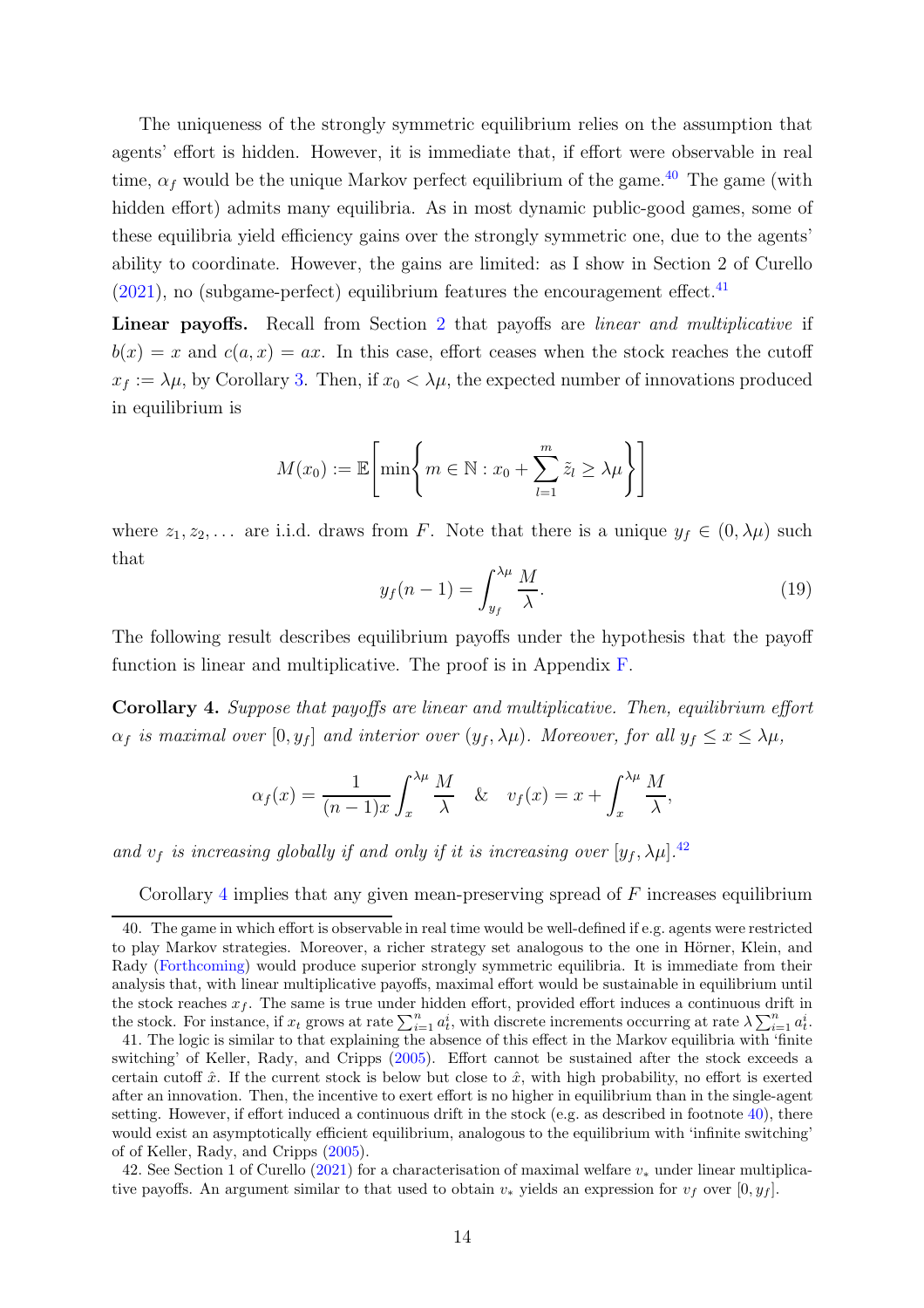effort  $\alpha_f$  pointwise and, if  $x_0 > 0$  and the number of agents is sufficiently large, it increases ex-ante payoffs  $v_f(x_0)$  as well.<sup>[43](#page-14-0)</sup> Corollary [4](#page-13-3) also implies that  $v_f$  is independent of the number of agents n over the interval  $[y_f, \infty)$ . Moreover,  $v_f$  is convex over  $[y_f, \lambda \mu]$ and is increasing (is decreasing) over this interval if  $M(y_f) \leq \lambda$  (if  $\lambda \leq 1$ ). Otherwise, assuming that [\(1\)](#page-5-5) holds and that F is atomless,  $v_f$  is minimised over  $[y_f, \lambda \mu]$  at the unique  $x \in (y_f, \lambda \mu)$  such that  $M(x) = \lambda^{44}$  $M(x) = \lambda^{44}$  $M(x) = \lambda^{44}$ 

<span id="page-14-2"></span>

Figure 2: Effort (left) and payoffs (right) in the strongly symmetric equilibrium, as functions of the stock  $x_t$ . Parameter values are  $b(x) = x$ ,  $c(a, x) = ax$ ,  $F(z) = \rho \mathbb{1}_{z \ge \zeta} + (1 - \rho)(1 - e^{-z/\epsilon}), \ \lambda = 10, \ \rho = \epsilon = 0.01, \text{ and } \zeta = n = 5.$ 

Example. Figure [2](#page-14-2) depicts effort and welfare in the unique strongly symmetric equilib-rium of the example introduced in Section [2.](#page-5-0) Effort ceases at  $x_f := \lambda(\rho \zeta + (1 - \rho)\epsilon)$ . Assuming that a substantial innovation raises the stock above this cutoff (i.e. that  $\zeta \geq x_f$ ), effort is given by

$$
\alpha_f(x) = \begin{cases} 1 & \text{if } x \le y_f \\ \frac{1}{\lambda \rho(n-1)} \left\{ \frac{1}{x} \left[ \epsilon \left( \frac{1}{\rho} - 1 \right) \left( e^{\frac{\rho}{\epsilon}(x - x_f)} - 1 \right) + x_f \right] - 1 \right\} & \text{if } y_f \le x \le x_f \\ 0 & \text{if } x \ge x_f \end{cases}
$$

<span id="page-14-0"></span><sup>43.</sup> Effort increases since mean-preserving spreads of F increase M pointwise, as the map  $(z_l)_{l=1}^{\infty} \mapsto$  $\min\{m \in \mathbb{N}: x_0 + \sum_{l=1}^m z_l \ge \lambda \mu\}$  is convex. Ex-ante payoffs increase provided  $y_f \le x_0$  after the spread. This is the case for large enough n since, clearly,  $\lim_{n\to\infty} y_n = 0$ .

<span id="page-14-1"></span><sup>44.</sup> Condition [\(1\)](#page-5-5) and the continuity of F ensure that M is strictly decreasing, and continuous, respectively, so that the equation  $M(x) = \lambda$  has a unique solution over  $[y_f, \lambda \mu]$  (provided  $1 < \lambda < M(y_f)$ ). In general, M is decreasing and  $v_f$  has a.e. derivative  $1 - M/\lambda$ , so that it is minimised at the point(s) where M 'crosses'  $\lambda$ , assuming  $1 < \lambda < M(y_f)$ .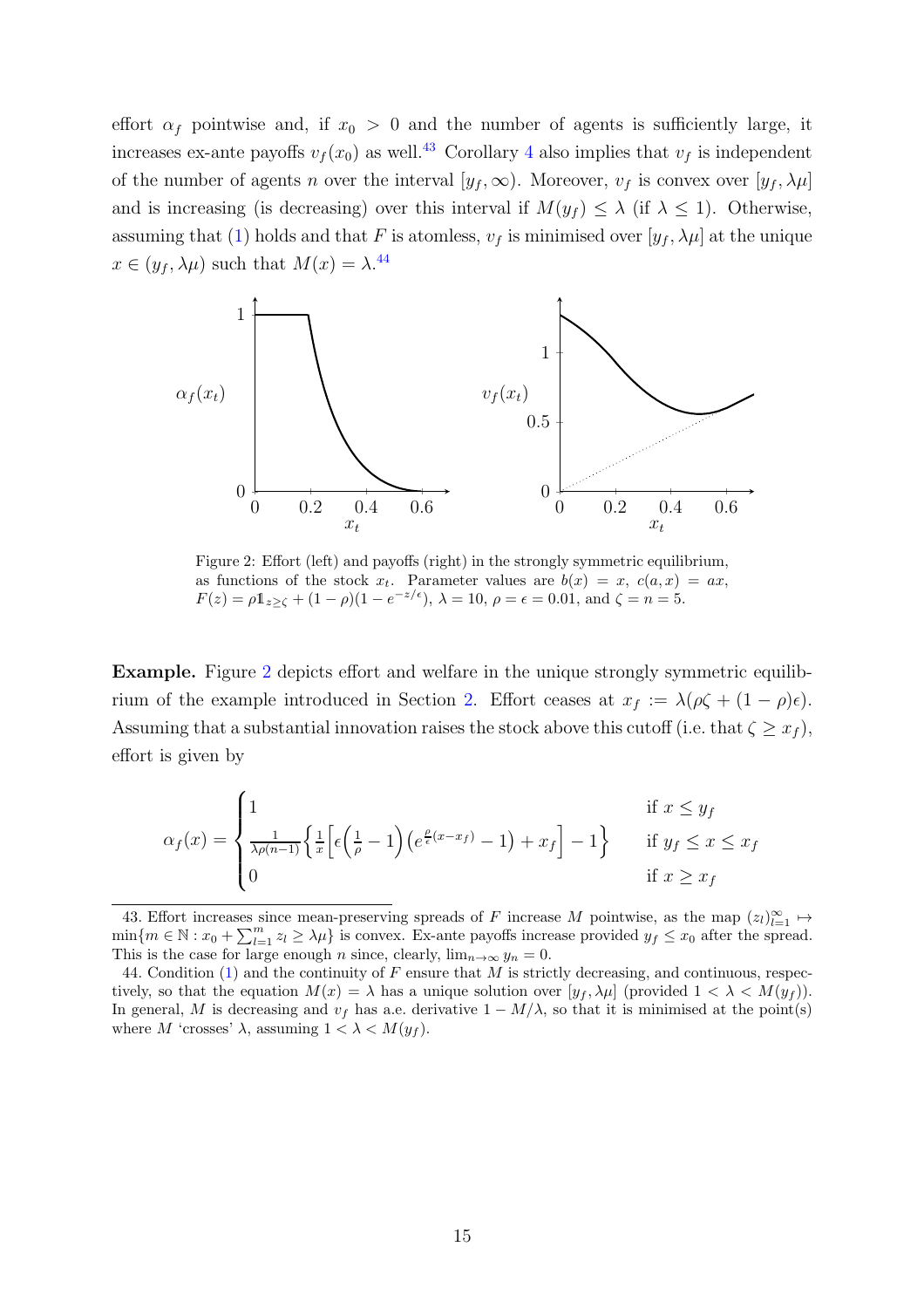where  $y_f$  is such that  $\alpha_f$  is continuous at  $y_f$ .<sup>[45](#page-15-2)</sup> Above this threshold,<sup>[46](#page-15-3)</sup> payoffs satisfy

<span id="page-15-6"></span>
$$
v_f(x) = \begin{cases} \frac{1}{\lambda \rho} \Big[ \epsilon \Big( \frac{1}{\rho} - 1 \Big) \Big( e^{\frac{\rho}{\epsilon} (x - x_f)} - 1 \Big) - (1 - \lambda \rho) x + x_f \Big] & \text{if } y_f \le x \le x_f\\ x & \text{if } x \ge x_f. \end{cases} \tag{20}
$$

Note that  $v_f$  is not monotone given the parameters of Figure [2,](#page-14-2) so that an innovation may cause payoffs to drop.<sup>[47](#page-15-4)</sup> For instance, the first innovation lowers payoffs if it has size 1 and  $x_0 = 0$ . The next section is devoted to the analysis of this phenomenon.

### <span id="page-15-1"></span>4.1 Detrimental innovations

In this section, I argue that detrimental innovations (that is, increments that cause equilibrium continuation payoffs to drop) are a prevalent phenomenon in this model. The risk of detrimental innovations may persist in the long run (Corollary [5\)](#page-15-0) and it is often exacerbated in large teams, or if innovations are expected to be large and rare. Under natural conditions, all but the last innovation produced in equilibrium are harmful (Corollary  $6$ ).

Note first that, no matter the value of the current stock, each innovation increases the equilibrium continuation payoff in expectation; that is, when averaging across its possible sizes. This is Lemma [1](#page-15-5) below. Its (easy) proof is in Appendix  $G$ , along with the proofs of the other results in this section.

<span id="page-15-5"></span>**Lemma 1.** For all  $x \geq 0$ ,  $\mathbb{E}_F[v_f(x+\tilde{z})] \geq v_f(x)$ .

We shall see that innovations may be detrimental ex post. The next definition formalises this notion.

**Definition 1.** Innovations are detrimental if  $Pr(t \mapsto v_f(\tilde{x}_t))$  is increasing)  $\langle 1, \text{ where } \rangle$  $(\tilde{x}_t)_{t>0}$  describes the evolution of the stock in the equilibrium  $\alpha_f$  of Theorem [2.](#page-12-0)

Equivalently, innovations are detrimental whenever, when  $\alpha_f$  is played, with some (strictly positive) probability, we can find periods  $t < t'$  such that  $x_t < x_{t'}$  and  $v_f(x_t) >$  $v_f(x_{t'})$ . Clearly, innovations are detrimental only if  $v_f$  is not increasing over  $[x_0, \infty)$ . If arbitrarily small innovations may arise, the converse holds as well:

**Lemma 2.** Suppose that [\(1\)](#page-5-5) holds. Then, innovations are detrimental if and only if  $v_f$ is not increasing on  $[x_0, \infty)$ .

The next result states a sufficient and essentially necessary condition for the risk of detrimental innovations to persist as long as effort is exerted. Recall from Corollary [3](#page-12-7) that, in equilibrium, effort is exerted until the stock reaches the threshold  $x_f$ .

<span id="page-15-0"></span><sup>45.</sup> If  $\rho = 0$ ,  $y_f = \epsilon \left(1 + \lambda n - \sqrt{(n^2 - 1)\lambda^2 + 2(n - 1)\lambda + 1}\right)$ . In Figure [2,](#page-14-2)  $y_f \approx 0.19$ .

<span id="page-15-2"></span><sup>46.</sup> The expression for  $v_f$  over  $[0, y_f]$  is cumbersome in general. However, if  $\rho = 0$ , then  $v_f(x) =$  $ny_f e^{(x-y_f)/[\epsilon(1+\lambda n)]}$  over  $[0, y_f]$ .

<span id="page-15-4"></span><span id="page-15-3"></span><sup>47.</sup> Equivalently, decreasing the initial stock  $x_0$  may be beneficial.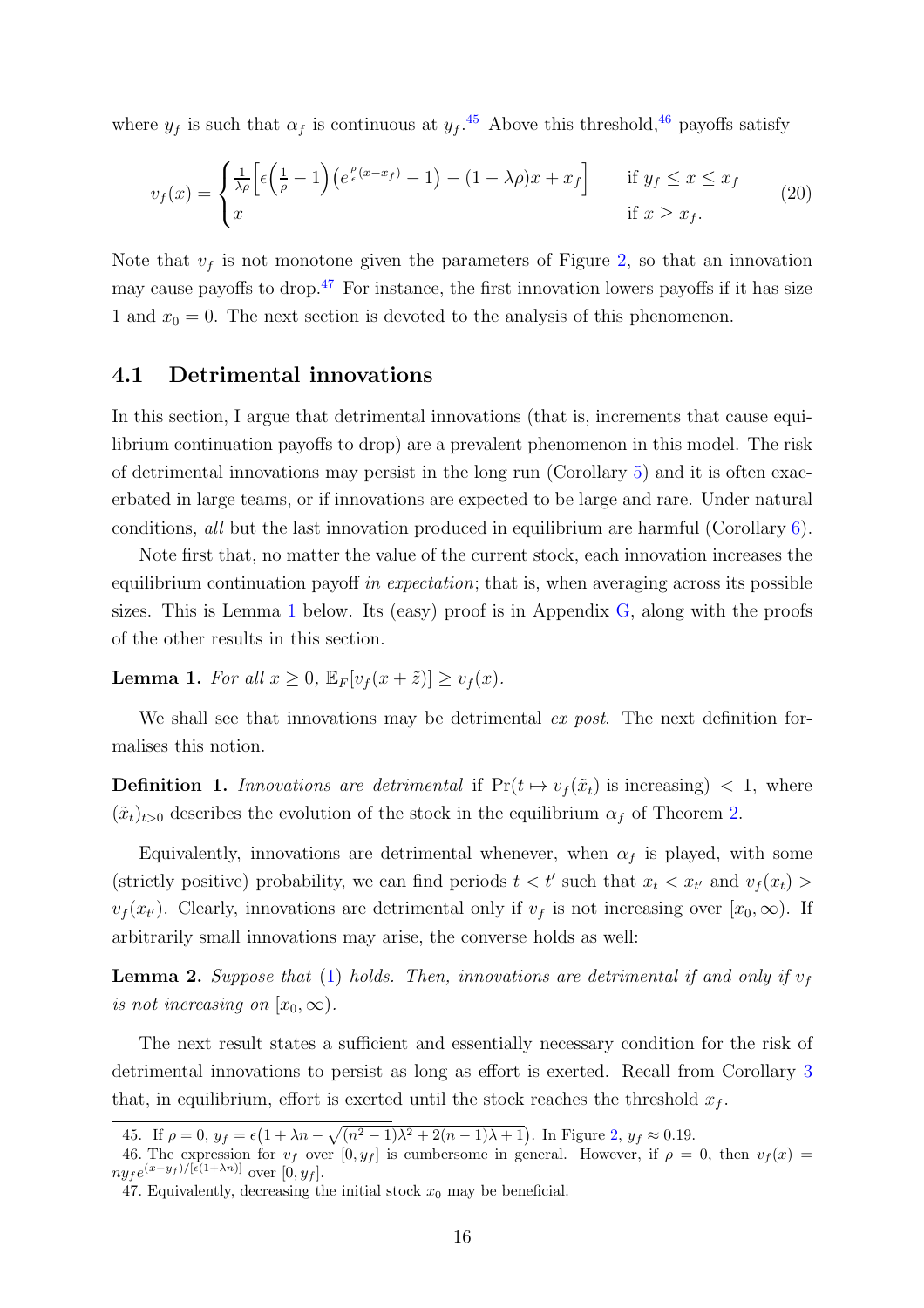**Corollary 5.** Suppose that [\(1\)](#page-5-5) holds and [\(18\)](#page-12-5) admits a least solution  $0 < x_f < \infty$ . Then, innovations are detrimental for any initial stock  $x_0 < x_f$  if (and only if)

<span id="page-16-2"></span> $b'(x_f)c_{11}(0, x_f) + (n-1)c_1(0, x_f)\{\lambda \mathbb{E}_F[b'(x_f + \tilde{z})] - c_{12}(0, x_f)\} < (\leq) 0.$  $(21)$ 

Condition [\(21\)](#page-16-2) describes the impact of a small-sized increment when the stock is close to, but below the cutoff  $x_f$ . Roughly speaking, the innovation increases the current payoff flow (first term), as well as future gross payoffs (first term inside braces), but increases the marginal cost of effort (second term inside braces). If the last force dominates, the drop in effort following the innovation is large enough to counter the aforementioned payoff increase. In short, even though innovations increase the payoff flow, they reduce its growth rate as further increments are delayed, and may be harmful overall.

From the perspective of Corollary [5,](#page-15-0) increasing the size of the population exacerbates the risk of detrimental innovations. Formally, if the conditions of the corollary are satisfied, they continue to be satisfied after an increase in the number of agents  $n$ . This is immediate since  $x_f$  does not depend on n (Corollary [3\)](#page-12-7).

Under natural regularity conditions, detrimental innovations will persist in the long run, provided innovations are sufficiently large and rare, and the population is large. Specifically, suppose that b is unbounded above and  $b'(x)$  vanishes as x diverges, and that  $c_1(0,0) = 0$  and  $c_{12}$  is strictly positive. Then,  $0 < x_f < \infty$  and, for any  $\lambda' \leq \lambda$  and  $n' \geq n$ , there is an FOSD-shift F' of F such that replacing  $\lambda$ , F and n by  $\lambda'$ , F' and n', respectively, leaves  $x_f$  unchanged. Moreover, given sufficiently small  $\lambda'$  and large  $n'$ , for any such  $F'$ ,  $(21)$  holds after the substitution.<sup>[49](#page-16-3)</sup>

<span id="page-16-0"></span>The next result characterises detrimental innovations under linear multiplicative payoffs. Recall the definitions of M and  $y_f$  from Section [4.](#page-10-0)

Corollary 6. Suppose that [\(1\)](#page-5-5) holds and that payoffs are linear and multiplicative. Then, innovations are detrimental if and only if  $x_0 < \lambda \mu$  and  $M(x_0 \vee y_f) > \lambda$ . In particular, payoffs drop with innovations raising the stock from any  $x \geq y_f$  to any  $\hat{x} \in (x, \lambda \mu)$  such that  $M(\hat{x}) > \lambda$ .

Corollary [6](#page-16-0) implies that, if innovations are sufficiently rare (that is, if  $\lambda < 1$ ) and,

<span id="page-16-1"></span><sup>48.</sup> Corollary [5](#page-15-0) does not speak to the case in which effort is exerted perpetually. In this case, for some pathological payoff functions, innovations can be dentrimental for all  $x_0 \geq 0$ . However, under the natural assumption that  $b(x)-c(a, x)$  may be expressed as  $g(a)h(x)-k(a)+l(x)$  for some maps  $g, k : [0, 1] \rightarrow \mathbb{R}_+$ and  $h, l : \mathbb{R}_+ \to \mathbb{R}_+$ , innovations are not detrimental for large enough  $x_0$ .

<span id="page-16-3"></span><sup>49.</sup> In detail, since b is unbounded above, given  $\lambda' \in (0, \lambda)$ , there exists an FOSD shift F' of F such that  $\lambda' \mathbb{E}_{F'}[b(x_f + \tilde{z})] = \lambda \mathbb{E}_F[b(x_f + \tilde{z})]$ . This guarantees that  $x_f$  is unchanged by the substitution. For the last part, note that  $c_{12}(0, x_f) > 0$  and  $c_1(0, x_f) > 0$  since  $c_{12}$  is strictly positive, and  $\mathbb{E}_F[b'(x_f + \tilde{z})] > 0$  since b is unbounded above. Take  $\lambda' < c_{12}(0, x_f)/\{2\mathbb{E}_F[b'(x_f + \tilde{z})]\}$  and  $n' > 1 + 2b'(x_f)c_{11}(0, x_f)/[c_1(0, x_f)c_{12}(0, x_f)].$  Note that  $\mathbb{E}_{F'}[b'(x_f + \tilde{z})] \leq \mathbb{E}_F[b'(x_f + \tilde{z})]$  for any FOSD-shift F' of F, since b is concave. Then, [\(21\)](#page-16-2) holds with  $\lambda = \lambda'$ ,  $F = F'$  and  $n = n'$ , since both terms in the left-hand side are lower than  $c_{12}(0, x_f)/2$ .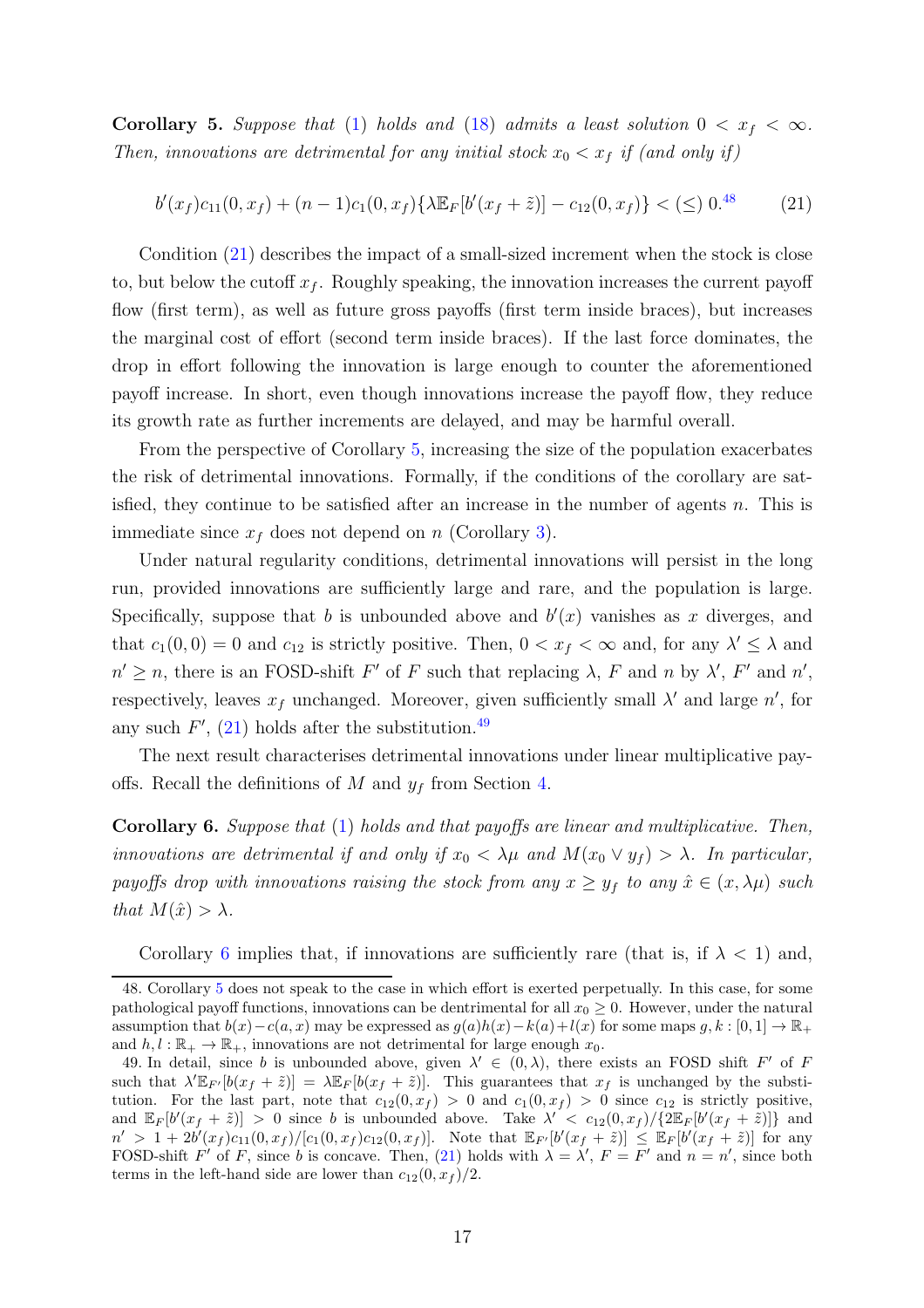given  $x_0 \in (0, \lambda \mu)$ , the population is sufficiently large so that  $y_f \leq x_0$ , <sup>[50](#page-17-0)</sup> all but the last innovation produced in equilibrium are harmful. It also implies that innovations are detrimental if, given any frequency  $\lambda$  of innovations and any distribution F of their size, the initial technology is sufficiently unproductive (i.e.  $x_0$  is small enough), and the pop-ulation is large enough.<sup>[51](#page-17-1)</sup> However, as the example below illustrates, the expected share of innovations produced in equilibrium that are harmful may be arbitrarily large even if the number of agents is fixed and small increments are arbitrarily frequent, provided large ones are rare. Finally, Corollary [6](#page-16-0) yields that innovations never cease to be detrimental after F undergoes a mean-preserving spread, provided  $x_0 > 0$  and the population is sufficiently large.[52](#page-17-2)

I show in Appendices [L](#page-81-0) and [M](#page-83-0) that, for innovations to be detrimental, production must be stochastic and payoffs must not be separable. That is to say, the co-existence of the two main features distinguishing this model from the literature on public good-games are necessary for payoffs to drop after an increase in the stock.

**Example.** Under what conditions is the equilibrium payoff  $v_f$  given in [\(20\)](#page-15-6) increasing? We know from above that this requires innovations to be sufficiently frequent (formally,  $\lambda > 1$ ) and, ceteris paribus, the number n of agents to be sufficiently small. If  $\lambda > 1$  and  $\rho > 0$ ,  $\arg \min_{[y_f, x_f]} v_f = y_f \vee \hat{x}_f$ , where

$$
\hat{x}_f := \lambda \rho \zeta + \epsilon \left[ \lambda (1 - \rho) - \frac{\epsilon}{\rho} \log \left( \frac{1 - \rho}{1 - \lambda \rho} \right) \right] > 0
$$

and the inequality holds since, by hypothesis,  $\lambda \rho < 1$  and  $(1 - \lambda \rho) \zeta \geq \epsilon \lambda (1 - \rho)$ . Thus,  $v_f$  is increasing if and only if  $\hat{x}_t \leq y_f$  or, equivalently,<sup>[53](#page-17-3)</sup>

<span id="page-17-4"></span> $[1 + \lambda \rho (n-1)]\hat{x}_f \leq \epsilon (1 - \lambda \rho) + \lambda \rho \zeta.$  (22)

Hence, ceteris paribus, innovations are detrimental (i.e.  $v_f$  is non-monotone) if substantial innovations are sufficiently beneficial (i.e.  $\zeta$  is large enough), or small improvements have sufficiently little value (i.e.  $\epsilon$  is small enough). Moreover, if  $y_f \le x_0 < \hat{x}_f$ , equilibrium continuation payoffs decrease with each innovation until the stock reaches  $\hat{x}_f$ . Then, if  $\epsilon$  is small, with high probability, a large fraction of the small improvements produced in equilibrium (formally, of innovations with size less than  $\zeta$ ) cause payoffs to drop, since  $x_f - \hat{x}_f$  is small in this case and effort ceases once the stock reaches  $x_f$ . These conclusions continue to hold in the limit as small improvements become arbitrarily small

<span id="page-17-0"></span><sup>50.</sup> Note that, from [\(19\)](#page-13-4),  $y_f$  is decreasing in n with  $\lim_{n\to\infty} y_f = 0$ .

<span id="page-17-1"></span><sup>51.</sup> This is because  $M > \lambda$  in a neighbourhood of 0, by (the multivariate) Jensens' inequality.

<sup>52.</sup> This is because, given  $x_0 > 0$ ,  $y_f \le x_0$  before and after the spread for large enough n, and M increases pointwise. Thus, if  $M(x_0 \vee y_f) > \lambda$  before the spread, this holds after the spread as well.

<span id="page-17-3"></span><span id="page-17-2"></span><sup>53.</sup> To obtain [\(22\)](#page-17-4), note that  $\hat{x}_t \leq y_f$  if and only if  $\alpha_f(\hat{x}_f) = 1$ , which is equivalent to  $n\hat{x}_f \leq v(\hat{x}_f)$ .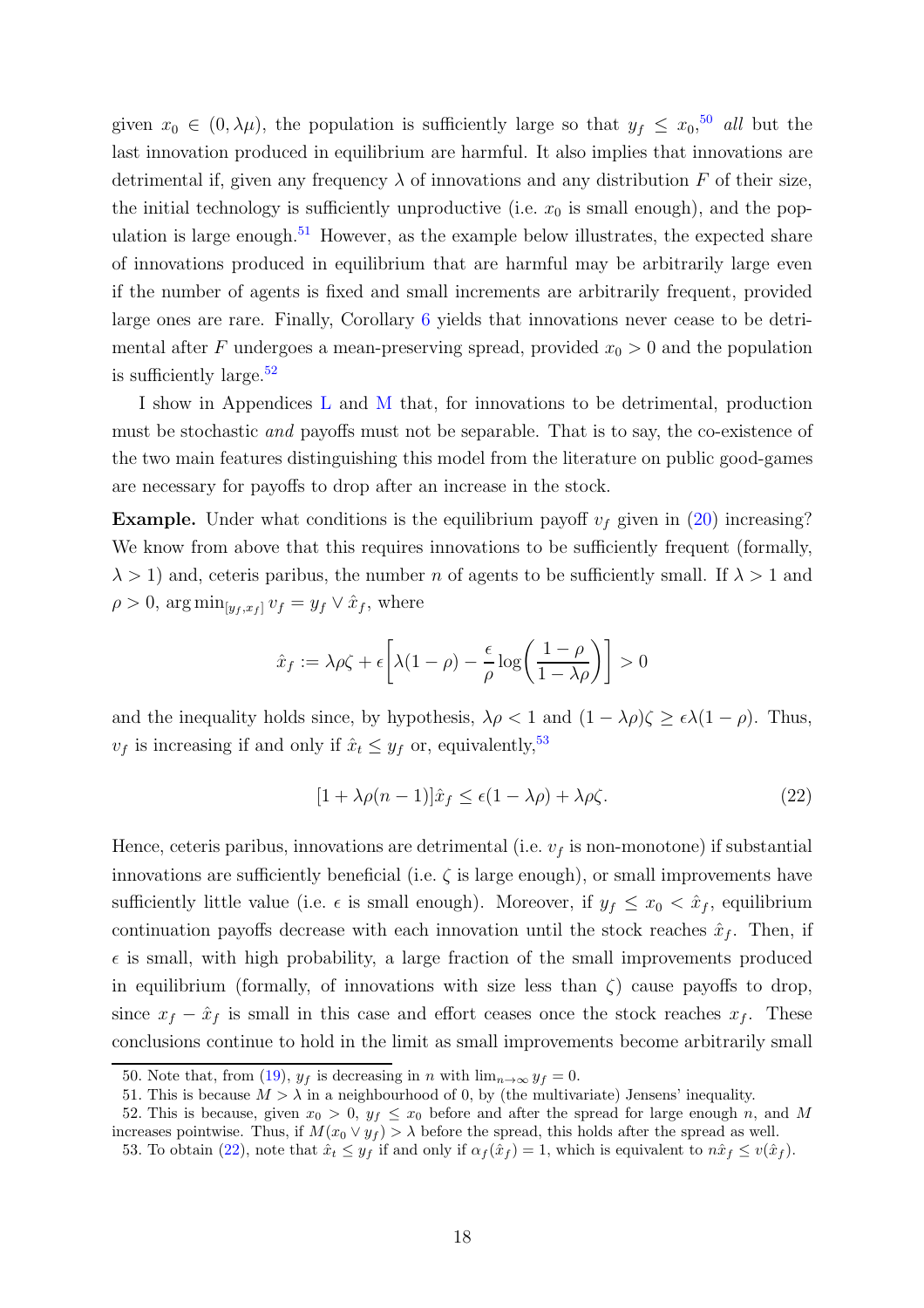<span id="page-18-1"></span>and frequent.<sup>[54](#page-18-2)</sup>

### 5 Disposal

In this section, I extend the model by allowing each agent to freely dispose of the innovations that she produces, after observing their size. Among other things, I show that this raises equilibrium effort and improves payoffs relative to the baseline setting.

#### <span id="page-18-0"></span>5.1 Model

Enrich the model as follows. Whenever agent i obtains an innovation of size  $z > 0$  at time  $t \geq 0$ , she (immediately) decides whether or not to reduce z to 0, after observing z. That is to say, agent i may either disclose the innovation (which results in its immediate adoption by all agents), or discard it. Assume that the arrival and size of innovations is private information, and that the disposal of innovations is unobserved. In particular, if an agent obtains and discards an innovation at some time t, her opponents will not be able to distinguish this event from the event that the agent does not obtain an innovation at time t. However, agents are immediately informed of any innovation that is disclosed, including its size and the identity of the agent disclosing it. For simplicity, I rule out strategies that condition on innovations discarded in the past.<sup>[55](#page-18-3)</sup>

We recover the baseline model (Section [2\)](#page-5-0) by restricting the agents' strategies so that all innovations produced are disclosed. I refer to the baseline model as the game with forced disclosure, and to this model as the game with disposal.

Below is a brief description of histories, strategies and continuation payoffs, which are defined in Appendix [B.](#page-39-0) Each agent reaches a private history set whenever she either produces or discards an innovation, or any agent discloses. Thus (almost surely), agents reach finitely many private histories within any bounded interval of time. Public histories are formally unchanged (see  $(5)$  in Section [2\)](#page-5-0), but they now only record *disclosed* innovations. A strategy  $\xi^i := (\sigma^i, \chi^i)$  specifies, for each public history  $h_m$ , an effort schedule  $\sigma^{i}(h_m) : (t_m, \infty) \to [0, 1]$  and a disclosure policy  $\chi^{i}(h_m) : (t_m, \infty) \times (0, \infty) \to \{0, 1\}$ . As before, agent i exerts effort  $[\sigma^i(h_m)](t)$  at any time  $t > t_m$  such that no innovation was disclosed within the time interval  $[t_m, t)$ . Moreover, if agent i produces an innovation of size z at such a time t, she discloses it if  $[\chi(h_m)](t, z) = 1$ , and discards it other-

<span id="page-18-2"></span><sup>54.</sup> Formally, in the limit as  $\lambda$  grows and  $\epsilon$  and  $\rho$  vanish while  $\lambda' := \lambda \rho < 1$  and  $\epsilon' := \epsilon(1/\rho - 1)$  remain fixed,  $\hat{x}_f \to \lambda'(\epsilon' + \zeta) + \epsilon' \log(1 - \lambda')$  and [\(22\)](#page-17-4) becomes:  $[1 + \lambda'(n-1)]\hat{x}_f \leq \lambda'\zeta$ . Thus, innovations are detrimental for large n, large  $\zeta$ , or small  $\epsilon$ . Simple computations yield that innovations are detrimental for small enough  $\lambda'$  as well. If instead substantial innovations are infeasible (i.e. if  $\rho = 0$ ), then  $\hat{x}_f = \epsilon$ and [\(22\)](#page-17-4) simplifies to  $n \leq 1 + \frac{1}{2}(\lambda - 1/\lambda)$ , so that the size  $\epsilon$  of innovations no longer plays a role.

<span id="page-18-3"></span><sup>55.</sup> Admitting these strategies would complicate the definition of the game without affecting the results. Welfare would be maximised by the same profile, and the unique strongly symmetric equilibrium (in which, by definition, strategies cannot condition on discarded innovations), would continue to exist.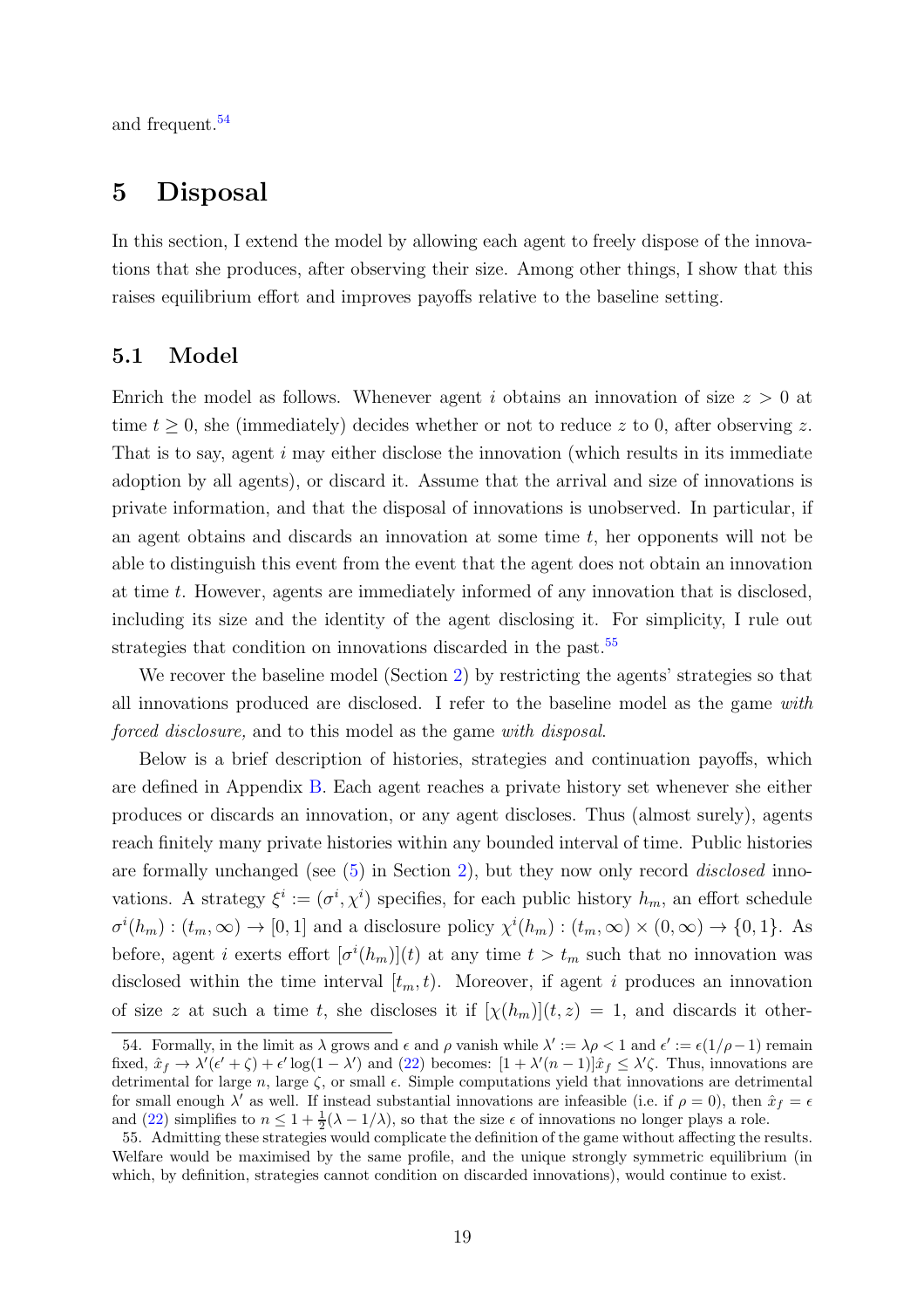wise. Note that it is not necessary to keep track of discarded innovations, due to the restriction to public strategies. For the same reason, beliefs play no role, and subgames beginning at any given private history are well-defined. If agents play a strategy profile  $\xi := (\sigma^i, \chi^i)_{i=1}^n$ , the continuation payoff  $v_{\xi}^i(h_m)$  to agent i at a public history  $h_m$  may be expressed as the right-hand side of [\(6\)](#page-7-4), with the random path  $(\tilde{h}_l)_{l=m}^{\tilde{m}}$  obviously having a different distribution.

For the purposes of our analysis, the game with disposal is equivalent to the following richer environment. In any period  $t \geq 0$ , each agent possesses a set of concealed increments  $Z_t^i \subset (0,\infty)$ , initially empty. Whenever agent i obtains an innovation of size  $z > 0$ , she chooses  $d_t^i \in Z_t^i \cup \{z,0\}$ . If  $d_t^i = 0$ , the value z is added to the set  $Z_t^i$  (and the stock  $x_t$  does not grow). Otherwise, the stock  $x_t$  increases by  $d_t^i$  and  $Z_t^1, \ldots, Z_t^n$  are emptied.

Say that agent *i* discloses an innovation (of size  $d_t^i$  at time t) if  $d_t^i > 0$ , and conceals otherwise.<sup>[56](#page-19-0)</sup> Assume that the arrival and size of innovations as well as the sets  $Z_t^i$  are private information, and the concealment of innovations is unobserved. However, agents are immediately informed of any innovation that is disclosed, including its size and the identity of the agent disclosing it.

This richer environment may be interpreted as follows. At any point in time, agents collectively seek solutions to a given problem. Each agent discovers a solution whenever she produces an innovation, and the size of the innovation describes its quality. Disclosing an innovation means (disclosing and) implementing a particular solution. When this occurs, a new problem is chosen and the search for solutions begins anew.[57](#page-19-1) Solutions geared towards the same problem are perfect substitutes; in particular, when one is implemented, the rest may be neglected.

<span id="page-19-3"></span>As will be clear from the analysis, all results continue to hold in this richer model.<sup>[58](#page-19-2)</sup>

### 5.2 Welfare benchmark

In this section, I argue that the social-welfare benchmark is unaffected by the introduction of disposal. In particular, disposal of any innovation is inefficient.

A Markov strategy is a pair  $\pi := (\alpha, \delta)$  of (Borel measurable) maps  $\alpha : \mathbb{R}_+ \to [0, 1]$ and  $\delta : \mathbb{R}_+ \times (0, \infty) \to \{0, 1\}$  such that  $a_t^i = \alpha(x_t)$  for all  $t \geq 0$  and, if agent i obtains an

<span id="page-19-0"></span><sup>56.</sup> Since time is continuous, the times at which agents can disclose innovations must be restricted in order for the game to be well-defined. Allowing agents to immediately disclose any innovation that they obtain ensures that the strategies of the game with forced disclosure are admissible in this game. Results are unaffected if agents may also disclose at times  $T, 2T, \ldots$  for some exogenous  $T > 0$ .

<span id="page-19-1"></span><sup>57.</sup> In particular, agents may not tackle future problems before a solution to the current one is adopted. This may be due to contractual restrictions if agents are firms engaged in a formal partnership. Alternatively, firms may be unable to predict future problems until a solution to the current one is implemented.

<span id="page-19-2"></span><sup>58.</sup> In particular, generically, in the unique strongly symmetric equilibrium, no increment that was previously concealed is ever disclosed, as this would require that agents reach (with some probability) heterogeneous information sets over the course of the game and, as a consequence, exert heterogeneous effort. This richer model also admits symmetric perfect Bayesian equilibria that are not strongly symmetric, and are closer in spirit to the equilibrium analysed in Section [6.](#page-23-0)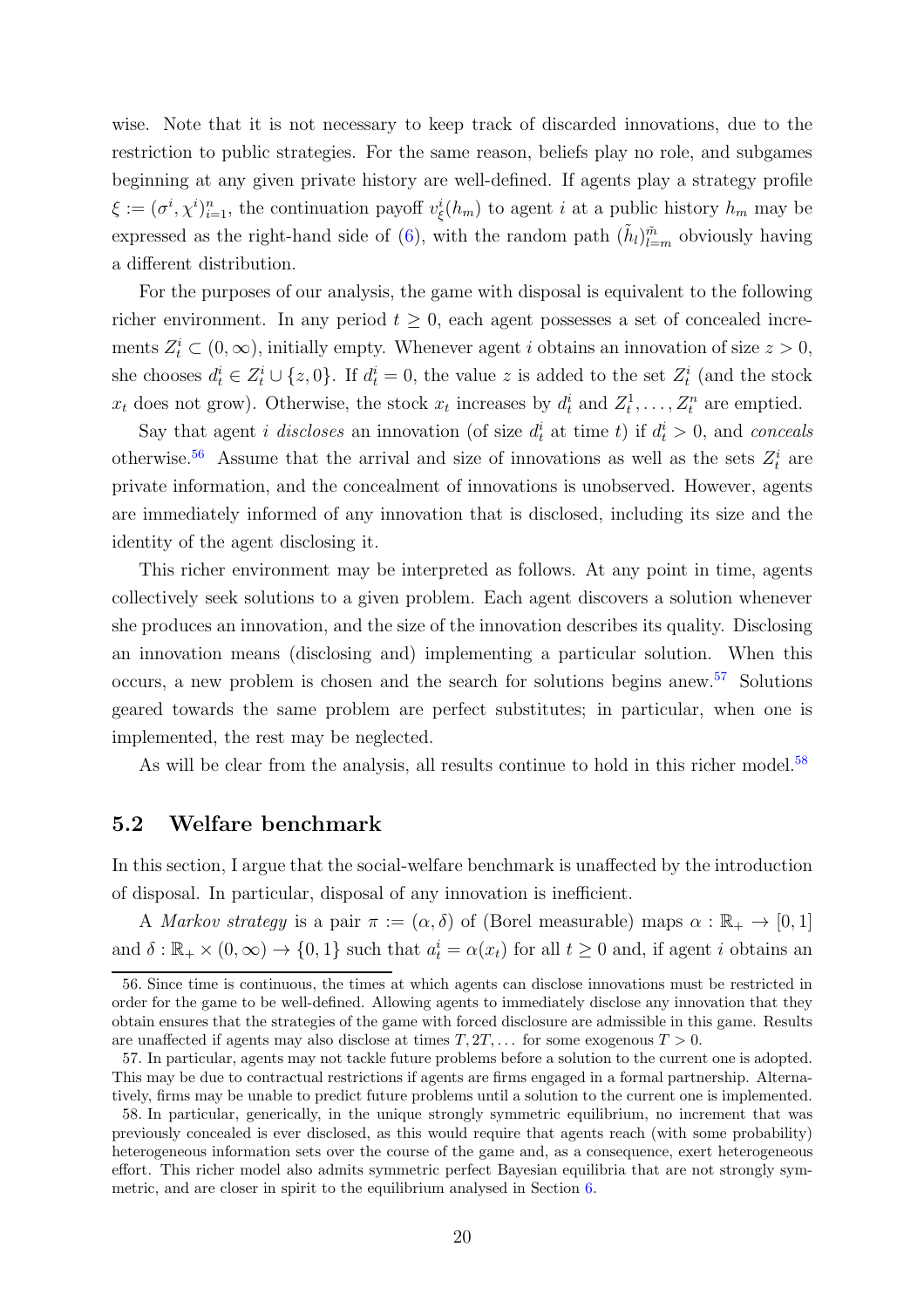innovation of size  $z > 0$  at time t, she discloses it if  $\delta(x_t, z) = 1$  and discards it otherwise. The reasoning used to derive [\(8\)](#page-8-4) in Section [3](#page-8-0) implies that, fixing a profile  $\pi := (\alpha^i, \delta^i)_{i=1}^n$ of Markov strategies, for all  $x \geq 0$ ,

$$
v^i_{\pi}(x) = b(x) - c(\alpha^i(x), x) + \lambda \mathbb{E}_F \left\{ \left[ \sum_{j=1}^n \alpha^j(x) \delta^j(x, \tilde{z}) \right] \left[ v^i_{\pi}(x + \tilde{z}) - v^i_{\pi}(x) \right] \right\}.
$$
 (23)

In contrast to [\(8\)](#page-8-4), the rate of arrival of (disclosed) innovations  $\sum_{j=1}^{n} \alpha^{j}(x) \delta^{j}(x, z)$  varies with their size z.

The social-welfare benchmark (characterised in Theorem [1\)](#page-9-0) is unaffected by the introduction of disposal. This is because, in the non-strategic setting, the effects of disposal on incentives can be ignored. Moreover, disposal of innovations hinders the growth of the payoff flow, since  $b(x) - c(a, x)$  is increasing in x. I state the result for completeness, and omit the proof as it is straightforward.

Proposition 1. The social-welfare benchmark in the game with disposal is identical to the baseline one. In particular, discarding any innovation produced under  $\alpha_*$  is inefficient.

### 5.3 Equilibrium

In this section, I show that the game with disposal admits a unique strongly symmetric equilibrium. Moreover, equilibrium effort and payoffs are higher than in the equilibrium of the game with forced disclosure.

Given a public history h featuring  $m \in \{0, 1, \ldots\}$  (disclosed) innovations, write  $h \sim$  $(t, z, i)$  for the public history that features  $m+1$  innovations and extends h, and in which the last innovation is disclosed by agent  $i$  at time  $t$ , and has size  $z$ . Suppose that the opponents of agent *i* play a strategy  $\xi := (\sigma, \chi)$ , and let  $\hat{v}^i_{\xi}(h)$  be the largest payoff that agent  $i$  can achieve, across all strategies, in the subgame after public history  $h$ . Given  $h$ leading to time  $t_h \geq 0$ , for all  $t > t_h$ , let  $\hat{v}_{\xi,h}^i(t)$  be the largest payoff achievable by agent i at time t, assuming that no innovation was disclosed within the interval  $[t_h, t)$ , and that agent *i* does not produce an innovation at time *t* (and define  $\hat{v}^i_{\xi,h}(t_h) := \hat{v}^i_{\xi}(h)$ ). Then, the map  $\hat{v}_{\xi,h}^i : [t_h, \infty) \to \mathbb{R}$  is Lipschitz and, for almost all  $t > t_h$ ,<sup>[59](#page-20-0)</sup>

<span id="page-20-2"></span>
$$
\hat{v}_{\xi,h}^{i}(t) = \frac{\mathrm{d}\hat{v}_{\xi,h}^{i}}{\mathrm{d}t}(t) + b(x) + \max_{a \in [0,1]} \left\{ a\lambda \mathbb{E}_{F} \left[ \left( \hat{v}_{\xi}^{i}(h \frown (t,\tilde{z},i)) - \hat{v}_{\xi,h}^{i}(t) \right) \vee 0 \right] - c(a,x) \right\} + \lambda[\sigma(h)](t) \sum_{j \neq i}^{n} \mathbb{E}_{F} \left[ \chi(t,\tilde{z}) \left( \hat{v}_{\xi}^{i}(h \frown (t,\tilde{z},j)) - \hat{v}_{\xi,h}^{i}(t) \right) \right].
$$
\n(24)

The strategy  $\xi$  is a best response for agent i at every private history only if,<sup>[60](#page-20-1)</sup> given any

<span id="page-20-0"></span><sup>59.</sup> See Appendix [B](#page-39-0) for details on how to derive [\(24\)](#page-20-2), and Appendix [B.1](#page-41-0) for [\(25\)](#page-21-1) and [\(26\)](#page-21-2).

<span id="page-20-1"></span><sup>60.</sup> Recall that beliefs play no role, so that information sets may be identified with private histories, and that agents reach a new private history whenever a disclosure occurs, or if they either produce or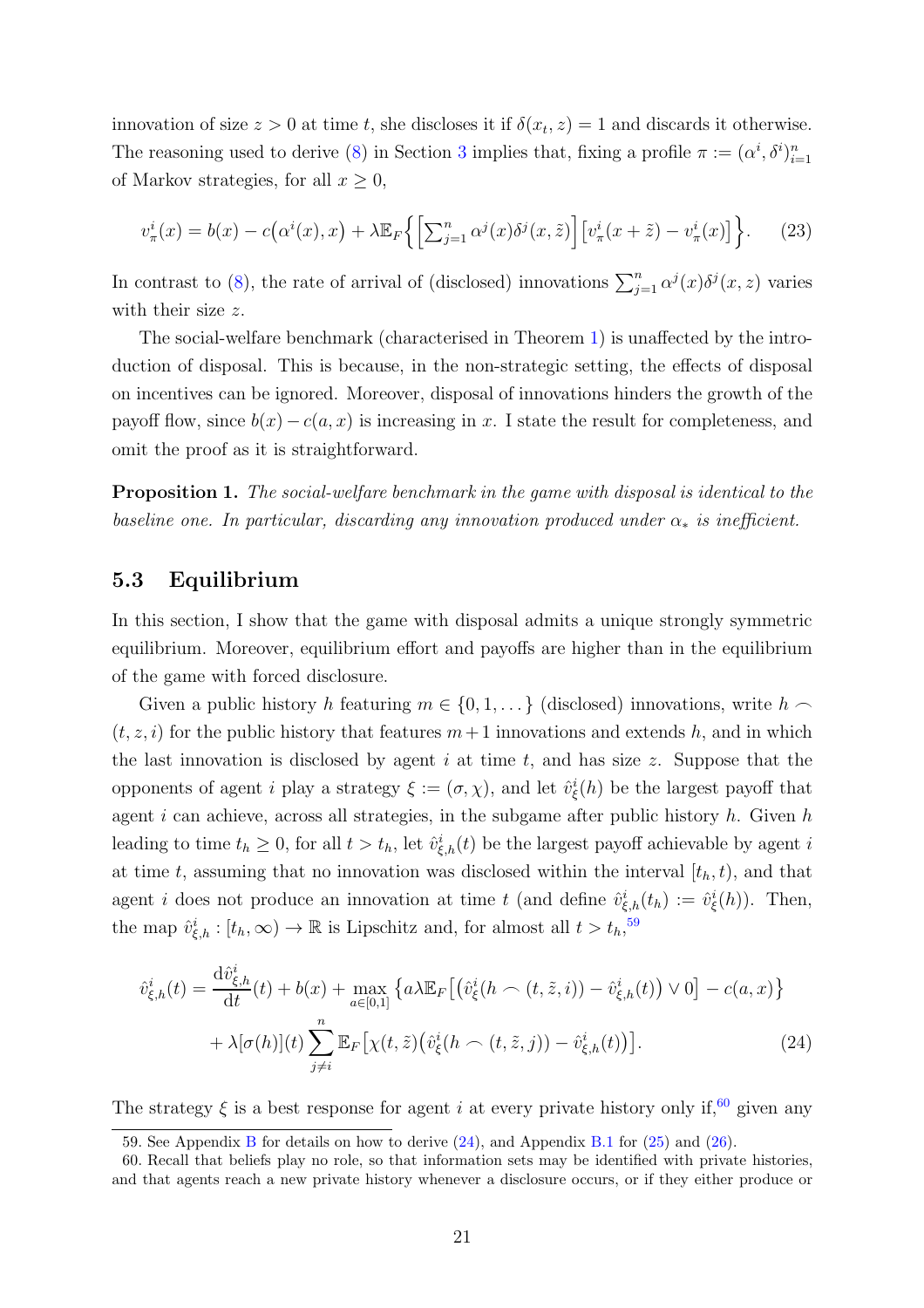public history h leading to any time  $t<sub>h</sub>$ , both of the following conditions hold: for almost all  $t > t_h$ ,

<span id="page-21-1"></span>
$$
[\sigma(h)](t) \in \arg\max_{a \in [0,1]} \{ a\lambda \mathbb{E}_F \big[ \big( \hat{v}_{\xi}^i(h \frown (t,\tilde{z},i)) - \hat{v}_{\xi,h}^i(t) \big) \vee 0 \big] - c(a,x) \} \tag{25}
$$

and, furthermore, for all  $t > t_h$  and  $z > 0$ ,

<span id="page-21-2"></span>
$$
[\chi(h)](t,z) \in \arg\max_{d \in \{0,1\}} \{ d(\hat{v}_{\xi}^i(h \frown (t,z,i)) - \hat{v}_{\xi,h}^i(t)) \}.
$$
 (26)

A strategy  $\xi := (\sigma, \chi)$  induces a *strongly symmetric equilibrium* if, given that the opponents play the same strategy, it is a best response at every private history.

Recall the definition of Markov strategies from Section [5.2.](#page-19-3) If the opponents of any given agent play a Markov strategy  $\pi := (\alpha, \delta)$ , the largest continuation payoff that this agent can achieve, across all strategies, is a (value) function  $\hat{v}_{\alpha,\delta}$  of the current stock  $x_t$ , solving

<span id="page-21-4"></span>
$$
\hat{v}(x) = b(x) + \max_{a \in [0,1]} \left\{ a\lambda \mathbb{E}_F[(\hat{v}(x + \tilde{z}) - \hat{v}(x)) \vee 0] - c(a, x) \right\} \n+ \lambda (n-1)\alpha(x)\mathbb{E}_F[\delta(x, \tilde{z})(\hat{v}_\pi(x + \tilde{z}) - \hat{v}_\pi(x))].
$$
\n(27)

for all  $x \geq 0.61$  $x \geq 0.61$  Then,  $\pi$  is a best response, after any private history, against opponents playing the same strategy if and only if, for all  $x \geq 0$ , both of the following hold:

<span id="page-21-6"></span><span id="page-21-5"></span>
$$
\alpha(x) \in \arg\max_{a \in [0,1]} \left\{ a\lambda \mathbb{E}_F[(\hat{v}_\pi(x+\tilde{z}) - \hat{v}_\pi(x)) \vee 0] - c(a,x) \right\},\tag{28}
$$

$$
\delta(x, z) \in \arg\max_{d \in \{0, 1\}} \left\{ d(\hat{v}_{\pi}(x + z) - \hat{v}_{\pi}(x)) \right\} \quad \text{for all } z > 0. \tag{29}
$$

The following result characterises the unique strongly symmetric equilibrium of the game. The proof is in Appendix [F.](#page-49-0) The (unique strongly symmetric) equilibrium  $\alpha_f$  of the game with forced disclosure is described in Theorem [2.](#page-12-0) The notion of detrimental innovations, which applies to the equilibrium  $\alpha_f$ , is defined in Section [4.1.](#page-15-1)

<span id="page-21-0"></span>Theorem 3. The game with disposal admits an (essentially) unique strongly symmetric equilibrium, and it is induced by a Markov strategy  $(\alpha_d, \delta_d)$ . In the absence of innovations at time t, and for any stock  $x_t$ , effort  $\alpha_d(x_t)$  and continuation payoffs  $v_d(x_t)$  are no lower than their analogues  $\alpha_f(x_t)$  and  $v_f(x_t)$  in the equilibrium with forced disclosure.

discard an innovation. Condition [\(25\)](#page-21-1) (resp. [\(26\)](#page-21-2)) is necessary for  $\xi$  to be a best response at any private history reached either after a disclosure, or after the agent discards an innovation (resp. reached after the agent produces an innovation).

<span id="page-21-3"></span><sup>61.</sup> This expression is valid as long as neither the agent nor one of her opponents produced an innovation at time t. Assuming that the agent obtains an innovation of size  $z$  at time t, the expression becomes  $\hat{v}_{\pi}(x + z) \vee \hat{v}_{\pi}(x)$  (where  $\hat{v}_{\pi}$  is pinned down by [\(27\)](#page-21-4)). Assuming that one of her opponents obtains the innovation instead, the expression is valid if  $\chi(t, z) = 0$ , and becomes  $\hat{v}_{\pi}(x + z)$  if  $\chi(t, z) = 1$ . Equation [\(27\)](#page-21-4) and conditions [\(28\)](#page-21-5) and [\(29\)](#page-21-6) follow from e.g. Theorem 3.1.2 of Piunovskiy and Zhang [\(2020](#page-34-11)).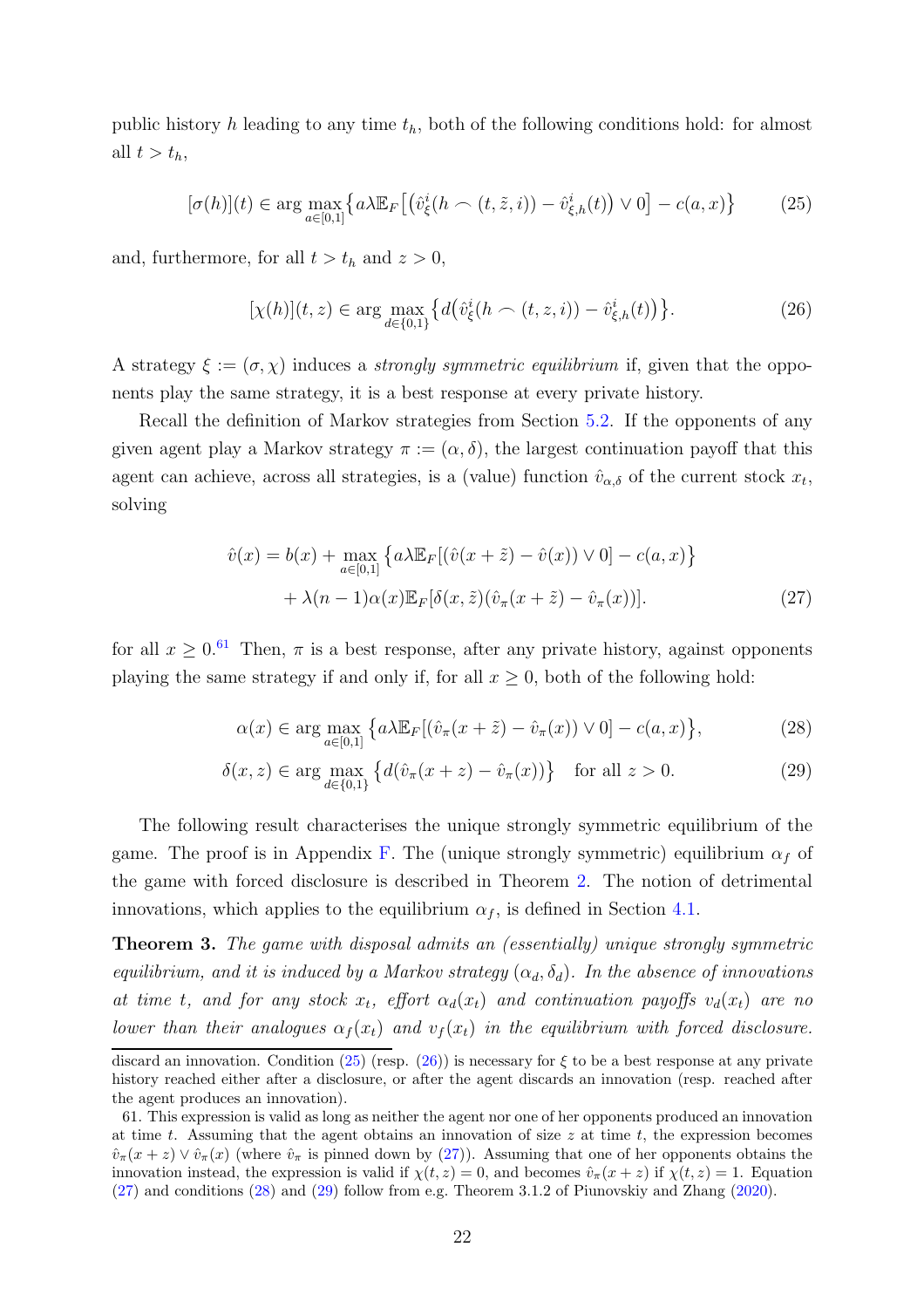Moreover, ex-ante payoffs  $v_d(x_0)$  strictly exceed  $v_f(x_0)$  if innovations are detrimental in  $\alpha_f$ . Otherwise, no disposal occurs in  $(\alpha_d, \delta_d)$  and the equilibria coincide.<sup>[62](#page-22-0)</sup>

Allowing agents to discard innovations increases equilibrium payoffs, and strictly so unless all innovations are guaranteed to be beneficial in the equilibrium with forced disclosure. This is because, as can be seen from [\(29\)](#page-21-6), individual and social incentives for the disposal of innovations are aligned, since the equilibrium is symmetric. That is to say, whenever an agent discloses or discards an innovation in equilibrium, her opponents benefit from it. Moreover, the fact that future detrimental innovations will be discarded increases continuation payoffs at all stock values exceeding the current one and, therefore, the current incentive to exert effort. As a result, equilibrium effort is higher in the game with disposal. This strengthens the positive externality arising from the public nature of the good, increasing payoffs further. $63$ 

The properties of  $\alpha_f$  described in Theorem [2,](#page-12-0) Corollary [2](#page-12-1) and Corollary [3](#page-12-7) are inherited by  $(\alpha_d, \delta_d)$ . Namely, effort  $\alpha_d(x_t)$  is continuous and decreasing in the stock  $x_t$ , and below the benchmark  $\alpha_*(x_t)$ . Assuming that [\(1\)](#page-5-5) holds, the equilibrium  $(\alpha_d, \delta_d)$  is inefficient unless the initial stock is so large that exerting no effort is efficient (i.e. unless  $\alpha_*(x_0) = 0$ ). If [\(18\)](#page-12-5) admits a solution then, labelling  $x_f$  the smallest one, no effort is exerted if  $x_0 \ge x_f$ and, if  $x_0 < x_f$ , effort  $\alpha_d(\tilde{x}_t)$  ceases a.s. in finite time, when  $\tilde{x}_t$  reaches  $x_f$ . If [\(18\)](#page-12-5) admits no solution, effort never ceases and  $\tilde{x}_t \to \infty$  a.s. as  $t \to \infty$ . Finally,  $v_d(x_t) - b(x_t)$  is decreasing in  $x_t$ .

Example. Figure [3](#page-23-1) depicts effort and payoffs in the equilibrium of the game with disposal with  $b(x) = x$ ,  $c(a, x) = ax$ , and  $F(z) = \rho \mathbb{1}_{z \ge \zeta} + (1 - \rho)(1 - e^{-z/\epsilon})$ , in the limit as  $\lambda$  grows and  $\rho$  and  $\epsilon$  vanish while  $\lambda' := \lambda \rho$  and  $\epsilon' := (1/\rho - 1)\epsilon$  remain fixed. In this case, effort ceases at  $x_f = \lambda'(\zeta + \epsilon')$ . Assuming that a substantial innovation raises the stock above this cutoff (i.e. that  $\zeta \geq x_f$ ), and that innovations are detrimental in the equilibrium with forced disclosure (Section [4.1\)](#page-15-1),  $64$  effort is given by

$$
\alpha_d(x) = \begin{cases}\n1 & \text{if } x \leq y_d \\
\frac{1}{n-1} \left( \frac{\zeta}{x} - \frac{1}{\lambda'} \right) & \text{if } y_d \leq x \leq \hat{x}_f \\
\frac{1}{\lambda' x (n-1)} \left[ \epsilon' \left( e^{\frac{x - x_f}{\epsilon'}} - 1 \right) + x_f - x \right] & \text{if } \hat{x}_f \leq x \leq x_f \\
0 & \text{if } x \geq x_f,\n\end{cases}
$$

<span id="page-22-0"></span><sup>62.</sup> Although there may exist multiple equilibria, effort  $\alpha_d$  and the payoff function  $v_d$  are uniquely pinned down. Moreover, for any disclosure policy  $\delta$ , the strategy  $(\alpha_d, \delta)$  induces a strongly symmetric equilibrium if and only if [\(29\)](#page-21-6) holds with  $\hat{v}_\pi = v_d$  for all  $x \geq 0$ . That is to say, multiplicity arises whenever agents are indifferent about the disposal of some innovations, and any way of breaking the indifferences yields an equilibrium.

<span id="page-22-1"></span><sup>63.</sup> Moreover, because harmful innovations are discarded, continuation payoffs are guaranteed to increase over time. However, as can be seen from the example below, the ex-ante payoffs  $v_d(x_0)$  need not be increasing in the initial stock  $x_0$ . That is, reducing the initial stock may still be beneficial.

<span id="page-22-2"></span><sup>64.</sup> That is, assuming that  $[1 + \lambda'(n-1)][\lambda'(\epsilon' + \zeta) + \epsilon' \log(1-\lambda')] > \lambda' \zeta$ . See footnote [54](#page-18-2) for details.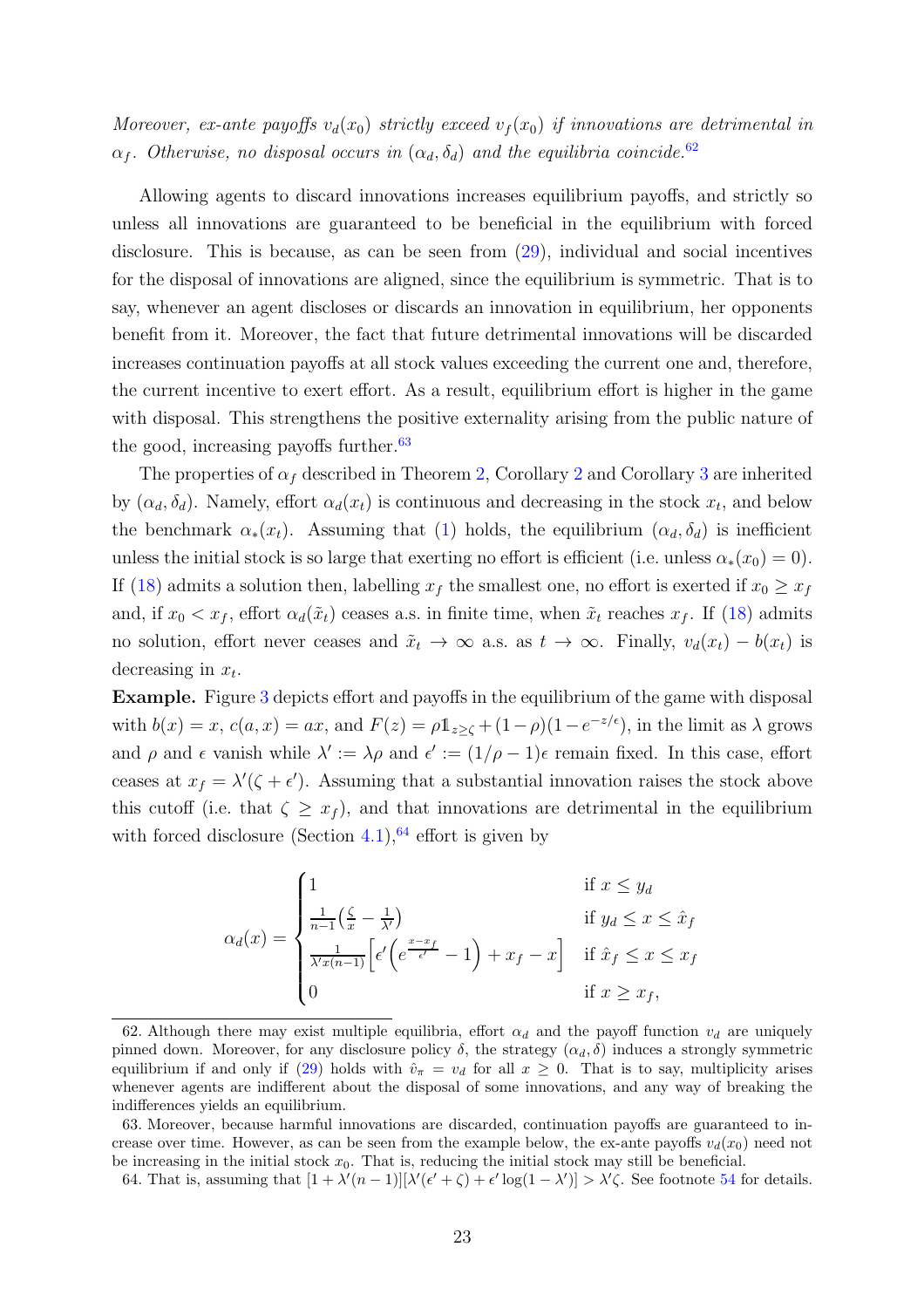<span id="page-23-1"></span>

Figure 3: Effort (left) and payoffs (right) in the strongly symmetric equilibrium of the game with disposal, as functions of the stock  $x_t$ . The dotted lines are effort  $\alpha_f$  (left) and payoffs  $v_f$  (right) in the equilibrium of the game with forced disclosure. Parameter values are  $b(x) = x$ ,  $c(a, x) = ax$ ,  $n = 5$ ,  $F(z) = \rho \mathbb{1}_{z > \zeta}$  +  $(1-\rho)(1-e^{-z/\epsilon}), \zeta = 5, \lambda = 0.1/\rho, \text{ and } \epsilon = \rho/(1-\rho), \text{ where } \rho > 0 \text{ is arbitrarily}$ small.

where

$$
y_d = \frac{\lambda'\zeta}{1 + \lambda'(n-1)} \quad \& \quad \hat{x}_f = x_f + \epsilon' \log(1-\lambda').^{65}
$$

The disposal policy is such that substantial innovations are always adopted, whereas infinitesimal increments are discarded if and only if the current stock lies within  $[y_d, \hat{x}_f]$ .

Ex-ante payoffs, as a function of the initial stock, are given by

$$
v_d(x) = \begin{cases} \frac{n}{1+\lambda'n} \Big\{ e^{\frac{1+\lambda'n}{\epsilon'\lambda'n}}(x-y_d) \Big[ y - \lambda'n\Big(\zeta + \frac{\epsilon'\lambda'n}{1+\lambda'n}\Big) \Big\} & \text{if } x \le y_d\\ \zeta + \Big(1 - \frac{1}{\lambda'}\Big)x & \text{if } y_d \le x \le \hat{x}_f\\ \frac{1}{\lambda'} \Big[ \epsilon' \Big( e^{\frac{x-x_f}{\epsilon'}}-1 \Big) - \Big(1-\lambda'\Big)x + x_f \Big] & \text{if } \hat{x}_f \le x \le x_f\\ x & \text{if } x \ge x_f. \end{cases}
$$

## <span id="page-23-0"></span>6 Concealment

In this section, I extend the baseline model by allowing agents to conceal the innovations that they obtain for a period of time, after observing their size. Among other things, I show that the resulting game admits a relatively simple equilibrium which, under reasonable conditions, improves on the equilibrium  $\alpha_f$  with forced disclosure. Throughout, I restrict attention to linear multiplicative payoffs, introduced in Section [2.](#page-5-0)

<span id="page-23-2"></span><sup>65.</sup> Since innovations are detrimental,  $y_d < \hat{x}_f < x_f$ . In the picture,  $y_d \approx 0.36$  and  $\hat{x}_f \approx 0.49$ .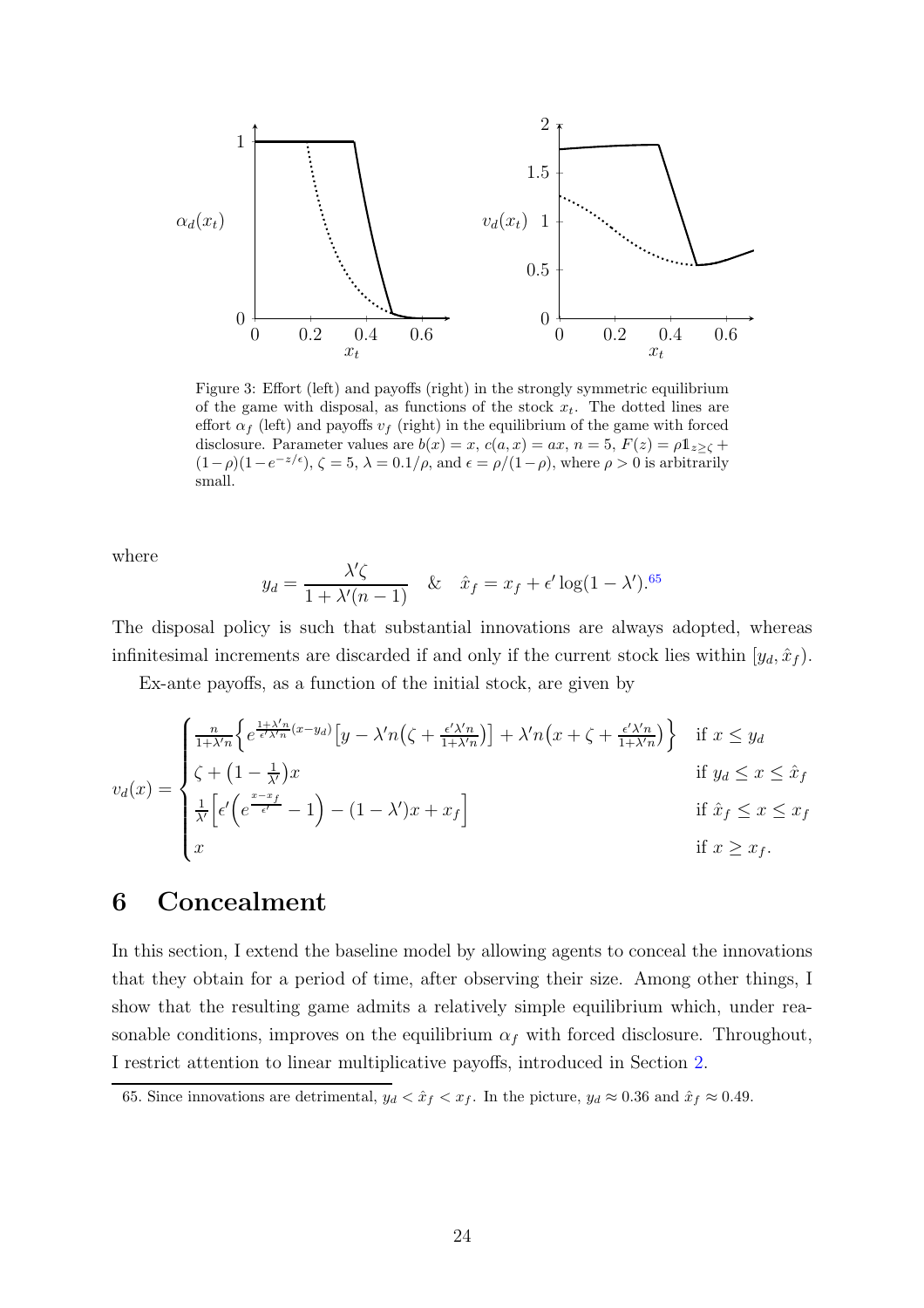### 6.1 Model

As before,  $x_t$  denotes the (public) stock of the good and, at any time  $t \geq 0$ , agent i exerts hidden effort  $a_t^i \in [0, 1]$  and obtains payoff flow  $(1 - a_t^i)x_t$ .

Each agent *i* possesses a *private stock*  $k_t^i$  of the good, initially equal to  $x_0$ . Agent i produces increments in  $k_t^i$  (instead of  $x_t$ ) at rate  $\lambda a_t^i$ . The distribution F of the size of increments (i.e., of innovations) inherits the properties described in Section [2](#page-5-0) and, for simplicity, is assumed to be Lipschitz continuous. Moreover, each agent i picks a disclosure  $d_t^i \in [x_t, k_t^i]$  whenever she obtains an innovation,<sup>[66](#page-24-0)</sup> and at any time t such that  $k_t^i > x_t$  and either  $x_t = x_0$  or  $t \in \mathcal{T}$ , where  $\mathcal{T} \subset [0,\infty)$  is exogenous and  $\mathcal{T} \cap [0,T]$  is finite for all  $T > 0$ . If a (non-empty) set of agents  $I \subseteq \{1, ..., n\}$  pick disclosures  $(d_t^i)_{i \in I}$ at time t, the public stock  $x_t$  rises (weakly) to  $\max\{d_t^i : i \in I\}$ , and the private stocks  $k_t^j$ t that laid below this value rise to it, while the rest are unchanged. In particular, neither  $x_t$  nor any  $k_t^j$ <sup>f</sup> increase if  $d_t^i = x_t$  for all  $i \in I$ . Whenever agent i picks  $d_t^i$  at time t, say that she conceals if  $d_t^i = x_t$ , discloses fully if  $d_t^i = k_t^i > x_t$ , and discloses partially if  $x_t < d_t^i < k_t^i$ .

Note that, in any period  $t$  at which agent  $i$  does not obtain an increment, and such that  $x_t > x_0$  and  $t \notin \mathcal{T}$ , agent i does not pick  $d_t^i$ . Thus, each agent is free to disclose at any point in time as long as no disclosure occurred but, after a disclosure occurs, she can only disclose at one of the times in  $\mathcal T$ , or immediately after having obtained an innovation. This and other assumptions are discussed in the next section.

Assume that agents' effort, private stocks, as well as the production and size of innovations are private information, and that the concealment of innovations is not observed. In particular, if agent  $i$  produces an innovation at time  $t$  and conceals it, her opponents will not be able to distinguish this event from the event that agent i does not produce an increment at time t. If instead agent i chooses  $d_t^i > x_t$ , the opponents of agent i are immediately informed of her identity and of the value of  $d_t^i$ . However, as they do not observe  $k_t^i$ , they cannot distinguish partial from full disclosures.

I restrict attention to pure strategies. We recover the game with forced disclosure (Section [2\)](#page-5-0) by restricting the agents' strategies, namely, by imposing that agents always disclose fully. I refer to this model as the *game with concealment*.

Below is a brief description of histories, strategies, and continuation payoffs, which are defined in Appendix [C.](#page-43-0) Each agent i reaches a new information set whenever one of the following events occurs: agent  $i$  produces an innovation, or one or more agents  $(including i)$  disclose, either partially or fully. The constraint on disclosures ensures that agents reach only finitely many information sets within any bounded period of time. A

<span id="page-24-0"></span><sup>66.</sup> If agent *i* obtains an innovation at time *t*,  $k_t^i$  denotes her private stock *after* the innovation.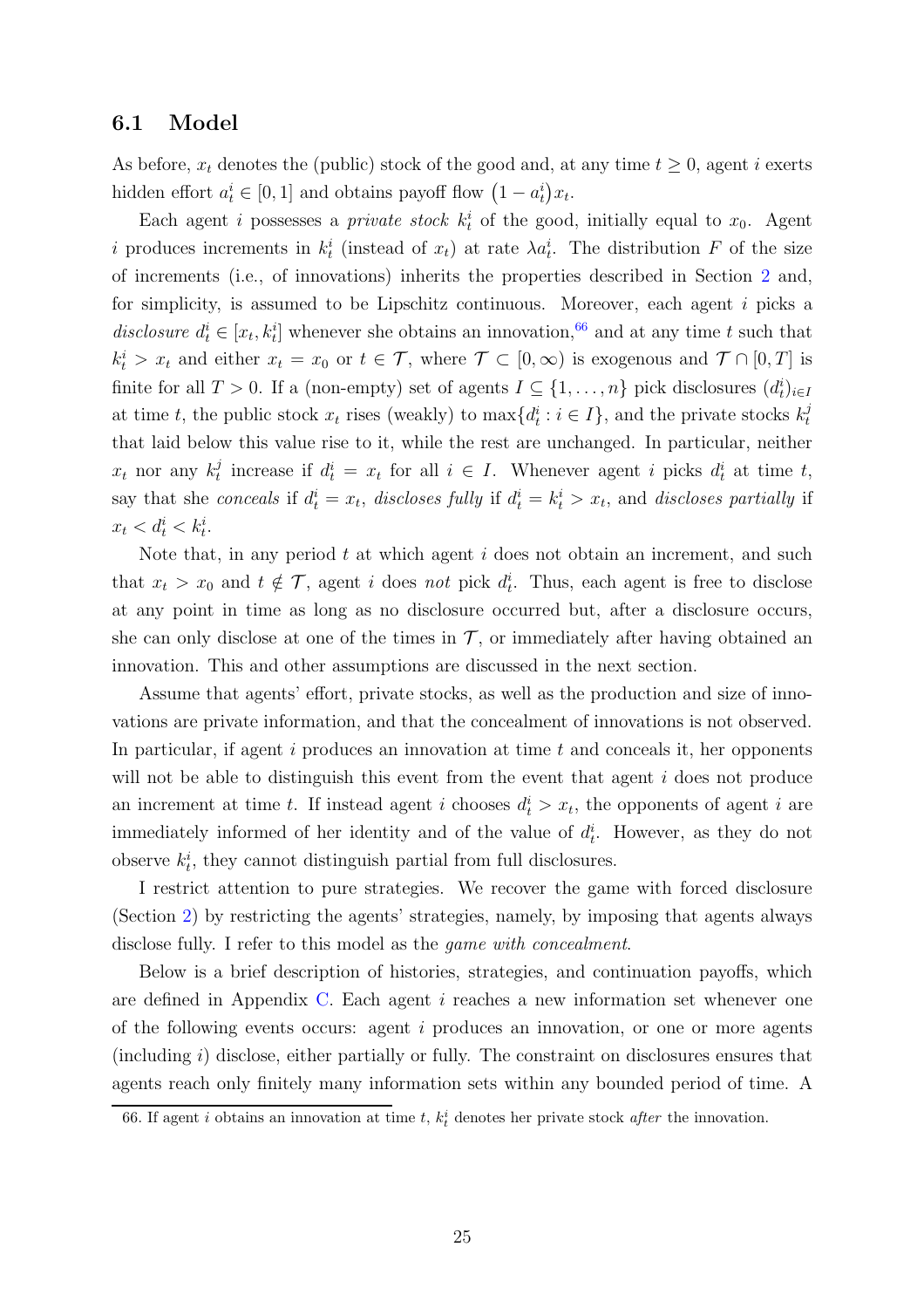private history for agent i is a finite sequence

$$
h := (x_0, (t_1, e_1), \dots, (t_m, e_m))
$$

where  $0 \leq t_1 \leq \cdots \leq t_l$ , and each  $e_l$  describes one of the two aforementioned events, occurring at time  $t_l$ . Private histories pin down the current time  $t_m = T(h)$ , the public stock  $x_{t_m} = X(h)$ , as well as agent *i*'s private stock  $k_{t_m}^i = K^i(h)$ . A strategy  $\xi^i = (\sigma^i, \chi^i)$ specifies, for each h, an effort schedule  $\sigma^{i}(h) : (T(h), \infty) \to [0, 1]$  and a disclosure policy  $\chi^{i}(h): [T(h), \infty) \times [0, \infty) \to [0, 1].$  Agent i exerts effort  $[\sigma^{i}(h)](t)$  at any time  $t > T(h)$ such that she produced no innovation within  $[T(h), t)$ , and no agent disclosed within this interval. Moreover, whenever agent *i* picks a disclosure  $d_t^i$  at any time  $t \geq T(h)$  with the aforementioned property,  $d_t^i = X(h) + [K^i(h) + z - X(h)][\chi^i(t)](t, z)$  if agent i produced an innovation of size  $z > 0$  at time t, and  $d_t^i = X(h) + [K^i(h) - X(h)][\chi^i(t)](t, 0)$  otherwise.<sup>[67](#page-25-0)</sup> An *information set* for agent i is a pair  $(h, b)$ , where h is a private history and b is a belief; that is, a distribution over the most recent private histories  $(h^j)_{j\neq i}$  reached by the opponents of agent *i*. If agents play a strategy profile  $\xi := (\sigma^i, \chi^i)_{i=1}^n$ , the continuation payoff  $v_{\xi}^{i}(h, b)$  to agent i at information set  $(h, b)$  may be expressed as

$$
v_{\xi}^{i}(h, b) := \mathbb{E}\left(\sum_{m=0}^{\tilde{m}} \int_{T(\tilde{h}_{m})}^{T(\tilde{h}_{m+1})} e^{T(h)-t} \left(1 - \left[\sigma^{i}(\tilde{h}_{l})\right](t)\right) X(\tilde{h}_{l}) dt\right)
$$

where  $\tilde{m} \in \{0, 1, \ldots, \infty\}$  is the total number of information sets reached by agent i after time  $T(h)$ ,  $\tilde{h}_l$  is the private history associated with the  $l^{\text{th}}$  information set,  $\tilde{h}_0 := h$  and, if  $\tilde{m} < \infty$ , then  $T(\tilde{h}_{\tilde{m}+1}) := \infty$ .

#### 6.2 Discussion of the assumptions

Recall that, in the game with disposal (Section [5\)](#page-18-1), agents may either discard or disclose the innovations that they produce. Concealing innovations is more profitable than discarding them, as it enables agents to 'build' on the hidden increment.<sup>[68](#page-25-1)</sup>

However, concealing innovations leads to a stark form of redundancy. To see why, suppose that agent i obtains an innovation of size  $z$  at time  $t$ , and conceals it, while agent *j* obtains an innovation of size  $z' > z$  at time  $t' > t$ , and discloses fully. Then, agent *i*'s private stock rises from  $x_0 + z$  to  $x_0 + z'$  at time *t'*, but no further: the innovations are perfect substitutes and, since agent  $j$ 's innovation is superior, agent  $i$ 's innovation is discarded at time t'. A more realistic model would feature some degree of complementarity

<span id="page-25-0"></span><sup>67.</sup> The constraint on disclosures translates into the following restriction on the map  $\chi^{i}(h)$ : for any  $t > T(h)$  such that  $[\chi^{i}(h)](t,0) > 0$ ,  $K^{i}(h) > X(h)$  and either  $t \in \mathcal{T}$  or  $X(h) = x_0$ .

<span id="page-25-1"></span><sup>68.</sup> To see why, consider an agent who obtains innovations of sizes z and z' at times  $t < t'$ . If, in the game with disposal, she discards the first increment and discloses the second, the stock  $x_t$  takes value  $x_0$ until time t', then jumps up to  $x_0 + z'$ . However, if the agent conceals the first increment and discloses fully upon obtaining the second,  $x_t$  jumps to  $x_0 + z + z'$  at time t'.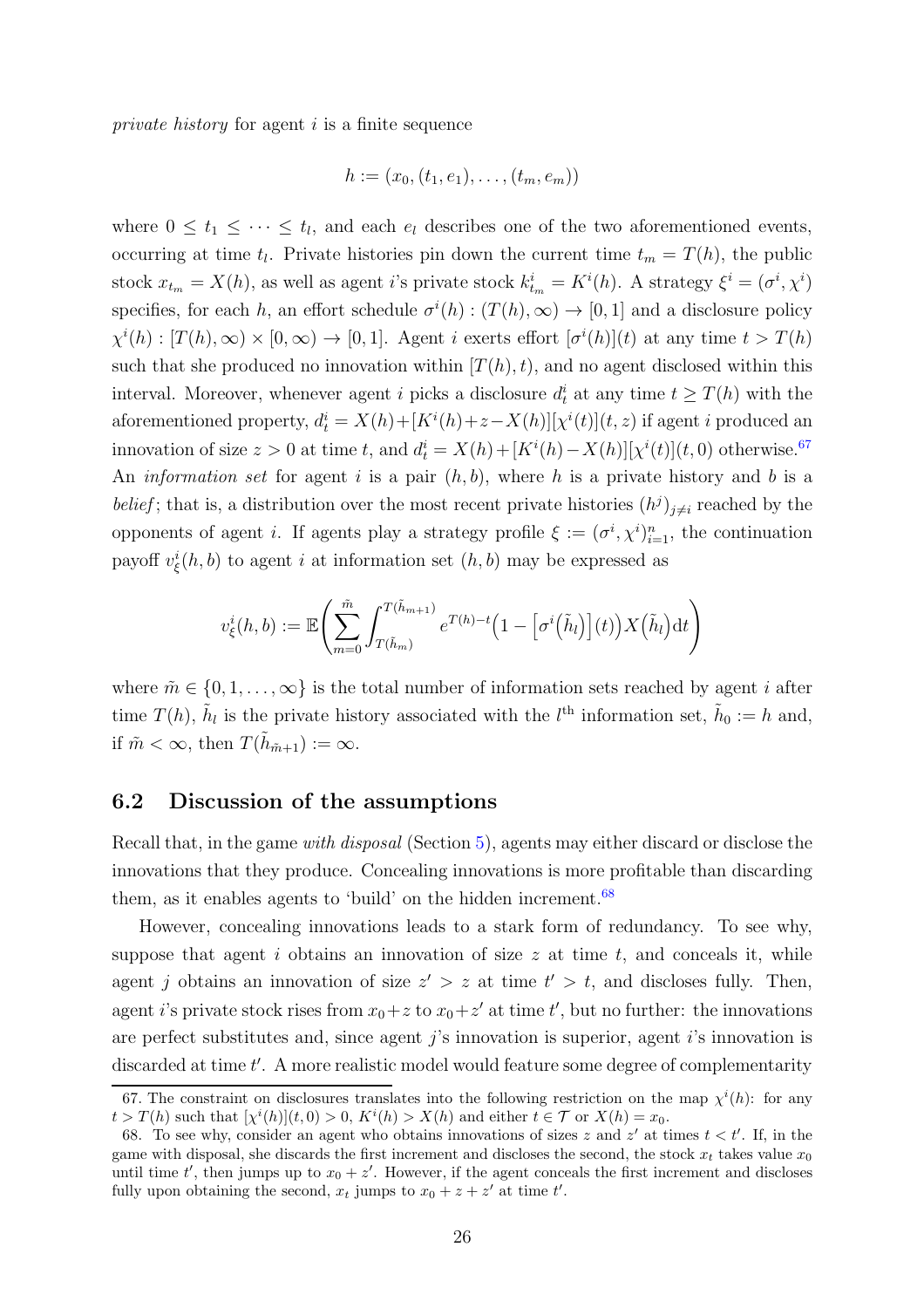between innovations. In this example, agent  $j$ 's disclosure at time  $t'$  would raise  $i$ 's stock to a value above  $x_0 + z'$ . However, despite this extreme form of redundancy, concealment may be beneficial in equilibrium (Proposition [3\)](#page-29-0).

After the first disclosure, agents can only disclose at times in the set  $\mathcal T$ , or whenever they obtain an innovation. This constraint is imposed entirely for tractability.<sup>[69](#page-26-0)</sup> Because the time of the first disclosure is unrestricted, the choice of  $\mathcal T$  does not affect (on path) the equilibrium that I analyse.

A simpler model would constrain the agents to either fully disclose or conceal their innovations. Formally, it would require that  $d_t^i \in \{x_t, k_t^i\}$ . With this restriction, agents may have an incentive to disclose fully as evidence to their opponents that they are not concealing more substantial innovations. Doing so would be beneficial, as it would raise the opponents' incentives to exert effort. Hence, this is likely to play an important role in equilibrium. I do not analyse this setting as it seems economically less relevant.<sup>[70](#page-26-1)</sup>

#### 6.3 Welfare benchmark

The social-welfare benchmark (Theorem [1\)](#page-9-0) is unaffected by the introduction of concealment. This is because, in the non-strategic setting, the effects of delayed disclosure on incentives can be ignored. Moreover, concealing innovations hinders the growth of the payoff flow, and may lead to redundancy. I state the result for completeness, and omit the proof as it is straightforward.

**Proposition 2.** The social-welfare benchmark in the game with concealment is identical to that of the game with forced disclosure. In particular, efficiency requires that all *innovations produced under*  $\alpha_*$  be disclosed fully.

### 6.4 Equilibrium

In this section, I construct a symmetric perfect Bayesian equilibrium of the game with concealment. We shall see in the next section that, under reasonable conditions, ex-ante payoffs in this equilibrium exceed those of the equilibrium  $\alpha_f$  with forced disclosure.

A perfect Bayesian equilibrium (PBE) is composed of a profile of strategies  $\xi$  and a profile of beliefs  $\beta$ <sup>[71](#page-26-2)</sup>. The equilibrium  $\alpha_f$  with forced disclosure (Theorem [2\)](#page-12-0), coupled with the 'full-disclosure' policy, is a natural candidate equilibrium in the game with concealment. I begin by showing that it is a PBE (for some belief profile) if and only if

<span id="page-26-0"></span><sup>69.</sup> Without it, the game would not be well-defined, as time is continuous. Allowing agents to disclose whenever they produce an innovation ensures that the equilibrium  $\alpha_f$  of the game with forced disclosure is a well-defined strategy profile in this environment.

<span id="page-26-1"></span><sup>70.</sup> Requiring instead that  $d_t^i \in \{k_s^i : 0 \le s \le t\} \cap [x_t, \infty)$  would not affect the analysis.

<span id="page-26-2"></span><sup>71.</sup> Definitions of strategies, beliefs, and PBE are in Appendix [C.](#page-43-0) Since agents reach finitely many information sets within any bounded interval of time, the standard notion of PBE (for discrete-time games) applies to this setting.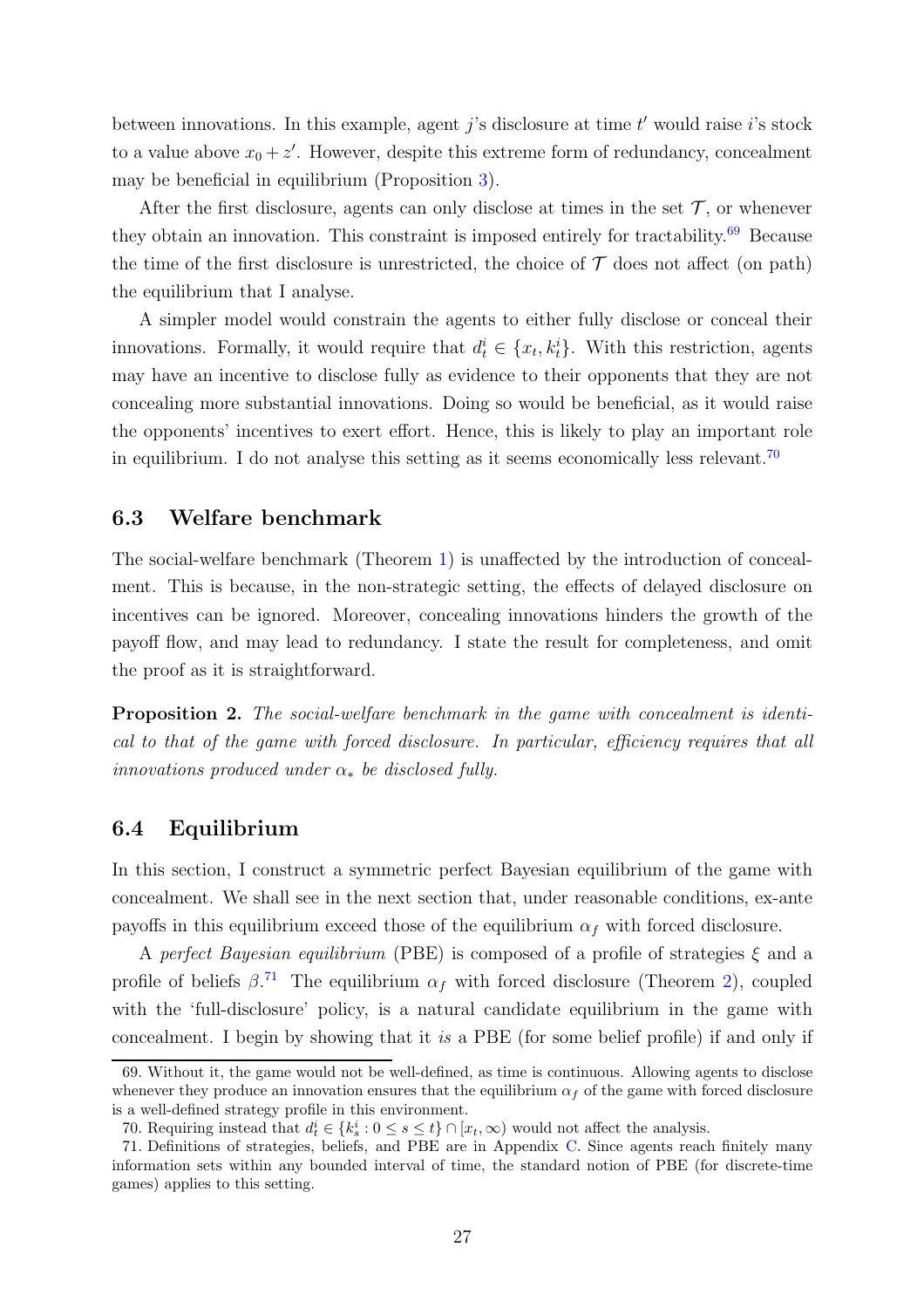the initial stock is so large that no effort is exerted. Since effort  $\alpha_f(x_t)$  is decreasing in the current stock  $x_t$ , no effort is exerted in equilibrium if and only if  $\alpha_f(x_0) = 0$ . From Corollary [3,](#page-12-7)  $\alpha_f(x_0) = 0$  if and only if  $x_0 \ge \lambda \mu$ , where  $\mu$  is the average size of innovations.

<span id="page-27-0"></span>**Lemma 3.** Suppose that [\(1\)](#page-5-5) holds. Then, the effort schedule  $\alpha_f$ , coupled with the 'fulldisclosure' policy, forms a symmetric PBE of the game with concealment (for some profile of beliefs) if and only if  $x_0 \geq \lambda \mu$ .

Lemma [3](#page-27-0) is proved in Appendix [I.](#page-63-0) It shows that agents may have an incentive to conceal innovations even if they are not detrimental in equilibrium (in the sense defined in Section [4.1\)](#page-15-1). For instance, in the example introduced in Section [2,](#page-5-0) innovations are detrimental if and only if [\(22\)](#page-17-4) fails. Yet, full disclosure is incentive-compatible if and only if  $x_0 \geq \lambda \mu$ . This is because innovations are detrimental if and only if agents have an incentive to discard them (see Section [5\)](#page-18-1), and concealment is more profitable than disposal as it allows agents to 'build' on the concealed increments.<sup>[72](#page-27-2)</sup>

<span id="page-27-1"></span>The next result describes a symmetric PBE of the game with concealment. The proof is in Appendix [I.](#page-63-0)

**Theorem 4.** There exists a symmetric PBE  $(\xi_c, \beta_c)$  such that, in any period t prior to which no disclosure occurred, agent i exerts effort  $\alpha_t^c(k_t^i)$  and conceals (resp. discloses fully) if  $k_t^i < (\geq)$   $q(t)$ , where  $\alpha_t^c(k)$  is increasing in k and  $\lambda \mu \leq q(t) \leq \lambda \mu n$ . Moreover, agent i's continuation payoff in any such period t may be expressed as  $v_t^c(k_t^i)$ , where  $v_t^c(k)$ is increasing in k. On the equilibrium path, no effort is exerted after a disclosure occurs.<sup>[73](#page-27-3)</sup>

The equilibrium  $(\xi_c, \beta_c)$  is chosen so that no effort is exerted if  $x_0 \geq \lambda \mu$ . The rest of the discussion focuses on the case  $x_0 < \lambda \mu$ . In this case, agents conceal innovations as long as their respective stocks  $k_t^i$  lie below the common, time-varying cutoff  $q(t)$ . As soon as  $k_t^i$  reaches  $q(t)$  for some i, agent i discloses fully. Moreover, at the time of the disclosure,  $k_t^i \geq q(t) \geq k_t^j$  $t_t^j$  for all  $j \neq i$ , so that each  $k_t^j$  $t_t^j$  rises to  $k_t^i$ . That is to say, the first innovation disclosed (on the equilibrium path) is the best available at the time of disclosure. No effort is exerted past this time. From Lemma [3,](#page-27-0) this is incentive-compatible since the disclosure raises the public stock above  $\lambda \mu$ .

At any time t before the disclosure, agents believe that the private stocks of their opponents are i.i.d. with the same distribution (call it  $G_t$ ). As time passes without a

<span id="page-27-2"></span><sup>72.</sup> See footnote [68](#page-25-1) for an illustration of the benefits of concealment over disposal. I show in Appen-dices [L](#page-81-0) and [M](#page-83-0) that, if either payoffs are separable (that is, if they satisfy  $(7)$ ) or the size of innovations is fixed, then the effort schedule  $\alpha_f$ , coupled with the full-disclosure policy, forms an equilibrium of the game with concealment. That is to say, the two main features distinguishing this model from the public-good games literature are necessary to induce agents to not only discard, but also conceal innovations.

<span id="page-27-3"></span><sup>73.</sup> To prove Theorem [4,](#page-27-1) I obtain a Bellman equation for the map  $v^c$  and derive a condition guaranteeing that candidates  $\alpha^c$  and q induce a Bayes Nash equilibrium. I then construct a sequence of triplets  $(\alpha^c, q, v^c)$  satisfying this condition for an increasingly precise approximation of the Bellman equation, and argue that it converges to a triplet inducing a Bayes Nash equilibrium. I end by specifying off-path behaviour and beliefs inducing a PBE.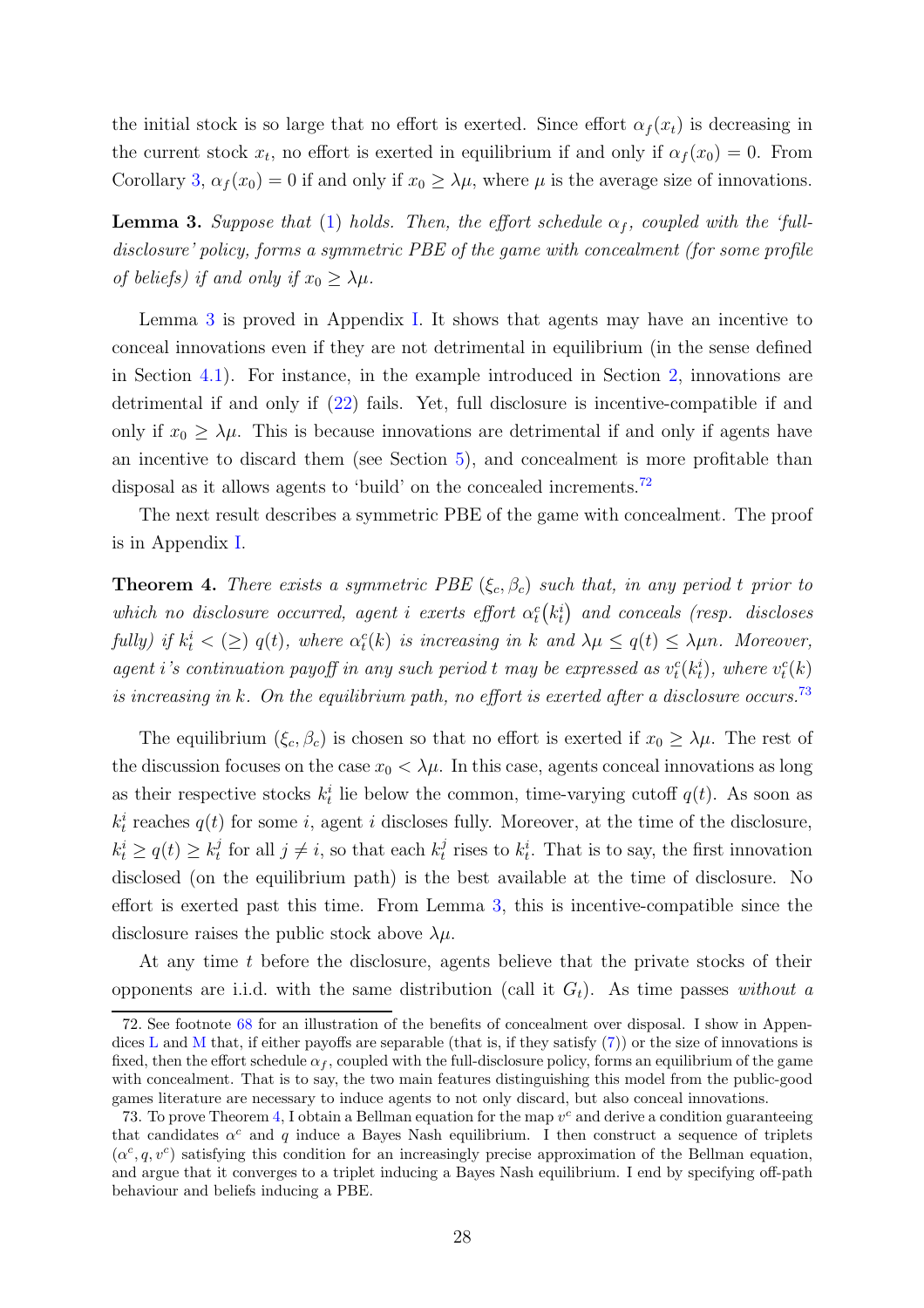disclosure, agents need not become more optimistic about their opponents' progress. Formally,  $G_t$  need not grow in the FOSD-sense over time and, therefore, the cutoff  $q(t)$ need not be increasing in t. Hence, the disclosure may be due to a drop in  $q(t)$  as well as to an innovation.

Equilibrium effort  $\alpha_t^c(k_t^i)$  is increasing in  $k_t^i$ . This is because effort is beneficial ex-post if and only if it leads to a disclosure. The smaller the distance between  $k_t^i$  and the cutoff  $q(t)$ , the larger the impact of effort on the time to a disclosure, and thus, the higher the benefit of exerting effort. Moreover, the cost of effort does not grow as  $k_t^i$  grows, since it is determined by the public stock  $x_t$ , which is constant at  $x_0$  until the disclosure.

The payoff  $v_t^c(k_t^i)$  is increasing in the private stock  $k_t^i$  since a higher  $k_t^i$  brings agent i closer to a disclosure, but does not weaken her opponents' incentives for effort, as they do not observe  $k_t^i$ . As a consequence, when the disclosure occurs, all agents are better off. Indeed, if agent i discloses at time t, then she discloses  $k_t^i \ge q(t)$ , so that the payoff to any opponent j rises from  $v_t^c(k_t^j)$  $t_t^j$ ) to  $k_t^i = v_t^c(k_t^i)$ , as  $k_t^j \leq q(t)$ .

The equilibrium  $(\xi_c, \beta_c)$  involves 'punishments' for any agent *i* disclosing a value  $d_t^i$  <  $q(t)$  at any time t before which no disclosure occurred. If agent i does so, her opponents believe her private stock to be large and, as a consequence, exert no effort and never disclose after time  $t$ , no matter how agent i behaves.<sup>[74](#page-28-0)</sup>

### 6.5 The benefits of concealment

In this section, I derive a sufficient condition for the ex-ante payoffs in the equilibrium  $(\xi_c, \beta_c)$  of the game with concealment to exceed those of the equilibrium  $\alpha_f$  of the game with forced disclosure. This is the case if e.g. there are sufficiently many agents, and the size of innovations is sufficiently 'uncertain'.

Recall that,  $(\xi_c, \beta_c)$  and  $\alpha_f$  coincide if  $x_0 \geq \lambda \mu$ , as no effort is exerted in either equilibrium. Outside of this trivial case, the impact of concealment on equilibrium payoffs is less obvious than that of disposal, analysed in Theorem [3.](#page-21-0) This is because private and social incentives for the disposal of innovations are aligned in equilibrium (i.e. agents discard innovations whenever this benefits their opponents), whereas incentives for their concealment are misaligned. Indeed, in  $(\xi_c, \beta_c)$ , an agent with private stock  $k_t^i < q(t)$ prefers to conceal than to disclose fully, even though full disclosure would benefit any

<span id="page-28-0"></span><sup>74.</sup> To see why this punishment is sustainable, note that the opponents of agent i expect her to disclose fully as soon as she obtains an innovation and, in some cases, no later than some given time  $t' \in \mathcal{T}$ . If agent i discloses a value lower than expected (at any time after  $t$ ), or does not disclose at time  $t'$ , her opponents will detect another deviation, and continue to believe her private stock to be large. This equilibrium does not satisfy the Intuitive Criterion (Cho and Kreps [1987\)](#page-31-11) as, if  $k_t^i$  were indeed large, agent i would be strictly better off if she disclosed  $k_t^i$  at time t than a value  $d_t^i < q(t)$ . An equilibrium that satisfies the Intuitive Criterion and features the 'cutoff' disclosure pattern of  $(\xi_c, \beta_c)$  is unlikely to exist, as no sustainable punishments could discourage agent i from disclosing at time t if  $q(t)$  is large and  $k_t^i > x_0$  is small compared to  $q(t)$ .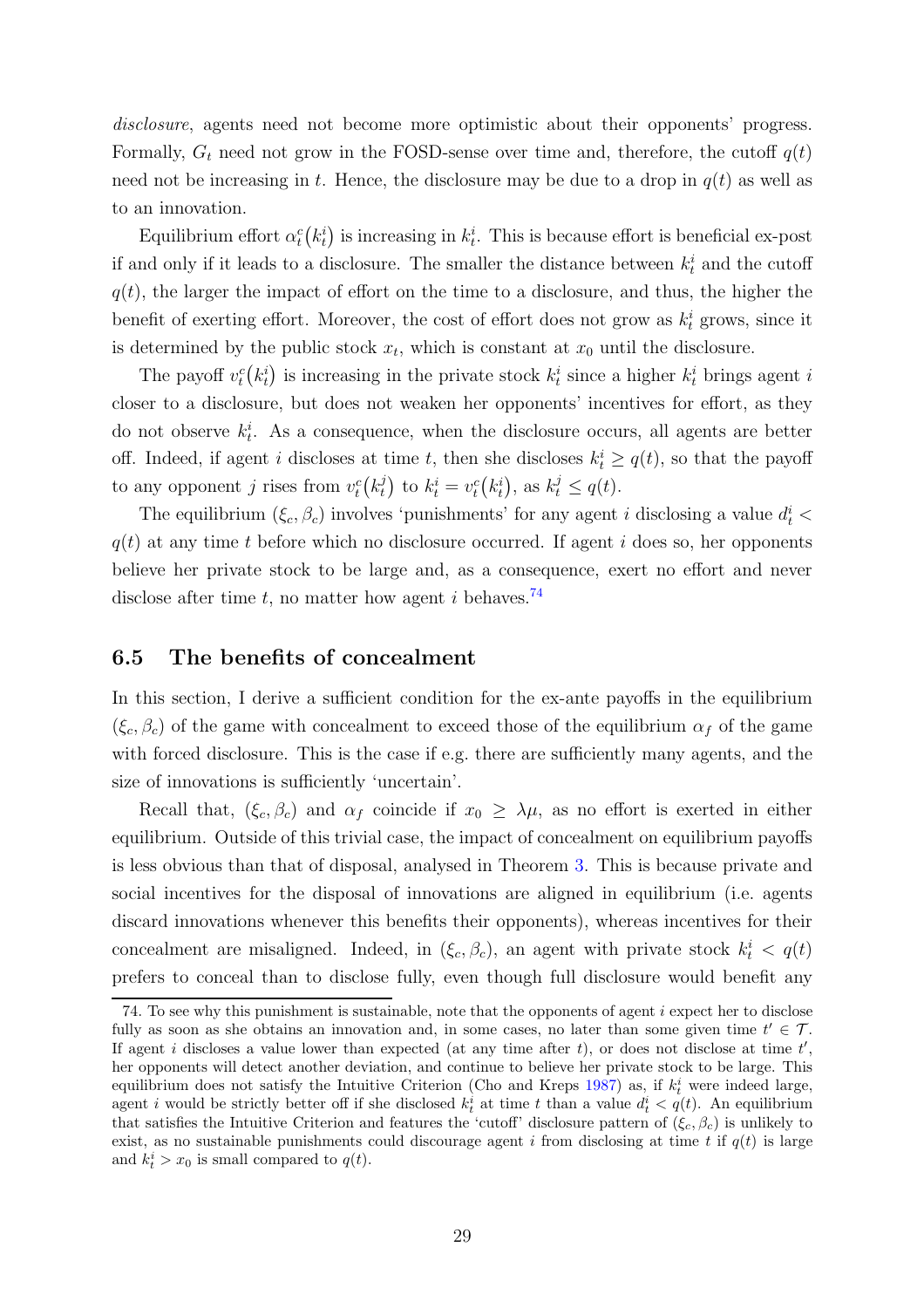opponent with a given stock  $k_t^j < q(t)$ , provided  $k_t^i$  is sufficiently close to  $q(t)$ .<sup>[75](#page-29-1)</sup>

Despite the misaligned incentives, concealment is beneficial under general conditions, as the following result shows. Recall that the ex-ante payoffs in  $(\xi_c, \beta_c)$  and  $\alpha_f$  are  $v_0^c(x_0)$ and  $v_f(x_0)$ , respectively.

<span id="page-29-0"></span>**Proposition 3.** Suppose that  $x_0 < \lambda \mu$ , [\(1\)](#page-5-5) holds and

<span id="page-29-2"></span>
$$
x_0 < \lambda \mathbb{E}_F[(\tilde{z} + x_0 - \lambda \mu) \vee 0].\tag{30}
$$

Then, if the number of agents n is sufficiently large,  $v_0^c(x_0) > v_f(x_0)$  for any PBE  $(\xi_c, \beta_c)$ satisfying the conditions of Theorem  $\frac{1}{4}$ .

Proposition [3](#page-29-0) is proved in Appendix [J.](#page-74-0) Condition [\(30\)](#page-29-2) holds as long as  $\lambda \leq 1$ , or if  $F(\lambda \mu) < 1$  and  $x_0$  is sufficiently small,<sup>[76](#page-29-3)</sup> or if the size of innovations is sufficiently 'uncertain'. For instance, in the example introduced in Section [2,](#page-5-0) [\(30\)](#page-29-2) holds as long as the size  $\zeta$  of substantial innovations is sufficiently large, even in the limit as small increments become arbitrarily small and frequent.<sup>[77](#page-29-4)</sup>

Condition [\(30\)](#page-29-2) is essentially equivalent to a single innovation being disclosed in the equilibrium  $(\alpha_d, \delta_d)$  of the game with disposal. This ensures that  $v_0^c(x_0)$  exceeds ex-ante payoffs in  $(\alpha_d, \delta_d)$  (and, therefore, exceeds  $v_f(x_0)$ ), unless maximal effort is exerted at the outset in  $(\xi_c, \beta_c)$ . In the latter case,  $v_0^c(x_0) > v_f(x_0)$  as the number of agents is large.

If the conditions of Proposition [3](#page-29-0) are not met, agents may in principle be worse off in the equilibrium with concealment than in the equilibrium with forced disclosure. Among other things, this is because agents cannot build on each others' innovations in  $(\xi_c, \beta_c)$ . This suggests that the game with concealment admits other, potentially superior PBE with a richer disclosure pattern.<sup>[78](#page-29-5)</sup>

<span id="page-29-4"></span>77. Indeed, if F is given by [\(4\)](#page-6-4), [\(30\)](#page-29-2) becomes:  $x_0 < \lambda \left[ \rho(\zeta - \lambda \epsilon \frac{1-\rho}{1-\lambda \rho}) + \epsilon \frac{1-\rho}{1-\lambda \rho} e^{-\{\lambda [\rho \zeta + (1-\rho)\epsilon]-x_0\}/\epsilon} \right]$ . Moreover, in the limit as  $\lambda$  diverges and  $\rho$  and  $\epsilon$  vanish while  $\lambda' := \lambda \rho < 1$  and  $\epsilon' := (1/\rho - 1)\epsilon$  remain fixed, [\(30\)](#page-29-2) becomes:  $x_0 < \lambda'[\zeta - \lambda' \epsilon'/(1 - \lambda')]$ .

<span id="page-29-1"></span><sup>75.</sup> Since full disclosure results in the payoff of each agent j to jump from  $v_t^c(k_t^j)$  to  $k_t^i$ , it suffices to show that  $k < v_t^c(k) < q(t)$  for any  $k < q(t)$ . The first inequality holds since q is lower-semicontinuous (Proposition [5](#page-64-0) in Appendix [I\)](#page-63-0). For the second, note that  $v_t^c(k) < v_t^c(q(t)) = q(t)$  where the first inequality holds since  $v_t^c(k)$  is increasing in k and, clearly, non-constant over  $[k, q(t)]$ , and the second follows from Proposition [5](#page-64-0) and Lemma [5.](#page-65-0)

<span id="page-29-3"></span><sup>76.</sup> In detail, [\(30\)](#page-29-2) is equivalent to  $\psi(x_0) \geq 0$ , where  $\psi(x_0) := \lambda \mathbb{E}_F[(\tilde{z} + x_0 - \lambda \mu) \vee 0] - x_0$ . Moreover,  $\psi$ is absolutely continuous on  $\mathbb{R}_+$  with  $\psi(\lambda\mu) = 0$  and a.e. derivative  $\psi'(x_0) = \lambda[1 - F((\lambda\mu - x_0) \vee 0)] - 1$ . Then, if  $\lambda \leq 1$ ,  $\psi$  is decreasing and hence positive on  $[0, \lambda \mu]$ . If  $\lambda > 1$  then  $\psi(0) > 0$  and  $\psi$  is convex, so that it crosses 0 from above on  $[0, \lambda \mu)$ .

<span id="page-29-5"></span><sup>78.</sup> In order for a direct comparison with  $\alpha_f$  to remain possible it is necessary that, immediately after an agent discloses, her belief about her opponents' private stocks matches their beliefs about her own stock. Indeed, if the beliefs differed, the agent would likely exert a different amount of effort than her opponents after the disclosure. Thus, the candidate equilibrium would require a substantially larger degree of co-ordination between agents than  $\alpha_f$ . The following two-stage disclosure policy guarantees that beliefs 'match' in the aforementioned sense. Given some  $\hat{q}, \bar{q}: \mathbb{R}_+ \to (x_0, \infty)$  such that  $\hat{q}(t) < \bar{q}(t)$ for all  $t \geq 0$ , and some  $\gamma : \mathbb{R}_+ \to [0, \infty]$ , at any time t prior to which no disclosure occurred, each agent i conceals if  $k_t^i < \hat{q}(t)$ , discloses fully if  $k_t^i \geq \bar{q}(t)$ , and discloses the value  $\hat{q}(t)$  at rate  $\gamma(t)$  if  $\hat{q}(t) \leq k_t^i < \bar{q}(t)$ .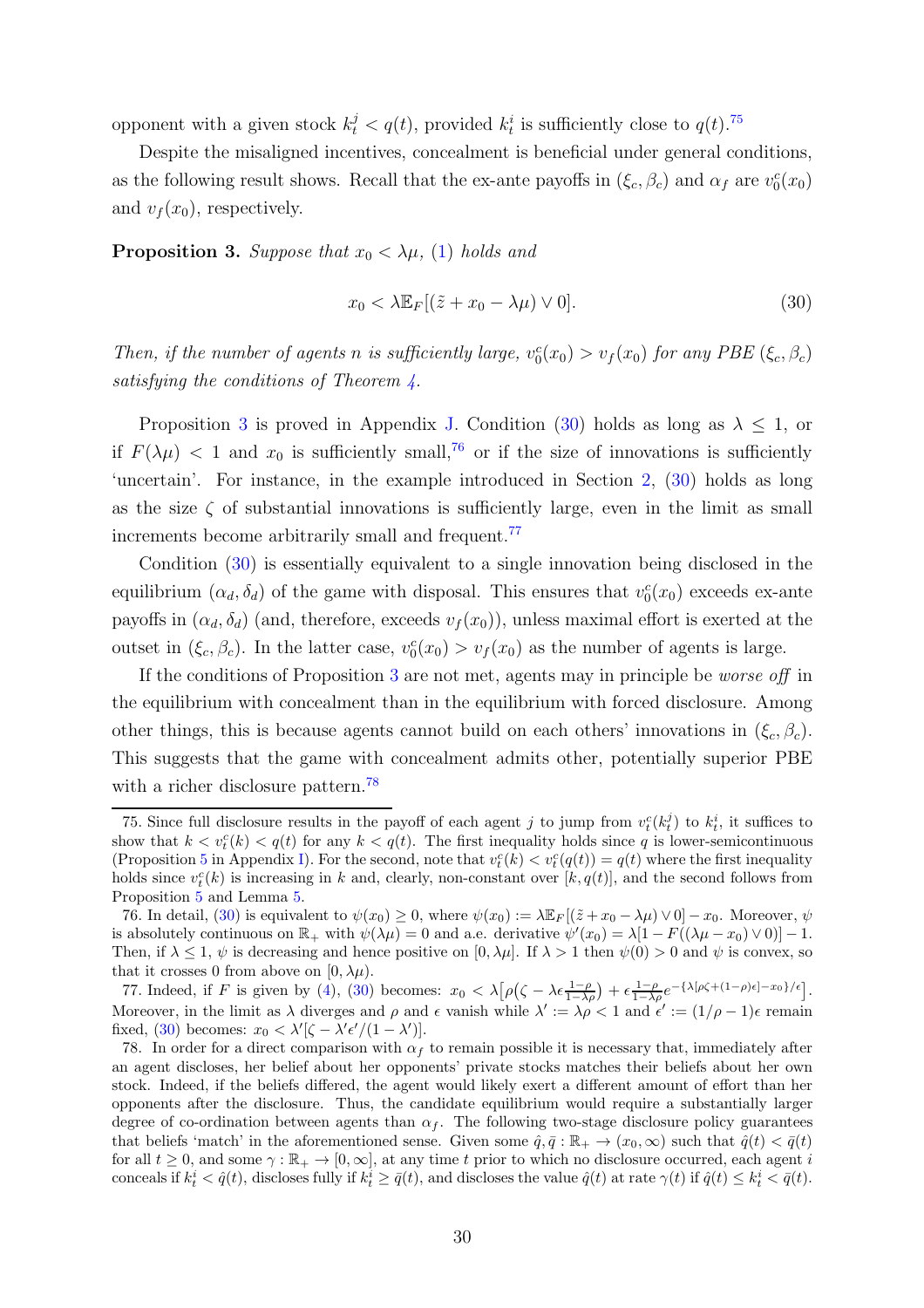## <span id="page-30-1"></span>7 Conclusion

In this paper, agents exert hidden effort to produce randomly-sized improvements in a shared technology, modelled as increments in the stock of a public good. There is a tradeoff between using and improving the technology: not only does the payoff flow grow as progress is made, but so does the opportunity cost of effort. Because effort is imperfectly monitored, there is a unique strongly symmetric equilibrium, and effort is pinned down by the current stock. Moreover, small-sized innovations may cause continuation payoffs to drop in equilibrium, as further progress is delayed. As a consequence, if agents can discard the innovations that they produce after observing their size, they would do so in equilibrium, and this would enhance welfare. Under realistic assumptions, the same is true if agents can instead conceal innovations for a period of time, forgoing their benefits.

The fact that concealing innovations may be socially beneficial suggests that the optimal design of transparency rules is a non-trivial and important problem in this setting. Moreover, the tractability of the baseline environment, and the fact that it admits a unique equilibrium in a rich class, make it a promising building block for richer models. A relevant one for the literature on innovation would involve firms cooperating to improve a shared technology while simultaneously competing in product markets. Another would concern teams of firms competing in an innovation race. Finally, the assumption that the technology is a perfect public good could be relaxed in a model where spillovers are governed by a network.

### <span id="page-30-3"></span>References

- Admati, A., and M. Perry. 1991. "Joint projects without commitment." The Review of Economic Studies 58 (2): 259–276.
- <span id="page-30-0"></span>Akcigit, U., S. Caicedo, E. Miguelez, S. Stantcheva, and V. Sterzi. 2018. Dancing with the stars: Innovation through interactions. Working Paper 24466. National Bureau of Economic Research.
- <span id="page-30-4"></span>Akcigit, U., and Q. Liu. 2015. "The role of information in innovation and competition." Journal of the European Economic Association 14 (4): 828–870.
- <span id="page-30-2"></span>Azevedo, E. M., A. Deng, J. L. Montiel Olea, J. Rao, and E. G. Weyl. 2020. "A/b testing with fat tails." *Journal of Political Economy* 128 (12): 4614–4672.

After the first disclosure, agents disclose according to some cutoff  $\check{q}(t)$ , which may depend on the time and value of the first disclosure. (The restriction on the times of disclosures would have to be weakened for this disclosure policy to be admissible.)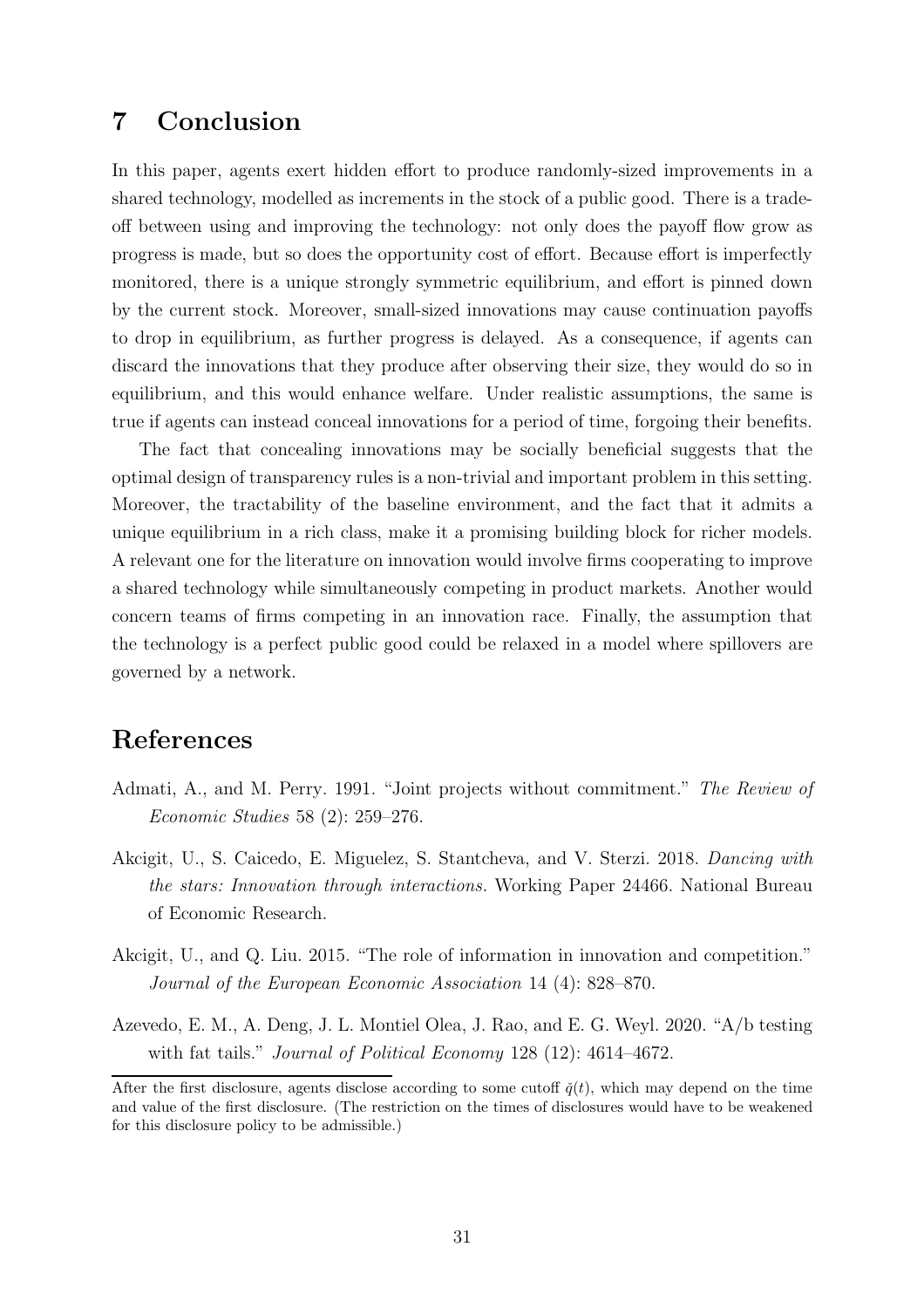- <span id="page-31-2"></span><span id="page-31-0"></span>Battaglini, M., S. Nunnari, and T. R. Palfrey. 2014. "Dynamic free riding with irreversible investments." American Economic Review 104 (9): 2858–2871.
- Bessen, J., and A. Nuvolari. 2016. "Knowledge sharing among inventors: some historical perspectives." Chap. 7 in Revolutionizing Innovation: Users, Communities and Open Innovation, 135–157. MIT Press.
- <span id="page-31-3"></span>Billingsley, P. 2012. Probability and Measure. Wiley.
- Bliss, C., and B. Nalebuff. 1984. "Dragon-slaying and ballroom dancing: The private supply of a public good." *Journal of Public Economics* 25  $(1-2)$ : 1–12.
- <span id="page-31-7"></span><span id="page-31-6"></span>Bolton, P., and C. Harris. 1999. "Strategic experimentation." Econometrica 67 (2): 349– 374.
- <span id="page-31-8"></span>Bonatti, A., and J. Hörner. 2011. "Collaborating." American Economic Review 101 (2): 632–63.
- Brander, J. A., and B. J. Spencer. 1983. "Strategic commitment with R&D: the symmetric case." The Bell Journal of Economics 14 (1): 225–235.
- Brunk, H. D., G. M. Ewing, and W. R. Utz. 1956. "Some Helly theorems for monotone functions." Proceedings of the American Mathematical Society 7 (5): 776–783.
- <span id="page-31-5"></span>Campbell, A., F. Ederer, and J. Spinnewijn. 2014. "Delay and deadlines: Freeriding and information revelation in partnerships." American Economic Journal: Microeconomics 6 (2): 163–204.
- <span id="page-31-1"></span>Chesbrough, H. W. 2003. Open innovation: The new imperative for creating and profiting from technology. Harvard Business Press.
- <span id="page-31-11"></span>Cho, I.-K., and D. M. Kreps. 1987. "Signaling games and stable equilibria." The Quarterly Journal of Economics 102 (2): 179–221.
- <span id="page-31-4"></span>Compte, O., and P. Jehiel. 2004. "Gradualism in bargaining and contribution games." The Review of Economic Studies 71 (4): 975–1000.
- <span id="page-31-10"></span>Curello, G. 2021. "Incentives for Collective Innovation: Omitted material." Working paper, Sep 2021.
- <span id="page-31-9"></span>d'Aspremont, C., and A. Jacquemin. 1988. "Cooperative and noncooperative R & D in duopoly with spillovers." The American Economic Review 78 (5): 1133–1137.
- Davis, M. H. A. 2018. Markov models and optimization. Routledge.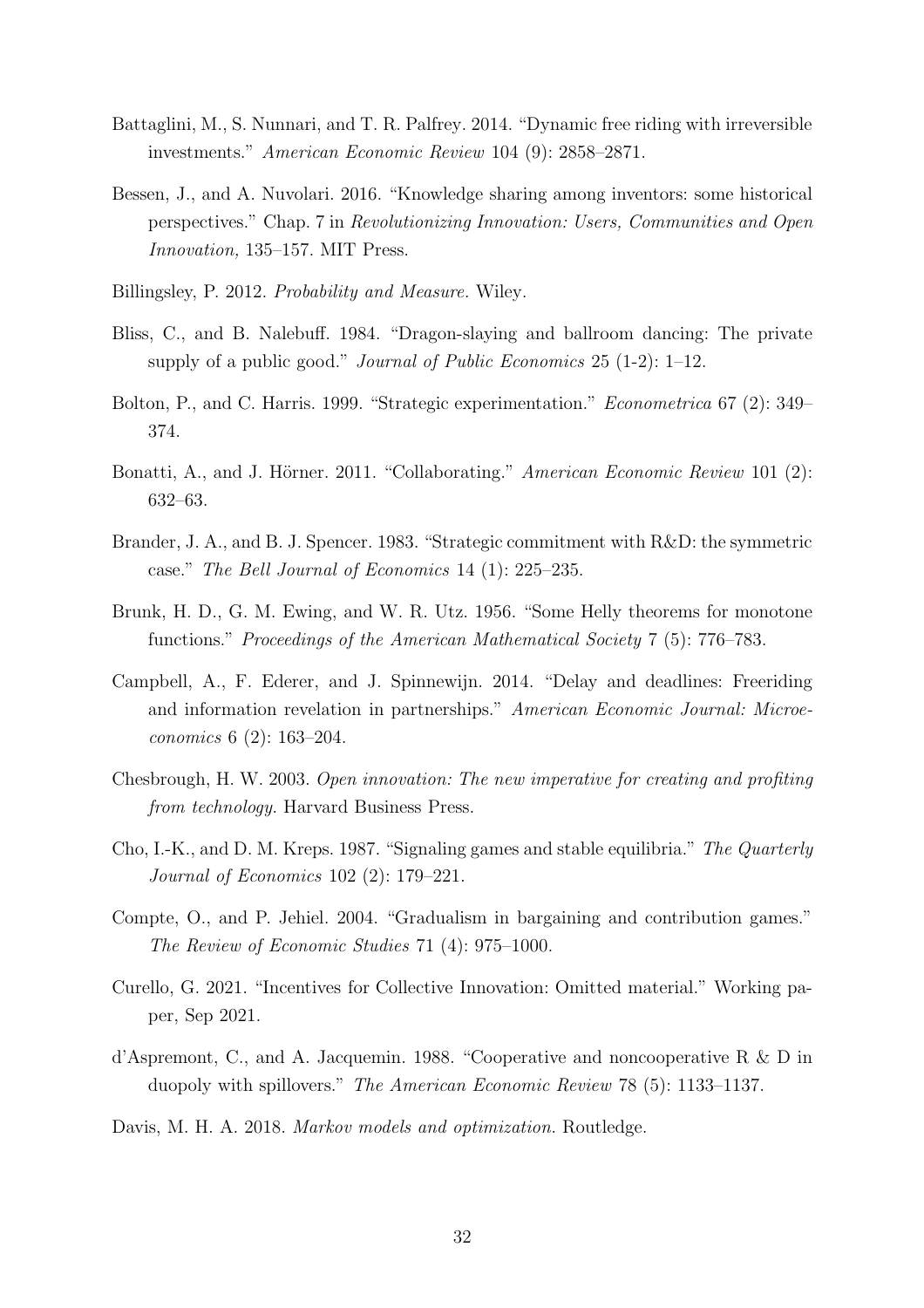- <span id="page-32-5"></span><span id="page-32-1"></span>Dover, G., and T. B. Lawrence. 2012. "The role of power in nonprofit innovation." Nonprofit and Voluntary Sector Quarterly 41 (6): 991–1013.
- <span id="page-32-7"></span>Fershtman, C., and S. Nitzan. 1991. "Dynamic voluntary provision of public goods." European Economic Review 35 (5): 1057–1067.
- Georgiadis, G. 2015. "Projects and team dynamics." The Review of Economic Studies 82  $(1): 187 - 218.$
- <span id="page-32-2"></span>Geroski, P. 1995. "Markets for technology: knowledge, innovation and appropriability." Chap. 4 in Handbook of the Economics Innovation and Technological Change, 90– 131. Blackwell.
- <span id="page-32-6"></span>Gradstein, M. 1992. "Time dynamics and incomplete information in the private provision of public goods." Journal of political Economy 100 (3): 581–597.
- <span id="page-32-4"></span>Grant, Heather M, and Leslie R Crutchfield. 2007. "Creating high-impact nonprofits." Stanford Social Innovation Review 5 (4): 32–41.
- <span id="page-32-10"></span>Halac, M., N. Kartik, and Q. Liu. 2017. "Contests for Experimentation." Journal of Political Economy 125 (5): 1523–1569.
- <span id="page-32-0"></span>Harhoff, D., and K. R. Lakhani. 2016. Revolutionizing innovation: Users, communities, and open innovation. MIT Press.
- <span id="page-32-9"></span>Heidhues, P., S. Rady, and P. Strack. 2015. "Strategic experimentation with private payoffs." Journal of Economic Theory 159 (1): 531–551.
- <span id="page-32-14"></span>Hopenhayn, H. A., and F. Squintani. 2011. "Preemption games with private information." The Review of Economic Studies 78 (2): 667–692.
- <span id="page-32-8"></span>Hörner, J., N. Klein, and S. Rady. Forthcoming. "Overcoming Free-Riding in Bandit Games." Review of Economic Studies.
- <span id="page-32-3"></span>Hottenrott, H., and B. Peters. 2012. "Innovative capability and financing constraints for innovation: more money, more innovation?" Review of Economics and Statistics 94 (4): 1126–1142.
- <span id="page-32-13"></span>Jovanovic, B., and Y. Nyarko. 1996. "Learning by Doing and the Choice of Technology." Econometrica 64 (6): 1299–1310.
- <span id="page-32-12"></span>Kamien, M. I., E. Muller, and I. Zang. 1992. "Research joint ventures and R&D cartels." The American Economic Review 82 (5): 1293–1306.
- <span id="page-32-11"></span>Katz, M. L. 1986. "An analysis of cooperative research and development." The RAND Journal of Economics 17 (4): 527–543.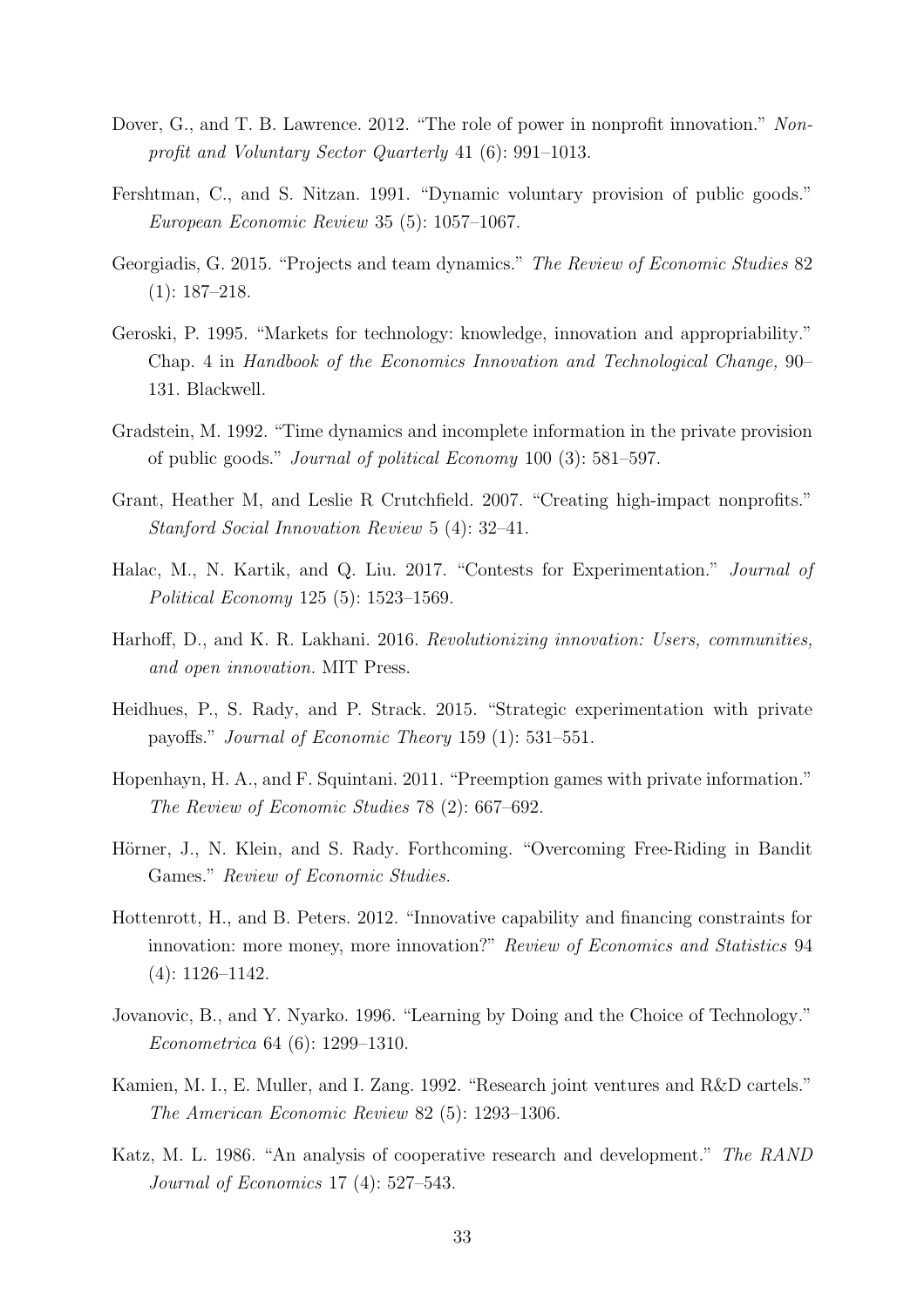- <span id="page-33-11"></span><span id="page-33-10"></span><span id="page-33-8"></span>Keller, G., and S. Rady. 2015. "Breakdowns." Theoretical Economics 10 (1): 175–202.
	- . 2010. "Strategic experimentation with Poisson bandits." Theoretical Economics 5 (2): 275–311.
	- . 2020. "Undiscounted bandit games." Games and Economic Behavior 124 (1): 43–61.
- <span id="page-33-7"></span>Keller, G., S. Rady, and M. Cripps. 2005. "Strategic experimentation with exponential bandits." Econometrica 73 (1): 39–68.
- <span id="page-33-1"></span>Kerr, W. R. 2008. "Ethnic scientific communities and international technology diffusion." The Review of Economics and Statistics 90 (3): 518–537.
- <span id="page-33-9"></span>Klein, N., and S. Rady. 2011. "Negatively correlated bandits." The Review of Economic Studies 78 (2): 693–732.
- Kolodner, I. I. 1968. "On Completeness of Partially Ordered Sets and Fixpoint Theorems for Isotone Mappings." The American Mathematical Monthly 75 (1): 48–49.
- <span id="page-33-12"></span>Leahy, D., and J. P. Neary. 1997. "Public policy towards R&D in oligopolistic industries." The American Economic Review 87 (4): 642–662.
- <span id="page-33-3"></span>Lim, K. 2009. "The many faces of absorptive capacity: spillovers of copper interconnect technology for semiconductor chips." Industrial and Corporate Change 18 (6): 1249– 1284.
- <span id="page-33-5"></span>Lockwood, B., and J. P. Thomas. 2002. "Gradualism and irreversibility." The Review of Economic Studies 69 (2): 339–356.
- <span id="page-33-6"></span>Lucas, R. E., and B. Moll. 2014. "Knowledge growth and the allocation of time." Journal of Political Economy 122  $(1)$ : 1–51.
- <span id="page-33-4"></span>Marx, L., and S. Matthews. 2000. "Dynamic voluntary contribution to a public project." The Review of Economic Studies 67 (2): 327–358.
- <span id="page-33-2"></span>Meyer, P. B. 2003. Episodes of collective invention. Working Paper 368. U.S. Bureau of Labour Statistics.
- Milgrom, Paul, and Ilya Segal. 2002. "Envelope theorems for arbitrary choice sets." Econometrica 70 (2): 583–601.
- <span id="page-33-0"></span>Pénin, J. 2007. "Open knowledge disclosure: An overview of the evidence and economic motivations." Journal of Economic Surveys 21 (2): 326–347.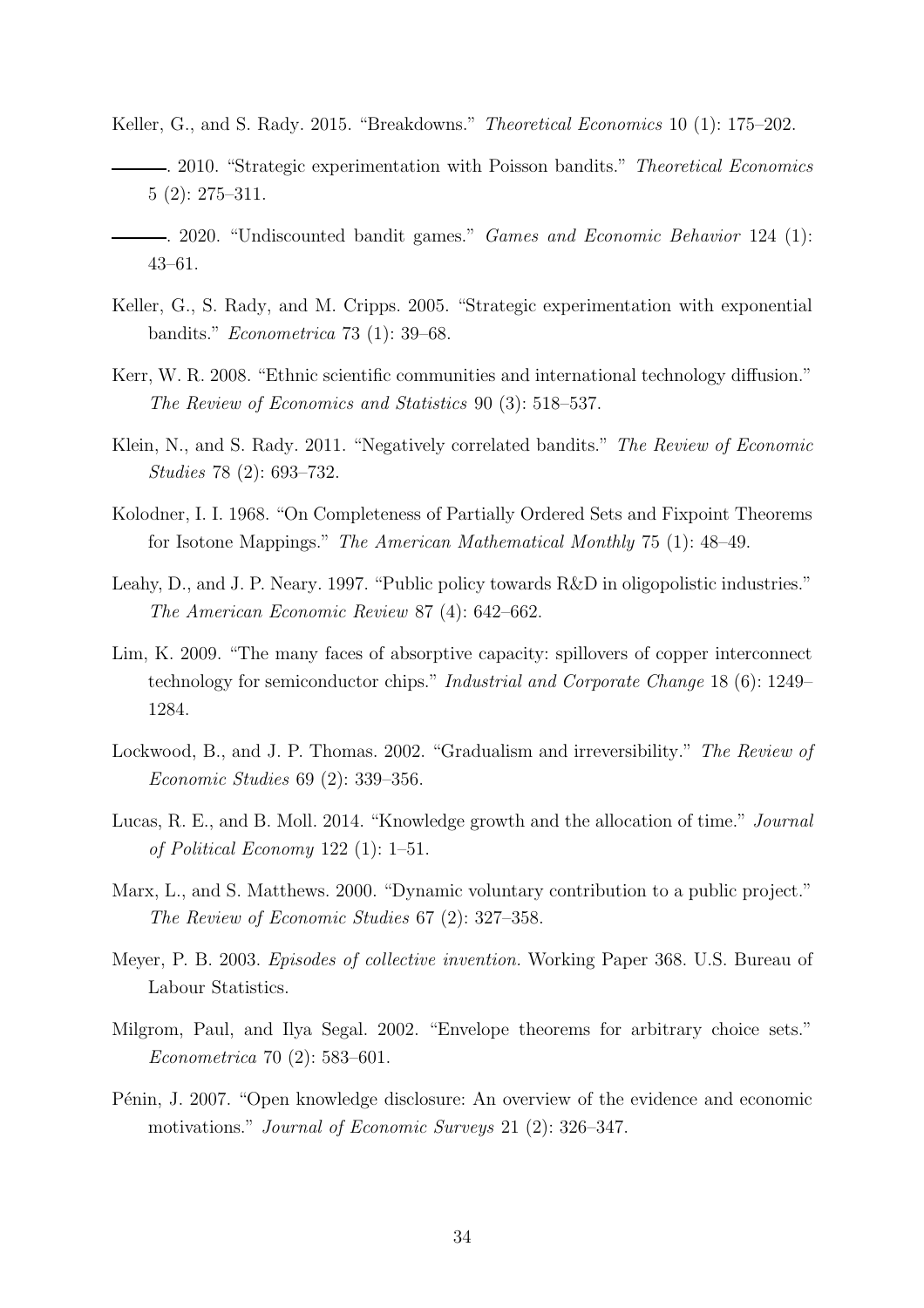- <span id="page-34-13"></span><span id="page-34-7"></span>Perla, J., and C. Tonetti. 2014. "Equilibrium imitation and growth." Journal of Political Economy 122  $(1)$ : 52–76.
- <span id="page-34-11"></span>Peskir, G., and A. Shiryaev. 2006. Optimal stopping and free-boundary problems. Springer.
- <span id="page-34-12"></span>Piunovskiy, A., and Y. Zhang. 2020. Continuous-Time Markov Decision Processes. Springer.
- <span id="page-34-0"></span>Polyanin, A. D., and A. V. Manzhirov. 2008. Handbook of integral equations. CRC press.
- Powell, W. W., and E. Giannella. 2010. "Collective invention and inventor networks." Chap. 13 in Handbook of the Economics of Innovation, 1:575–605. North Holland.
- <span id="page-34-1"></span>Powell, W. W., K. W. Koput, and L. Smith-Doerr. 1996. "Interorganizational collaboration and the locus of innovation: Networks of learning in biotechnology." Administrative science quarterly 41 (1): 116–145.
- <span id="page-34-3"></span>Radner, R., R. Myerson, and E. Maskin. 1986. "An example of a repeated partnership game with discounting and with uniformly inefficient equilibria." The Review of Economic Studies 53 (1): 59–69.
- <span id="page-34-10"></span>Redding, S. 2002. "Path dependence, endogenous innovation, and growth." International Economic Review 43 (4): 1215–1248.
- <span id="page-34-6"></span>Reinganum, J. F. 1983. "Uncertain innovation and the persistence of monopoly." The American Economic Review 73 (4): 741–748.
- <span id="page-34-8"></span>Spence, M. 1984. "Cost reduction, competition, and industry performance." Econometrica: Journal of the Econometric Society 52 (1): 101–121.
- <span id="page-34-4"></span>Strausz, R. 1999. "Efficiency in sequential partnerships." Journal of Economic Theory 85  $(1): 140-156.$
- <span id="page-34-9"></span>Suzumura, K. 1992. "Cooperative and Noncooperative R&D in an Oligopoly with Spillovers." The American Economic Review 82 (5): 1307–1320.
- <span id="page-34-2"></span>Von Hippel, E. 1987. "Cooperation between rivals: Informal know-how trading." Research Policy 16 (6): 291–302.
- <span id="page-34-5"></span>Yildirim, H. 2006. "Getting the ball rolling: Voluntary contributions to a large-scale public project." Journal of Public Economic Theory 8 (4): 503–528.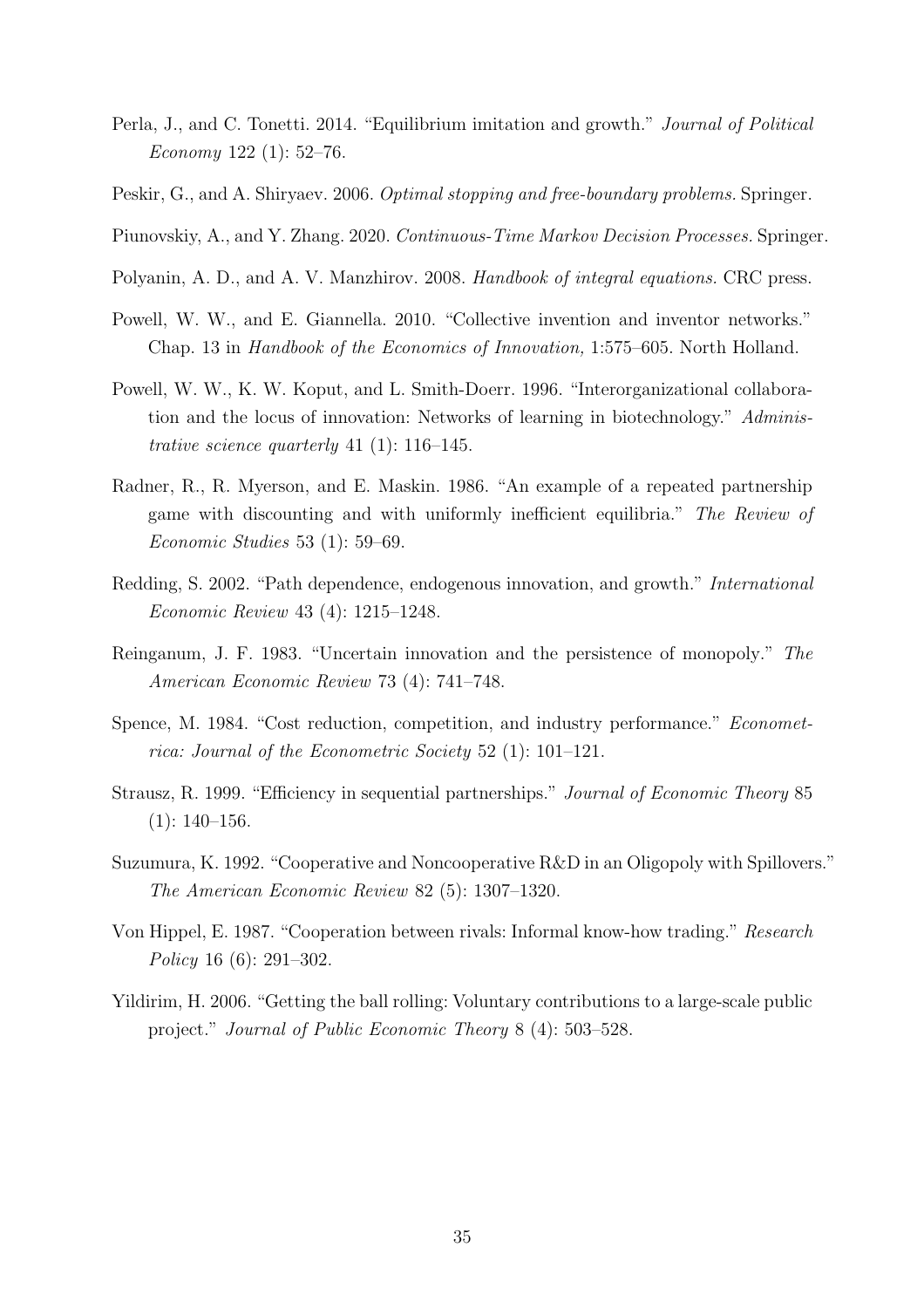## <span id="page-35-0"></span>Appendix

### A The baseline game with forced disclosure

This appendix is devoted to the formal description of the baseline model, introduced informally in Section [2.](#page-5-0)

**Histories.** Given  $m \in \{0, 1, \ldots\}$ , a history featuring m innovations is a

<span id="page-35-1"></span>
$$
h_m := \begin{cases} x_0 & \text{if } m = 0\\ (x_0, (t_1, z_1, i_1), \dots, (t_m, z_m, i_m)) & \text{if } m \ge 1 \end{cases}
$$
(31)

where  $x_0 \geq 0$  is given,  $0 < t_1 < \cdots < t_m$ , and  $z_l > 0$  and  $i_l \in \{1, \ldots, n\}$  for all  $l = 1, \ldots, m$ . Let  $H_m$  be the set of histories featuring m innovations, and define  $H :=$  $\bigcup_{m=0}^{\infty} H_m$  with typical element h. Let  $X, T : H \to \mathbb{R}_+$  be given by

$$
T(h_m) := \begin{cases} 0 & \text{if } m = 0 \\ t_m & \text{if } m \ge 1 \end{cases} \quad \& \quad X(h_m) := \begin{cases} x_0 & \text{if } m = 0 \\ x_0 + \sum_{l=1}^m z_l & \text{if } m \ge 1 \end{cases}
$$
 (32)

for all  $m \geq 0$  and  $h_m \in H_m$  given by [\(31\)](#page-35-1). Given  $m \geq 0$ ,  $h_m \in H_m$  given by (31), and  $e := (t, z, i)$ , let

$$
h \frown e := \begin{cases} (x_0, e) & \text{if } m = 0\\ (x_0, (t_1, z_1, i_1), \dots, (t_m, z_m, i_m), e) & \text{if } m \ge 1. \end{cases}
$$

**Strategies.** Throughout, 'measurable' means 'Borel measurable'. Let  $\mathcal{P}([0,1])$  be the set of probability measures over [0, 1], endowed with the topology of weak convergence, and let  $\underline{A}$  be the quotient space of measurable maps  $\underline{a} : \mathbb{R}_+ \to \mathcal{P}([0,1])$  by the equivalence relation 'a.e. equal', endowed with the topology such that  $\underline{a}^m \to \underline{a}$  if and only if

$$
\int_0^\infty v(t,a)\mathrm{d}\underline{a}_t^m(a)\mathrm{d}t \to \int_0^\infty v(t,a)\mathrm{d}\underline{a}_t(a)\mathrm{d}t
$$

for all maps  $v : \mathbb{R}_+ \times [0,1] \to \mathbb{R}$  that are measurable in the first argument, continuous in the second, and such that

$$
\int \max_{a \in [0,1]} |v(t,a)| \mathrm{d}t < \infty.
$$

For all  $t \geq 0$ , let  $A_t$  be the quotient space of measurable  $a : (t, \infty) \to [0, 1]$  by the equivalence relation 'a.e. equal'. Identify each  $a \in A_0$  with the  $\underline{a} \in \underline{A}$  such that  $\underline{a}(t)$  is degenerate with value  $a(t)$  for a.e.  $t > 0$ , and  $A_t$  with the subset of  $a \in A_0$  taking value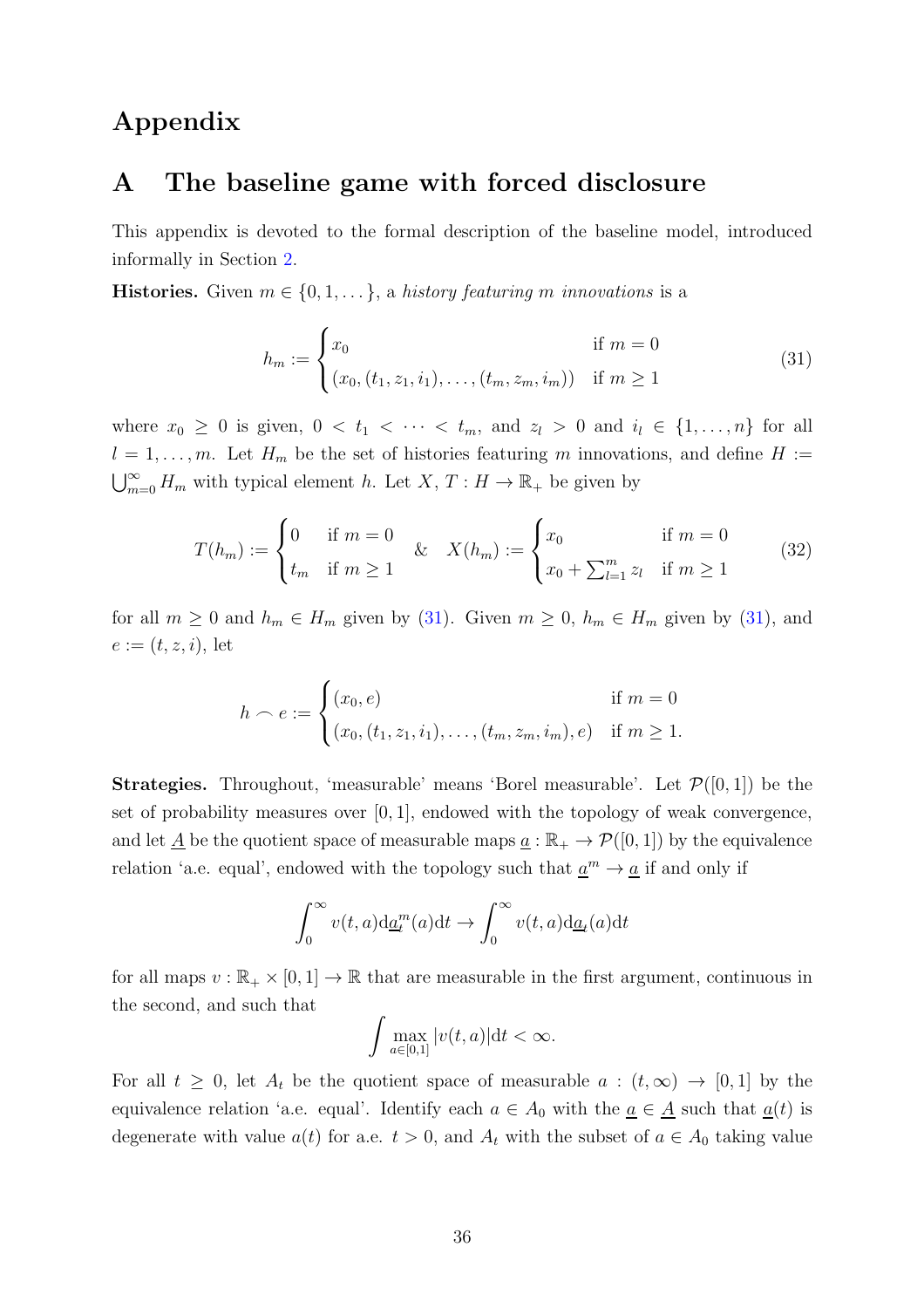0 over [0, t]. Note that H is a Borel space, and that  $\underline{A}$  is compact.<sup>[79](#page-36-0)</sup>

A strategy is a measurable map  $\sigma: H \to A_0$  such that  $\sigma(h) \in A_{T(h)}$  for all  $h \in H$ . Let Σ be the set of all these strategies. A strategy  $σ ∈ Σ$  is *Markov* if there is a (necessarily measurable) map  $\alpha : \mathbb{R}_+ \to [0,1]$  such that  $[\sigma(h)](t) = \alpha(X(h))$  for any  $h \in H$  and  $t > T(h)$ . We shall often express Markov strategies as  $\alpha$ 's.

**Payoffs.** Throughout, given a Borel space E,  $\mathcal{B}(E)$  is the Borel  $\sigma$ -algebra of E. Let  $E :=$  $(\mathbb{R}_+ \times \{1, \ldots, n\}) \cup \{(\infty, 0)\},$  and define the stochastic kernel  $\nu : \mathcal{B}(E) \times A^n \times \mathbb{R}_+ \to [0, 1]$ by

$$
\nu([0,s] \times \{i\}, (a,t)) := \nu_t([0,s] \times \{i\}, a) := \int_t^{s \vee t} a_r^i \lambda e^{-\lambda \int_t^r \sum_{j=1}^n a_j^j} dr.
$$

Assuming that agents exert effort after time  $r \geq 0$  according to the profile  $a \in A_r^n$ ,  $\nu_t(\cdot, a)$ is the distribution of the time  $s \geq t \vee r$  of the first innovation, and of the identity i of the agent producing it, given that that no innovation occurs within the time interval [r,  $r \vee t$ ], (with  $s = \infty$  and  $i = 0$  if no innovation occurs). Note that  $\nu$  is strongly continuous.<sup>[80](#page-36-1)</sup> Define  $\pi_A: \underline{A} \to A_0$  by  $[\pi_A(\underline{a})](t) := \int \hat{a} d\underline{a}_t(\hat{a})$  for all  $t > 0$ , and note that  $\nu$  extends to a stochastic kernel  $\mathcal{B}(E) \times \underline{A}^n \times \mathbb{R}_+ \to [0,1]$  through  $\pi_A$ . Moreover, this extension is strongly continuous since  $\pi_A$  is continuous.

Given  $h \in H_m$  for some  $m \geq 0$  and  $\sigma := (\sigma^i)_{i=1}^n \in \Sigma^n$ , define the family  $(\nu_{h,l}^{\sigma})_{l=m}^{\infty}$ where  $\nu_{h,m}^{\sigma}$  is the measure over  $H_m \times E$  such that  $\nu_{h,m}^{\sigma}(C \times C') := \mathbb{I}_{h \in C} \nu_0(C', \sigma(h_m))$  for all  $C \in \mathcal{B}(H_m)$  and  $C' \in \mathcal{B}(E)$  and, for all  $l \geq m$ ,  $\nu_{h,l+1}^{\sigma}$  is the measure over  $H_{l+1} \times E$ such that

$$
\nu_{h,l+1}^{\sigma}(C \times C') := \int_{h_l \cap (s,z,i) \in C} \nu_0(C', \sigma(h_l \cap (s,z,i))) \nu_{h,l}^{\sigma}(\mathrm{d}(h_l, (s,z,i)))
$$

for all  $C \in \mathcal{B}(H_{l+1})$  and  $C' \in \mathcal{B}(E)$ . Let  $U : A \times \mathbb{R}^2_+ \times [0, \infty] \to \mathbb{R}$  be given by

$$
U(a, x, t, s) := \int_{t}^{s} e^{t-r} [b(x) - c(a_r, x)] dr.
$$

Note that U extends to a map  $\underline{A} \times \mathbb{R}^2_+ \times [0, \infty] \to \mathbb{R}$  through  $\pi_A$ , and that both U and its extension are continuous.

The *(continuation)* payoff to agent *i* after history  $h \in H_m$  when  $\sigma := (\sigma^i)_{i=1}^n \in \Sigma^n$  is played is:

$$
v^i_{\sigma}(h) := \sum_{l=m}^{\infty} \int e^{T(h)-T(h_l)} U(\sigma^i(h_l), X(h_l), T(h_l), s) \nu^{\sigma}_{h,l}(d(h_l, (s, z, j)))
$$

79. For the latter claim, see e.g. Proposition 43.3 of Davis [\(2018](#page-31-0)).

<span id="page-36-1"></span><span id="page-36-0"></span>80. Indeed, for any  $C \in \mathcal{B}(E)$ , the following map  $A^n \times \mathbb{R}_+ \to [0, 1]$  is continuous:

$$
(a,t) \mapsto \nu_t(C, \underline{a}) = \sum_{i=1}^n \left( \int_t^\infty \mathbb{1}_{(s,i) \in C} a_s^i \lambda e^{-\lambda \int_t^s \sum_{j=1}^n a_j^j} ds \right) + \mathbb{1}_{(\infty,0) \in C} e^{-\lambda \int_t^\infty \sum_{j=1}^n a_j^j}.
$$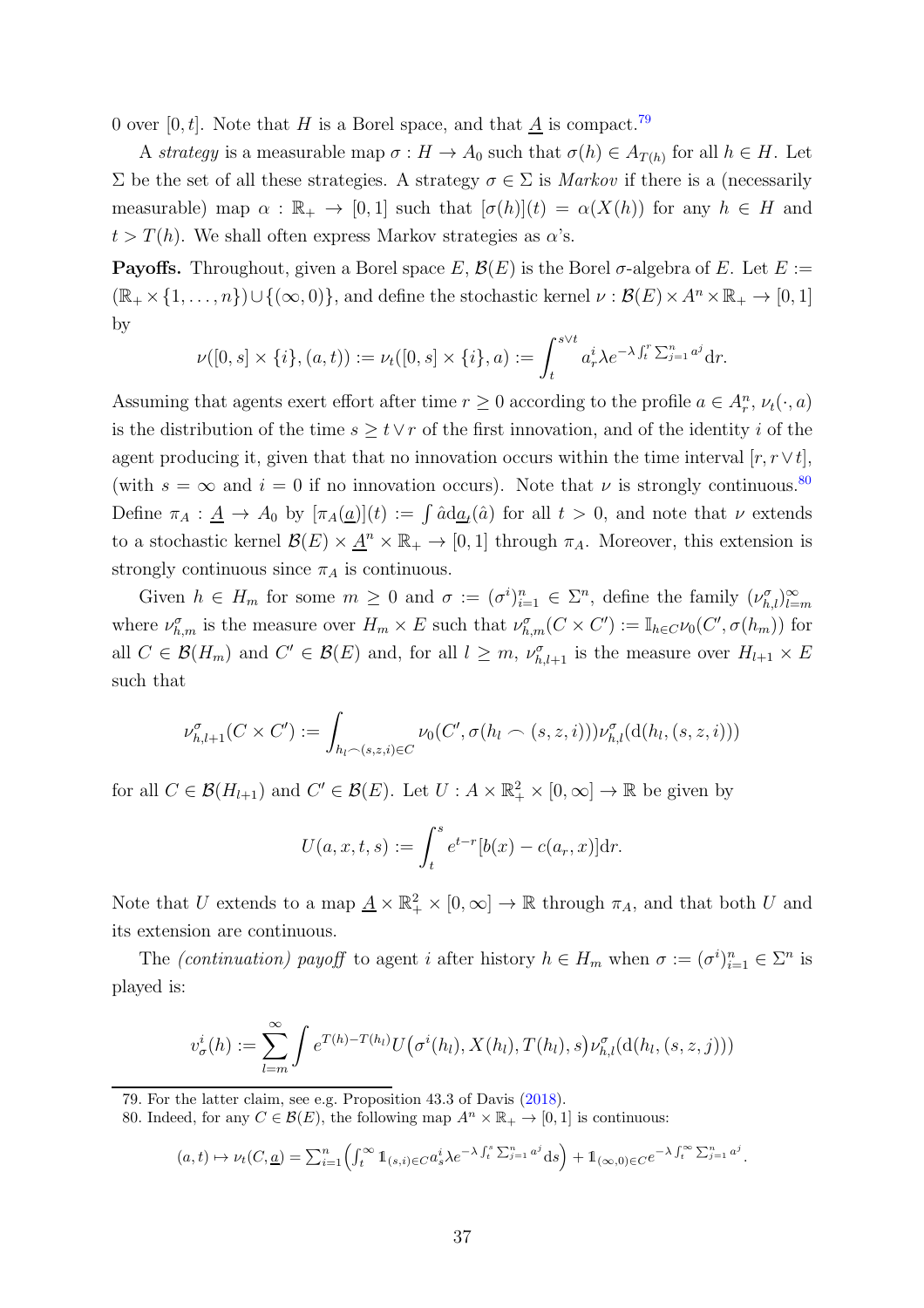By standard arguments,  $v^i_{\sigma}: H \to \mathbb{R}$  is measurable, and thus

$$
v_{\sigma}^{i}(h) = \int U(\sigma^{i}(h), X(h), T(h), s) \nu_{0}(d(s, z, j), \sigma(h))
$$

$$
+ \int_{h \cap (s, z, j) \in H} e^{T(h) - s} v_{\sigma}^{i}(h \cap (s, z, j)) \nu_{0}(d(s, z, j), \sigma(h)).
$$

Welfare after history  $h \in H$  when  $\sigma \in \Sigma^n$  is played is

$$
v_{\sigma}(h) := \frac{1}{n} \sum_{i=1}^{n} v_{\sigma}^{i}(h).
$$

Best responses. Value functions and best responses are defined in the usual way. Given  $\sigma', \sigma \in \Sigma$  and i, let  $\sigma'_i \sigma$  be the strategy profile with i<sup>th</sup> entry equal to  $\sigma'$  and all other entries equal to  $\sigma$ . The *value* to agent i at history  $h \in H$  against all opponents playing a strategy  $\sigma \in \Sigma$  is

$$
\hat{v}_\sigma(h):=\sup_{\sigma'\in\Sigma}v_{\sigma_i'\sigma}(h).
$$

A strategy  $\sigma' \in \Sigma$  is a *best response* for agent i at h against opponents playing  $\sigma$  if  $v_{\sigma'_i\sigma}^i(h) = \hat{v}_{\sigma}^i(h).$ 

#### <span id="page-37-1"></span>A.1 Recursive formulations and optimality criteria

In this section, I derive [\(13\)](#page-11-0), [\(14\)](#page-11-1) and [\(15\)](#page-11-2). Let  $\bar{w} : \mathbb{R}_+ \to \mathbb{R}$  be given by

<span id="page-37-0"></span>
$$
\bar{w}(x) := b(x) + n\lambda[b(\mu) - b(0)]
$$
\n(33)

and  $V_H$  be the set of all measurable  $v : H \to \mathbb{R}$  that are bounded below by  $b(0)$  and such that  $v(h) \leq \overline{w}(X(h))$  for all  $h \in H$ . Note that  $v^i_{\sigma} \in V_H$  for all i and  $\sigma \in \Sigma$ .

To obtain [\(13\)](#page-11-0) note that, given  $t > T(h)$ , the payoff to agent i at time t, given that no innovation was produced within the interval  $[T(h), t)$ , is

$$
v_{\sigma,h}^i(t) := \int U(\sigma^i(h), X(h), t, s) \nu_t(\mathrm{d}(s, z, j), \sigma(h))
$$

$$
+ \int_{h \frown (s, z, j) \in H} e^{t - s} v_{\sigma}^i(h \frown (s, z, j)) \nu_t(\mathrm{d}(s, z, j), \sigma(h)). \tag{34}
$$

Then, setting  $v^i_{\sigma,h}(T(h)) := v^i_{\sigma}(h)$  yields that  $v^i_{\sigma,h}$  is absolutely continuous over  $[T(h), \infty)$ ,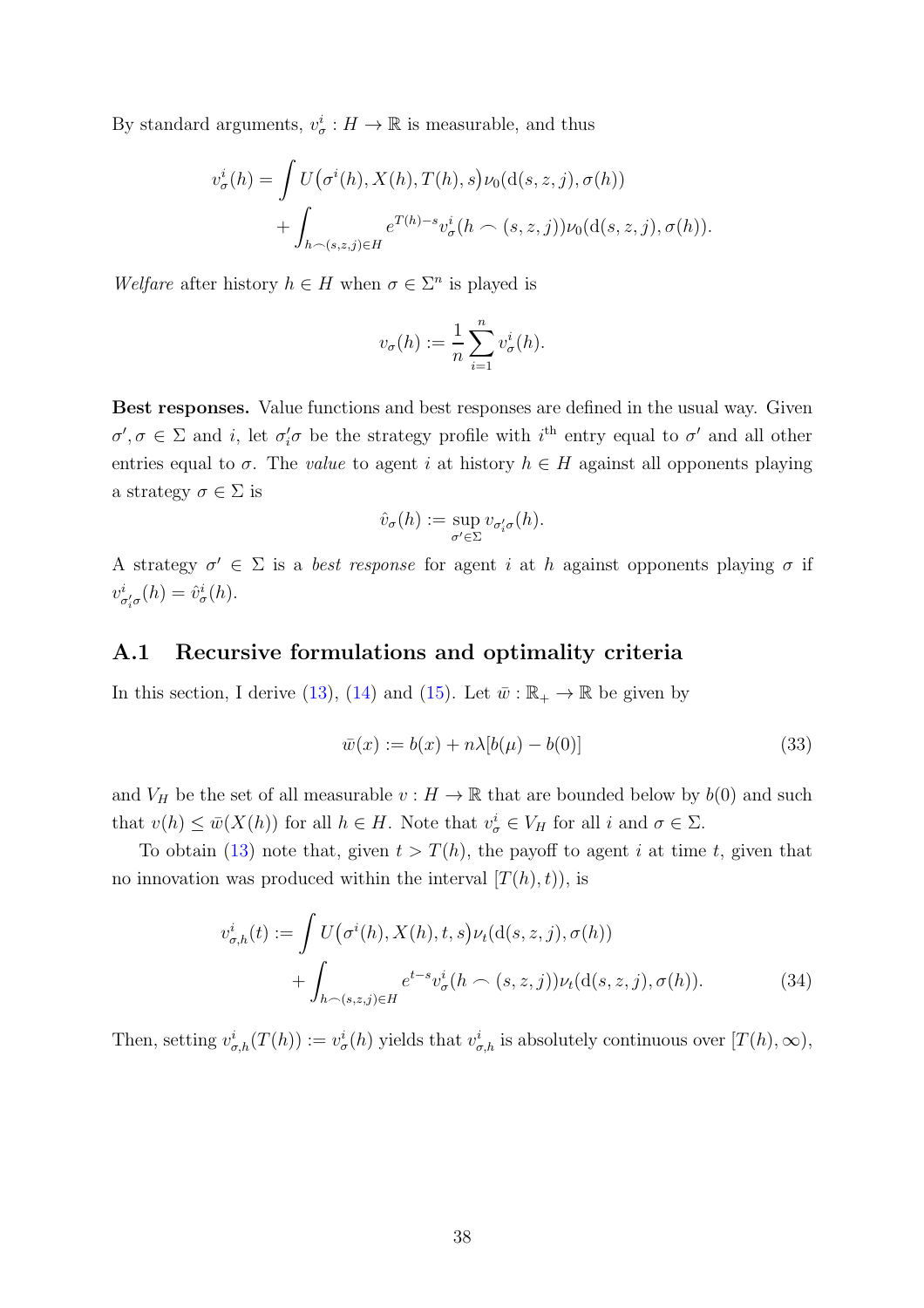and differentiating [\(34\)](#page-37-0) yields

<span id="page-38-3"></span>
$$
v_{\sigma,h}^i(t) = \frac{\mathrm{d}v_{\sigma,h}^i}{\mathrm{d}t}(t) + b(x) - c(\left[\sigma^i(h)\right](t), x) + \lambda \sum_{j=1}^n \left[\sigma^j(h)\right](t) \left\{\mathbb{E}_F\left[v_{\sigma}^i(h \frown (t,\tilde{z},j))\right] - v_{\sigma,h}^i(t)\right\}.
$$
 (35)

This yields [\(13\)](#page-11-0) for symmetric  $\sigma \in \Sigma$ . Then the fact that  $v_{\sigma,h}^i$  is Lipschitz follows from [\(13\)](#page-11-0) since  $v^i_\sigma \in V_H$ .

To derive [\(14\)](#page-11-1) let, for any  $a, a' \in A$  and i,  $a_i' a$  be the element of  $A_0^n$  with i<sup>th</sup> entry equal to a' and all other entries equal to a. Standard dynamic-programming results yield that,<sup>[81](#page-38-0)</sup> given  $\sigma \in \Sigma$  and i,  $\hat{v}^i_{\sigma}$  is the unique  $v \in V_H$  solving, for all  $h \in H$ ,

$$
v(h) = \max_{a \in A_{T(h)}} \left\{ \int U(a, X(h), T(h), s) \nu_0(d(s, z, j), (a_i \sigma(h))) + \int_{h \frown (s, z, j) \in H} e^{T(h) - s} v(h \frown (s, z, j)) \nu_0(d(s, z, j), (a_i \sigma(h))) \right\}.
$$

Then, the value of agent i against  $\sigma \in \Sigma$  at time  $t > T(h)$  after history  $h \in H$ , given that no innovation occurred within  $[T(h), t)$ , is

<span id="page-38-1"></span>
$$
\hat{v}_{\sigma,h}^{i}(t) := \max_{a \in A_t} \left\{ \int U(a, X(h), t, s) \nu_t(\mathrm{d}(s, z, j), (a_i \sigma(h))) + \int_{h \cap (s, z, j) \in H} e^{t - s} \hat{v}_{\sigma}^{i}(h \cap (s, z, j)) \nu_t(\mathrm{d}(s, z, j), (a_i \sigma(h))) \right\}.
$$
 (36)

Setting  $\hat{v}_{\sigma,h}^i(T(h)) := \hat{v}_{\sigma}^i(h)$  yields that  $\hat{v}_{\sigma,h}^i$  is absolutely continuous over  $[T(h),\infty)$ , by Theorem 2 of Milgrom and Segal  $(2002)$ . Then, differentiating  $(36)$  with respect to t yields [\(14\)](#page-11-1). The fact that  $\hat{v}_{\sigma,h}^i$  is Lipschitz follows from (14), by the reasoning used to derive Lipschitz continuity of  $v_{\sigma,h}^i$  from [\(13\)](#page-11-0).

It remains to derive [\(15\)](#page-11-2). Let  $x, t \geq 0$ ,  $\hat{w}, \check{w}: [t, \infty) \to \mathbb{R}$  be measurable and bounded, and G be a CDF over  $\mathbb{R}_+$  such that  $G(t) < 1$ . For all  $s \geq t$  with  $G(s) < 1$ , define  $w_s: A_s \to \mathbb{R}$  by

$$
w_s(a) := \mathbb{E}\bigg[\int_s^{\tilde{\pi}\wedge\tilde{\tau}} e^{s-r}[b(x) - c(a_r, x)]\mathrm{d}r + e^{s-\tilde{\pi}\wedge\tilde{\tau}}[\mathbb{I}_{\tilde{\pi}<\tilde{\tau}}\hat{w}(\tilde{\pi}) + \mathbb{I}_{\tilde{\tau}<\tilde{\pi}}\check{w}(\tilde{\tau})]\bigg|\tilde{\pi}\wedge\tilde{\tau} > s\bigg]
$$

<span id="page-38-2"></span>where  $\tilde{\tau}$  and  $\tilde{\pi}$  are independent,  $\tilde{\tau} \sim G$  and  $\Pr(\tilde{\pi} \leq r) = 1 - e^{-\lambda \int_0^r a_q}$  for all  $r \geq 0$ . The following result is proved in Curello [\(2021\)](#page-31-1).

<span id="page-38-0"></span><sup>81.</sup> In particular, the maximum is attained in  $A_{T(h)}$  on the right-hand side. Indeed, the objective is defined for any  $a \in \underline{A}$ , and the maximum is attained in  $\underline{A}$  (by some  $\underline{a}$ , say) since  $\underline{A}$  is compact, U is continuous, and  $\nu_0$  is strongly continuous. Then, the maximum is attained in  $A_{T(h)}$  as the objective takes the same value at  $\underline{a}$  and at  $a \in A_{T(h)}$  given by  $a_t := \int \hat{a} d\underline{a}_t(\hat{a})$  for all  $t > T(h)$ .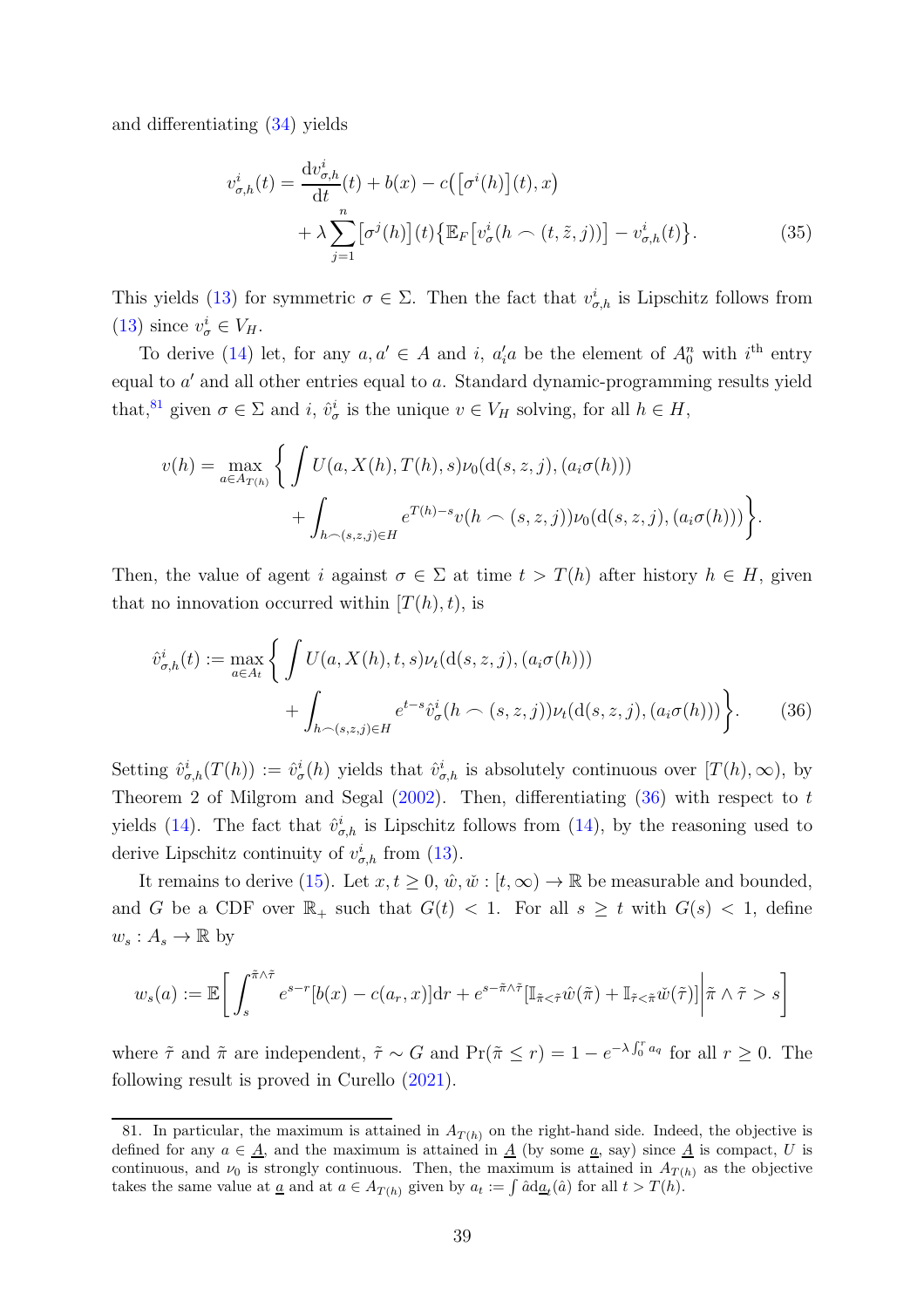**Lemma 4.** Given  $a' \in A_t$ ,  $w_t(a') = \sup w_t$  only if, for almost all  $s \ge t$  such that  $G(s) < 1$ ,

$$
a_s' \in \arg\max_{a \in [0,1]} \{ a\lambda(\hat{w}(s) - \sup w_s) - c(a, x) \}.
$$

The fact that [\(15\)](#page-11-2) is necessary for  $\sigma$  to be a best response for agent i at history h (that is, to ensure that  $v^i_{\sigma_i\sigma}(h) = \hat{v}^i_{\sigma}(h)$ ) follows from Lemma [4](#page-38-2) with  $t = T(h)$ ,  $x := X(h)$ ,  $\hat{w}(s) := \mathbb{E}_{F}[\hat{v}^i_{\sigma}(h \sim (s, \tilde{z}, i))], \ \check{w}(s) := \frac{1}{n-1} \sum_{j \neq i} \mathbb{E}_{F}[\hat{v}^i_{\sigma}(h \sim (s, \tilde{z}, j))], \text{ and } G(s) :=$  $1-e^{-\lambda(n-1)\int_0^s \sigma(h)}$ . Indeed, under these conditions,  $v^i_\sigma(h) = w_t(\sigma(h))$  and, for all  $s \geq T(h)$ ,  $\hat{v}_{\sigma,h}^i(s) = \sup w_s.$ 

#### <span id="page-39-2"></span>B The game with disposal

This appendix contains the definition of the game with disposal, which I described informally in Section [5.1.](#page-18-0) The discussion relies on the concepts introduced in Appendix [A.](#page-35-0)

**Histories.** Recall the definition of histories  $h \in H$  of the game with forced adoption (Appendix [A\)](#page-35-0). We shall rename them *public histories*. A history leading to an innovation is a triplet  $(h, t, z)$  where  $h \in H$ ,  $t > T(h)$ , and  $z > 0$ . Agent i reaches  $(h, t, z)$  whenever, after h, no innovation is disclosed within the time interval  $[T(h), t)$ , and she produces an increment of size  $z$  at time  $t$ . Label  $H'$  the set of all such triplets. A *private history* for agent *i* is either an  $h \in H \cup H'$ , or a pair  $(h, t)$  where  $h \in H$  and  $t > T(h)$ . Agent *i* reaches the history  $(h, t)$  if, after h, no innovation is disclosed within the time interval  $[T(h), t)$ , and she produces and discards an increment at time  $t^{82}$  $t^{82}$  $t^{82}$ . Let  $H^{\dagger}$  be the set of all private histories, and extend the definition of T to  $H^{\dagger}$  by setting  $T(h, t) = t$  and  $T(h, t, z) = t$  for all  $h \in H$ ,  $t > T(h)$ , and  $z > 0$ .

**Strategies.** For all  $t \geq 0$ , let  $D_t$  be the set of measurable  $d : (t, \infty) \times (0, \infty) \to \{0, 1\}$ . We shall write  $d : (s, z) \mapsto d_s(z)$ , and view  $d_s$  as a map  $(0, \infty) \to \{0, 1\}$  for all  $s > t$ . Identify each  $D_t$  with the subset of  $d \in D_0$  taking value 0 over  $[0, t] \times (0, \infty)$ .

Recall the definition of strategies  $\sigma \in \Sigma$  of the game with forced adoption (Ap-pendix [A\)](#page-35-0), and note that H' is a Borel space. A *strategy* is a pair  $\xi := (\sigma, \chi')$  where  $\sigma \in \Sigma$ and  $\chi': H' \to \{0, 1\}$  is measurable. Equivalently, it is a measurable map  $\xi: H \to A_0 \times D_0$ such that  $\xi(h) \in A_{T(h)} \times D_{T(h)}$  for all  $h \in H$ . It may also be expressed as a pair  $(\sigma, \chi)$ where  $\sigma \in \Sigma$  and  $\chi : H \to D_0$  is measurable and such that  $\chi(h) \in D_{T(h)}$  for all  $h \in H$ .<sup>[83](#page-39-1)</sup> Let  $\Xi$  be the set of all strategies. A strategy  $(\sigma, \chi) \in \Xi$  is *Markov* if there is a pair  $(\alpha, \delta)$ of (necessarily measurable) maps  $\alpha : \mathbb{R}_+ \to [0,1]$  and  $\delta : \mathbb{R}_+^2 \to \{0,1\}$  such that, for any

<span id="page-39-0"></span><sup>82.</sup> As noted in Section [5.1,](#page-18-0) since we restrict attention to public strategies, it is not necessary for private histories to keep track of innovations discarded in the past.

<span id="page-39-1"></span><sup>83.</sup> The correspondence between  $\chi'$  and  $\chi$  is:  $[\chi(h)](t, z) = \chi'(h, t, z)$  for all  $h \in H$ ,  $t > T(h)$  and  $z > 0$ (equivalently, for all  $(h, t, z) \in H'$ ).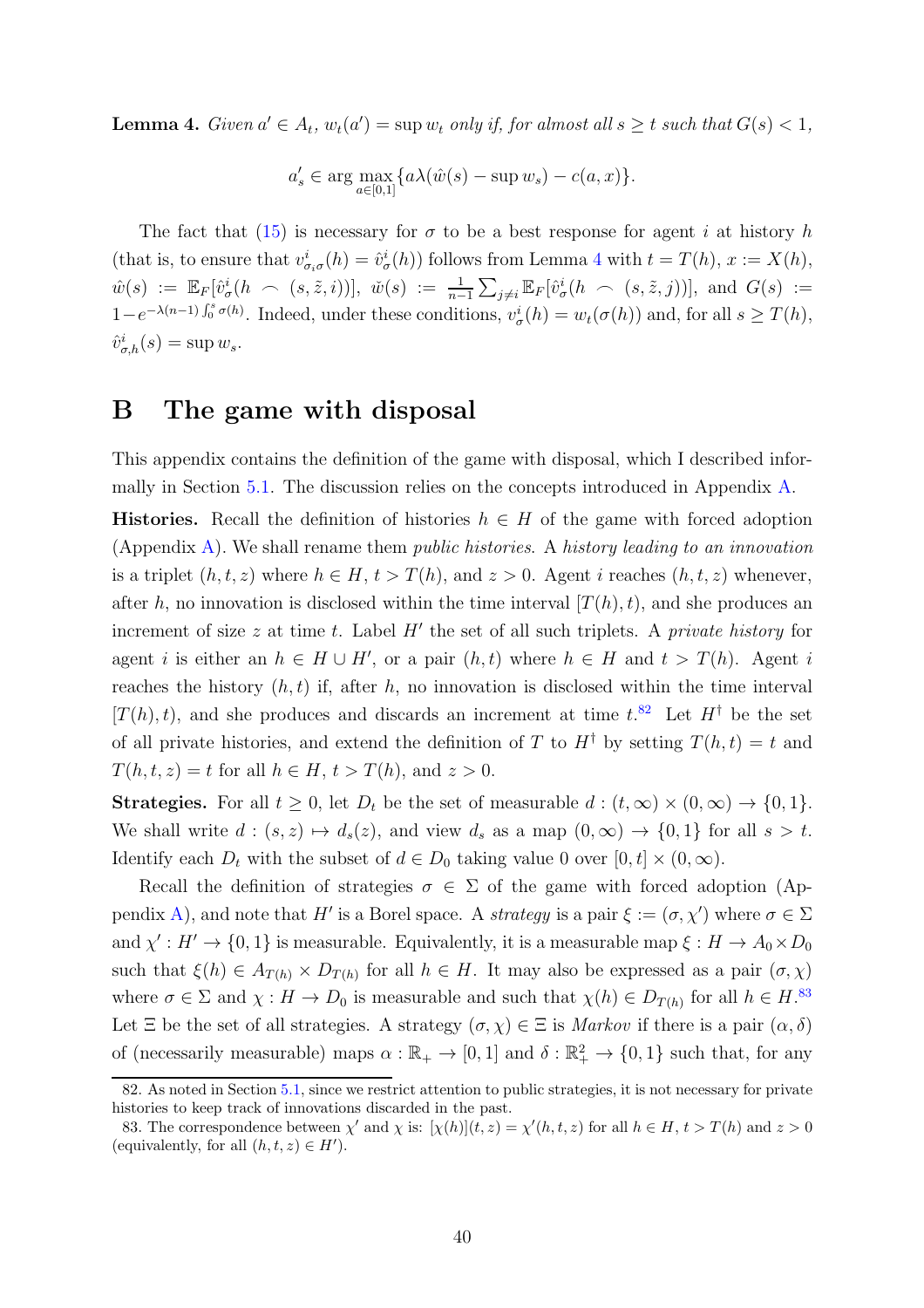$h \in H$ ,  $t > T(h)$ , and  $z > 0$ ,

$$
[\xi(h)](t) = \alpha(X(h)) \& \quad [\chi(h)](t, z) = \delta(X(h), z).
$$

We shall often express Markov strategies as pairs  $(\alpha, \delta)$ .

**Payoffs.** Throughout, given a Borel space E,  $\mathcal{B}(E)$  is the Borel  $\sigma$ -algebra of E. Recall the definitions of the stochastic kernel  $\nu$  and of the map  $\pi_A$  from Appendix [A.](#page-35-0) Let  $E' := (\mathbb{R}^2_+ \times \{1, \ldots, n\}) \cup \{(\infty, 0, 0)\},\$ and define the stochastic kernel  $\nu' : \mathcal{B}(E') \times (A_0 \times$  $D_0)^n \times \mathbb{R}_+ \to [0,1]$  by

$$
\nu'\Big([0,s] \times [0,z] \times \{i\}, \Big((a^j, d^j)_{j=1}^n, t\Big)\Big) := \nu'_t\Big([0,s] \times [0,z] \times \{i\}, \big(a^j, d^j\big)_{j=1}^n\Big) := \nu_t\Big([0,s] \times \{i\}, \Big(s \mapsto a_s^i \int_{[0,z]} d_s^i \mathrm{d}F, \big(s \mapsto a_s^j \int d_s^j \mathrm{d}F\big)_{j \neq i}\Big)\Big).
$$

Assuming that, after any given time  $r \geq 0$ , each agent j exerts effort  $a^j \in A_r$  and discloses innovations according to  $d^j \in D_r$ ,  $\nu'_t$  is the distribution of the time  $s \geq t \vee r$  of the first disclosed innovation, of its size  $z$  and of the identity  $i$  of the agent producing it, given that no innovation is disclosed within  $[r, r \vee t]$ , (with  $s = \infty$  and  $z = i = 0$  if no innovation is disclosed). Note that, endowing  $D_0$  with the topology of  $\ell \times F$ -a.e. convergence, where l is the Lebesgue measure, makes  $\nu'$  strongly continuous.<sup>[84](#page-40-0)</sup> Moreover,  $\nu'$  extends to a strongly continuous kernel  $\mathcal{B}(E') \times (\underline{A} \times D_0)^n \times \mathbb{R}_+ \to [0, 1]$  through the map  $\pi_A$ .

Given  $h \in H_m$  for some  $m \geq 0$  and  $\xi := (\sigma^i, \chi^i)_{i=1}^n \in \Xi^n$ , define the family  $(\nu_{h,l}^{\xi})_{l=m}^{\infty}$ where  $\nu_{h,m}^{\xi}$  is the measure over  $H_m \times E$  such that  $\nu_{h,m}^{\xi}(C \times C') := \mathbb{I}_{h \in C} \nu_0(C', \xi(h_m))$  for all  $C \in \mathcal{B}(H_m)$  and  $C' \in \mathcal{B}(E')$  and, for all  $l \geq m$ ,  $\nu_{h,l+1}^{\xi}$  is the measure over  $H_{l+1} \times E$ such that

$$
\nu_{h,l+1}^{\xi}(C \times C') := \int_{h_l \cap (s,z,i) \in C} \nu_0(C', \xi(h_l \cap (s,z,i))) \nu_{h,l}^{\xi}(\mathrm{d}(h_l, (s,z,i)))
$$

for all  $C \in \mathcal{B}(H_{l+1})$  and  $C' \in \mathcal{B}(E')$ .

Recall the definition of U from Appendix [A.](#page-35-0) The *(continuation)* payoff to agent i after a public history  $h \in H_m$  when  $\xi := (\sigma^i, \chi^i)_{i=1}^n \in \Xi^n$  is played is:

$$
v_{\xi}^{i}(h) := \sum_{l=m}^{\infty} \int e^{T(h)-T(h_l)} U(\sigma^{i}(h_l), X(h_l), T(h_l), s) \nu_{h,l}^{\xi}(\mathrm{d}(h_l, (s, z, j))).
$$

84. Indeed, for any  $C \in \mathcal{B}(E')$ , the following map  $(A_0 \times D_0)^n \times \mathbb{R}_+ \to [0,1]$  is continuous:

<span id="page-40-0"></span>
$$
\left(\left(a^i,d^i\right)_{i=1}^n,t\right)\mapsto\nu'_t\left(C,\left(a^i,d^i\right)_{i=1}^n\right)=\sum_{i=1}^n\left(\int_t^\infty a^i_s\int d^i_s(z)\mathbb{1}_{(s,z,i)\in C}F(\mathrm{d}z)\lambda e^{-\lambda\int_t^s\sum_{j=1}^n a^j\int d^j\mathrm{d}F}\mathrm{d}s\right)
$$
\n
$$
+\mathbb{1}_{(\infty,0,0)\in C}e^{-\lambda\int_t^\infty\sum_{j=1}^n a^j\int d^j\mathrm{d}F}.
$$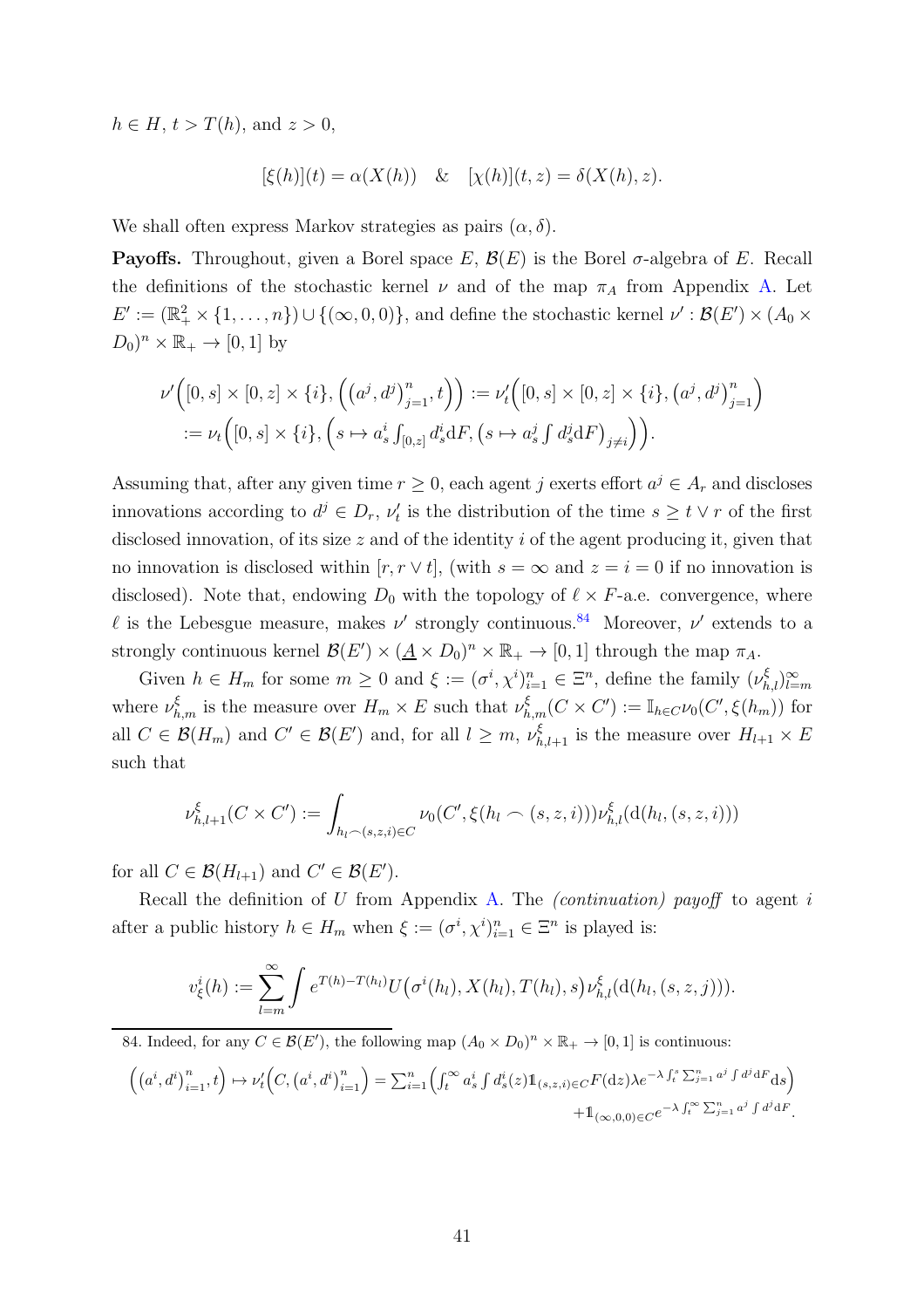By standard arguments,  $v_{\xi}^{i}: H \to \mathbb{R}$  is measurable, and thus

$$
v_{\xi}^{i}(h) = \int U(\sigma^{i}(h), X(h), T(h), s) \nu_{0}(d(s, z, j), \xi(h)) + \int_{h \cap (s, z, j) \in H} e^{T(h) - s} v_{\xi}^{i}(h \cap (s, z, j)) \nu_{0}(d(s, z, j), \xi(h)).
$$

The payoff to agent i after a history  $(h, t) \in H^{\dagger}$  when  $\xi$  is played is

$$
v_{\xi}^{i}(h,t) := v_{\xi,h}^{i}(t) := \int U(\sigma^{i}(h), X(h), t, s) \nu_t(\mathrm{d}(s, z, j), \xi(h)) + \int_{h \cap (s, z, j) \in H} e^{t - s} v_{\xi}^{i}(h \cap (s, z, j)) \nu_t(\mathrm{d}(s, z, j), \xi(h)). \tag{37}
$$

The payoff to agent i after a history  $(h, t, z) \in H'$  when  $\xi$  is played is:

$$
v_{\xi}^{i}(h, t, z) := v_{\xi, h}^{i}(t, z) := \begin{cases} v_{\xi, h}^{i}(t) & \text{if } [\chi^{i}(h)](t, z) = 0 \\ v_{\xi}^{i}(h \frown (t, z, i)) & \text{if } [\chi^{i}(h)](t, z) = 1. \end{cases}
$$

Welfare after a public history  $h \in H$  when  $\xi \in \Xi^n$  is played is  $v_{\xi}(h) = \frac{1}{n} \sum_{i=1}^n v_{\xi}^i(h)$ .

Best responses. Value functions and best responses are defined in the usual way. Given  $\xi', \xi \in \Xi$  and i, let  $\xi'_i \xi$  be the strategy profile with i<sup>th</sup> entry equal to  $\xi'$  and all other entries equal to  $\xi$ . The value to agent i at history  $h \in H^{\dagger}$  against all opponents playing a strategy  $\xi \in \Xi$  is

$$
\hat{v}_{\xi}(h) := \sup_{\xi' \in \Xi} v_{\xi'_{i}\xi}(h),
$$

and  $\xi' \in \Xi$  is a best response for agent *i* against opponents playing  $\xi$  if  $v_{\xi'_i\xi}^i(h) = \hat{v}_\xi^i(h)$ .

#### B.1 Recursive formulations and optimality criteria

In this section, I derive [\(24\)](#page-20-0), [\(25\)](#page-21-0), and [\(26\)](#page-21-1). Define the stochastic kernel  $\nu'' : \mathcal{B}(E') \times$  $A_0 \times (A_0 \times D_0)^{n-1} \times \mathbb{R}_+ \to [0,1]$  by

$$
\nu''\Big(\cdot,a,(a^i,d^i)_{i=1}^{n-1},t\Big):=\nu''_t\Big(\cdot,a,(a^i,d^i)_{i=1}^{n-1}\Big):=\nu'_t\big(\cdot,\big(\big(a^1,d^1\big),\ldots,\big(a^{n-1},d^{n-1}\big),\big(a,d^f\big)\big)\big)
$$

where  $d^f \in D_0$  is constant with value 1. Assuming that, after any given time  $r \geq 0$ , each opponent of agent n exerts effort  $a^j \in A_r$  and discloses innovations according to  $d^j \in D_r$ , and agent *n* exerts effort according to *a*,  $\nu''_t$  is the distribution of the time  $s \geq t \vee r$  of the first innovation that is either produced by agent  $n$  or disclosed by one of her opponents, of its size  $z$  and of the identity i of the agent producing or disclosing it, given that agent n produces no innovation within  $[r, r \vee t]$  and that none of her opponents discloses any within this time interval, (with  $s = \infty$  and  $z = i = 0$  if no innovation is either produced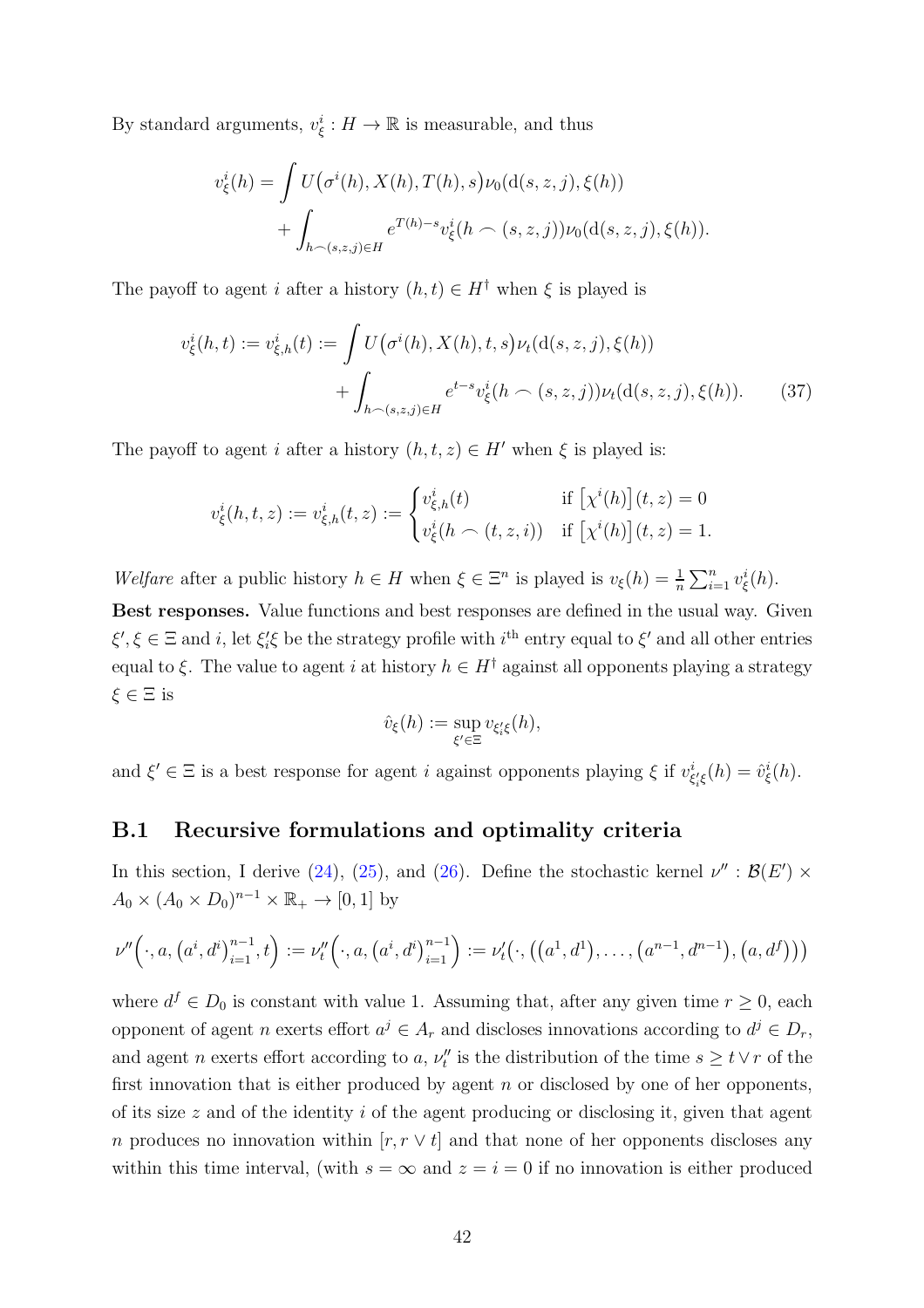by agent *n* or disclosed by one of her opponents). Then, for all  $\xi := (\sigma^i, \chi^i)_{i=1}^n \in \Xi^n$ , *i*,  $h \in H$  and  $t \geq T(h)$ ,

$$
v_{\xi,h}^{i}(t) = \int U(\sigma^{i}(h), X(h), t, s) \nu_{t}''(d(s, z, j), (\sigma^{i}(h), \xi^{-1}(h)))
$$
  
+ 
$$
\int e^{t-s} \left[ 1_{j=i} v_{\xi,h}^{i}(s, z) + 1_{j \notin \{0, i\}} v_{\xi}^{i}(h - (s, z, j)) \right] \nu_{t}''(d(s, z, j), (\sigma^{i}(h), \xi^{-1}(h)))
$$

where  $v_{\xi,h}^i(T(h)) := v_{\xi}^i(h)$ .

Given any map  $v : H^{\dagger} \to \mathbb{R}$  and any  $h \in H$ , define  $v_h(T(h)) := v(h)$ , and  $v_h(t) :=$  $v(h, t)$  and  $v_h(t, z) := v(h, t, z)$  for all  $t > T(h)$  and  $z > 0$ . Let  $V_{H<sup>†</sup>}$  be the set of measurable  $v : H^{\dagger} \to \mathbb{R}$  that are bounded below by  $b(0)$  and such that  $v_h(t) \vee v_h(t, z) \leq$  $\bar{w}(X(h))$  for all  $h \in H$ ,  $t \geq T(h)$  and  $z > 0$ . Note that  $v_{\xi}^{i} \in V_{H^{\dagger}}$  when viewed as a map  $H^{\dagger} \to \mathbb{R}$ . Then, by standard dynamic-programming results, given  $\xi \in \Xi$  and i,  $\hat{v}_{\xi}^{i}$  is the unique  $v \in V_{H^{\dagger}}$  satisfying the following two conditions. For all  $h \in H$  and  $t \geq T(h)$ ,<sup>[85](#page-42-0)</sup>

$$
v_h(t) = \max_{a \in A_t} \left\{ \int U(a, X(h), t, s) \nu_t''\big(d(s, z, j), (a, (\xi(h))^{n-1})\big) + \int_{s < \infty} e^{t-s} \big[\mathbb{1}_{j=i} v_h(s, z) + \mathbb{1}_{j \notin \{0, i\}} v(h \frown (s, z, j))\big] \nu_t''\big(d(s, z, j), (a, (\xi(h))^{n-1})\big) \right\}
$$
(38)

and, furthermore, for all  $t > T(h)$  and  $z > 0$ ,

<span id="page-42-2"></span><span id="page-42-1"></span>
$$
v_h(t, z) = v_h(t) \vee v(h \frown (t, z, i))
$$
\n
$$
(39)
$$

By Theorem 2 of Milgrom and Segal [\(2002\)](#page-33-0),  $\hat{v}_{\xi,h}^i$  is absolutely continuous over  $[T(h), \infty)$ . Then, [\(24\)](#page-20-0) follows by differentiating [\(38\)](#page-42-1) with respect to t, and implies that  $\hat{v}_{\xi,h}^{i}$  is Lipschitz.

By [\(39\)](#page-42-2), it is clear that  $v_{\xi,h}^i(t,z) = \hat{v}_{\xi,h}^i(t,z)$  only if [\(26\)](#page-21-1) holds. Moreover, [\(25\)](#page-21-0) is equivalent to

$$
[\sigma(h)](t) \in \arg\max_{a \in [0,1]} \left\{ a\lambda \big( \mathbb{E}_F \big[ \hat{v}_{\xi,h}^i(t,\tilde{z}) \big] - \hat{v}_{\xi,h}^i(t) \big) - c(a,x) \right\}.
$$

Then, [\(25\)](#page-21-0) follows from Lemma [4](#page-38-2) with  $t = T(h)$ ,  $x := X(h)$ ,  $\hat{w}(s) := \mathbb{E}_F[\hat{v}_{\xi,h}^i(s,\tilde{z})]$ ,  $\tilde{w}(s) := \frac{1}{n-1} \sum_{j \neq i} \mathbb{E}_{F} \{ \hat{v}_{\xi}^{i}(h \frown (s, \tilde{z}, j)) | [\chi(h)](s, \tilde{z}) = 1 \},$  and

$$
G(s) := 1 - e^{-\lambda(n-1) \int_0^s [\sigma(h)](r) \int [\chi(h)](r,z) F(\mathrm{d}z) \mathrm{d}r}
$$

Indeed, under these conditions,  $v_{\xi}^{i}(h) = w_{t}(\xi(h))$  and, for all  $s \geq t$ ,  $\hat{v}_{\xi,h}^{i}(s) = \sup w_{s}$ .

<span id="page-42-0"></span><sup>85.</sup> The maximum is attained in [\(38\)](#page-42-1) by the reasoning in footnote [81.](#page-38-0)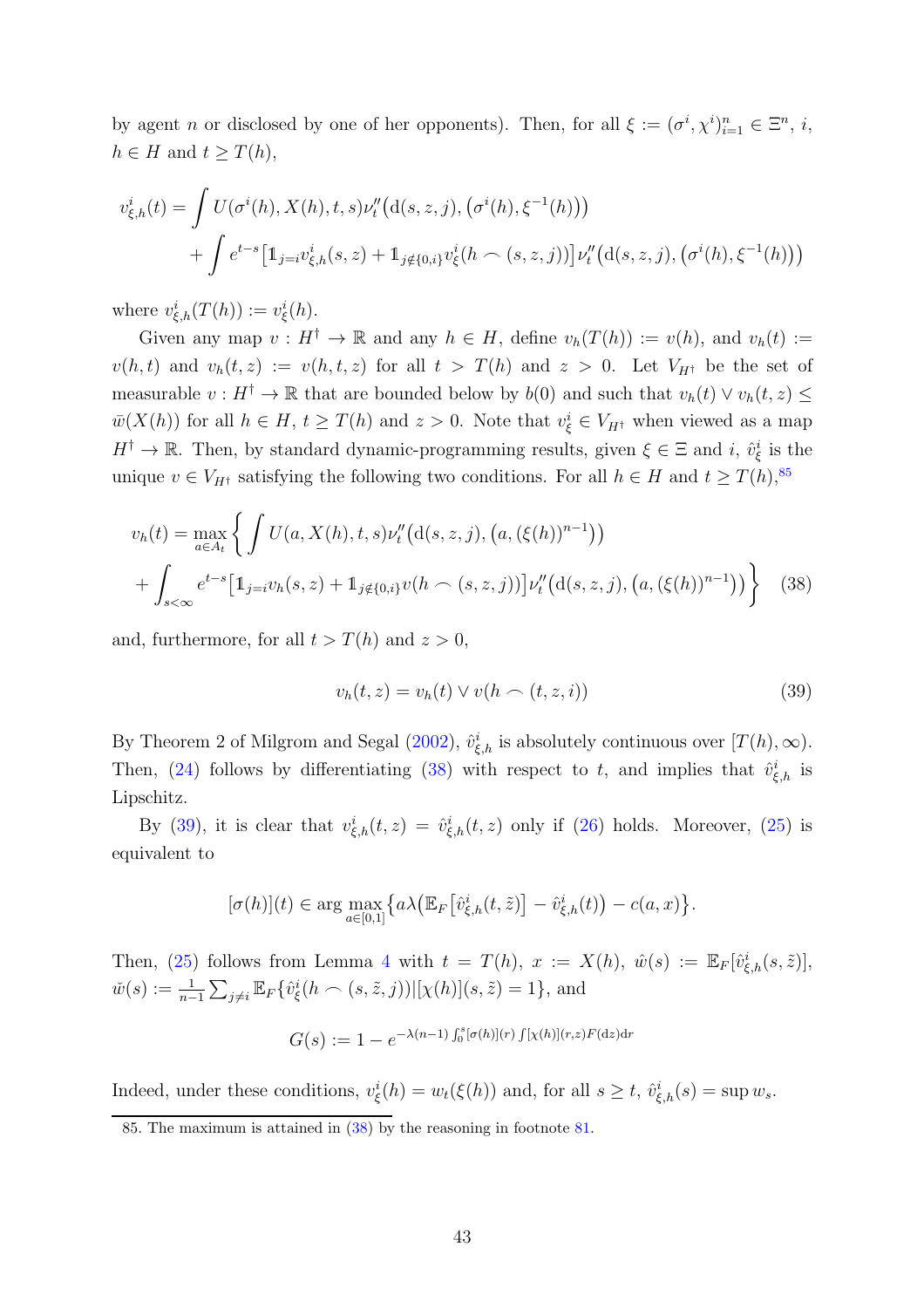# <span id="page-43-3"></span>C The game with concealment

This appendix is devoted to the rigorous definition of the game with concealment, described informally in Section [6.1.](#page-24-0)

**Histories.** An *innovation event* is a pair  $(z, i) \in E_z := (0, \infty) \times \{1, \ldots, n\}$ . A *disclosure* event is a  $y = (y^i)_{i=1}^n \in E_y := \mathbb{R}^n_+ \setminus \{(0, \ldots, 0)\}.$  The set of all events is  $E_c := E_z \cup E_y$ . The event  $(z, i) \in E_z$  states that agent i produced an innovation of size z, whereas the event y states that each agent i disclosed  $d_t^i = x_t + y^i$  if  $y^i > 0$ , and did not disclose otherwise.

Let  $\bar{E}_c = \mathbb{R}_+ \cup (\bigcup_{m=1}^{\infty} (\mathbb{R}_+ \cup (\mathbb{R}_+ \times E_c)^m)$ , with typical element  $h = x_0$  or

<span id="page-43-0"></span>
$$
h = (x_0, (t_1, e_1), \dots, (t_m, e_m))
$$
\n(40)

for some  $m \in \mathbb{N}$ . Define  $T, X : \overline{E}_c \to \mathbb{R}_+$  by  $T(x_0) = 0, X(x_0) = x_0$ , and

$$
T(h) := t_m \quad \& \quad X(h) := x_0 + \sum_{l:e_l \in E_y} \max_i e_m^i
$$

for  $h \in \overline{E}_c$  given by [\(40\)](#page-43-0). Let  $K : \overline{E}_c \to \mathbb{R}^n_+$  be given by

$$
K^{i}(h) := \begin{cases} x_{0} & \text{if } m = 0 \\ X(h) \vee K(h \setminus \{(t_{m}, e_{m})\}) & \text{if } m \ge 1 \text{ and } e_{m} \in E_{y}, \\ K(h \setminus \{(t_{m}, e_{m})\}) + z & \text{if } m \ge 1 \text{ and } e_{m} = (z, i) \in E_{z}, \\ K(h \setminus \{(t_{m}, e_{m})\}) & \text{otherwise}, \end{cases}
$$

for any i and  $h \in H^*$  given by [\(40\)](#page-43-0). An *omniscient history featuring m events* is an  $h \in \bar{E}_c$  such that either  $h = x_0$ , or h is given by [\(40\)](#page-43-0),  $t_1 \leq \cdots \leq t_m$  and, for each  $l = 1, \ldots, m$  and  $i \in \{1, \ldots, n\}$  such that  $e_l \in E_y$  and  $e_l^i > 0$ , both of the following hold:

- <span id="page-43-2"></span><span id="page-43-1"></span>(i)  $l > 1$  and  $K^{i}(h') - X(h') \geq e_l^{i}$ , where  $h' := (x_0, (t_1, e_1), \ldots, (t_{l-1}, e_{l-1}))$
- (ii) either  $t_l \in \mathcal{T}$ , or  $t_{l-1} = t_l$  and  $e_{l-1} = (z, i)$  for some  $z > 0$ , or  $e_r^j = 0$  for all j and  $r < l$  such that  $e_r \in E_y$ .

An omniscient history h featuring  $m \geq 1$  events records the events occurred up to time  $t_m$ . Condition [\(i\)](#page-43-1) states that, if agent i discloses a value  $x_t + y_t^i$  at time  $t := t_l$ , then  $k_t^i > x_t$ . Condition [\(ii\)](#page-43-2) further requires that either  $t_i \in \mathcal{T}$ , or agent i produced an innovation at time  $t_l$ , or  $x_{t_l} = 0$  (that is, no agent disclosed in the past). Let  $H^*$  be the set of all omniscient histories. The maps  $T, X$ , and  $K$  keep track of the current time  $t$ , the public stock  $x_t$ , and the private stocks  $(k_t^i)_{i=1}^n$ , respectively. Given  $h \in H^*$  and  $(t, e) \in \mathbb{R}_+ \times E_c$ ,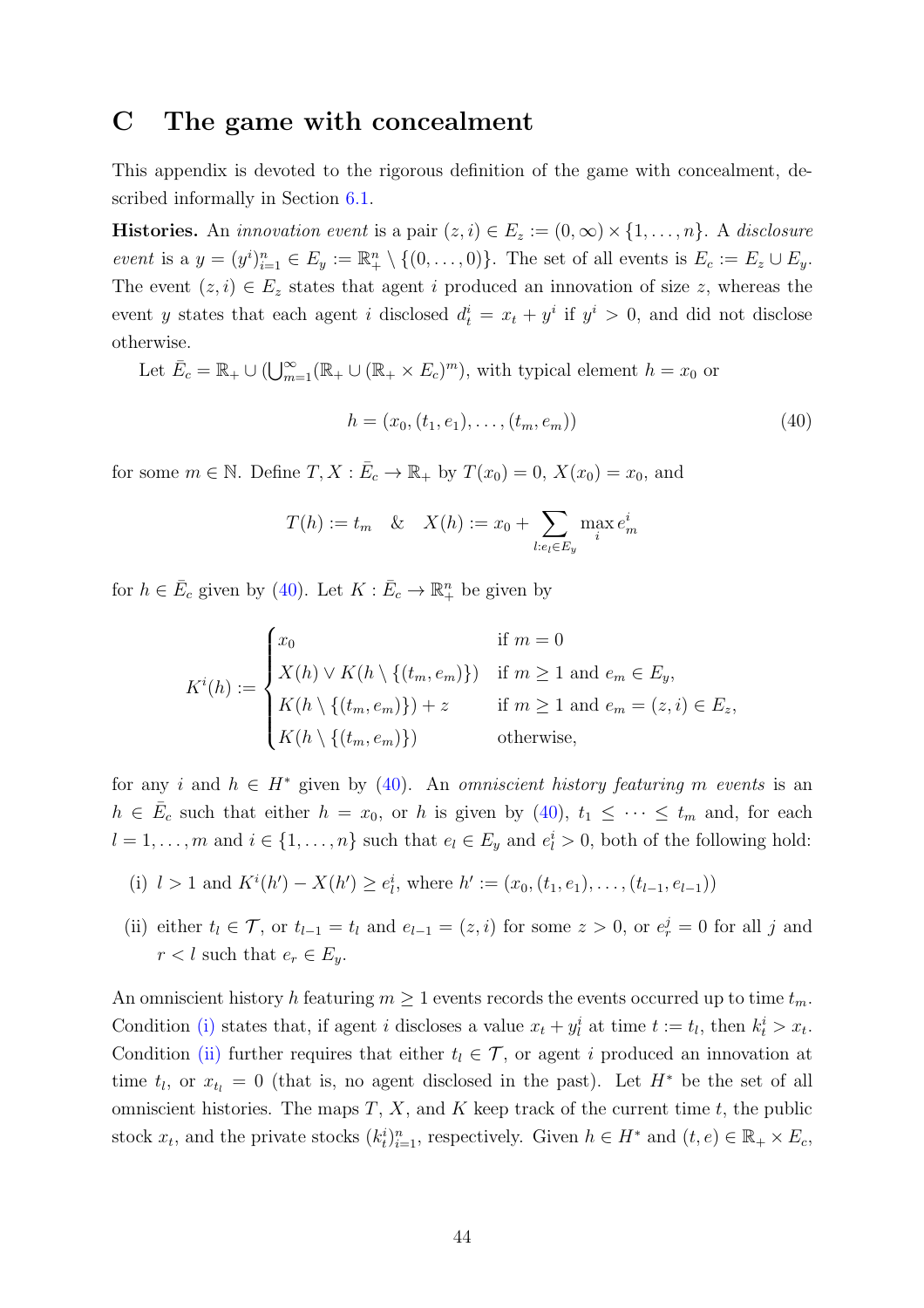let

$$
h \frown (t, e) := \begin{cases} (x_0, e) & \text{if } h = x_0 \\ (x_0, (t_1, e_1), \dots, (t_m, e_m), (t, e)) & \text{if } h \text{ is given by (40).} \end{cases}
$$

For each  $i \in \{1, \ldots, n\}$  and  $h \in H^*$ , let  $\eta^i(h)$  be the subsequence of all entries of h which cannot be expressed as  $(t,(z, j)) \in \mathbb{R}_+ \times E_z$  for some  $j \neq i$ . The map  $\eta^i$  describes the events of omniscient histories that are observed by agent *i*. Each agent observes all disclosures, as well as the innovations that she produces, but does not observe the innovations produced by her opponents. The set of agent i's private histories is  $H^i := \eta^i(H^*)$ . For each  $h \in H^* \cup (\bigcup_{i=1}^n H^i)$ , let  $\eta^0(h)$  be the subsequence of h with all entries that lie in  $\mathbb{R}_+ \times E_z$  removed. The map  $\eta^0$  describes the events of either omniscient or private histories that are observed by all agents. The set of public histories is  $H^0 := \eta^0(H^*).$ 

**Strategies.** Recall the definition of  $A_t$  for  $t \geq 0$  from Appendix [A.](#page-35-0) For all  $t \geq 0$ , let  $D_t^c$ be the quotient space of measurable  $d : [t, \infty) \times \mathbb{R}_+ \to [0, 1]$  such that  $d(s, 0) > 0$  for at most one  $s \geq t$ , by the equivalence relation identifying any d and d' if and only if both of the following hold:  $d(s, 0) = d'(s, 0)$  for all  $s \ge t$ , and  $d = d'(\ell_t \times F)$ -almost everywhere, where  $\ell_t$  denotes the Lebesgue measure over  $(t, \infty)$ . For each  $t > 0$ , identify  $D_t^c$  with the subset of  $d \in D_0^c$  such that  $d(s, z) = 0$  for all  $s \in (0, t)$ , and endow  $D_0$  with the topology such that  $d^m \to d$  if and only if both of the following hold:  $d^m(\cdot, 0) \to d(\cdot, 0)$  pointwise and  $d^m \to d \ (\ell_0 \times F)$ -almost everywhere.

A (pure) strategy for agent i is a measurable  $\xi^i$ :  $H^i \to (A_0 \times D_0^c)$  such that  $\xi^i(h) \in$  $A_{T(h)} \times D_{T(h)}^c$  for all  $h \in H^i$  and, writing  $\xi^i := (\sigma^i, \chi^i)$  where  $\sigma^i : H^i \to A_0$  and  $\chi^i : H^i \to$  $D_0^c$ , for all  $h \in H^i$  and  $t \geq T(h)$  such that  $[\chi^i(h)](t,0) > 0$ ,  $K^i(h) > X(h)$  and either  $t \in \mathcal{T}$  or  $X(h) = x_0$ . Label  $\Xi_c^i$  the set of agent *i*'s strategies, and let  $\Xi_c := \prod_{i=1}^n \Xi_c^i$ .

Beliefs and information sets. A *belief* for agent i is a family  $b := (b^j)_{j \neq i}$  where  $b^j$  is a probability measure over  $H^j$  for each  $j \neq i$  and, for some probability measure  $b^*$  over  $H^*$ , the pushforward of  $b^*$  by  $(\eta^j)_{j\neq i}$  equals  $\prod_{j\neq i} b^j$ .<sup>[86](#page-44-0)</sup> Let  $\underline{B}^i$  be the set of all beliefs for agent *i*. Given  $h \in H^i$ , say that *b* is *admissible* at *h* if there exists (a necessarily unique)  $b^*$  satisfying the above property and such that the pushforward of  $b^*$  by  $\eta^i$  is degenerate with value  $h^{87}$  $h^{87}$  $h^{87}$  Define  $\eta^{-1}(b) := b^*$ , and let  $\underline{B}^i(h)$  be the set of beliefs for agent i that are admissible at h. An *information set for agent i* is a pair  $\theta = (h, b)$  such that  $h \in H^i$ and  $b \in \underline{B}^i(h)$ . Let  $\Theta^i$  be the set of all information sets for agent *i*. A system of beliefs for agent i is a map  $\beta^i: H^i \to \underline{B}^i$  such that  $(h, \beta^i(h)) \in \Theta^i$  for any  $h \in H^i$ . Given  $\beta^i$ ,  $h \in H^i$ , and  $j \neq i$ , let  $\beta^i_j(h) := b^j$  where  $\beta^i(h) := (b^j)_{j \neq i}$ . The probability measure  $\beta^i_j(h)$ describes agent  $i$ 's belief about the private history reached by agent  $j$ , given that agent i reached h. Let  $B^i$  be the set of systems of beliefs for each agent i, and  $B := \prod_{i=1}^n B^i$ .

<sup>86.</sup> Note that the pushforward of b by  $\eta^j$  is well-defined since  $\eta^j: H^* \to H^j$  is measurable.

<span id="page-44-1"></span><span id="page-44-0"></span><sup>87.</sup> The measure  $b^*$  is unique since the map  $(\eta^j)_{j=1}^n : H^* \to \prod_{j=1}^n H^j$  is invertible.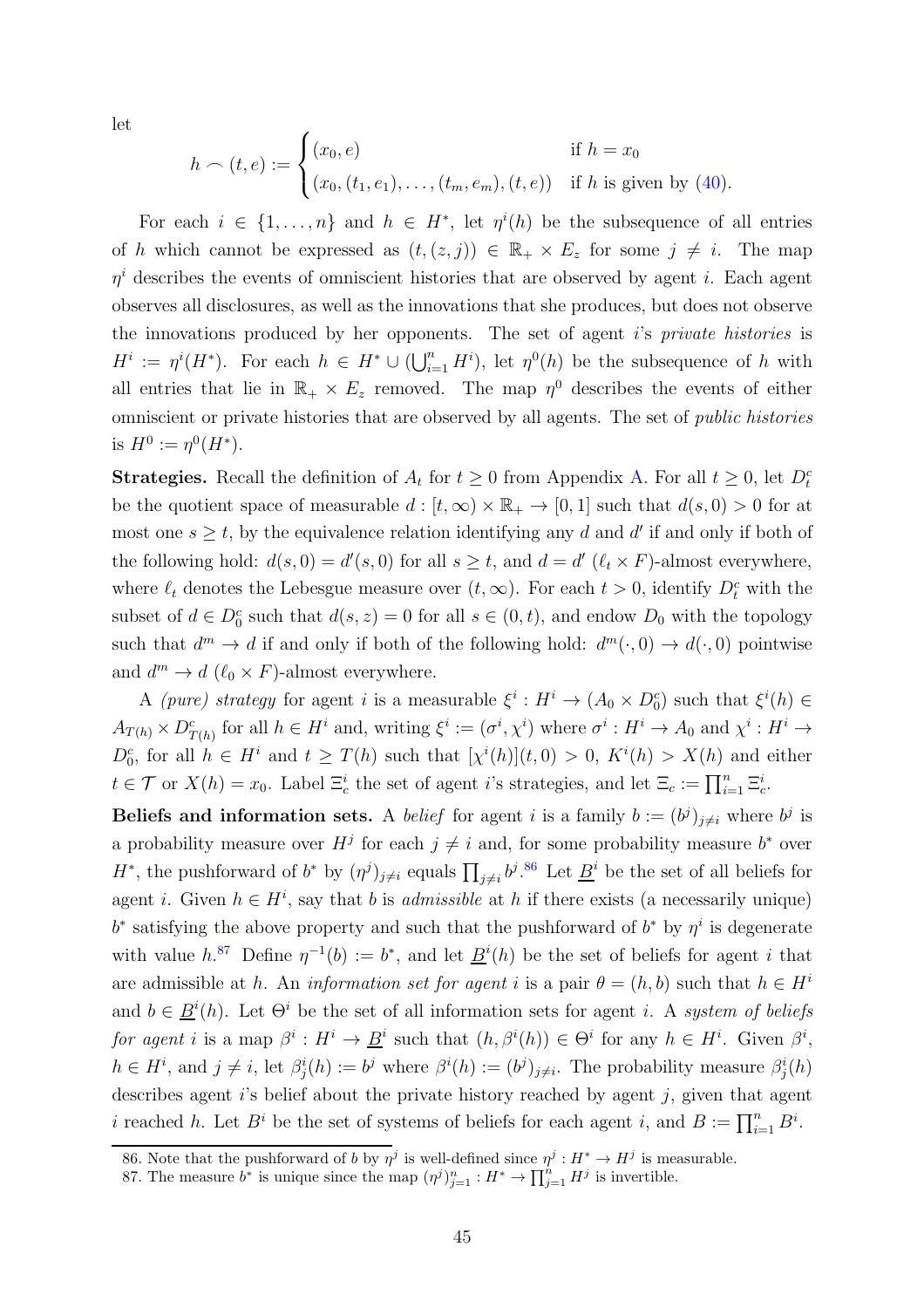**Payoffs.** Fix a strategy profile  $\xi \in \Xi_c$ , i, and an information set  $\theta := (h, b) \in \Theta^i$ . If agents play  $\xi$ , a random path of play arises after agent i reaches  $\theta$ , involving a total number  $\tilde{m} \in \{0, 1, \ldots, \infty\}$  of events. Moreover, the path of play may be expressed as a sequence  $(\tilde{h}_m)_{m=0}^{\tilde{m}} \subset H^*$  where  $\tilde{h}_0 \sim \eta^{-1}(b)$  and, for all  $m \in \mathbb{N}$ , conditional on  $\tilde{m} \ge m$ ,  $\tilde{h}_m = \tilde{h}_{m-1} \frown \tilde{e}_m$  for some  $\tilde{e}_m \in E_c$ . The *(continuation) payoff* to agent *i* at information set  $\theta := (h, b)$ , when the strategy profile  $\xi$  is played, is

$$
v_{\xi}^{i}(\theta) := \mathbb{E}\left[\sum_{m=0}^{\tilde{m}} \int_{T(\tilde{h}_{m})}^{T(\tilde{h}_{m+1})} e^{T(h)-t} \Big[b\big(X(\tilde{h}_{m})\big) - c\big(\big[\sigma^{i}\big(\eta^{i}(\tilde{h}_{m}\big)\big)\big](t), X(\tilde{h}_{m})\big)\big]dt\right]
$$

where  $T(\tilde{h}_{\tilde{m}+1}) := \infty$  if  $\tilde{m} < \infty$ .

**Equilibrium.** Given  $\xi := (\xi^i)_{i=1}^n \in \Xi_c$  and i, let  $\xi^{-i} := (\xi^j)_{j \neq i}$ . Given  $\theta \in \Theta$ ,  $\xi^i$  is a best *response* for agent *i* against  $\xi^{-i}$  at  $\theta$  if

$$
\xi^i \in \arg\max_{\hat{\xi}^i \in \xi^i} v^i_{(\hat{\xi}^i, \xi^{-i})}(\theta).
$$

For each *i*, let  $\underline{b}^i \in \underline{B}^i(x_0)$  be the belief  $(b^j)_{j \neq i}$  such that  $b^j$  is degenerate with value  $x_0$  for each  $j \neq i$ . A pair  $(\xi, \beta)$  where  $\xi := (\xi^i)_{i=1}^n \in \Xi_c$  and  $\beta := (\beta^i)_{i=1}^n \in B$ , is a (weak) perfect Bayesian equilibrium if, for all i,  $\beta^{i}(x_0) = \underline{b}^{i}$  and, for all  $h \in H^{i}$ , all of the following hold:

- <span id="page-45-0"></span>(I)  $\xi^i$  is a best response for agent i against  $\xi^{-i}$  at  $(h, \beta^i(h))$
- <span id="page-45-1"></span>(II) for all  $j \neq i$  and  $h' \in H^j$  such that  $T(h) = T(h')$  and  $\eta^0(h) = \eta^0(h')$ , and any  $l \notin \{i, j\}, \beta_l^i(h) = \beta_l^j$  $\frac{j}{l}(h')$
- (III) for  $j \neq i$ ,  $t \geq T(h)$  and  $e_1, e_2 \in E_c$  such that  $h \frown (t, e), h \frown (t, e') \in H^i$  and, if  $e_k \in E_y$  and  $e_k^j > 0$  for some  $k \in \{1, 2\}$ , then  $e_1, e_2 \in E_y$  and  $e_1^j = e_2^j$  $2<sub>2</sub>$ , it is the case that  $\beta_j^i(h \frown e) = \beta_j^i(h \frown e')$
- <span id="page-45-2"></span>(IV) for all  $h' \in H^i$  such that  $Pr(\tilde{c} \neq \emptyset) > 0$  where  $\tilde{c} =: \{m \in \{0, \ldots, \tilde{m}\} : \eta^i(\tilde{h}_m) = h'\}$ and  $(\tilde{h}_m)_{m=0}^{\tilde{m}}$  is the random path of play (defined above) arising after  $(h, \beta^i(h))$ when  $\xi$  is played,  $(\eta^j(\tilde{h}_{\min\tilde{c}})|\tilde{c} \neq \emptyset) \sim \beta_j^i(h')$  for each  $j \neq i$ .

Condition  $(II)$  states that the beliefs of agents i and j about agent l's private information are identical at private histories that contain the same public information. Condition [\(III\)](#page-45-1) states that, agent is beliefs about agent j's private information are identical at any two private histories that differ only in their last events, as long as agent  $i$ 's role is identical across these two events. Finally, Condition [\(IV\)](#page-45-2) states that, for any private history h' that is reached with strictly positive probability from agent i's information set  $(h, \beta^{i}(h))$  when  $\xi$  is played, the belief  $\beta^{i}(h')$  of agent i at h' is derived from her belief  $\beta^{i}(h)$  at h using Bayes' rule.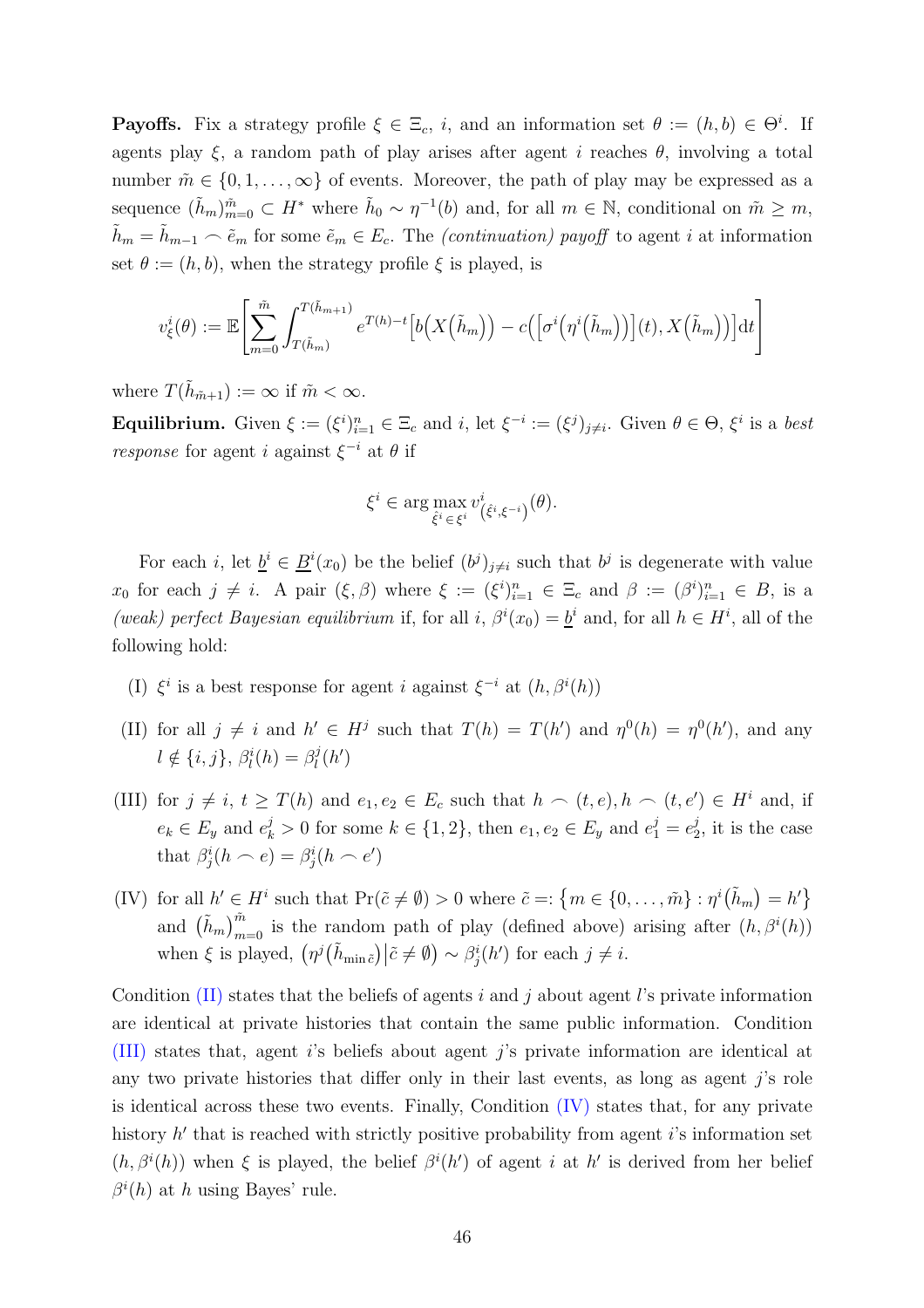# <span id="page-46-0"></span>D Preliminary definitions and results

This section contains definitions and preliminary results used in various proofs. Recall from Appendix [A](#page-35-0) that we abbreviate 'Borel measurable' to 'measurable'. Given maps  $v, w : \mathbb{R}_+ \to \mathbb{R}$ , write ' $v \leq w$ ' for ' $v(x) \leq w(x)$  for all  $x \geq 0$ '. Given a measurable  $v : \mathbb{R}_+ \to \mathbb{R}$  bounded below by  $b(0)$ , define the maps  $L_f v, L_d v : \mathbb{R}_+ \to \mathbb{R} \cup \{\infty\}$  by

$$
L_f v(x) := \mathbb{E}_F[v(x + \tilde{z})] \quad \& \quad L_d v(x) := \mathbb{E}_F[v(x) \lor v(x + \tilde{z})]. \tag{41}
$$

<span id="page-46-2"></span>*Claim* 1. Let  $v : \mathbb{R}_+ \to \mathbb{R}$  be measurable, bounded below by  $b(0)$ , and such that  $v - b$  is decreasing. Then  $L_k v - b$  is decreasing for  $k \in \{f, d\}.$ 

*Proof.* To prove that  $L_f v - b$  is decreasing, fix  $0 \le x_1 \le x_2$  and note that

$$
L_f v(x_2) - L_f v(x_1) = \mathbb{E}_F[v(x_2 + \tilde{z}) - v(x_1 + \tilde{z})] \le \mathbb{E}_F[b(x_2 + \tilde{z}) - b(x_1 + \tilde{z})] \le b(x_2) - b(x_1)
$$

where the first inequality holds since  $v-b$  is decreasing, and the second since b is concave.

To prove that  $L_d v$  is decreasing, fix  $0 \le x_1 \le x_2$  and note that

$$
L_d v(x_2) - L_d v(x_1) = \mathbb{E}_F[v(x_2 + \tilde{z}) \vee v(x_2) - v(x_1 + \tilde{z}) \vee v(x_1)]
$$
  
\n
$$
\leq \mathbb{E}_F[(v(x_2 + \tilde{z}) - v(x_1 + \tilde{z})) \vee (v(x_2) - v(x_1))]
$$
  
\n
$$
\leq \mathbb{E}_F[(b(x_2 + \tilde{z}) - b(x_1 + \tilde{z})) \vee (b(x_2) - b(x_1))]
$$
  
\n
$$
= b(x_2) - b(x_1).
$$

where the second inequality holds since  $v - b$  is decreasing.

Recall the definition of  $\bar{w}$  from Appendix [A.1.](#page-37-1) Given a map  $w : \mathbb{R}_+ \to \mathbb{R}$  that is bounded below by  $b(0)$ , let  $B_w$  be the set of measurable  $v : \mathbb{R}_+ \to \mathbb{R}$  that are bounded below by  $b(0)$  and such that  $v \leq w$ . Let  $\Gamma_* : [0,1] \times [0,n] \times \mathbb{R}_+ \times \mathbb{R} \to \mathbb{R}$  be given by

$$
\Gamma_*(a, \hat{a}, x, l) := \frac{b(x) - c(a, x) + \hat{a}\lambda l}{1 + \hat{a}\lambda}
$$
\n(42)

<span id="page-46-1"></span>and  $\Gamma : [0, 1] \times \mathbb{R}_+ \times \mathbb{R} \to \mathbb{R}$  be given by  $\Gamma(a, x, l) := \Gamma_*(a, na, x, l)$ . *Claim* 2.  $\Gamma_*(a, \hat{a}, x, L_k v(x)) \leq \bar{w}(x)$  for all  $a \in [0,1], \hat{a} \in [0,n], x \geq 0, v \in B_{\bar{w}}$  and  $k \in \{f, d\}.$ 

*Proof.* Fix  $x, y$  and  $k$  and note that

$$
L_k v(x) \le L_k \bar{w}(x) \le b(x + \mu) + n\lambda[b(\mu) - b(0)]
$$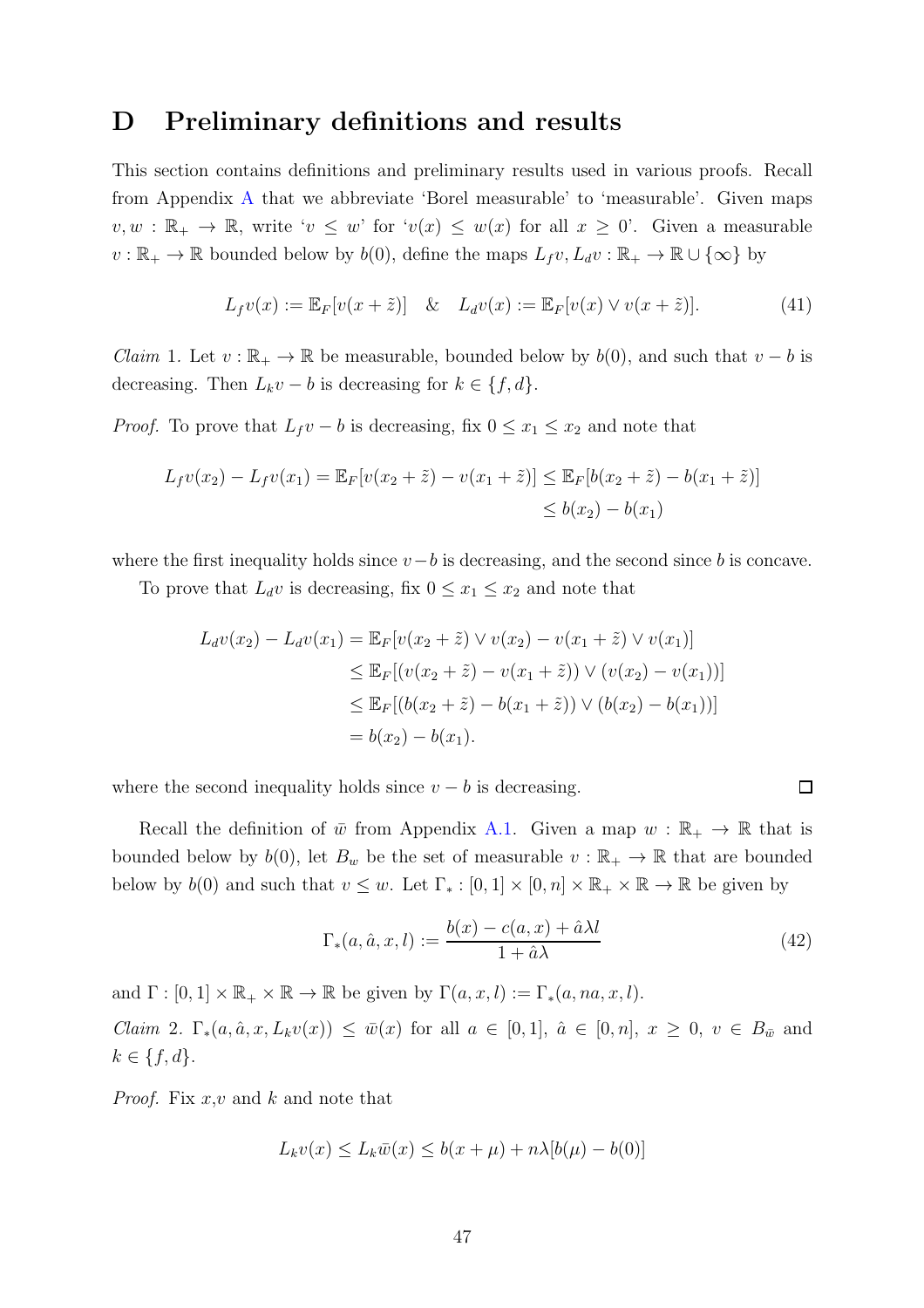where the first inequality holds since  $v \leq \bar{w}$ , and the second since b is increasing and concave. Then, fixing  $a$  and  $\hat{a}$ , we have

$$
\Gamma_*(a, \hat{a}, x, L_k v(x)) \le \frac{b(x) + \hat{a}\lambda \{b(x + \mu) + n\lambda [b(\mu) - b(0)]\}}{1 + \hat{a}\lambda}
$$

$$
\le \frac{b(x) + n\lambda \{b(x + \mu) + n\lambda [b(\mu) - b(0)]\}}{1 + n\lambda} \le \bar{w}(x)
$$

where the second inequality holds as b is increasing and  $\hat{a} \leq n$ , and the last since  $b(\mu +$  $(x) - b(x) \leq b(\mu) - b(0)$ , as b is concave.  $\Box$ 

# <span id="page-47-3"></span>E Proofs of Theorem [1](#page-9-0) and Corollary [1](#page-9-1)

Recall the definition of  $\bar{w}$  from Appendix [A.1,](#page-37-1) and of  $L_f$ ,  $B_{\bar{w}}$  and Γ from Appendix [D.](#page-46-0)

Proof of Theorem [1.](#page-9-0) The proof has several steps.

Step 1. [\(9\)](#page-8-0) admits a solution in  $v_* \in B_{\bar{w}}, v_*$  is increasing, and  $v_* - b$  is decreasing. Given  $v \in B_{\bar{w}}$ , let  $P_*v : \mathbb{R}_+ \to \mathbb{R}$  be given by

<span id="page-47-4"></span>
$$
P_*v(x) := \max_{a \in [0,1]} \Gamma(a, x, L_f v(x)).
$$
\n(43)

Let  $V_*$  be the set of increasing  $v \in B_{\bar{w}}$  such that  $v - b$  is decreasing. Note that  $v \in B_{\bar{w}}$ solves [\(9\)](#page-8-0) if (and only if) it is a fixed point of  $P_*$ .<sup>[88](#page-47-0)</sup> Then, it suffices to show that  $P_*$ has a fixed point in  $V_*$ . Note that  $V_*$ , endowed with the point-wise order, is a complete lattice,<sup>[89](#page-47-1)</sup>, and  $P_*$  is increasing. Then, from Tarski's fixed-point theorem, it suffices to show that  $P_*v \in V_*$  for all  $v \in V_*$ .

Fix  $v \in V_*$  and note that  $P_*v(x) \geq \Gamma(0, x, L_f v(x)) = b(x)$  and, from Claim [2,](#page-46-1)  $Pv \leq$  $\overline{w}$ . Moreover, v is continuous and  $b'(x)$ -Lipschitz over  $[x,\infty)$  for any  $x > 0$ , since b is increasing and concave. Then, so is  $L_f v^{.90}$  $L_f v^{.90}$  $L_f v^{.90}$  In particular,  $L_f v$  is absolutely continuous. Then, given any  $a \in [0,1], \gamma : x \mapsto \Gamma(a, x, L_f v(x))$  is absolutely continuous on  $\mathbb{R}_+$  and,

$$
0 = \max_{a \in [0,1]} L_f v(x) + \frac{b(x) - c(a,x) - L_f v(x)}{1 + a\lambda n} - v(x) \Leftrightarrow 0 = \max_{a \in [0,1]} a\lambda n L_f v(x) + b(x) - c(a,x) - v(x)(1 + a\lambda n)
$$

and the second equation is clearly equivalent to [\(9\)](#page-8-0).

<span id="page-47-1"></span>89. It suffices to show that, for any  $V \subseteq V_*$ , the maps  $\hat{v} : x \mapsto \sup_{v \in V} v(x)$  and  $\check{v} : x \mapsto \inf_{v \in V} v(x)$ belong to  $V_*$ . For the former, note that  $b \leq \hat{v} \leq \bar{w}$  since  $b \leq v \leq \bar{w}$  for all  $v \in V$ . Moreover, given  $y \ge x \ge 0$ , for each  $v \in V$ ,  $0 \le v(y) - v(x) \le \hat{v}(y) - v(x)$  and  $v(y) - \hat{v}(x) \le v(y) - v(x) \le b(y) - b(x)$ . As  $v \in V$  is arbitrary,  $0 \leq \hat{v}(y) - \hat{v}(x) \leq b(y) - b(x)$ . As x and y are arbitrary,  $\hat{v}$  is increasing and  $\hat{v} - b$ is decreasing, so that  $\hat{v}$  is continuous and, therefore, measurable. Hence  $\hat{v} \in B_{\bar{w}}$  and, thus,  $\hat{v} \in V_*$ . The argument for  $\check{v}$  is similar.

<span id="page-47-2"></span>90. Continuity at 0 follows easily from the dominated convergence theorem.

<span id="page-47-0"></span><sup>88.</sup> Indeed,  $v = P_*v$  if and only if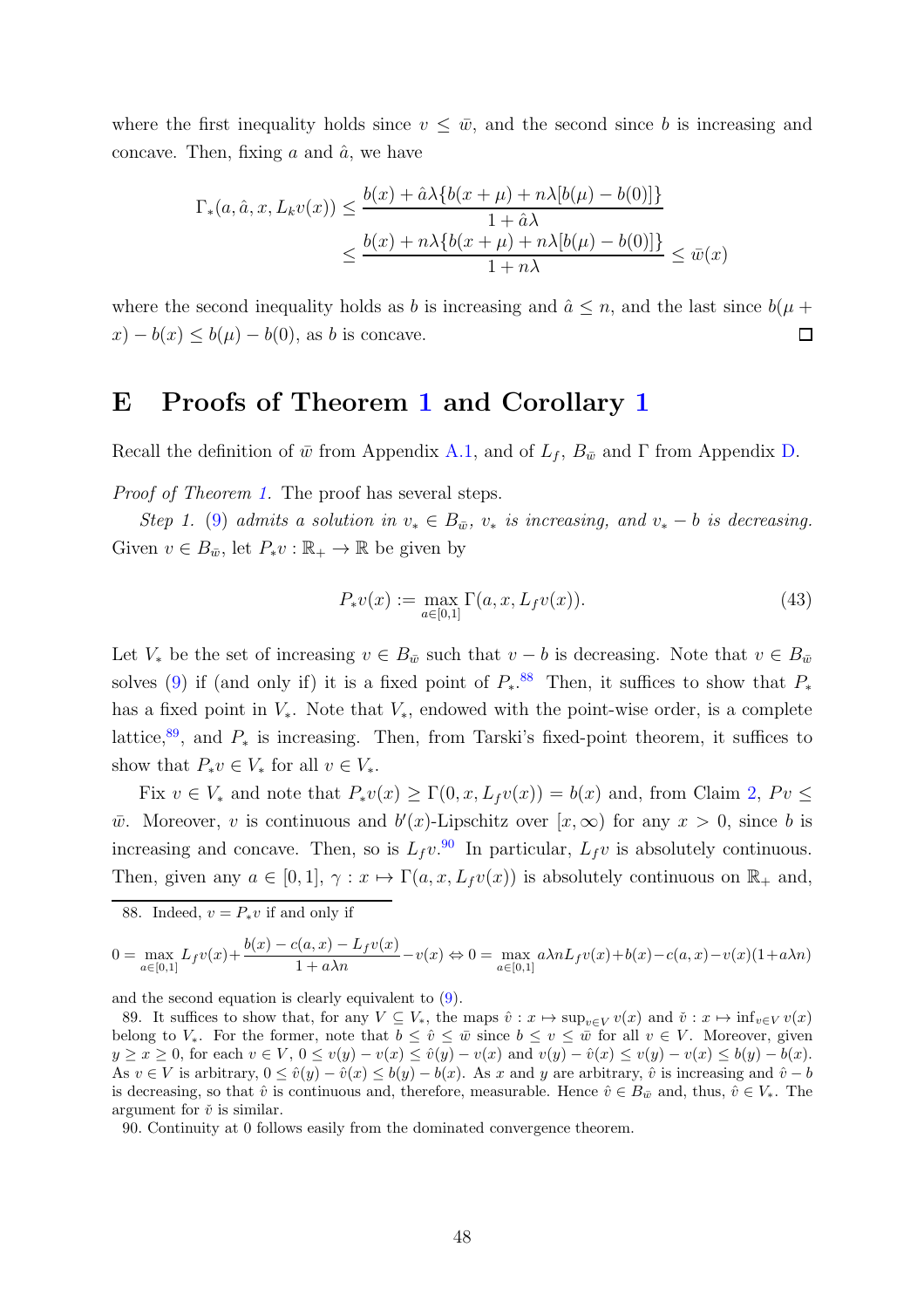for any  $x > 0$  at which  $L_f v$  is differentiable,  $\gamma$  is differentiable as well and

$$
\gamma'(x) = \frac{b'(x) - c_2(a, x) + a\lambda n (L_f v)'(x)}{1 + a\lambda n} \le \frac{b'(x) - c_2(a, x) + a\lambda n b'(x)}{1 + a\lambda n} \le b'(x)
$$

where the second inequality follows from Claim [1,](#page-46-2) and the third holds since  $c_2 \geq 0$ . Note also that  $L_f v$  is increasing since v is, so that  $\gamma'(x) \geq 0$ , as u is increasing in x. Then, Theorem 2 and Theorem 1 of Milgrom and Segal  $(2002)$  imply that  $P_*v$  is absolutely continuous, and that  $0 \leq (P_*v)'(x) \leq b'(x)$  for any  $x > 0$  at which  $P_*v$  is differentiable, respectively. Thus  $P_*v \in B_{\bar{w}}, P_*v$  is increasing and  $P_*v-b$  is decreasing, so that  $P_*v \in V_*$ .

Step 2.  $v_*$  is induced by a decreasing Markov strategy  $\alpha_*$ . Let  $\alpha_*$  given by

<span id="page-48-1"></span>
$$
\alpha_*(x) := \min \arg \max_{a \in [0,1]} a\lambda n \{ \mathbb{E}_F[v_*(x + \tilde{z})] - v_*(x) \} - c(a, x). \tag{44}
$$

Since  $v_* \in B_{\bar{w}}$  solves [\(9\)](#page-8-0),  $v_*$  is induced by  $\alpha_*$ .<sup>[91](#page-48-0)</sup> Moreover,  $\alpha_*$  is symmetric, so that it remains to show that  $\alpha_*$  is decreasing. From the argument in footnote [88,](#page-47-0)

$$
\alpha_*(x) \in \min \arg \max_{a \in [0,1]} \Gamma(a, x, L_f v_*(x))
$$

for all  $x \geq 0$ . Let  $\gamma^* : [0,1] \times \mathbb{R}_+ \to \mathbb{R}$  be given by

<span id="page-48-2"></span>
$$
\gamma^*(a, x) := L_f v_*(x) - [b(x) - c(a, x)] - \left(\frac{1}{n\lambda} + a\right) c_1(a, x). \tag{45}
$$

Note that  $a \mapsto \Gamma(a, x, L_f v_*(x))$  is differentiable on  $(0, 1)$  for all  $x \ge 0$ , and its derivative has the same sign as  $\gamma^*(a, x)$ . Then, it suffices to show that  $\gamma^*$  is decreasing in a (so that  $\Gamma(a, x, L_f v_*(x))$  is quasi-concave in a) as well as in x. To this end note that, since  $v_* \in V_*$ (from Step 1) and u is twice continuously differentiable,  $\gamma^*$  is absolutely continuous and, for almost every  $(a, x)$ ,

$$
\gamma_1^*(a, x) = -\left(\frac{1}{n\lambda} + a\right) c_{11}(a, x)
$$
  

$$
\gamma_2^*(a, x) = (L_f v_*)'(x) - [b'(x) - c_2(a, x)] - \left(\frac{1}{n\lambda} + a\right) c_{12}(a, x).
$$

As  $\gamma^*$  is absolutely continuous and  $c_{11} \geq 0$ ,  $\gamma^*$  is decreasing in a. It remains to prove that  $\gamma_2^*(a, x) \leq 0$  whenever it exists. Note that, since  $c_{12}$  is increasing in a,  $\gamma_2^*$  is decreasing in a. Then

$$
\gamma_2^*(a, x) \le \gamma_2^*(0, x) \le (L_f v_*)'(x) - b'(x) \le 0
$$

where the second inequality holds since  $c_2(0, x) = 0$  and  $c_{12} \geq 0$ , and the last follows from Claim [1,](#page-46-2) since  $v_* \in V_*$ .

<span id="page-48-0"></span><sup>91.</sup> This follows from e.g. Theorem 3.1.2 of Piunovskiy and Zhang [\(2020](#page-34-0)).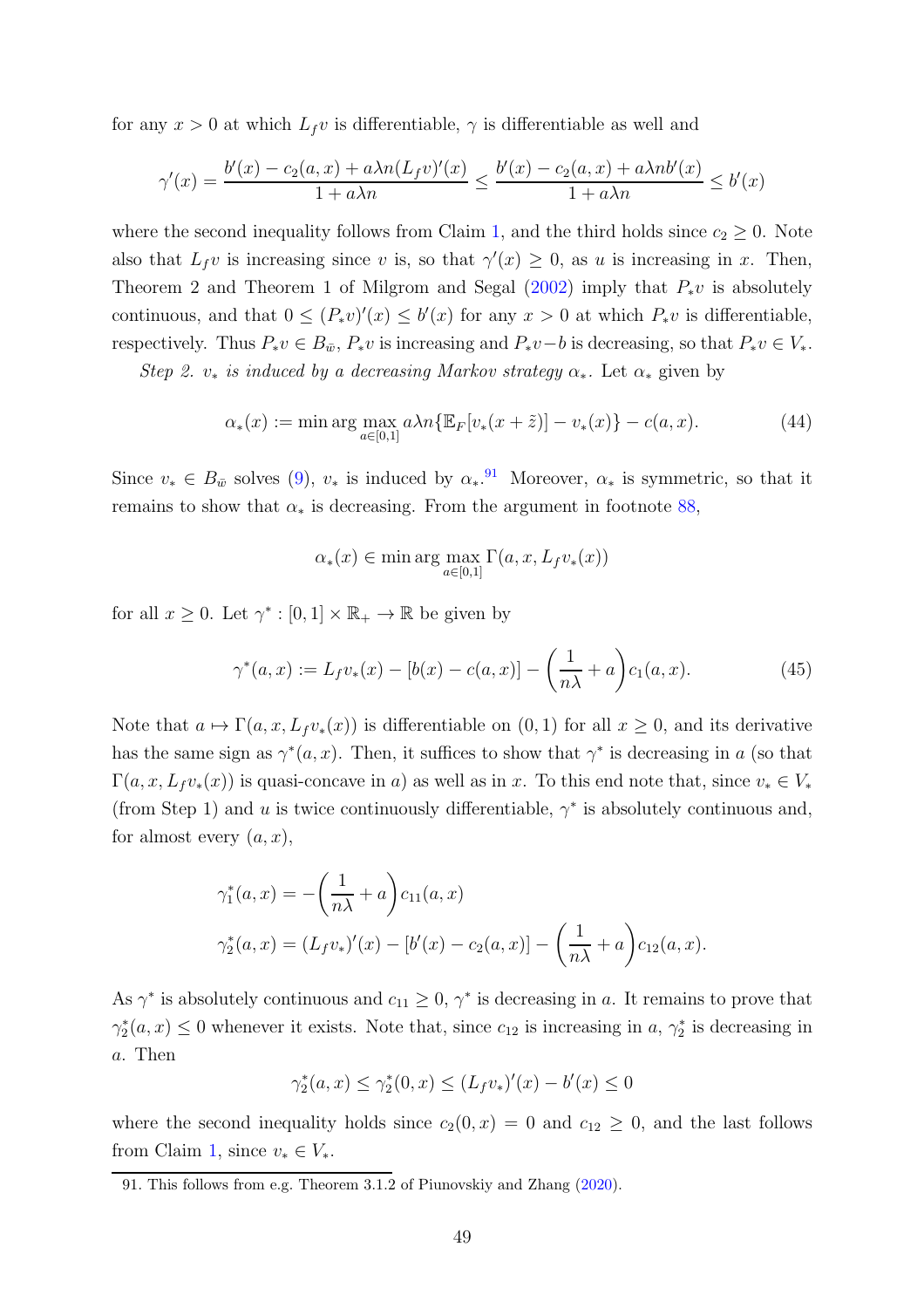Step 3.  $\alpha_*(\tilde{x}_t) \to 0$  as  $t \to \infty$ , and  $\lim_{x \to \infty} \alpha_*(x) = 0$ . Note that  $\lim_{t \to \infty} \tilde{x}_t$  exists since  $\tilde{x}_t$  is increasing in t. Since  $\alpha_*$  is decreasing, it is clear that  $\lim_{t\to\infty} \tilde{x}_t > x$  a.s. for any  $x \geq 0$  such that  $\alpha_*(x) > 0$ . Then,  $\alpha_*(\tilde{x}_t) \to 0$  as  $t \to \infty$  as long as  $\lim_{x \to \infty} \alpha_*(x) = 0$ .

To prove that  $\lim_{x\to\infty} \alpha_*(x) = 0$  note that, for  $x > 0$ ,

$$
\mathbb{E}_F[v_*(x+\tilde{z})-v_*(x)] \le \mathbb{E}_F[b(x+\tilde{z})-b(x)] \le b'(x)\mu
$$

where the first inequality holds since  $v_* - b$  is decreasing, and the second follows from the mean-value theorem, since b is concave. Then, for all  $a \in (0,1]$ , [\(2\)](#page-5-0) implies that

$$
\lim_{x \to \infty} \lambda n \{ \mathbb{E}_F[v_*(x + \tilde{z})] - v_*(x) \} - c_1(a, x) < 0
$$

so that, by definition of  $\alpha_*, \lim_{x\to\infty} \alpha_*(x) < a$ . As a is arbitrary,  $\lim_{x\to\infty} \alpha_*(x) = 0$ .  $\Box$ 

*Proof of Corollary [1.](#page-9-1)* Suppose first that [\(11\)](#page-9-2) admits a solution  $x \geq 0$ . By continuity, it admits a smallest solution  $\hat{x} \geq 0$ , and [\(11\)](#page-9-2) holds with equality at  $\hat{x}$ . Since  $\alpha_*(\tilde{x}_t) \to 0$ a.s. as  $t \to \infty$  (Theorem [1\)](#page-9-0), it suffices to show that  $\alpha_*(\hat{x}) = 0$  and  $\alpha_*(x) > 0$  for all  $0 \leq x < \hat{x}$ . For the former, note that the left-hand side of [\(11\)](#page-9-2) is decreasing in x, since b is concave, whereas the right-hand side is increasing. Then,  $(11)$  holds with ' $\leq$ ' for all  $x \geq \hat{x}$ . Hence, b solves [\(9\)](#page-8-0) at all  $x \geq \hat{x}$ . Therefore,  $v_*(x) = b(x)$  for all  $x \geq \hat{x}$ , as  $v_*$  is the unique solution to [\(9\)](#page-8-0) in  $B_{\bar{w}}$  (Step 1 of the proof of Theorem [1\)](#page-9-0). Then, from [\(44\)](#page-48-1),  $\alpha_*(\hat{x})=0.$ 

For the latter, suppose that  $\alpha_*(\check{x}) = 0$  for some  $0 \le \check{x} < \hat{x}$ , and seek a contradiction. Then, since  $\alpha_*$  is decreasing (Theorem [1\)](#page-9-0),  $\alpha_*(x) = 0$  for all  $x \geq \tilde{x}$  and, since  $\alpha_*$  induces  $v_*, v_*(x) = b(x)$  for all  $x \geq \tilde{x}$ . Moreover, [\(11\)](#page-9-2) holds with '>' at  $x = \tilde{x}$  as  $\tilde{x} < \hat{x}$ . But this contradicts the fact that  $\alpha_*$  solves [\(10\)](#page-9-3) at  $x = \check{x}$ .

Suppose now that [\(11\)](#page-9-2) holds with ' $\lt'$  for all  $x \geq 0$ . Then, from the argument in the previous paragraph,  $\alpha_*$  is strictly positive, so that effort never ceases. Finally,  $\tilde{x}_t \to \infty$ a.s. as  $t \to \infty$  since  $\alpha_*(\tilde{x}_t) \to 0$  a.s. as  $t \to \infty$  (Theorem [1\)](#page-9-0).  $\Box$ 

#### <span id="page-49-1"></span>F Proofs of Theorem [2](#page-12-0) and of Corollaries [2](#page-12-1) and [4](#page-13-0)

The proofs of Theorem [2](#page-12-0) and of Corollaries [2](#page-12-1) and [4](#page-13-0) are based on two results (Theorem [5](#page-50-0) and Proposition [4](#page-50-1) below), proved at the end of this section. The proof of Theorem [3](#page-21-2) relies on these results as well.

Recall the definitions of  $L_f$ ,  $L_d$  and  $B_w$  from Appendix [D,](#page-46-0) and of  $v_*$  and  $\alpha_*$  from Appendix [E.](#page-47-3) For  $k \in \{f, d\}$ , let  $V_k$  be the set of pairs  $(\alpha_k, v_k)$ , where  $\alpha_k$  is a Markov

<span id="page-49-0"></span><sup>92.</sup> Indeed, if  $\alpha_*(x) > 0$  for all  $x \geq 0$  then  $\lim_{t \to \infty} \tilde{x}_t = \infty$  a.s., so that  $\lim_{t \to \infty} \alpha_*(\tilde{x}_t) \stackrel{\text{a.s.}}{=}$  $\lim_{x\to\infty} \alpha_*(x) = 0$ . If instead  $\alpha_*(x) = 0$  for some  $x \ge 0$ , let  $\hat{x} := \inf\{x \ge 0 : \alpha_*(x) = 0\}$ . By definition of  $\alpha_*$ ,  $\alpha_*(\hat{x}) = 0$ . Then  $\Pr(\lim_{t\to\infty} \alpha_*(\tilde{x}_t) = 0) = \Pr(\lim_{t\to\infty} \tilde{x}_t \ge \hat{x}) = \lim_{m\to\infty} \Pr(\lim_{t\to\infty} \tilde{x}_t > 0)$  $\hat{x} - 1/m = 1.$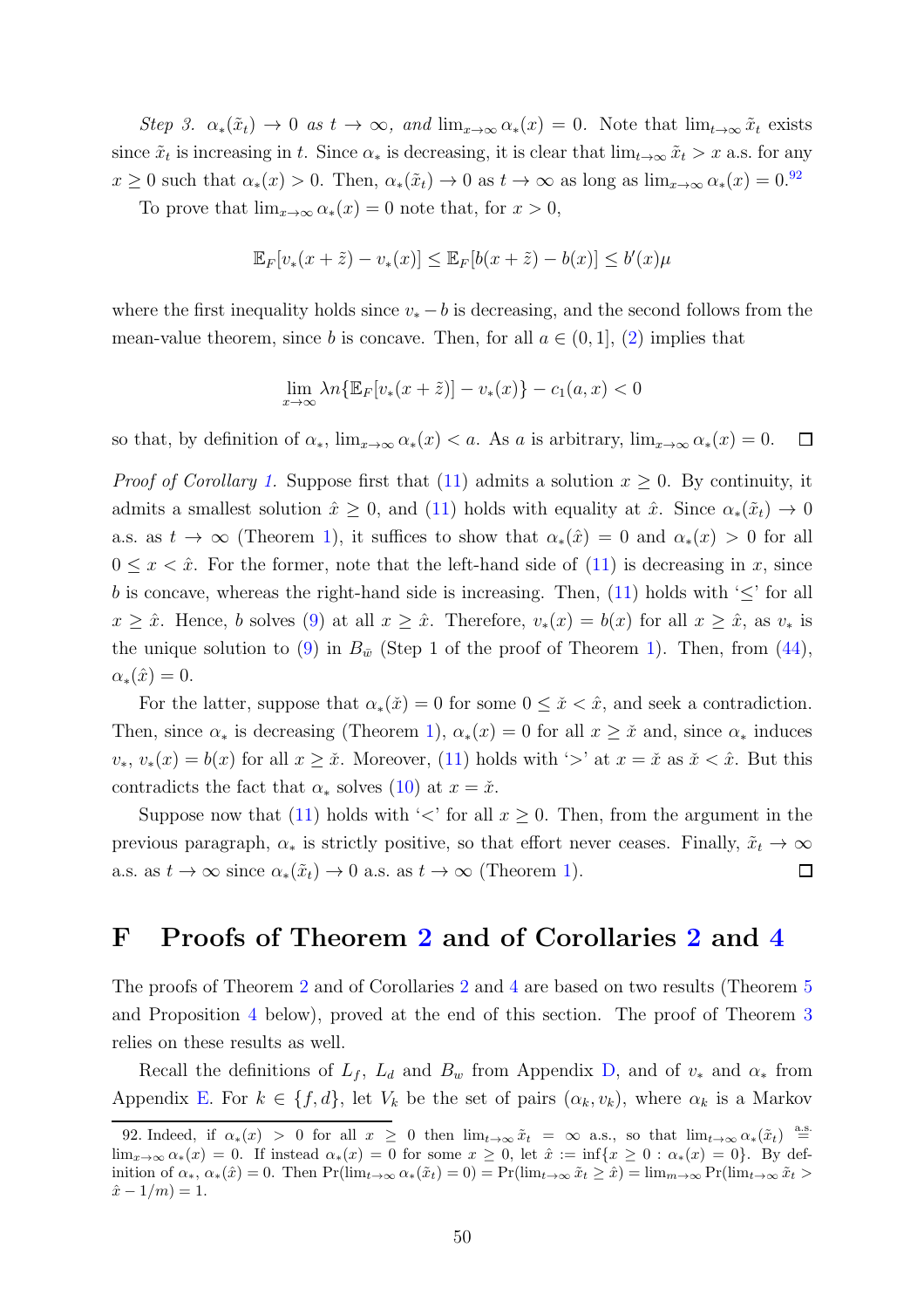strategy and  $v_k \in B_{v_*}$ , satisfying both of the following for all  $x \geq 0$ :

$$
v_k(x) = \max_{a \in [0,1]} [b(x) - c(a,x)] + \lambda [a + (n-1)\alpha_k(x)][L_k v_k(x) - v_k(x)] \tag{46}
$$

$$
\alpha_k(x) \in \arg\max_{a \in [0,1]} a\lambda [L_k v_k(x) - v_k(x)] - c(a,x). \tag{47}
$$

<span id="page-50-0"></span>**Theorem 5.** Given  $k \in \{f, d\}$ ,  $V_k = \{(\alpha_k, v_k)\}$ . Moreover,  $\alpha_k$  is continuous and decreasing, and lies below  $\alpha_*$ . Finally,  $v_k$  and  $L_kv_k$  are continuous, and  $v_k - b$  is decreasing.

<span id="page-50-1"></span>Recall from [A](#page-35-0)ppendices A and [B](#page-39-2) that  $H$  is the set of histories in the baseline game with forced disclosure, as well as the set of public histories in the game with disposal.

**Proposition 4.** The Markov strategy  $\alpha_f$  induces the unique strongly symmetric equilibrium of the baseline game with forced disclosure, and generates payoff  $v_f(X(h))$  after any history  $h \in H$ . Moreover, a strategy  $\xi := (\sigma, \chi)$  of the game with disposal induces a strongly symmetric equilibrium if and only if  $\sigma = \alpha_d$  and

<span id="page-50-5"></span>
$$
[\chi(h)](t,z) \in \arg\max_{d \in \{0,1\}} \{d[v_d(x+z) - v_d(x)]\} \quad \text{for all } t > 0 \text{ and } z > 0. \tag{48}
$$

Finally, at any public history  $h \in H$ , any such  $\xi$  yields continuation payoff  $v_d(X(h))$  to each agent.

Proof of Theorem [2.](#page-12-0) Immediate from Proposition [4](#page-50-1) and Theorem [5.](#page-50-0)

*Proof of Corollary [2.](#page-12-1)* Note first that, if  $\alpha_*(x_0) = 0$  then  $\alpha_f(x_0) = 0$  by Theorem [1,](#page-9-0) so that  $v_*(x_0) = b(x_0) = v_f(x_0)$ . Suppose now that  $\alpha_*(x_0) > 0$ , and let  $\hat{x} = \max\{x_0\} \cup \{x \ge 0\}$  $x_0 : \alpha_f(x) = 1$  $x_0 : \alpha_f(x) = 1$ . By Theorems 1 and [2,](#page-12-0)  $\hat{x} < \infty$ . Then, [\(10\)](#page-9-3) and [\(17\)](#page-12-2) imply that  $\alpha_f < \alpha_*$ over  $(\hat{x}, \bar{x})$  for some  $\bar{x} > 0$ . Hence,  $v_f < v_*$  over  $(\hat{x}, \bar{x})$ , from [\(9\)](#page-8-0) and [\(16\)](#page-11-3). Therefore,  $v_f(x_0) < v_*(x_0)$  by [\(1\)](#page-5-1).  $\Box$ 

*Proof of Corollary [4.](#page-13-0)* Let  $\alpha : \mathbb{R}_+ \to [0, 1]$  be given by

$$
\alpha(x) := \begin{cases} 1 & \text{if } x \le y_f \\ \frac{1}{(n-1)x} \int_x^{\lambda \mu} \frac{M}{\lambda} & \text{if } y_f \le x \le \lambda \mu \\ 0 & \text{if } x \ge \lambda \mu. \end{cases}
$$

It suffices to show that there exists a continuous  $v : \mathbb{R}_+ \to \mathbb{R}$  such that

<span id="page-50-2"></span>
$$
v(x) := \begin{cases} x & \text{if } x \ge \lambda \mu \\ x + \int_x^{\lambda \mu} \frac{M}{\lambda} & \text{if } y_f \le x \le \lambda \mu \\ \frac{\lambda n}{1 + \lambda n} \mathbb{E}_F[v(x + \tilde{z})] & \text{if } x < y_f, \end{cases}
$$
(49)

<span id="page-50-4"></span><span id="page-50-3"></span> $\Box$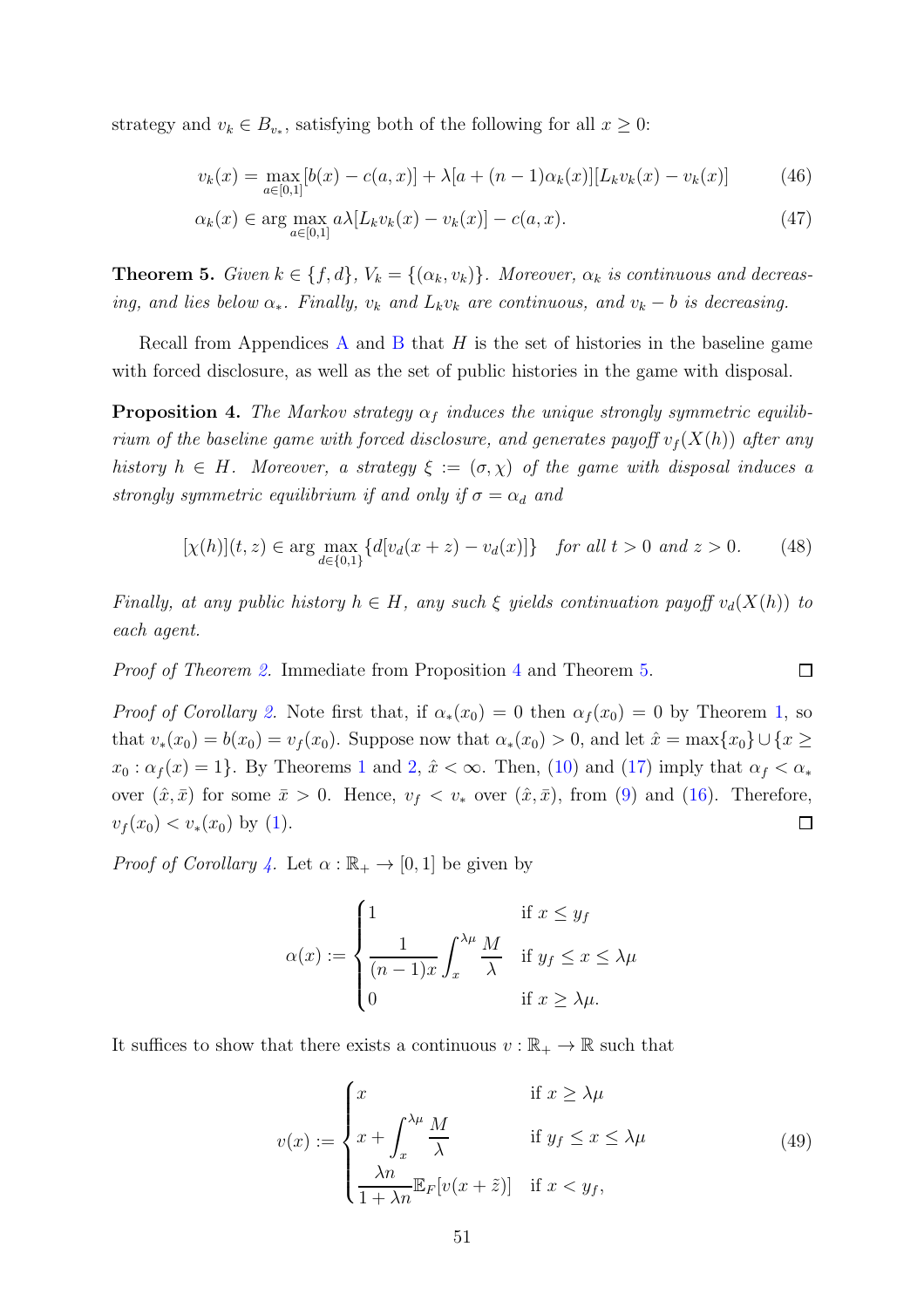that v solves [\(16\)](#page-11-3) and  $\alpha$  solves [\(17\)](#page-12-2) with  $\hat{v}_{\alpha} = v$ , and that v is globally increasing if it is increasing over  $[y_f, \lambda \mu]$ .

To this end, let  $v_0 : [y_f, \infty) \to \mathbb{R}$  satisfy [\(49\)](#page-50-2) for all  $x \geq y_f$ . Note that  $v_0$  solves [\(16\)](#page-11-3) for  $x \geq \lambda \mu$ . Moreover,  $v_0$  is absolutely continuous and

$$
\lambda \{\mathbb{E}_{F}[v_0'(x+\tilde{z})] - v_0'(x)\} = 1
$$

for all  $x \in [y_f, \lambda \mu)$ . Since

<span id="page-51-0"></span>
$$
\lambda \{\mathbb{E}_F[v_0(x+\tilde{z})] - v_0(x)\} = x \tag{50}
$$

holds at  $x = \lambda \mu$ , it follows that it holds at all  $y_f \leq x \leq \lambda \mu$ . Then, substituting [\(50\)](#page-51-0) into [\(16\)](#page-11-3) yields that  $v_0$  solves [\(16\)](#page-11-3) for all  $x \geq y_f$ , and that  $\alpha$  solves [\(17\)](#page-12-2) with  $\hat{v}_\alpha = v_0$  for all  $x \geq y_f$ . At  $x = y_f$ , [\(16\)](#page-11-3) yields

$$
v_0(x) = \frac{\lambda n}{1 + \lambda n} \mathbb{E}_F[v_0(x + \tilde{z})].
$$

Then, by the contraction-mapping theorem, there exists a continuous  $v : \mathbb{R}_+ \to \mathbb{R}$  satis-fying [\(49\)](#page-50-2) and such that  $x \mapsto v(x)-x$  is decreasing, and v is increasing if  $v_0$  is increasing. Since  $x \mapsto v(x) - x$  is decreasing, v solves [\(16\)](#page-11-3) and  $\alpha$  solves [\(17\)](#page-12-2) with  $\hat{v}_{\alpha} = v$ . This completes the proof.  $\Box$ 

<span id="page-51-2"></span>The following two claims are used in the proofs of Theorem [5](#page-50-0) and Proposition [4.](#page-50-1) They are proved at the end of this section.

*Claim* 3. Let  $\bar{v}, \underline{v} : \mathbb{R}_+ \to \mathbb{R}$  be measurable, bounded below, and such that  $\bar{v} \geq \underline{v}$  and  $\lim_{x\to\infty} \bar{v}(x) - v(x) = 0$ . Then  $\bar{v} = v$  if one of the following holds:

- $\bar{v} v \leq L_f \bar{v} L_f v$ , or
- $\bar{v}-\underline{v} \leq L_d\bar{v}-L_d\underline{v}$  and  $\lim_m \bar{v}(x_m)-\underline{v}(x_m)=0$  for any bounded sequence  $(x_m)_{m\in\mathbb{N}}\subset$  $\mathbb{R}_+$  such that  $\lim_m \Pr_F(\bar{v}(x_m + \tilde{z}) \leq \bar{v}(x_m)) = 1.$

<span id="page-51-1"></span>Claim 4.  $\lim_{x\to\infty} v_*(x) - b(x) = 0$ 

Recall the definition of Γ from Appendix [D.](#page-46-0)

Proof of Theorem [5.](#page-50-0) Step 1. There are  $(\underline{\alpha}_k, \underline{v}_k)$ ,  $(\bar{\alpha}_k, \bar{v}_k) \in V_k$  such that  $\bar{\alpha}_k \leq \alpha_*$  and, for all  $(\alpha, v) \in V_k$ ,  $\underline{\alpha}_k \leq \alpha_k \leq \overline{\alpha}_k \leq \alpha_*$  and  $\underline{v}_k \leq v_k \leq \overline{v}_k$  There are  $(\underline{\alpha}_k, \underline{v}_k)$ ,  $(\overline{\alpha}_k, \overline{v}_k) \in V_k$ such that  $\bar{\alpha}_k \leq \alpha_*$  and, for all  $(\alpha, v) \in V_k$ ,  $\underline{\alpha}_k \leq \alpha_k \leq \bar{\alpha}_k \leq \alpha_*$  and  $\underline{v}_k \leq v_k \leq \bar{v}_k$ .

Note that, for any  $x \geq (>) 0$  and  $l > (\geq) b(x)$ , there is a unique  $p(x, l) \in [0, 1]$  such that

<span id="page-51-3"></span>
$$
p(x,l) \in \arg\max_{a \in [0,1]} a\lambda \frac{l - [b(x) - c(p(x,l),x)]}{1 + \lambda np(x,l)} - c(a,x). \tag{51}
$$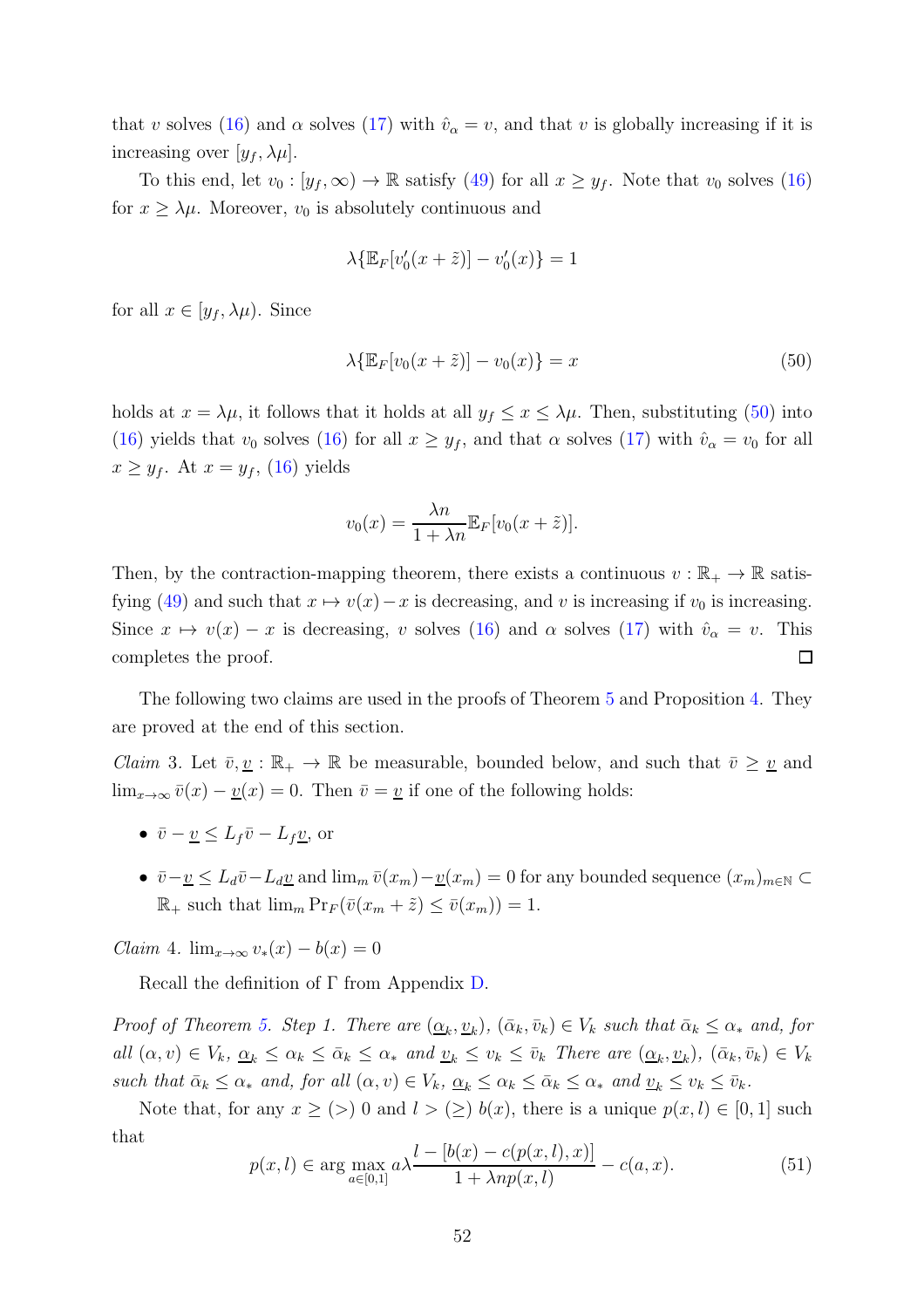Indeed, the objective is continuously differentiable and concave in  $a$ , and its derivative has the same sign as  $\gamma(p(x,l), x, l)$  where

<span id="page-52-5"></span>
$$
\gamma(a, x, l) := l - [b(x) - c(a, x)] - \left(\frac{1}{\lambda} + na\right)c_1(a, x) \tag{52}
$$

is decreasing in a, as  $c(a, x)$  is convex in  $a^{.93}$  $a^{.93}$  $a^{.93}$  Moreover, p is continuous (when viewed as a map  $(\{0\} \times (b(0), \infty)) \cup \{(x, l) \in (0, \infty) \times \mathbb{R} : l \ge b(x)\} \to [0, 1])$ .<sup>[94](#page-52-1)</sup> Given  $v \in B_{v_*}$ , let  $P_k v : \mathbb{R}_+ \to \mathbb{R}$  be given by

$$
P_k v(x) := \Gamma(p(x, L_k v(x)), x, L_k v(x)).
$$

<span id="page-52-2"></span>*Claim* 5.  $\Gamma(a, x, L_k v(x)) \leq P_k v(x)$  for all  $x \geq 0, v \in B_{v_*}$ , and  $0 \leq a \leq p(x, L_k v(x))$ .

Claim [5](#page-52-2) is proved at the end of this proof. I prove that  $P_k$  maps  $B_{v_*}$  to itself. Note that

<span id="page-52-4"></span>
$$
L_k v \le L_k v_* = L_f v_* \quad \text{for all } v \in B_{v_*}
$$
\n
$$
(53)
$$

where the inequality holds since  $v \leq v_*$ , and the equality since  $v_*$  is increasing (Theo-rem [1\)](#page-9-0). Fix  $v \in B_{v_*}$ . Note that  $L_k v_*^{95} p$  $L_k v_*^{95} p$  $L_k v_*^{95} p$  and, therefore,  $P_k v$  are measurable. Fix  $x \ge 0$ . Since  $p(x, L_kv(x)) \ge 0$ , from Claim [5,](#page-52-2)  $P_kv(x) \ge \Gamma(0, x, L_kv(x)) = b(x)$ . Moreover,

$$
P_k v(x) \le \Gamma(p(x, L_k v(x)), x, L_f v_*(x)) \le P v_*(x) = v_*(x)
$$

where the first inequality follows from [\(53\)](#page-52-4) since  $\Gamma(a, x, l)$  is increasing in l, the second follows from [\(43\)](#page-47-4), and the equality from Step 1 of the proof of Theorem [1.](#page-9-0) Since  $x \geq 0$ is arbitrary,  $P_k v \in B_{v_*}$  as desired.

I show that  $P_k$  is increasing (in the pointwise order). Fix  $v, w \in B_{v_*}$  such that  $w \leq v$ , and  $x \geq 0$ . Then  $L_k w(x) \leq L_k v(x)$ . Then  $P_k w(x) \leq \Gamma(p(x, L_k w(x)), x, L_k v(x))$  as  $\Gamma(a, x, l)$  is increasing in l, and  $p(x, L_kw(x)) \leq p(x, L_kv(x))$  as  $p(x, l)$  is increasing in l (since  $\gamma(a, x, l)$  is). Together with Claim [5,](#page-52-2) the latter implies that

$$
\Gamma(p(x, L_k w(x)), x, L_k v(x)) \le P_k v(x).
$$

Hence,  $P_k w(x) \leq P_k v(x)$  and, since  $x \geq 0$  is arbitrary,  $P_k$  is increasing.

Note that any countable set in  $B_{v_*}$  admits a supremum and an infimum (in the point-

<span id="page-52-0"></span><sup>93.</sup> In particular,  $p(x, l) = 0$  for  $l < a(x) := b(x) - c_1(0, x)/\lambda$ ,  $p(x, l) = 1$  for  $l > \bar{a}(x) := b(x) - c(1, x) - c(1, x) - c(1, x)$  $(\frac{1}{\lambda}+n)c_1(1,x)$  and, for  $\underline{a}(x) \leq l \leq \overline{a}(x)$ ,  $p(x,l)$  is the unique root of  $\gamma(\cdot,x,l)$  in [0,1]. To see why the root is unique, note that  $\gamma(\cdot, x, l)$  is strictly increasing for  $x > 0$  and, for  $x = 0$ , there is  $\hat{a} \in [0, 1]$  such that  $c(a, x) = 0$  for  $a \leq \hat{a}$ , and  $c(\cdot, x)$  is strictly increasing over  $[\hat{a}, 1]$ . Then,  $\gamma(a, 0) = b(0) < l$  for  $a \leq \hat{a}$ so that, since  $l \leq \bar{a}(0)$ ,  $\hat{a} < 1$  and  $\gamma(\cdot, 0, l)$  has a unique root over  $[\hat{a}, 1]$ .

<span id="page-52-1"></span><sup>94.</sup> This is because, when viewed as a correspondence,  $p$  is clearly upper-hemicontinuous, since the correspondence  $(x, \gamma) \mapsto \arg \max_{a \in [0,1]} a\gamma - c(a, x)$  is as well.

<span id="page-52-3"></span><sup>95.</sup> This follows from e.g. Theorem 18.3 of Billingsley [\(2012\)](#page-31-2) since  $(x, z) \mapsto v(x + z)$  is measurable and bounded below by  $b(0)$ .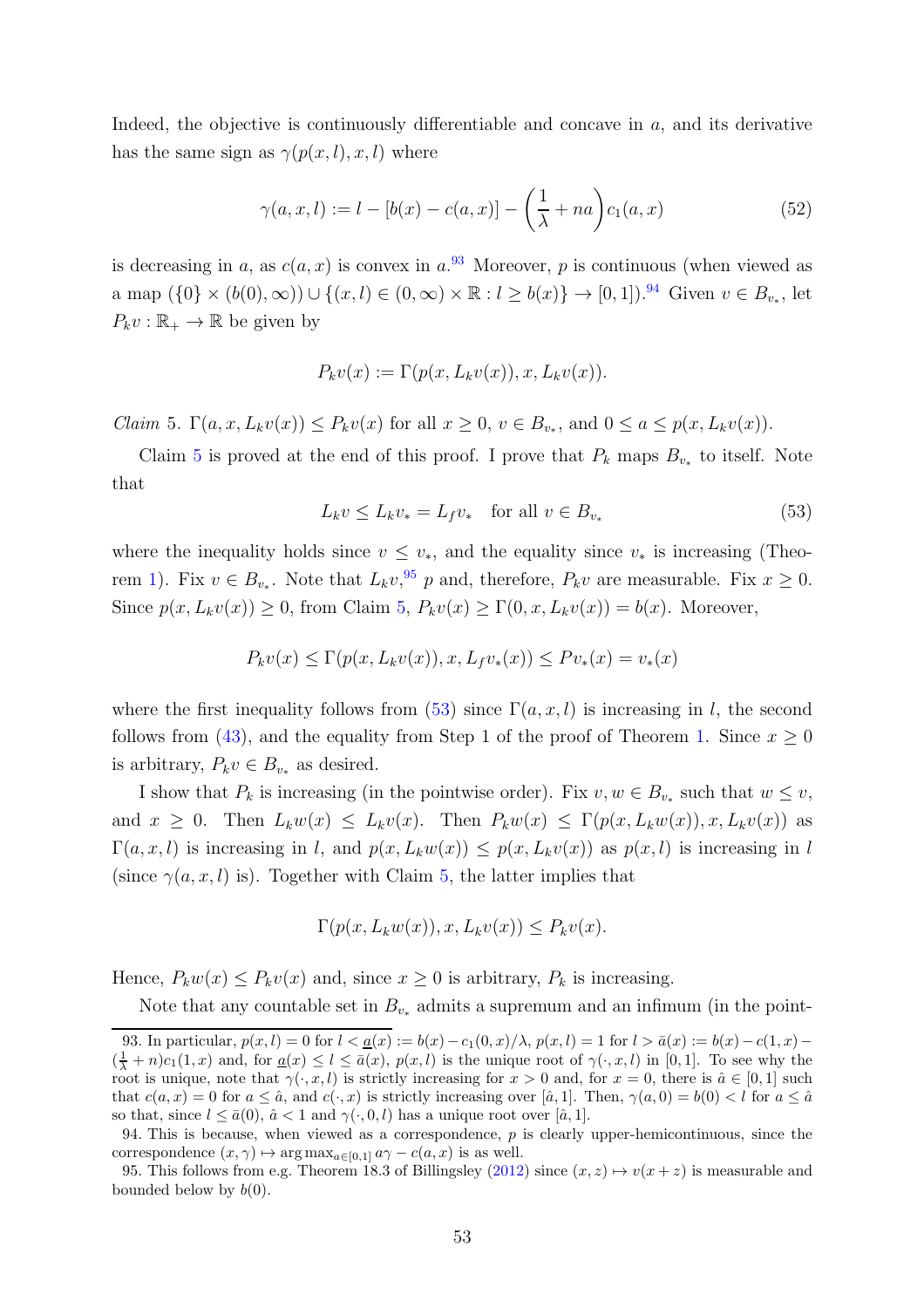wise order) in  $B_{v_*}$ . Moreover,  $P_k(\lim_m v_m) = \lim_m P_k(v_m)$  for any monotone sequence  $(v_m)_{m\in\mathbb{N}}\subset B_{v_*}$ , since  $\lim_m L_k v_m=L_k(\lim_m v_m)$  by monotone convergence, and p and  $\Gamma_*$ are continuous. Then,  $P_k$  has smallest and largest fixed points  $\underline{v}_k, \overline{v}_k \in B_{v_*}$ .<sup>[96](#page-53-0)</sup> Define the Markov strategies  $\underline{\alpha}_k$  and  $\overline{\alpha}_k$  by  $\underline{\alpha}_k(x) := p(x, L_k \underline{v}_k(x))$  and  $\overline{\alpha}_k := p(x, L_k \overline{v}_k(x))$ . Note that,for any Markov strategy  $\alpha_k, v_k \in B_{v_*}$ , and  $x \geq 0$ , '[\(46\)](#page-50-3) and [\(47\)](#page-50-4)' is equivalent to  $v_k(x) = P_k v_k(x)$  and  $\alpha_k(x) = p(x, L_k v_k(x))$ '.<sup>[97](#page-53-1)</sup> Then  $(\underline{\alpha}_k, \underline{v}_k), (\overline{\alpha}_k, \overline{v}_k) \in V_k$ . Moreover, for any  $(\alpha_k, v_k) \in V_k$ ,  $v_k$  is a fixed point of  $P_k$ , and  $\alpha_k(x) = p(x, L_k v_k(x))$  for all  $x \ge 0$ . Then,  $v_k \le v_k \le \bar{v}_k$  so that  $L_k v_k \le L_k v_k \le L_k \bar{v}_k$  and therefore  $\underline{\alpha}_k \le \alpha_k \le \bar{\alpha}_k$ , as  $p(x, l)$ is increasing in l.

It remains to prove that  $\bar{\alpha}_k(x) \leq \alpha_*(x)$  for all  $x \geq 0$ . Fix  $x \geq 0$  and assume without loss of generality that  $\bar{\alpha}_k(x) > 0$  and  $\alpha_*(x) < 1$ . Then, from Step 2 of the proof of Theorem [1,](#page-9-0) it suffices to show that  $\gamma^*(\bar{\alpha}_k(x), x) > 0$  where  $\gamma^*$  was defined in [\(45\)](#page-48-2). Note that

$$
\gamma^*(\bar{\alpha}_k(x),x) > \gamma(\bar{\alpha}_k(x),x,L_k\bar{v}_k(x)) \ge 0
$$

where the first inequality follows from [\(53\)](#page-52-4) (as  $\bar{v}_k \in B_{v_*}$ ) and the fact that  $c_1(\bar{\alpha}_k(x), x) > 0$ (as  $\bar{\alpha}_k(x) > 0$ ), and the second holds since  $\bar{\alpha}_k(x) > 0$ .

Step 2:  $V_k$  is a singleton. From Step 1, it suffices to show that  $(\underline{\alpha}_k, \underline{v}_k) = (\bar{\alpha}_k, \bar{v}_k)$ . By definition of  $\underline{\alpha}_k$  and  $\overline{\alpha}_k$ , it is enough to show that  $\underline{v}_k = \overline{v}_k$ . Note that  $v_* \ge \overline{v}_k \ge \underline{v}_k \ge b$ since  $\bar{v}_k, \underline{v}_k \in B_{v_*}$ , so that  $\lim_{x\to\infty} \bar{v}_k(x) - \underline{v}_k(x) = 0$  by Claim [4.](#page-51-1) Moreover,  $\lim_{m} \bar{v}_k(x_m)$  $b(x_m) = 0$  for any bounded sequence  $(x_m)_{m \in \mathbb{N}} \subset \mathbb{R}_+$  such that  $\lim_m \Pr_F(\bar{v}(x_m + \tilde{z}) \leq$  $\bar{v}(x_m) = 1$ , by [\(46\)](#page-50-3). Then, in light of Claim [3,](#page-51-2) it suffices to show that

<span id="page-53-2"></span>
$$
\bar{v}_k(x) - \underline{v}_k(x) \le L_k \bar{v}_k(x) - L_k \underline{v}_k(x) \tag{54}
$$

for all  $x \geq 0$ . Fix x and consider three cases. Suppose first that  $\bar{\alpha}_k(x) = 0$ . Then  $\alpha_k(x) = 0$  as  $\bar{\alpha}_k \ge \underline{\alpha}_k$ , so that  $\bar{v}_k(x) = b(x) = \underline{v}_k(x)$  and, therefore, [\(54\)](#page-53-2) holds since  $\bar{v}_k \geq \underline{v}_k$ . Suppose now that  $\underline{\alpha}_k(x) = 1$ . Then,  $\bar{\alpha}_k(x) = 1$  so that, from [\(46\)](#page-50-3),

$$
[L_k \bar{v}_k(x) - \bar{v}_k(x)] - [L_k \underline{v}_k(x) - \underline{v}_k(x)] = \frac{\bar{v}_k(x) - \underline{v}_k(x)}{\lambda n} \ge 0
$$

and thus [\(54\)](#page-53-2) holds. Finally, assume that  $\bar{\alpha}_k(x) > 0$  and  $\underline{\alpha}_k(x) < 1$ . Then, from [\(47\)](#page-50-4),

$$
L_k \bar{v}_k(x) - \bar{v}_k(x) \ge \frac{c(\bar{\alpha}_k(x), x)}{\lambda} \ge \frac{c(\underline{\alpha}_k(x), x)}{\lambda} \ge L_k \underline{v}_k(x) - \underline{v}_k(x)
$$

where the first inequality holds since  $\bar{\alpha}_k(x) > 0$ , the second since  $\bar{\alpha}_k(x) \geq \underline{\alpha}_k(x)$ , and the

<span id="page-53-0"></span><sup>96.</sup> See e.g. Theorem 2 of Kolodner [\(1968\)](#page-33-1).

<span id="page-53-1"></span><sup>97.</sup> Indeed, given [\(47\)](#page-50-4), [\(46\)](#page-50-3) is equivalent to  $v_k(x) = b(x) - c(\alpha_k(x), x) + n\alpha_k(x)[L_kv_k(x) - v_k(x)]'$ , i.e. $v_k(x) = \Gamma(\alpha_k(x), x, L_k v_k(x))$ . Given  $v_k(x) = \Gamma(\alpha_k(x), x, L_k v_k(x))$ , [\(47\)](#page-50-4) is equivalent to '[\(51\)](#page-51-3) with  $l = L_k v_k(x)$  and  $p(x, l) = \alpha_k(x)$ , which is equivalent to  $\alpha_k(x) = p(x, L_k v_k(x))$ . Finally, given  $(a_k(x) = p(x, L_k v_k(x))'$ ,  $v_k(x) = \Gamma(\alpha_k(x), x, L_k v_k(x))'$  is equivalent to  $v_k(x) = P_k v_k(x)'$ .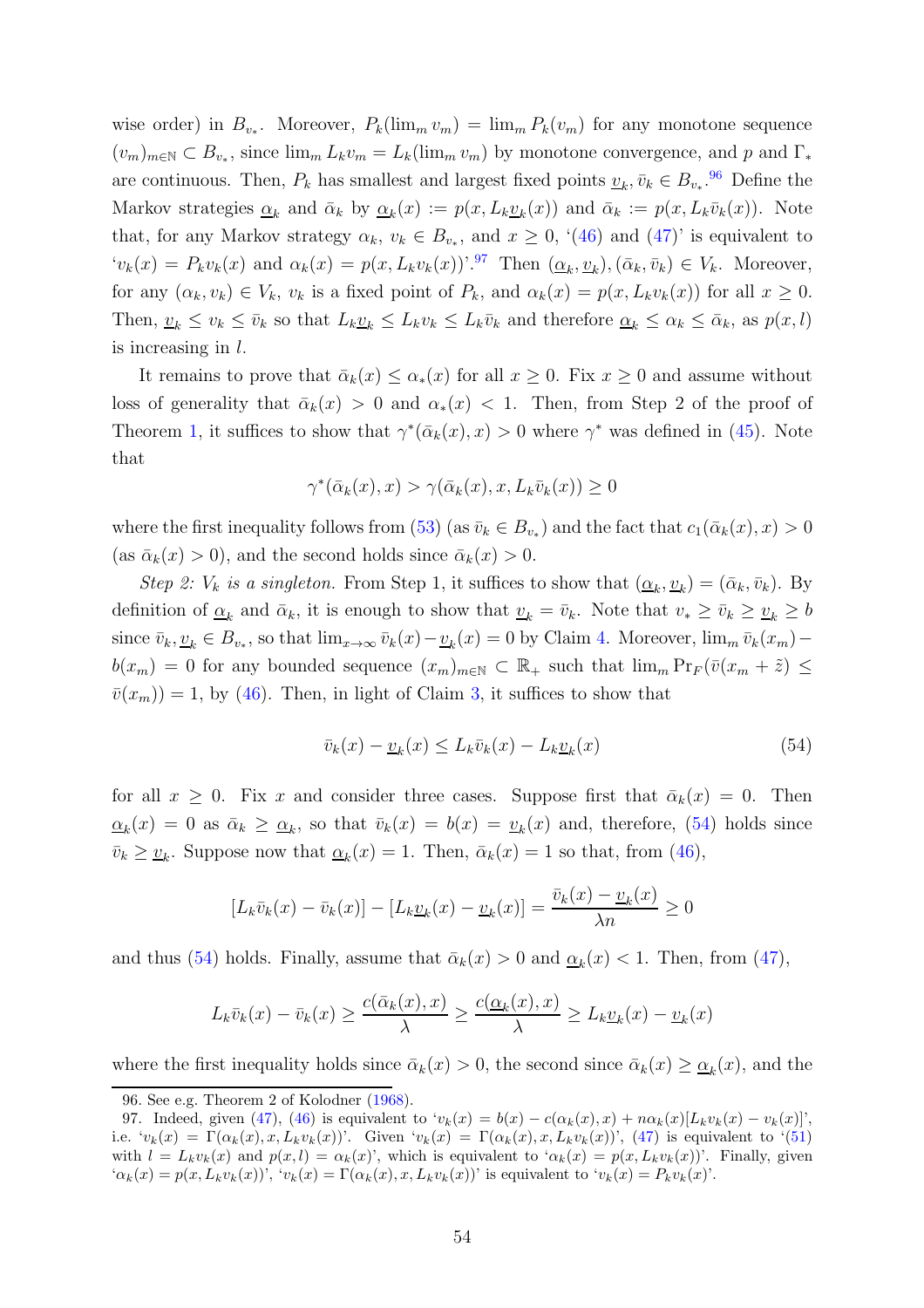third since  $\underline{\alpha}_k(x) < 1$ . Then, [\(54\)](#page-53-2) holds.

Step 3:  $v_k - b$  and  $\alpha_k$  are decreasing. Let V be the set of  $v \in B_{v_*}$  such that  $v - b$  is decreasing. From Steps 1 and 2, it suffices to show that  $p(x, L_kv(x))$  is decreasing in x for any  $v \in B_{v_*}$ , and to find a fixed point v of  $P_k$  in V. For the former, fix  $v \in V$ . From Claim [1,](#page-46-2)  $L_kv(x) - b(x)$  is decreasing. Then,  $\gamma(a, x, L_kv(x))$  is decreasing in x, as  $c_1$  and  $c_{11}$  are increasing in  $x^{.98}$  $x^{.98}$  $x^{.98}$  Hence  $p(x, L_k v(x))$  is decreasing in x.

To show that  $P_k$  admits a fixed point in  $\hat{V}$ , note that  $\hat{V}$  is a complete lattice<sup>[99](#page-54-1)</sup> and, from Step 1,  $P_k$  is increasing on  $\hat{V}$ . Then, from Tarski's fixed-point theorem, it suffices to show that  $P_k$  maps V to itself. To this end, fix  $v \in V$ . From Step 1,  $P_k v \in B_{v_*}$ . Then, it suffices to show that  $P_kv(x_2) - P_kv(x_1) \leq b(x_2) - b(x_1)$  for all  $0 \leq x_1 \leq x_2$ . Fix  $x_1$  and  $x_2$ , and let  $p_i = p(x_i, L_k v_i(x_i))$  for  $i = 1, 2$ , so that  $p_1 \geq p_2$  from the previous paragraph. Then

$$
P_k v(x_2) - P_k v(x_1) \le \Gamma(p_2, x_2, L_k v(x_2)) - \Gamma(p_2, x_1, L_k v(x_1))
$$
  

$$
\le \frac{b(x_2) - b(x_1) + \lambda np_2[L_k v(x_2) - L_k v(x_1)]}{1 + \lambda np_2} \le b(x_2) - b(x_1)
$$

where the first inequality follows from Claim [5](#page-52-2) since  $p_2 \leq p_1$ , the second holds since c is increasing in x, and the third follows from Claim [1.](#page-46-2) Hence  $P_k v \in \hat{V}$ , as desired.

Step 5.  $v_k$ ,  $L_k v_k$  and  $\alpha_k$  are continuous. Given a map  $\phi : \mathbb{R}_+ \to \mathbb{R}$ , define

$$
\phi(x^+) := \lim_{y \downarrow x} \phi(y) \quad \& \quad \phi(x^-) := \begin{cases} b(0) & \text{if } x = 0 \\ \lim_{y \uparrow x} \phi(y) & \text{if } x > 0. \end{cases}
$$

Let  $\bar{v}, \underline{v} : \mathbb{R}_+ \to \mathbb{R}$  be given by  $\bar{v}(x) := v_k(x^-)$  and  $\underline{v}(x) := v_k(x^+)$ , and note that  $\bar{v}$ and <u>v</u> are well-defined and lie in  $B_{v_*}$ , since  $v_k - b$  is decreasing and b is concave. Since  $\alpha_k$  is decreasing,  $\bar{\alpha}, \underline{\alpha} : \mathbb{R}_+ \to [0, 1]$  given by  $\bar{\alpha}(x) := \alpha_k(x^{-})$  and  $\underline{\alpha}(x) := \alpha_k(x^{+})$  are well-defined Markov strategies.

Note that, for all  $x \geq 0$ ,  $L_k v_k(x^-) = L\overline{v}(x)$  and  $L_k v_k(x^-) = L\underline{v}(x)$  by dominated convergence. Then

$$
\bar{\alpha}(x) = p(x, L\bar{v}(x)) \& \bar{v}(x) = \Gamma(\bar{\alpha}(x), x, L_k\bar{v}(x)) = P_k\bar{v}(x),
$$
  

$$
\underline{\alpha}(x) = p(x, L\underline{v}(x)) \& \underline{v}(x) = \Gamma(\underline{\alpha}(x), x, L_k\underline{v}(x)) = P_k\underline{v}(x),
$$

since p and  $\Gamma$  are continuous, so that  $(\bar{\alpha}, \bar{v}), (\underline{\alpha}, \underline{v}) \in V_k$  by the argument in footnote [97.](#page-53-1) Then,  $(\bar{\alpha}, \bar{v}) = (\underline{\alpha}, \underline{v})$  from Step 2, and thus  $v_k$ ,  $L_k v$ , and  $\alpha_k$  are continuous.  $\Box$ 

<span id="page-54-0"></span><sup>98.</sup> In detail,  $\gamma(a, x, L_k v(x)) = [L_k v(x) - b(x)] - [\frac{1}{\lambda} + (n-1)a]c_1(a, x) - \int_0^a \int_{a'}^a c_{11}(a'', x) da'' da',$  and the first term is increasing, whereas the other two are decreasing.

<span id="page-54-1"></span><sup>99.</sup> The argument is similar to that of footnote [89.](#page-47-1) Measurability follows from the fact that, clearly, the variation of any map  $v : \mathbb{R}_+ \to \mathbb{R}$  such that  $b \le v \le v_*$  and  $v - b$  is decreasing, is bounded by  $|v_*(x) - b(0)| + 2|b(x) - b(0)|$  over  $[0, x]$  for any  $x \ge 0$ .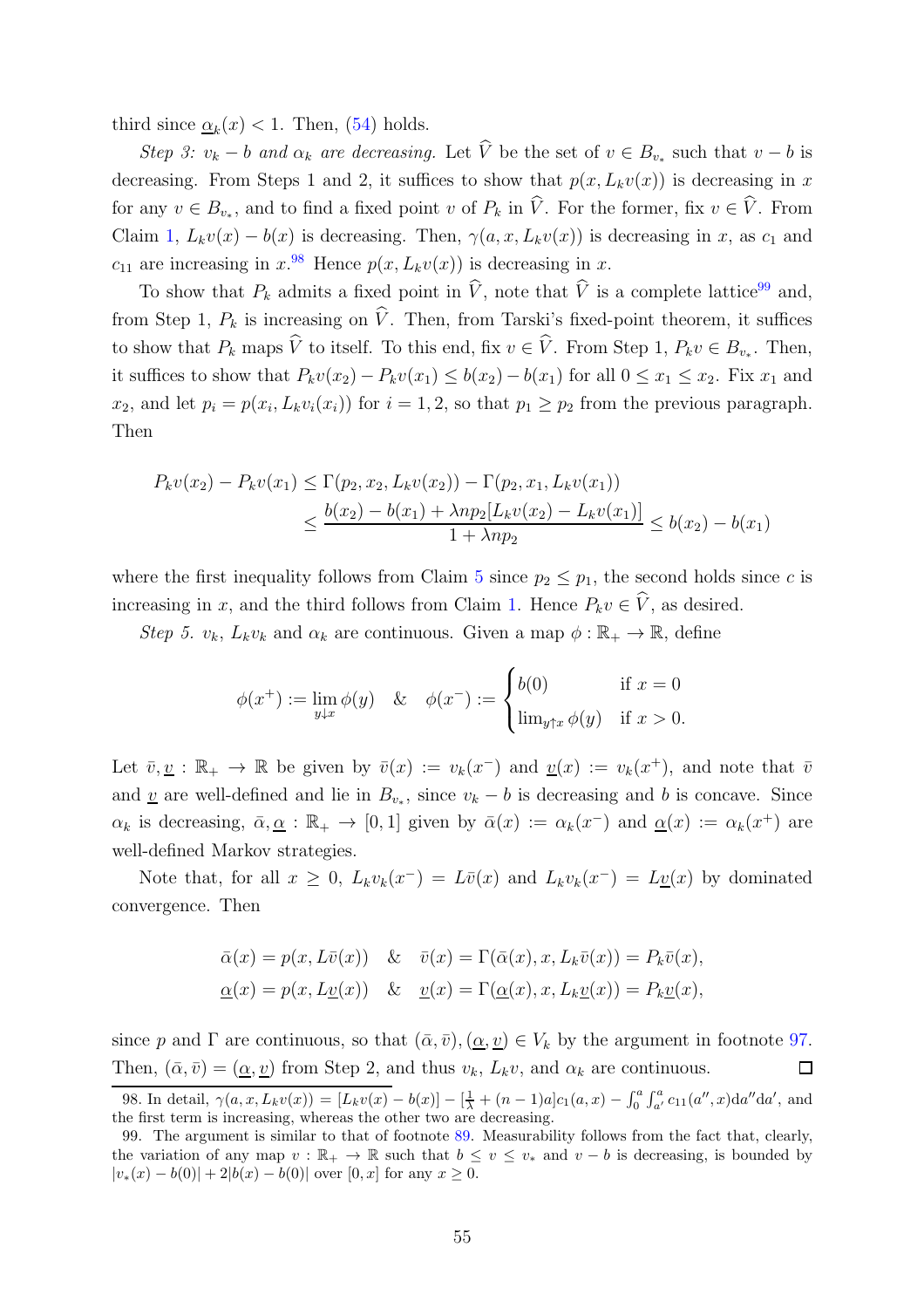*Proof of Proposition [4.](#page-50-1)* The argument relies on the notation introduced in [A](#page-35-0)ppendices A and [B.](#page-39-2) To show that  $\alpha_f$  induces a strongly symmetric equilibrium of the game with forced disclosure, it suffices to show that  $v_f$  solves [\(16\)](#page-11-3) with  $\alpha = \alpha_f$ , and  $\alpha_f$  solves [\(17\)](#page-12-2) with  $\hat{v}_{\alpha} = v_f$ . This holds since  $(\alpha_f, v_f) \in V_f$ . Moreover, it is clear that  $v_{\alpha_f}^i(h) = v_f(X(h))$  for any i and  $h \in H$ .

Similarly, to show that a strategy  $\xi := (\alpha_d, \chi)$  of the game with disposal such that [\(48\)](#page-50-5) holds induces a strongly symmetric equilibrium, it suffices to show that  $v_d$  solves [\(27\)](#page-21-3) with  $\alpha = \alpha_d$  and (any)  $\delta$  such that [\(29\)](#page-21-4) holds, and that  $\alpha_d$  solves [\(28\)](#page-21-5) with  $\hat{v}_{\pi} = v_d$ . This holds since  $(\alpha_d, v_d) \in V_d$ . Moreover, it is clear that  $v_{\xi}^i(h) = v_d(X(h))$  for any i and public history  $h \in H$ .

It remains to show that a strategy  $\sigma$  of the game with forced disclosure induces a strongly symmetric equilibrium only if  $\sigma = \alpha_f$ , and that a strategy  $(\sigma, \chi)$  of the game with disposal induces a strongly symmetric equilibrium only if  $\sigma = \alpha_d$  and [\(48\)](#page-50-5) holds. To this end, note that the games with forced disclosure and disposal are parametrised by the initial stock  $x_0$ . To make this explicit, express the sets  $H$ ,  $\Sigma$  and  $\Xi$  as  $H(x_0)$ ,  $\Sigma(x_0)$  and  $\Xi(x_0)$ , respectively. For any  $x \geq 0$ , Let  $\Xi_f^*(x)$   $(\Xi_d^*(x))$  be the set of  $\sigma \in \Sigma(x)$   $(\xi \in \Xi(x))$ inducing strongly symmetric equilibria in the game with forced disclosure (with disposal) and initial stock x. Fix  $x_0$  and  $k \in \{f, d\}.$ 

I claim that it suffices to show that  $v_{\xi,h}$  is constant with value  $v_k(X(h))$  for all  $h \in$  $H(x_0)$  and  $\xi \in \Xi_k^*(x_0)$ . To see why note first that, given  $x \geq 0$ ,  $L_k v_k(x) \geq v_k(x)$  where the inequality is strict unless  $x > 0$ . Indeed, if  $L_k v_k(x) \le v_k(x)$  then  $v_k(x) = b(x)$  by [\(16\)](#page-11-3) for  $k = f$  and [\(27\)](#page-21-3) for  $k = d$ , so that  $L_k v_k(x) = b(x)$  and b must be constant over  $[x, \infty)$ since it is increasing and  $v_k \geq b$ , and thus  $x > 0$ .

Now suppose that  $v_{\xi,h}$  is constant with value  $v_k(X(h))$  for all  $h \in H(x_0)$  and  $\xi \in$  $\Xi_k^*(x_0)$ . Fix  $\xi := (\sigma, \chi) \in \Xi_k^*(x_0)$  and a history  $h \in H(x_0)$ . Note that [\(48\)](#page-50-5) follows from [\(26\)](#page-21-1) if  $k = d$ , so that it is enough to show that  $\sigma(h) = \alpha_k(X(h))$  a.e. If  $L_k v_k(X(h)) >$  $v_k(X(h))$ , then  $\sigma(h) = \alpha_k(X(h))$  a.e. by [\(14\)](#page-11-1) and [\(16\)](#page-11-3) for  $k = f$ , and [\(24\)](#page-20-0) and [\(27\)](#page-21-3) for k = d. If instead  $L_k v_k(X(h)) = v_k(X(h))$  then  $X(h) > 0$ , and thus  $\sigma(h) \stackrel{\text{a.e.}}{=} 0 = \alpha_k(X(h))$ by [\(15\)](#page-11-2) and [\(17\)](#page-12-2) for  $k = d$ , and [\(25\)](#page-21-0) and [\(28\)](#page-21-5) for  $k = f$ . Hence  $\sigma(h) = \alpha_k(X(h))$  a.e. as desired.

To prove that  $v_{\xi,h}$  is constant with value  $v_k(X(h))$  for all  $h \in H(x_0)$  and  $\xi \in \Xi_k^*(x_0)$ , define  $\bar{v}_k, \underline{v}_k : \mathbb{R}_+ \to \mathbb{R}$  by

$$
\bar{v}_k(x) := \inf_{\epsilon > 0} \sup \{ v_\xi(y) : (x - \epsilon) \lor 0 \le y \le x + \epsilon, \xi \in \Sigma_k^*(y) \}
$$
  

$$
\underline{v}_k(x) := \sup_{\epsilon > 0} \inf \{ v_\xi(y) : (x - \epsilon) \lor 0 \le y \le x + \epsilon, \xi \in \Sigma_k^*(y) \}.
$$

Note that  $\bar{v}_k \geq \underline{v}_k$  and  $v_{\xi,h}$  takes values in  $[\underline{v}_k(X(h)), \bar{v}_k(X(h))]$  for all  $\xi \in \Xi_k^*(x_0)$  and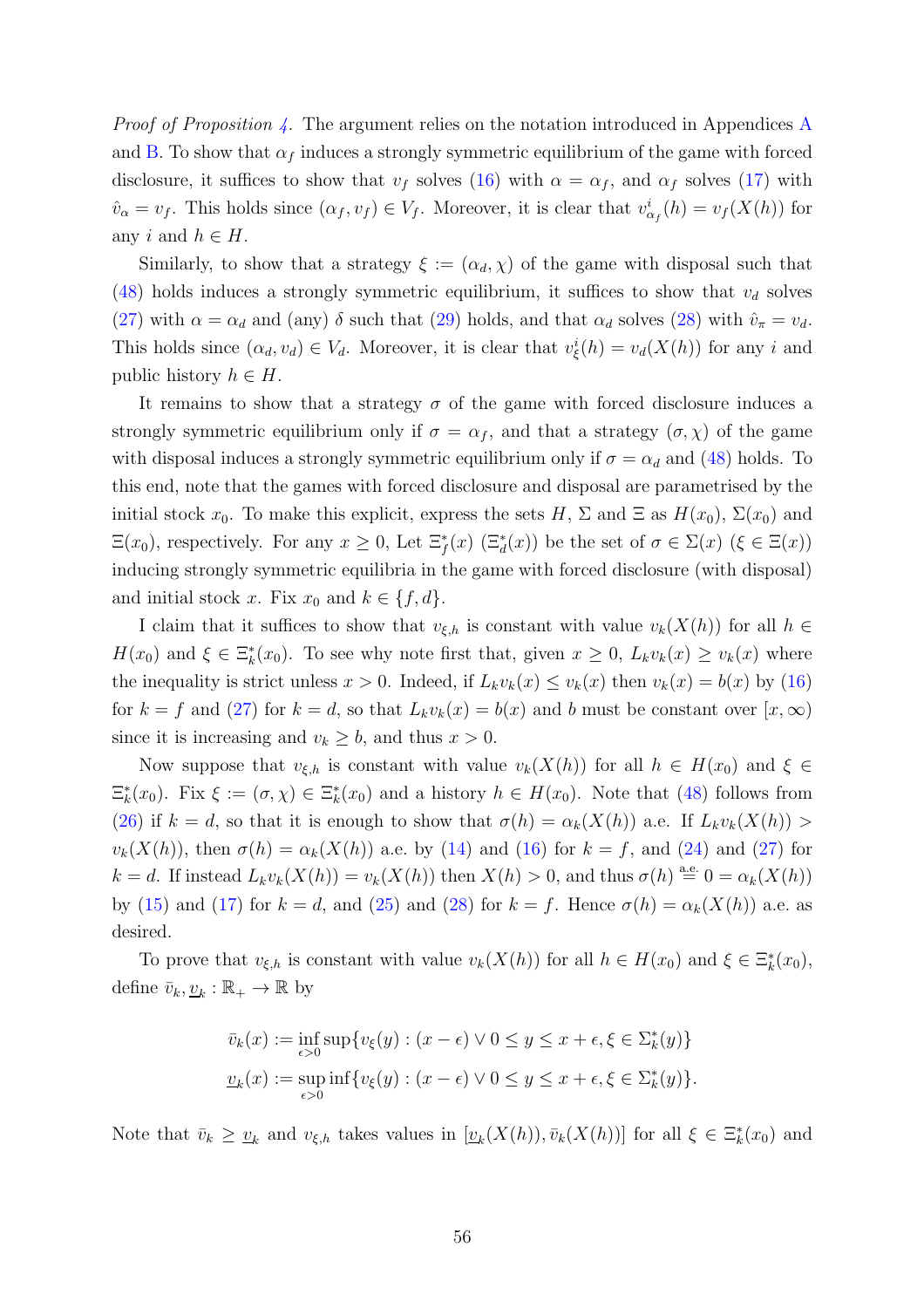$h \in H(x_0).$ <sup>[100](#page-56-0)</sup> Then, it suffices to show that  $\bar{v}_k = v_k = \underline{v}_k$ .

I show that  $\bar{v}_k = v_k$ , relying on Claim [3.](#page-51-2) A similar reasoning yields that  $v_k = \underline{v}_k$ . Note first that  $\bar{v}_k$  is upper-semicontinuous and, hence, measurable. Moreover,  $b \le v_k \le \bar{v}_k \le v_*$ where the last inequality holds since  $v_*$  is continuous and  $v_{\xi}(x) \le v_*(x)$  for all  $x \ge 0$  and  $\xi \in \Xi_k^*(x)$ , so that  $\lim_{x \to \infty} \overline{v}_k - v_k = 0$  by Claim [4.](#page-51-1)

I show that, if  $k = d$ , then  $\lim_{m \bar{v}_d}(x^m) - b(x^m) = 0$  for any bounded sequence  $(x^m)_{m\in\mathbb{N}}\subset\mathbb{R}_+$  such that  $\lim_m\Pr_F(\bar{v}_d(x^m+\tilde{z})\leq\bar{v}_d(x^m))=1$ . Fix  $(x^m)_{m\in\mathbb{N}}\subset\mathbb{R}_+$  and note that  $\lim_{m} \mathbb{E}_{F} [0 \vee (\bar{v}_d(x^m + \tilde{z}) - \bar{v}_d(x^m))] = 0$  and that, for all  $m \in \mathbb{N}, y \mapsto \mathbb{E}_{F} [0 \vee \bar{v}_d(x^m + \tilde{z}) - \bar{v}_d(x^m)]$  $(\bar{v}_d(y + \tilde{z}) - \bar{v}_d(x_m))]$  is upper-semicontinuous at  $x_m$ , since  $\bar{v}_d$  is upper-semicontinuous. Then, it is clear that there exist sequences  $(y_m)_{m\in\mathbb{N}}\subset\mathbb{R}_+$  and  $(\xi^m)_{m\in\mathbb{N}}:=(\sigma^m,\chi^m)_{m\in\mathbb{N}}\in$  $\prod_{m\in\mathbb{N}} \Xi^*(y_m)$  such that  $(y_m)_{m\in\mathbb{N}}$  is bounded and  $b(y^m) - b(x^m)$ ,  $\bar{v}_d(x^m) - v_{\xi^m}(y^m)$ , and  $\mathbb{E}_F[0 \vee (\bar{v}_d(y^m + \tilde{z}) - v_{\xi^m}(y^m))]$  all vanish as  $m \to \infty$ . Hence, it suffices to show that  $\lim_m v_{\xi^m}(y^m) - b(y^m) = 0.$  Since  $(y_m)_{m \in \mathbb{N}}$  is bounded,  $(v_{\xi^m, y^m})_{m \in \mathbb{N}}$  is uniformly *l*-Lipschitz for some  $l > 0$ , as argued in Appendix [A.1.](#page-37-1) Also, for all  $\epsilon > 0$  and  $m \in \mathbb{N}$ , as  $v_{\xi m}$  is bounded, there is  $t_m \geq \epsilon$  such that  $v_{\xi^m,y^m}$  is increasing over  $[0, t_m - \epsilon]$ , and differentiable at  $t_m$  with derivative lower than  $\epsilon$ . Then

$$
v_{\xi^m}(y^m) = v_{\xi^m, y^m}(0) \le v_{\xi^m, y^m}(t_m - \epsilon) \le l\epsilon + v_{\xi^m, y^m}(t_m)
$$
  
\n
$$
\le (l+1)\epsilon + b(y^m) - c([\sigma^m(h)](t_m), y^m)
$$
  
\n
$$
+ \lambda[\sigma^m(h)](t_m) \sum_{i=1}^n \mathbb{E}_F[0 \vee (v_{\xi^m}(y^m \frown (t_m, \tilde{z}, i))] - v_{\xi^m, y^m}(t_m))]
$$
  
\n
$$
\le [l(1+\lambda n) + 1]\epsilon + b(y^m) + \lambda n \mathbb{E}_F[0 \vee (\bar{v}_d(y^m + \tilde{z}) - v_{\xi^m}(y^m))]
$$

where the third inequality follows from  $(26)$  and  $(35)$ , and the last inequality holds since  $v_{\xi^m}(y^m \frown (t_m, z, i)) \le \bar{v}_d(y^m + z)$  for all i. Result follows since taking the limit  $m \to \infty$ yields that  $\lim_{m} v_{\xi^{m}}(y^{m}) - b(y^{m}) \leq [l(1 + \lambda n) + 1]\epsilon$ , and  $\epsilon > 0$  is arbitrary.

In light of Claim [3,](#page-51-2) it remains to show that  $\bar{v}_k - v_k \leq L_k \bar{v}_k - L_k v_k$ . Since  $v_k$  is continuous, it is enough to show that, for all  $x \ge 0$  and  $\xi \in \Xi_k^*(x)$ ,

<span id="page-56-2"></span>
$$
v_{\xi}(x) - v_{k}(x) \le L_{k} \bar{v}_{k}(x) - L_{k} v_{k}(x).^{101}
$$
\n(55)

<span id="page-56-0"></span><sup>100.</sup> This is because  $v_k(x) \leq v_{\hat{\xi}}(x) \leq \bar{v}_k(x)$  for any  $x \geq 0$  and  $\hat{\xi} \in \Xi_k^*(x)$  and, given  $\xi$ , h and any  $t \geq 0$ , there is  $\hat{\xi} \in \Xi^*(X(h))$  such that  $v_{\xi,h}(t) = v_{\hat{\xi}}(X(h))$ . To construct  $\hat{\xi}$ , define  $\phi : \Xi(X(h)) \to \Xi(x_0)$ by  $\phi((X(h),(t_1,z_1,i_1),\ldots,(t_m,z_m,i_m)) := h \wedge ((t+t_1,z_1,i_1),\ldots,(t+t_m,z_m,i_m)))$  for all  $m \geq 0$  and  $(X(h), (t_1, z_1, i_1), \ldots, (t_m, z_m, i_m)) \in H(X(h))$ , and let  $[\hat{\xi}(h')](s) = [\xi(\phi(h'))](t + s)$  for all  $h' \in H(X(h))$ and  $s \geq T(h')$ . Note that  $\hat{\xi}$  must be a strongly symmetric equilibrium. In particular,  $\hat{\xi}^i$  is a best response for agent *i* at any history  $h' \in H(X(h))$ , as  $\xi^i$  is a best response for agent *i* at history  $\phi(h')$ .

<span id="page-56-1"></span><sup>101.</sup> Indeed, given  $x \geq 0$ , there are  $(x_m)_{m \in \mathbb{N}} \subset \mathbb{R}_+$  and  $(\xi^m)_{m \in \mathbb{N}} \in \prod_{m \in \mathbb{N}} \Xi_k^*(x_m)$  such that  $x_m \to x$ and  $v_{\xi^m}(x_m) \to \bar{v}_k(x)$ . We obtain  $v_{\xi^m}(x_m) - v_k(x_m) \leq L_k\bar{v}_k(x_m) - L_kv_k(x_m)$  for al  $m \in \mathbb{N}$  and letting  $m \to \infty$  yields  $\bar{v}_k(x) - v_k(x) \leq L_k \bar{v}_k(x) - L_k v_k(x)$ , since  $L_k \bar{v}_k$  is upper0semicontinuous (as  $\bar{v}_k$  is), and  $v_k$  and  $L_k v_k$  are continuous.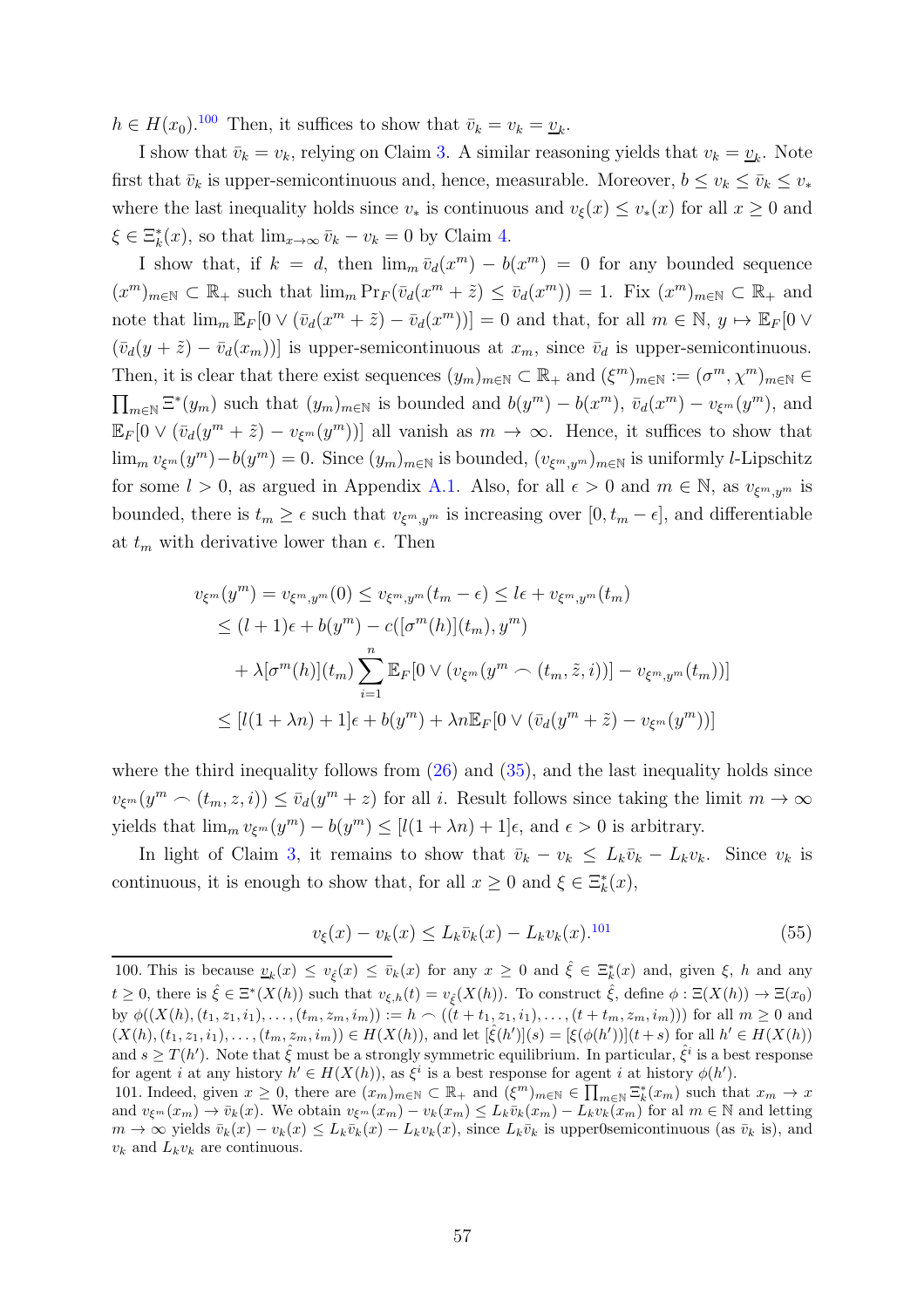I show that  $L\bar{v}_k \geq \bar{v}_k$ . Suppose that  $L\bar{v}_k(\hat{x}) < \bar{v}_k(\hat{x})$  for some  $\hat{x} \geq 0$  and seek a contradiction. If so, then  $k = f$  and, since  $L_f \bar{v}_f$  is upper-semicontinuous (as  $\bar{v}_f$  is), there exists  $\epsilon > 0$  such that  $L_f \bar{v}_f < \bar{v}_f(\hat{x})$  over  $I := [(\hat{x} - \epsilon) \vee 0, \hat{x} + \epsilon]$ . Then, there is  $x \in I$  and  $\sigma \in \Xi_f^*(x)$  such that  $v_{\sigma}(x) > L_f \bar{v}_f(x)$ . Let  $t := \sup\{s \geq 0 : v_{\sigma,x} > L_f \bar{v}_f(x)$  over  $[0, s]\}$ and note that  $t > 0$  since  $v_{\sigma,x}$  is continuous and  $v_{\sigma,x}(0) = v_{\sigma}(x)$ . But then  $\mathbb{E}_F[v_{\sigma}(x)$  $(s, \tilde{z}, i)$   $- v_{\sigma,x}(s)$   $<$  0 for all i and  $s \in [0, t)$ , since  $v_{\sigma}(x \cap (s, z, i)) \leq \overline{v}_f(x + z)$  for all  $z > 0$ , and thus  $\sigma(x) = 0$  a.e. over  $(0, t)$  by  $(15)$ . Hence  $v_{\sigma}(x) = b(x)$  if  $t = \infty$  and  $v_{\sigma}(x) = (1 - e^{-t})b(x) + e^{-t}v_{\sigma,x}(t) = (1 - e^{-t})b(x) + e^{-t}L_f\bar{v}_f(x)$  otherwise (as  $v_{\sigma,x}$  is continuous at t). This contradicts the fact that  $v_{\sigma}(x) > L_f \bar{v}_f(x)$ , since  $L_f \bar{v}_f(x) \geq L_f b(x) \geq b(x)$ .

To prove [\(55\)](#page-56-2), fix x and  $\xi := (\sigma, \chi)$  and assume without loss of generality that  $v_{\xi}(x) > v_k(x)$ . Let

$$
t := \sup\{0\} \cup \{s > 0 : \sigma(x) \le \alpha_k(x) \text{ a.e. on } (0, s)\}\
$$

and define

$$
\phi_* := \begin{cases} L_k \bar{v}_k(x) - L_k v_k(x) + v_k(x) & \text{if } t < \infty \\ 0 & \text{if } t = \infty \end{cases} \quad \& \quad \phi := \begin{cases} v_{\xi,x}(t) & \text{if } t < \infty \\ 0 & \text{if } t = \infty. \end{cases}
$$

I claim that  $\phi \leq \phi_*$ . Indeed, if  $t < \infty$  then  $\alpha_k(x) < 1$  and, for a.e.  $s \geq t$  such that  $[\sigma(x)](s) > \alpha_k(x)$ , and each i,

$$
L_k \bar{v}_k(x) - v_{\xi,x}(s) \ge \mathbb{E}_F\{[\chi(x)](s,\tilde{z})(v_{\xi}(x \frown (s,\tilde{z},i)) - v_{\xi,x}(s))\}
$$
  

$$
\ge \frac{c_1([\sigma(x)](s),x)}{\lambda} \ge \frac{c_1(\alpha_k(x),x)}{\lambda} \ge L_k v_k(x) - v_k(x)
$$

where the first inequality holds since  $\chi(x)$  is constant with value 1 if  $k = f, L_k\bar{v}_k(x) \ge$  $\bar{v}_k(x) \ge v_{\xi,x}(s)$  if  $k = d$ , and  $\bar{v}_k(x+z) \ge v_{\xi}(x \frown (s, z, i))$  for all  $z \ge 0$ , the second follows from [\(15\)](#page-11-2) if  $k = f$ , and from [\(25\)](#page-21-0) and [\(26\)](#page-21-1) if  $k = d$ , since  $[\sigma(x)](s) > 0$ , the third holds since  $[\sigma(x)](s) \ge \alpha_k(x)$ , and the last follows from [\(47\)](#page-50-4), since  $\alpha_k(x) < 1$ . Then, since  $v_{\xi,x}$ is continuous at  $t, \phi = v_{\xi,x}(t) \leq L_k \bar{v}_k(x) - L_k v_k(x) + v_k(x) = \phi_*$ .

Define  $\Phi: A_0^n \times \mathbb{R} \times \mathbb{R} \to \mathbb{R}$  by

$$
\Phi(a, v, w) := \int U(a^1, x, 0, s \wedge t) + e^{-s \wedge t} (\mathbb{I}_{s \leq t} v + \mathbb{I}_{s > t} w) \nu_0(\mathrm{d}(s, i), a),
$$

where  $A_0$ , U and  $\nu$  were defined in Appendix [A,](#page-35-0) and let

$$
\hat{v} := \max_{a \in A_0} \Phi((a, \alpha_k(x)^{n-1}), L_k \bar{v}_k(x), \phi_*).
$$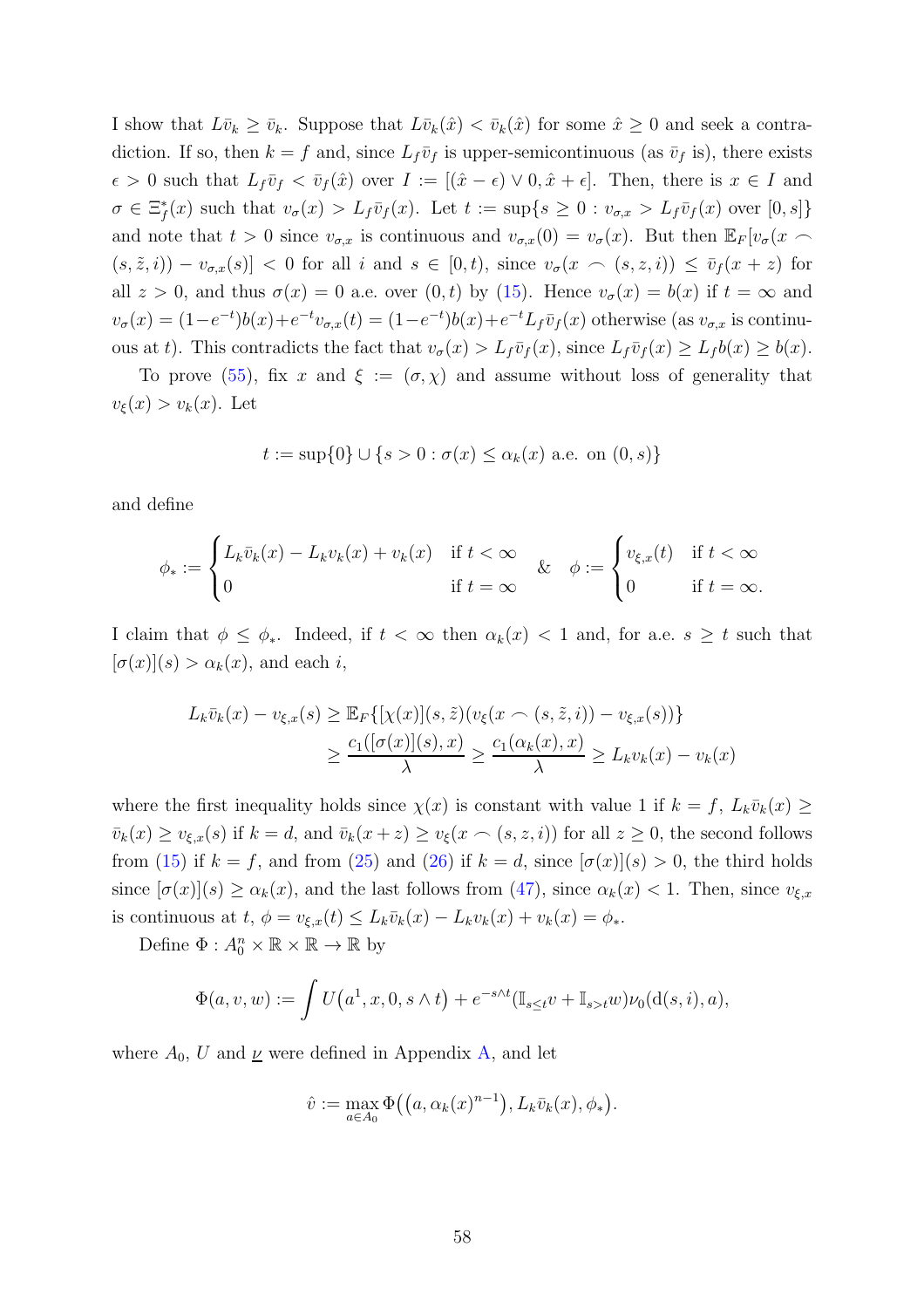Note that, writing  $a^n := (a, \ldots, a) \in A_0^n$  for any  $a \in A_0$ ,

$$
v_{\xi}(x) = \begin{cases} \Phi(\sigma(x)^n, \frac{1}{n} \sum_{i=1}^n \mathbb{E}_F[v_{\xi}(x \frown (s, \tilde{z}, i)], \phi) & \text{if } k = f \\ \Phi(\sigma(x)^n, \frac{1}{n} \sum_{i=1}^n \mathbb{E}_F[v_{\xi, x}(s) \lor v_{\xi}(x \frown (s, \tilde{z}, i))], \phi) & \text{if } k = d \end{cases}
$$
  

$$
\leq \Phi(\sigma(x)^n, L_k \bar{v}_k(x), \phi_*) \leq \hat{v}
$$

where the equality follows from [\(26\)](#page-21-1) for  $k = d$ , the first inequality holds since  $v_{\xi,x}(s) \leq$  $\bar{v}_k(x)$  and  $v_{\xi}(x \frown (s, z, i)) \leq \bar{v}_k(x + z)$  for all  $s, z \geq 0$  and i, and  $\phi \leq \phi_*$ , and the second since  $\sigma(x) \leq \alpha_k(x)$  over  $[0, t)$ ,  $L_k\bar{v}_k(x) \geq b(x)$ , and  $L_k\bar{v}_k(x) \geq \phi_*$  (since  $L_kv_k \geq v_k$ ).

Therefore, it suffices to show that  $\hat{v} - v_k(x) \leq L_k \bar{v}_k(x) - L_k v_k(x)$ . To this end, let  $\hat{a} \in A_0$  achieve  $\hat{v}$ , and note that

$$
v_k(x) = \max_{a \in A} \Phi((a, \alpha_k(x)^{n-1}), L_k v_k(x), v_k(x)) \ge \Phi((\hat{a}, \alpha_k(x)^{n-1}), L_k v_k(x), v_k(x))
$$

so that

$$
\hat{v} - v_k(x) \le [L_k \bar{v}_k(x) - L_k v_k(x)] \int e^{-s \wedge t} \nu_0\big(d(s, i), (\hat{a}, \alpha_k(x)^{n-1})\big) \le L_k \bar{v}_k(x) - L_k v_k(x).
$$

Thus [\(55\)](#page-56-2) holds, and therefore  $\bar{v}_k = v_k$ , by Claim [3.](#page-51-2) A similar argument yields that  $v_k = \underline{v}_k.$  $\Box$ 

*Proof of Claim [4.](#page-51-1)* From Step 1 of the proof of Theorem [2,](#page-12-0)  $v_* - b$  is decreasing. Then, for any  $x \ge 1$ ,  $v_*(x) \le v_*(1) - b(1) + b(x)$ , so that

$$
L_f v_*(x) \le v_*(1) - b(1) + L_f b(x) \le v_*(1) - b(1) + b(x) + b'(1)\mu
$$

where the second inequality holds since  $b$  is concave. Hence

$$
v_*(x) = \frac{b(x) - c(\alpha_*(x), x) + \alpha_*(x)\lambda n L_f v_*(x)}{1 + \alpha_*(x)\lambda n}
$$
  
\$\leq b(x) + \frac{\alpha\_\*(x)\lambda n[v\_\*(1) - b(1) + b'(1)\mu] - c(\alpha\_\*(x), x)}{1 + \alpha\_\*(x)\lambda n}\$

Therefore, since  $\lim_{x\to\infty} \alpha_*(x) = 0$  (Step 3 of the proof of Theorem [2\)](#page-12-0),

$$
\lim_{x \to \infty} v_*(x) - b(x) \le - \lim_{x \to \infty} c(\alpha_*(x), x) \le 0.
$$

Then  $\lim_{x\to\infty} v_*(x) - b(x) = 0$  since  $v_* \geq b$ .

Recall the definition of  $\Gamma_*$  from Appendix [D.](#page-46-0)

*Proof of Claim [3.](#page-51-2)* Suppose that  $\bar{v}(x) - \underline{v}(x) \ge \epsilon$  for some  $\epsilon > 0$  and  $x \ge 0$ , and seek a

 $\Box$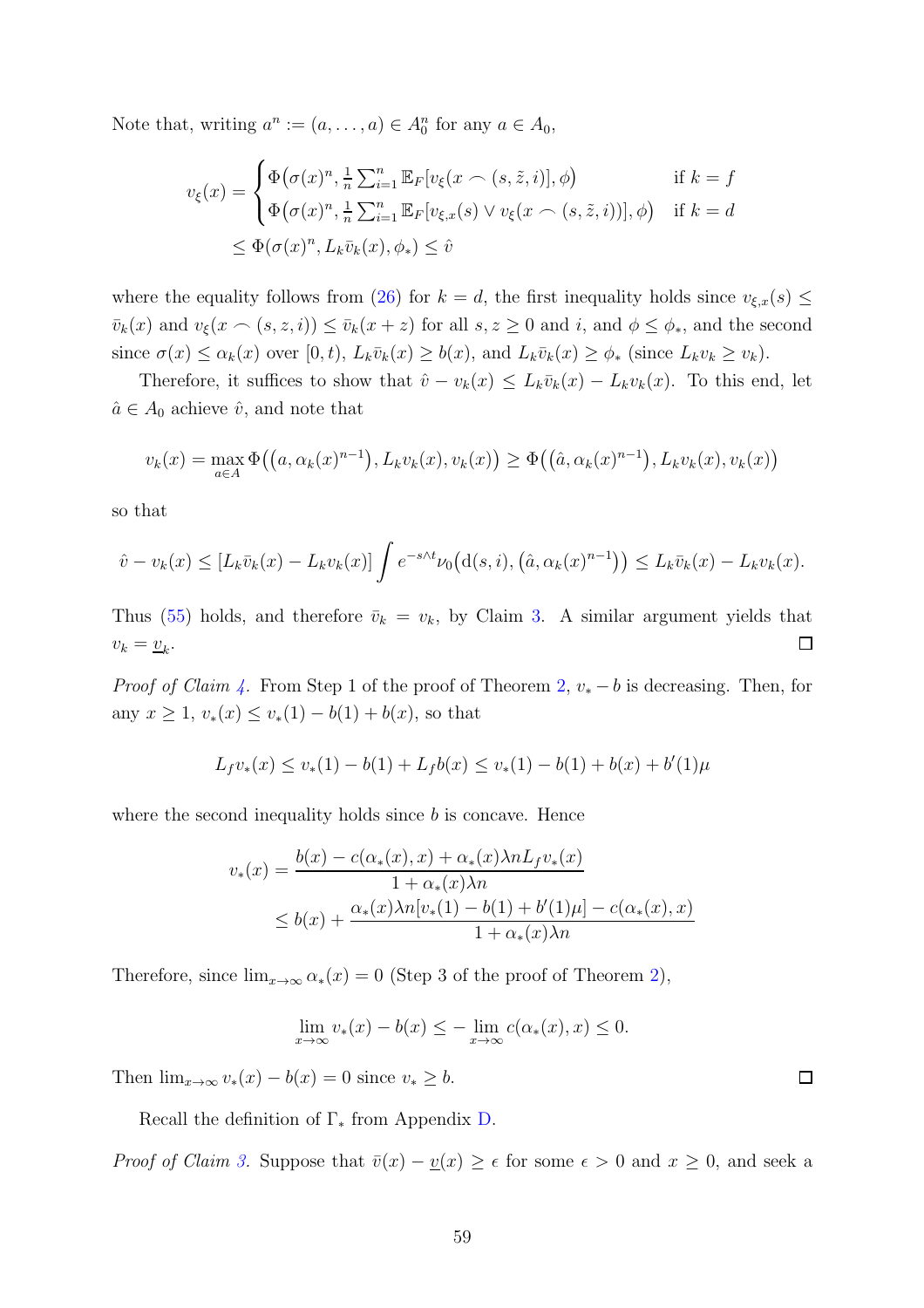contradiction. Let

$$
\hat{x} := \inf \left\{ x \ge 0 : \sup_{(x,\infty)} \bar{v} - \underline{v} < \epsilon \right\}
$$

and note that  $\hat{x} < \infty$  since  $\lim_{x\to\infty} \bar{v} - \underline{v} = 0$ . Consider a sequence  $(x_m)_{m\in\mathbb{N}} \subset [0, \hat{x}]$  with  $\lim_m x_m = \hat{x}$  and such that  $\lim_m \bar{v}(x_m) - \underline{v}(x_m) \ge \epsilon$ . By hypothesis,  $\bar{v} - \underline{v} \le L_k \bar{v} - L_k \underline{v}$ for some  $k \in \{d, e\}$ . Then, it suffices to show that

<span id="page-59-0"></span>
$$
\limsup_{m \to \infty} L_k \bar{v}(x_m) - L_k \underline{v}(x_m) < \epsilon. \tag{56}
$$

By definition of  $\hat{x}$ ,  $\bar{v}(x) - \underline{v}(x) < \epsilon$  for all  $x > \hat{x}$ . Then, if  $k = e$ , [\(56\)](#page-59-0) holds since  $F(0) = 0$ . Hence, assume that  $k = d$ . Let  $\tilde{z} \sim F$  and, for all  $m \in \mathbb{N}$ , let  $E_m$  be the event  $\bar{v}(x_m + \tilde{z}) > \bar{v}(x_m)$ . By considering an appropriate subsequence, we may assume without loss of generality that  $Pr(E_m) > 0$  for all  $m \in \mathbb{N}$ , and  $\lim_m Pr(E_m) > 0$ .

Fix  $m \in \mathbb{N}$  and note that

$$
L_d\bar{v}(x_m) - L_d\underline{v}(x_m) = \mathbb{E}[\bar{v}(x_m + \tilde{z}) \vee \bar{v}(x_m) - \underline{v}(x_m + \tilde{z}) \vee \underline{v}(x_m)]
$$
  
\n
$$
\leq \Pr(E_m)\mathbb{E}[\bar{v}(x_m + \tilde{z}) - \underline{v}(x_m + \tilde{z})|E_m]
$$
  
\n
$$
+ [1 - \Pr(E_m)][\bar{v}(x_m) - \underline{v}(x_m)]
$$
  
\n
$$
\Rightarrow L_d\bar{v}(x_m) - L_d\underline{v}(x_m) \leq \mathbb{E}[\bar{v}(x_m + \tilde{z}) - \underline{v}(x_m + \tilde{z})|E_m]
$$

where the last step holds since  $\bar{v} - \underline{v} \leq L_k \bar{v} - L_k \underline{v}$  and  $Pr(E_m) > 0$ . Then, taking the limit  $m \to \infty$  yields [\(56\)](#page-59-0) since  $\lim_{m} Pr(E_m) > 0$ ,  $F(0) = 0$  and, by definition of  $\hat{x}$ ,  $\sup_{(x,\infty)} \overline{v} - \underline{v} < \epsilon$  for all  $x > \hat{x}$ .  $\Box$ 

*Proof of Claim [5.](#page-52-2)* Fix x, v, and a, and let  $\hat{a} := p(x, L_k v(x))$  and  $\phi : [0, 1] \to \mathbb{R}$  be given by

$$
\phi(e) := \Gamma_*(e, e + (n-1)\hat{a}, L_k v(x)).
$$

Note that  $\phi$  is differentiable with

<span id="page-59-1"></span>
$$
\phi'(e) = \lambda \frac{L_k v(x) - [b(x) - c(e, x)] - \left[\frac{1}{\lambda} + e + (n - 1)\hat{a}\right] c_1(e, x)}{\left\{1 + \lambda [e + (n - 1)\hat{a}]\right\}^2}.
$$
\n(57)

Then,  $\phi$  is quasi-concave since  $c(e, x)$  is convex in e, and  $\phi'(\hat{a})$  has the same sign as  $\gamma(\hat{a}, x, L_kv(x))$ , where  $\gamma$  was defined in [\(52\)](#page-52-5). Hence,  $\phi$  is maximised at  $e = \hat{a}$ . Moreover,  $\phi(\hat{a}) = P_k v(x)$  so that  $P_k v(x) \geq \phi(a)$ .

Then, it suffices to show that  $\phi(a) \geq \Gamma(a, x, L_k v(x))$ . Since  $\phi$  is quasi-concave and maximised at  $e = \hat{a}$ , and  $a \leq \hat{a}$ ,  $\phi'(a) \geq 0$ . Then, [\(57\)](#page-59-1) implies that  $b(x) - c(a, x) \leq L_k v(x)$ ,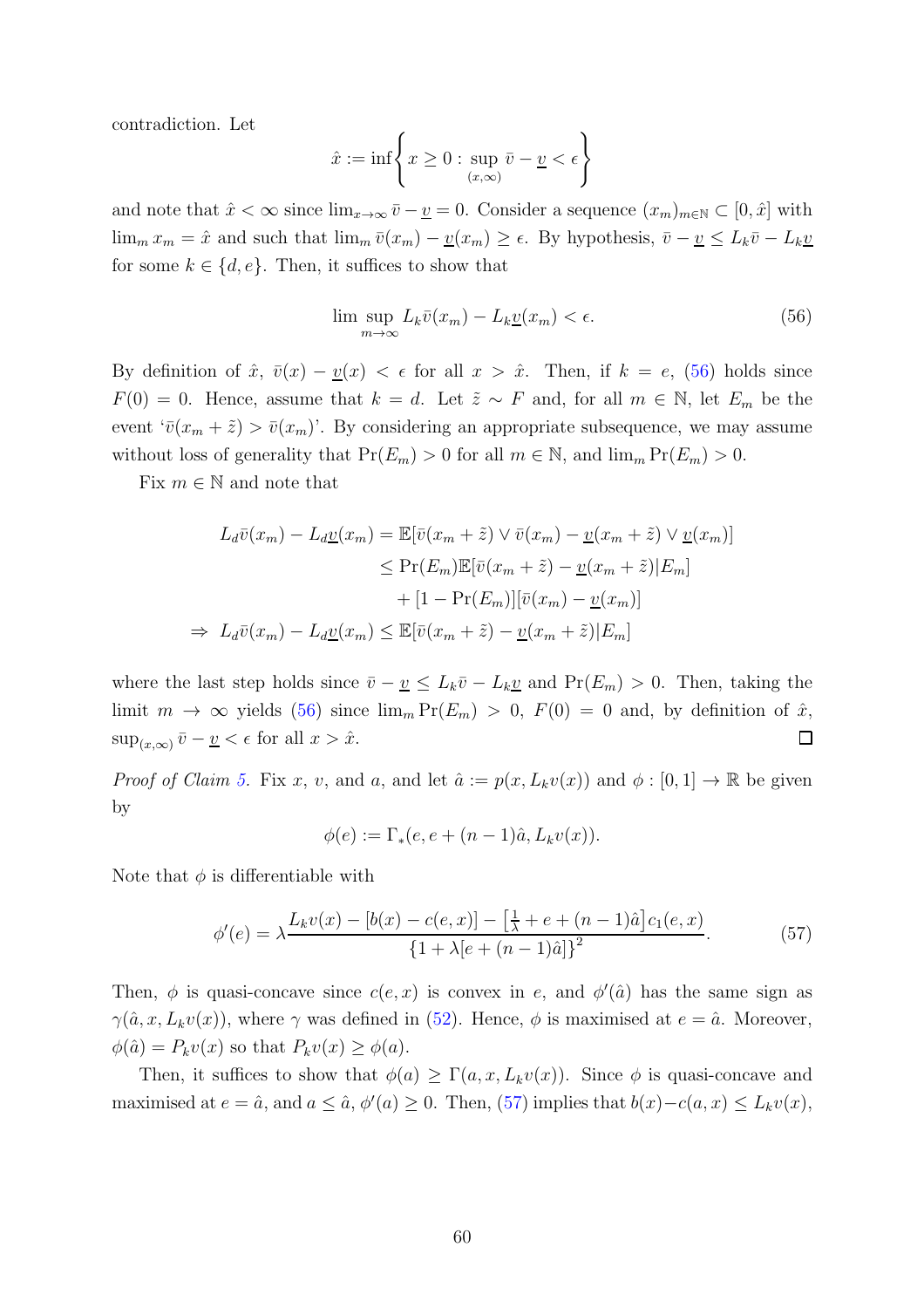so that

$$
\phi(a) = \frac{b(x) - c(a, x)}{1 + \lambda[a + (n - 1)\hat{a}]} + \left[1 - \frac{1}{1 + \lambda[a + (n - 1)\hat{a}]} \right] L_k v(x)
$$
  
\n
$$
\geq \frac{b(x) - c(a, x)}{1 + \lambda na} + \left[1 - \frac{1}{1 + \lambda na} \right] L_k v(x) = \Gamma(a, x, L_k v(x))
$$

where the inequality holds since  $a \leq \hat{a}$ .

## G Proofs for Section [4.1](#page-15-0)

*Proof of Lemma [1.](#page-15-1)* Fix  $x \geq 0$ . If  $\alpha_f(x) > 0$  then, from [\(17\)](#page-12-2),

$$
\lambda \{\mathbb{E}_F[v_f(x+\tilde{z})] - v_f(x)\} \ge c_1(\alpha_f(x), x) \ge 0.
$$

If instead  $\alpha_f(x) = 0$ ,  $\alpha_f(y) = 0$  for all  $y \geq x$ , as  $\alpha_f$  is decreasing (Theorem [2\)](#page-12-0). Then

$$
\mathbb{E}_{F}[v_f(x+\tilde{z})] = \mathbb{E}_{F}[b(x+\tilde{z})] \ge b(x) = v_f(x)
$$

where the inequality holds since  $b$  is increasing.

*Proof of Lemma [2.](#page-15-2)* The 'only if' part is immediate, since  $\tilde{x}_t$  increases over time. For the 'if' part, suppose that  $v_f$  is not increasing on  $[x_0, \infty)$ . Then, there are  $x_0 \leq x' < x''$  such that  $v_f(x') > v_f(x'')$ .

We claim that we may choose  $x''$  such that  $\alpha_f(x'') > 0$ . Without loss of generality, we may assume that  $\alpha_f(x) = 0$  for some  $x \geq 0$ . Since  $\alpha_f$  is continuous, we may define

$$
x_f := \min\{x \ge 0 : \alpha_f(x) = 0\}.
$$

As  $\alpha_f$  is decreasing,  $\alpha_f = 0$  over  $[x_f, \infty)$ , so that  $v_f$  matches b on  $[x_f, \infty)$ . In particular,  $v_f$  is increasing on  $[x_f, \infty)$  and thus  $x' < x_f$ . Moreover, we may assume without loss of generality that  $x'' \ge x_f$ , so that  $v_f(x_f) \le v_f(x'')$ . Since  $v_f$  is continuous and  $v_f(x') >$  $v_f(x'')$ ,  $v_f(x') > v_f(\hat{x}'')$  for  $\hat{x}'' \in (x', x_f)$  sufficiently close to  $x_f$ . Then, x' and  $\hat{x}''$  satisfy the requirements of the claim.

Since  $v_f$  and  $\alpha_f$  are continuous, there are neighbourhoods U' and U'' of x' and x'' such that  $v_f(y') > v_f(y'')$  and  $\alpha_f(y'') > 0$  for all  $y' \in U'$  and  $y'' \in U''$ . Since  $\alpha_f$  is decreasing,  $\alpha_f$  is strictly positive on  $[x_0, \sup U')$ . Then, from [\(1\)](#page-5-1),  $\Pr(\exists t \geq 0, \tilde{x}_t^{\alpha_f} \in U'|x_0) > 0$ , and  $\Pr\left(\exists T > t, \tilde{x}_t^{\alpha_f} \in U'' \middle| \exists t \geq 0, \tilde{x}_t^{\alpha_f} \in U'\right) > 0.$  $\Box$ 

*Proof of Corollary [5.](#page-15-3)* We may assume without loss of generality that  $c_1(0, x_f) > 0$ , for otherwise  $b'(x_f) = 0$  by Corollary [3,](#page-12-3) so that [\(21\)](#page-16-0) holds with equality and there is nothing to prove. By Corollary [3,](#page-12-3)  $\alpha_f(x) = (>) 0$  for all  $x \ge (>) x_f$ . Then  $v_f(x) = x$  for all

 $\Box$ 

 $\Box$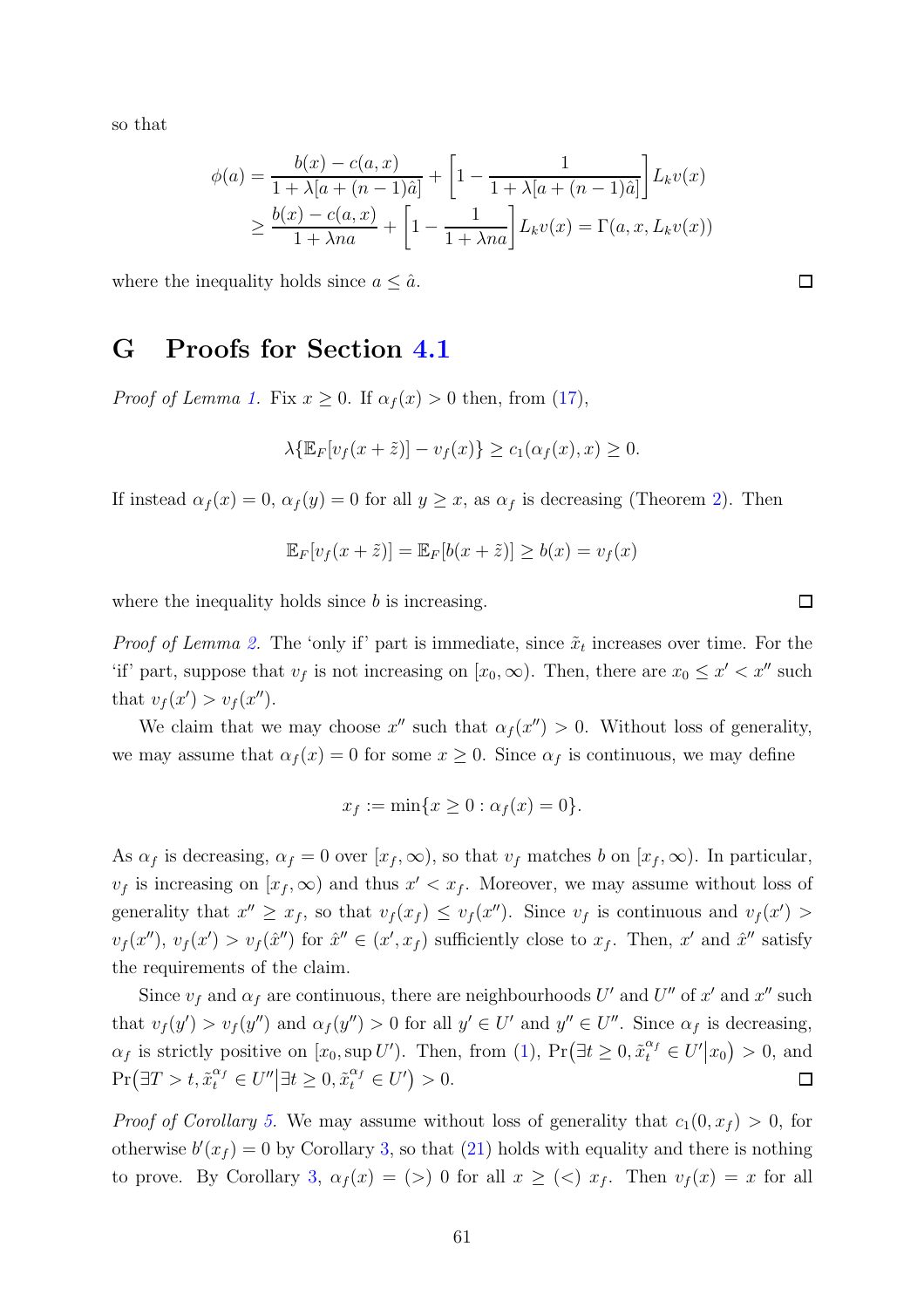$x \geq x_f$ , and so innovations are detrimental for any initial stock  $x_0 < x_f$  if and only if  $v_f$ is non-monotone on  $(x, x_f)$  for all  $x < x_f$ , by Lemma [2.](#page-15-2) Hence, it suffices to show that, for any  $x < x_f$  sufficiently large and any  $\hat{x} \in (x, x_f)$ ,  $v_f(x) < (x_f, y_f(x))$  if [\(21\)](#page-16-0) holds with  $\leq$  (with  $\leq$ ).

Since  $\alpha_f$  is continuous (Theorem [2\)](#page-12-0),  $y_f := \max\{x \geq 0 : \alpha_f(x) = 1\} < x_f$ . Then, as  $v_f$  is also continuous, for any  $x \in [y_f, x_f],$ 

$$
\lambda \{\mathbb{E}_{F}[v_f(x+\tilde{z})] - v_f(x)\} = c_1(\alpha_f(x), x)
$$

by [\(17\)](#page-12-2). Hence, given  $y_f > x > \hat{x} > x_f$ , writing  $\Delta v := v_f(x) - v_f(\hat{x})$ ,

<span id="page-61-0"></span>
$$
\lambda(\Delta \mathbb{E} - \Delta v) = c_1(\alpha_f(x), x) - c_1(\alpha_f(\hat{x}), \hat{x}) = \Delta c_1 + c_1(\alpha_f(x), \hat{x}) - c_1(\alpha_f(\hat{x}), \hat{x}) \tag{58}
$$

where  $\Delta \mathbb{E} := \mathbb{E}_F[v_f(x+\tilde{z}) - b(\hat{x}+\tilde{z})]$  and  $\Delta c_1 := c_1(\alpha_f(x), x) - c_1(\alpha_f(x), \hat{x})$ . Note that  $v_f(x) - b(x) + c(\alpha_f(x), x) = n\alpha_f(x)c_1(\alpha_f(x), x)$  for any  $x \in [y_f, x_f]$ , by [\(8\)](#page-8-1). Then, given  $y_f < x < \hat{x} < x_f$  such that  $c_1(\alpha_f(x), \hat{x}) > c_1(\alpha_f(\hat{x}), \hat{x})$ , there are  $a, \hat{a} \in [\alpha_f(\hat{x}), \alpha_f(x)]$  such that  $c(\alpha_f(x), \hat{x}) - c(\alpha_f(\hat{x}), \hat{x}) = [\alpha_f(x) - \alpha_f(\hat{x})]c_1(a, \hat{x})$  and  $c_1(\alpha_f(x), \hat{x}) - c_1(\alpha_f(\hat{x}), \hat{x}) =$  $[\alpha_f(x) - \alpha_f(\hat{x})]c_{11}(\hat{a}, \hat{x})$ . Hence, setting  $\Delta c := c(\alpha_f(x), x) - c(\alpha_f(x), \hat{x})$ ,

$$
\Delta v - b(x) + b(\hat{x}) + \Delta c = n\alpha_f(x)[c_1(\alpha_f(x), x) - c_1(\alpha_f(\hat{x}), \hat{x})]
$$
  
+ 
$$
[nc_1(\alpha_f(\hat{x}), \hat{x}) - c_1(a, \hat{x})][\alpha_f(x) - \alpha_f(\hat{x})]
$$
  
= 
$$
n\alpha_f(x)\lambda(\Delta \mathbb{E} - \Delta v) + [nc_1(\alpha_f(\hat{x}), \hat{x}) - c_1(a, \hat{x})]\frac{\lambda(\Delta \mathbb{E} - \Delta v) - \Delta c_1}{c_{11}(\hat{a}, \hat{x})}
$$

where the second equality follows by [\(58\)](#page-61-0). Then  $\Delta v$  has the sign of

$$
\{b(x) - b(\hat{x}) - \Delta c + n\alpha_f(x)\lambda \Delta \mathbb{E}\}c_{11}(\hat{a}, \hat{x}) + [nc_1(\alpha_f(\hat{x}), \hat{x}) - c_1(a, \hat{x})](\lambda \Delta \mathbb{E} - \Delta c_1).
$$

Note that, as  $x \uparrow x_f$ ,

$$
\frac{b(x) - b(\hat{x})}{x - \hat{x}} \to b'(x_f) \& \frac{\Delta c}{x - \hat{x}} \to 0 \& \frac{\Delta \mathbb{E}}{x - \hat{x}} \to \mathbb{E}_F[b'(x_f + \tilde{z})] \& \frac{\Delta c_1}{x - \hat{x}} \to c_{12}(0, x_f)
$$

uniformly for all  $\hat{x} \in (x, x_f)$ , since  $\alpha_f(x) \to 0$ . Thus, for  $x < x_f$  sufficiently large,  $v_f(x) - v_f(\hat{x}) > (<) 0$  if [\(21\)](#page-16-0) holds with '<' ('>').

Finally, suppose that, for all  $x < x_f$ , there exists  $\hat{x} \in (x, x_f)$  such that  $c_1(\alpha_f(x), \hat{x}) =$  $c_1(\alpha_f(\hat{x}), \hat{x})$ . Then  $c_{11}(0, x_f) = 0$  and, by [\(58\)](#page-61-0), for  $x < x_f$  sufficiently large and any  $\hat{x} \in (x, x_f)$  such that  $c_1(\alpha_f(x), \hat{x}) = c_1(\alpha_f(\hat{x}), \hat{x})$ ,  $v_f(x) > (<) v_f(\hat{x})$  if [\(21\)](#page-16-0) holds with  $\langle \langle \rangle$  (with  $\langle \rangle$ ), as desired.  $\Box$ 

Proof of Corollary [6.](#page-16-1) For the first part, note that innovations are detrimental if and only if  $v_f$  is not increasing on  $[x_0, \infty)$ , by Lemma [2.](#page-15-2) Since  $v_f(x) = x$  over  $[\lambda \mu, \infty)$  by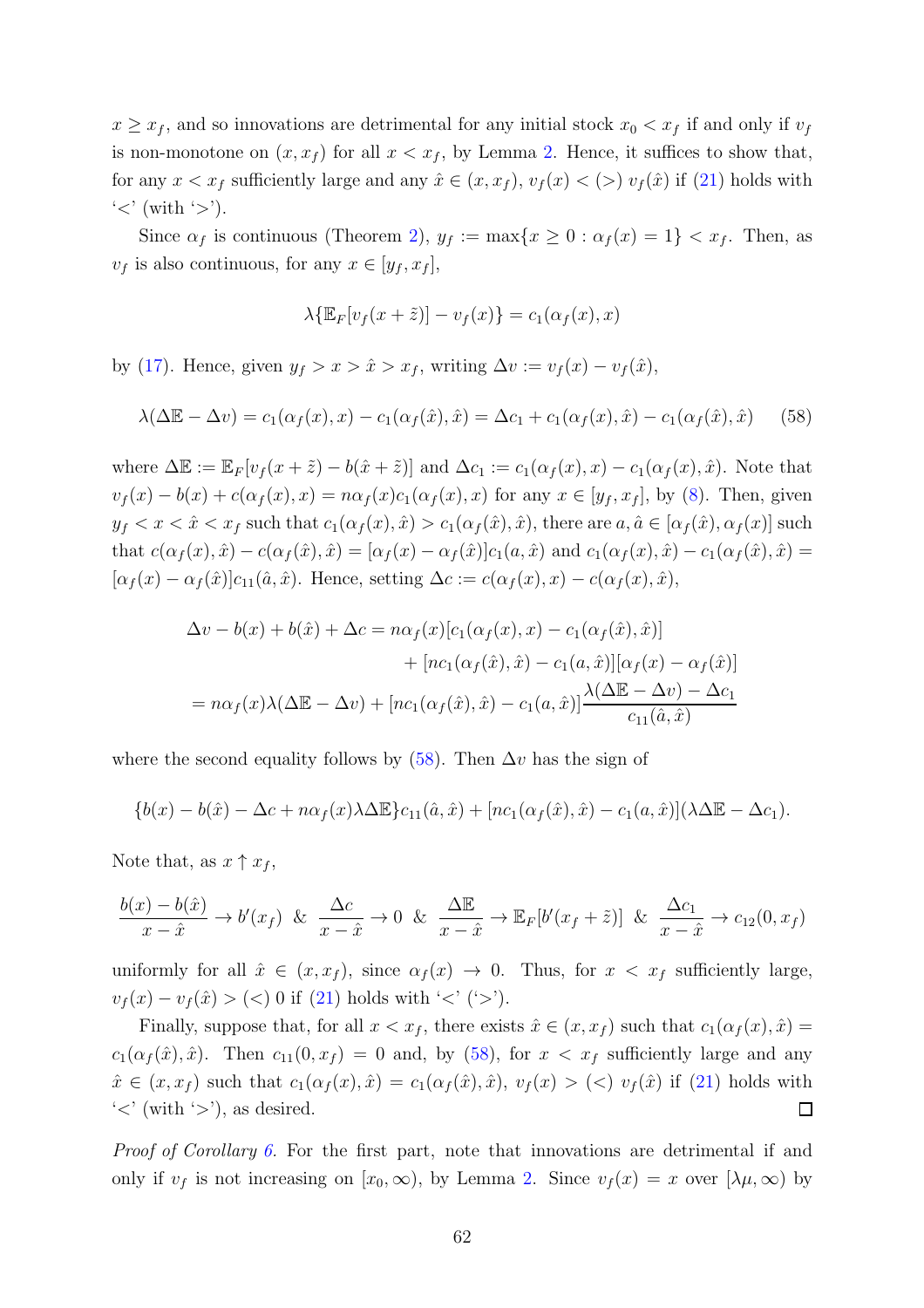Corollary [3,](#page-12-3) innovations are detrimental if and only if  $x_0 < \lambda \mu$  and  $x \mapsto x + \int_x^{\lambda \mu}$ M  $\frac{M}{\lambda}$  is not increasing over  $[x_0, \lambda \mu)$ , by Corollary [4.](#page-13-0) Then, innovations are detrimental if and only if  $x_0 < \lambda \mu$  and  $M(y_f \vee x_0) > \lambda$ , since M is decreasing. The last part holds since, for any such x and  $\hat{x}$ ,  $v_f$  is strictly decreasing over  $[x, \hat{x}]$ , by Corollary [4.](#page-13-0)  $\Box$ 

# H Proof of Theorem [3](#page-21-2)

The proof of Theorem [3](#page-21-2) relies on Theorem [5](#page-50-0) and Proposition [4](#page-50-1) (Appendix [F\)](#page-49-1).

*Proof of Theorem [3.](#page-21-2)* The first part follows from Proposition [4](#page-50-1) with  $k = d$ . I show that  $v_d \geq v_f$ . From Steps 1 and 2 of the proof of Theorem [5,](#page-50-0) it suffices to show that the map  $(P_f, P_d)$  admits a fixed point in the set  $\widetilde{V}$  of pairs  $(v, w) \in \widehat{V} \times \widehat{V}$  such that  $v \leq w$ . From Step 1,  $\tilde{V}$  is a complete lattice and  $(P_f, P_d)$  is increasing on  $\tilde{V}$ . Then, from Tarski's fixed-point theorem, it suffices to show that  $(P_f, P_d)$  maps  $\widetilde{V}$  to itself.

Fix  $(v, w) \in \tilde{V}$ . From Step 1,  $(P_f v, P_d w) \in \hat{V} \times \hat{V}$ . Moreover,  $L_f v \leq L_d w$  since  $v \leq w$ . Then,  $p(x, L_f v(x)) \leq p(x, L_d w(x))$ , since  $p(x, l)$  is increasing in l (Step 1 of the proof of Theorem [5\)](#page-50-0). Hence, for all  $x \geq 0$ ,

<span id="page-62-0"></span>
$$
P_f v(x) = \Gamma(p(x, L_f v(x)), x, L_f v(x)) \leq \Gamma(p(x, L_f v(x)), x, L_d w(x))
$$
  

$$
\leq \Gamma(p(x, L_d w(x)), x, L_d w(x)) = P_d w(x) \qquad (59)
$$

where the first inequality holds since  $\Gamma(a, x, l)$  is increasing in l, and the second follows from Claim [5,](#page-52-2) since  $p(x, L_f v(x)) \leq p(x, L_d w(x))$ . Then,  $(P_f v, P_d w) \in \tilde{V}$ , as desired.

To show that  $\alpha_d \geq \alpha_f$ , note that  $L_d v_d \geq L_f v_f$  since  $v_d \geq v_f$ . Then,  $\alpha_d \geq \alpha_f$  as  $\alpha_k(x) = p(x, L_k v_k(x))$  for all  $x \ge 0$  and  $k \in \{e, d\}$ , and  $p(x, l)$  is increasing in l.

For the last part, suppose first that innovations are not detrimental. Then, it is clear that the game with disposal admits a strongly symmetric equilibrium that coincides on path with  $\alpha_f$ . Then,  $(\alpha_d, \delta_d)$  coincides with  $\alpha_f$  since it is the unique strongly symmetric equilibrium of the game. Suppose now that innovations are detrimental. Let  $X_0 = \{x \geq 0\}$  $x_0: \alpha_f(x) > 0$  and  $\Pr_F(v_f(x + \tilde{z}) < v_f(x)) > 0$  and define  $(X_m)_{m=1}^{\infty}$  recursively by  $X_m := \{x \ge x_0 : \alpha_f(x) > 0 \text{ and } Pr_F(x + \tilde{z} \in X_{m-1}) > 0\}$  for all  $m \ge 1$ . By hypothesis,  $x_0 \in X_m$  for some  $m \geq 0$ . Then, it suffices to show that  $v_d > v_f$  over  $X_m$  for all  $m \geq 0$ . I proceed by backward induction on m. For the base case  $m = 0$ , fix  $x \in X_0$  and note that  $L_d v_d(x) \geq L_d v_f(x) > L_f v_f(x)$ , where the first inequality holds since  $v_d \geq v_f$ . Then,  $v_d(x) > v_f(x)$  by the argument used to derive [\(59\)](#page-62-0), as  $\alpha_f(x) > 0$ . For the induction step, fix  $m \geq 0$  and suppose that  $v_d > v_f$  over  $X_m$ . Fix  $x \in X_{m+1}$  and note that  $L_d v_d \ge L_f v_d > L_f v_f$ . Then,  $v_d(x) > v_f(x)$  by the argument used to derive [\(59\)](#page-62-0), as  $\alpha_f(x) > 0.$  $\Box$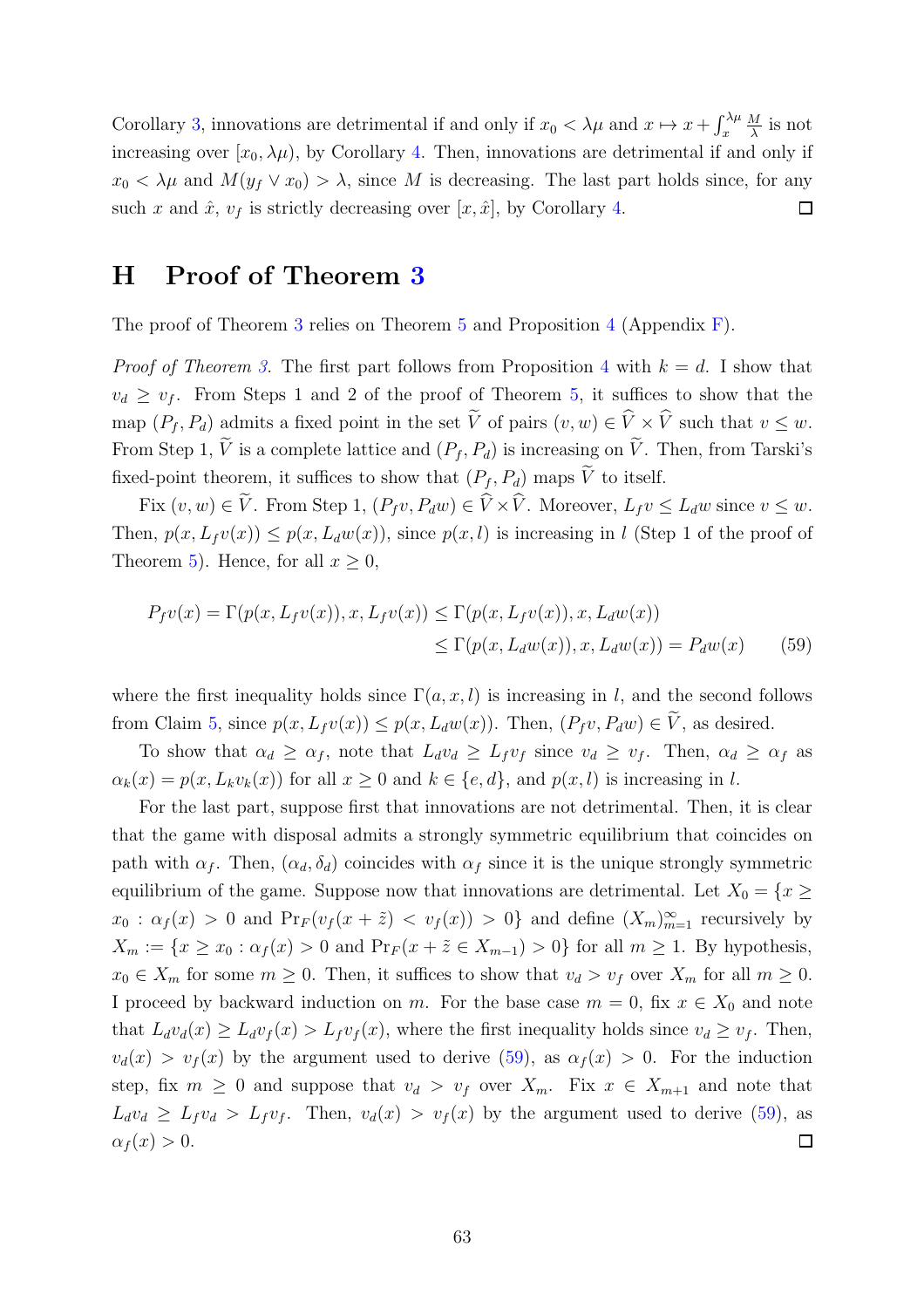### <span id="page-63-0"></span>I Proofs of Lemma [3](#page-27-0) and Theorem [4](#page-27-1)

Proof of Lemma [3.](#page-27-0) The 'if' part is immediate, since concealment has no value if opponents exert no effort. For the 'only if' part, fix an initial stock  $x_0 < \lambda \mu$ . It remains to show that  $\alpha_f$ , coupled with the full-disclosure policy, does not form a PBE. Label this strategy profile  $\xi_f$ . From [\(1\)](#page-5-1), there exists  $z < \lambda \mu - x_0$  in the support of F.

Suppose that  $\xi_f$  is played at initial stock  $\lambda \mu - z$  and the first innovation, obtained by some agent i at some time t, has size z. Then, agent i discloses fully at time t, and no agent exerts any effort thereafter. This raises the public stock to  $\lambda \mu$ , so that the time-t continuation payoff (to each agent) is  $\lambda \mu$ . Because  $\lambda \mu$  solves [\(18\)](#page-12-4), after time t, agent i would also earn  $\lambda \mu$  if she exerted maximal effort until she obtained a further innovation, disclosed it fully, and exerted no effort thereafter. Consider the time-t deviation for agent i in which she does precisely this, but conceals fully at time  $t$ . Conditional on the opponents of agent i obtaining no innovation after time  $t$ , agent i's continuation payoff is again  $\lambda\mu$ . This is because exerting full effort yields no flow of payoff (i.e.  $u(1, x_t) \equiv 0$ ), so the fact that the public stock  $x_t$  equals  $\lambda \mu - z$  instead of  $\lambda \mu$  after time t has no effect. Because  $z > 0$ , Corollary [3](#page-12-3) implies that  $\alpha_f(\lambda \mu - z) > 0$ . Then, the above deviation is profitable, as the opponents of agent  $i$  will obtain an innovation before her with strictly positive probability.

By continuity, there are open neighbourhoods X of  $\lambda \mu - z$  and Z of z such that, if  $\xi_f$  is played at  $x_0$ , and an agent obtains an innovation of size within Z at some time t such that  $x_t \in X$ , agent i has a profitable deviation at time t. From [\(1\)](#page-5-1), this occurs with strictly positive probability, so that  $\xi_f$  does not form a PBE.  $\Box$ 

The proof of Theorem [4](#page-27-1) has two parts. In this appendix, I show that there exist an effort schedule  $\alpha_t^c(k)$  that is increasing in k, and a disclosure cutoff  $q(t)$  taking values in  $[\lambda \mu, \lambda \mu n]$ , such that a family of strategy profiles matching on path the one described by Theorem [4](#page-27-1) constitute Bayes-Nash equilibria. The formal statement of this intermediary result is Proposition [5](#page-64-0) below. I complete the proof of Theorem [4](#page-27-1) in Curello [\(2021\)](#page-31-1), by choosing a particular profile from the aforementioned family, and specifying off-path beliefs inducing a PBE.

The rest of the argument is structured as follows. I begin with several definitions, and state Proposition [5.](#page-64-0) I then state a dynamic-programming result (Lemma [5](#page-65-0) below), and show that Proposition [5](#page-64-0) holds as long as a given Bellman equation admits a solution (Lemma [6](#page-66-0) below). In Appendix [I.1,](#page-67-0) I define a discrete-time, finite-horizon approximation of this Bellman equation and show that it admits a solution for any time length and horizon (Lemma [8\)](#page-68-0). I then prove Proposition [5](#page-64-0) in Appendix [I.2,](#page-69-0) relying on continuity and compactness arguments.

As noted in Section [6.4,](#page-26-0) Theorem [4](#page-27-1) is immediate from Lemma [3](#page-27-0) if  $x_0 \ge \lambda \mu$ , so that we may assume without loss of generality that  $x_0 < \lambda \mu$ . Let S be the quotient space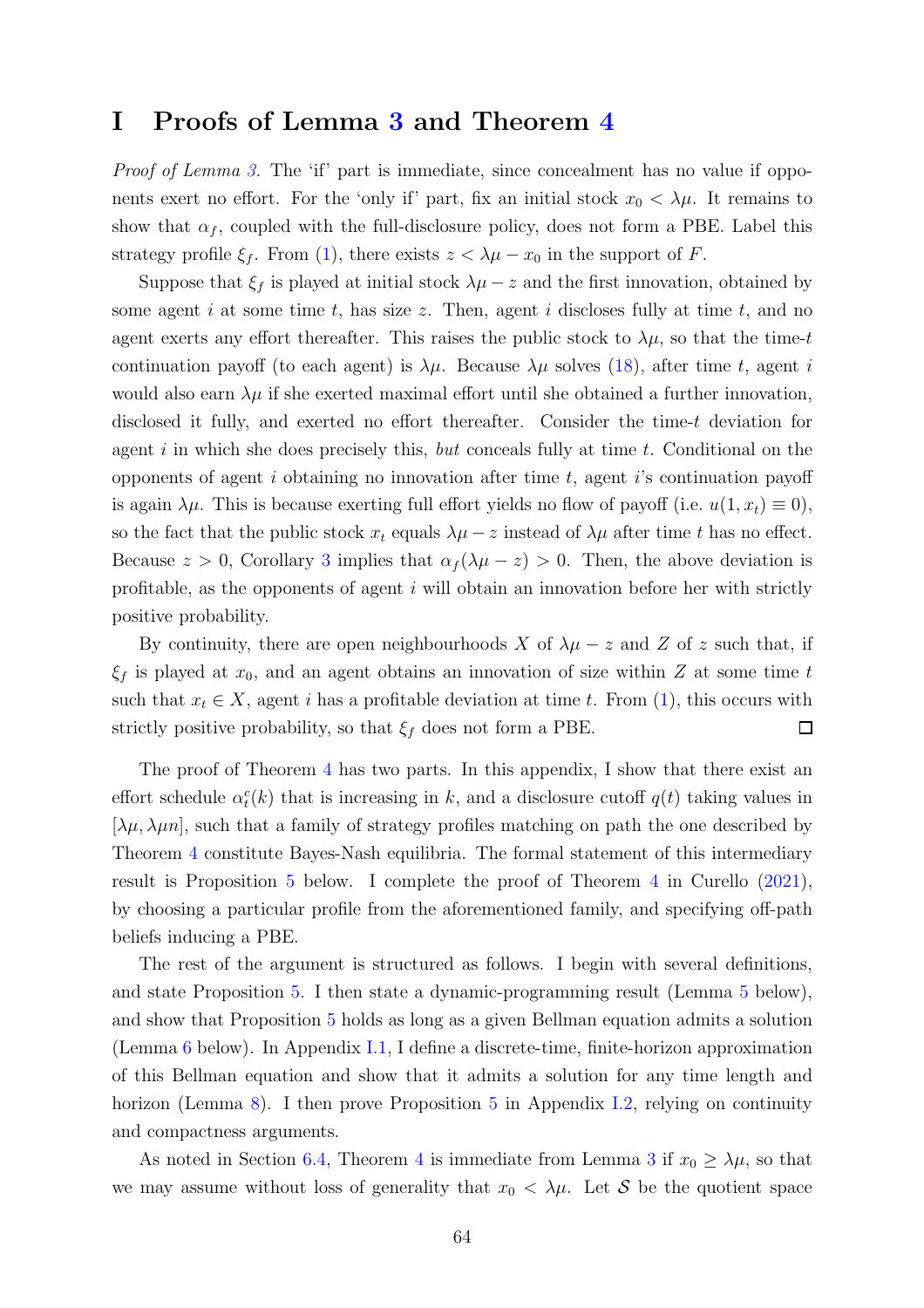of Borel measurable  $\alpha : \mathbb{R}_+^2 \to [0,1]$  such that  $\alpha_t : \mathbb{R}_+ \to [0,1]$  is increasing for all t ≥ 0, with respect to the equivalence relation  $\sim_{\mathcal{S}}$ , defined by  $\alpha \sim_{\mathcal{S}} \alpha'$  if and only if  $\int_0^t \alpha_s(k) ds = \int_0^t \alpha'_s(k) ds$  for each  $t, k \geq 0$ . Let Q be the set of  $q : \mathbb{R}_+ \to \mathbb{R}_+$  such that  $q(t) \leq \liminf_{s \downarrow t} q(s)$  for all  $t \geq 0$ , and  $\mathcal{Q}_0$  be the set of lower-semicontinuous  $q \in \mathcal{Q}$ with image in  $[\lambda \mu, \lambda \mu n]$ , such that  $q(0) = \liminf_{t \downarrow 0} q(t)$ . Recall from Appendix [C](#page-43-3) the formal definition of the game with concealment. Given  $q \in \mathcal{Q}$ , let  $H_q^i$  be the set of private histories histories  $h \in H^i$  for agent i featuring at least one disclosure and such that either (i)  $K^{i}(h) = X(h) \geq \lambda \mu$ , or (ii)  $K^{i}(h) \leq \lambda \mu n$ , agent i did not disclose, and the first disclosure occurred at some time  $t \leq T(h)$  and raised the stock to some value  $x < q(t)$ . Given  $\alpha \in \mathcal{S}$ , let  $\Xi_{\alpha,q}$  be the set of symmetric strategy profiles  $\xi$  such that, (i) in any period t prior to which no disclosure occurred, agent i exerts effort  $\alpha_t(k_t^i)$ , conceals fully if either  $k_t^i = x_0$  or  $k_t^i < q(t)$ , and discloses fully otherwise and (ii) agent i exerts no effort and does not disclose after any history in  $H_q^i$ . Suppose that the opponents of agent i play some  $\xi \in \Xi_{\alpha,q}$ . Note that, given  $t > 0$ , if no disclosure occurs within [0, t], agent i believes that the private stocks  $(k_t^j)$  $_{t}^{j})_{j\neq i}$  of her opponents are i.i.d. with some CDF pinned down by t,  $\alpha$  and q. Label it  $G_t(\alpha, q)$ , and let  $G_0(\alpha, q)$  be the degenerate CDF with value  $x_0$ . Recall the definitions of beliefs b and information sets  $(h, b)$  from Appendix [C.](#page-43-3) Given  $t \geq 0$ , let  $\underline{B}_{\alpha,q}^i(t)$  be the set of agent i's beliefs  $b := \prod_{j \neq i} b^j$  such that, for all  $j \neq i$ , the pushforward of  $b^j$  by  $K^j$  is  $G_t(\alpha, q)$ .

<span id="page-64-0"></span>**Proposition 5.** If  $x_0 < \lambda \mu$ , there are  $\alpha \in S$  and  $q \in \mathcal{Q}_0$  such that, for any i,  $\xi^i$  is a best response against  $\xi^{-i}$  any information set  $(h, b)$  such that  $X(h) = x_0$  and  $b \in \underline{B}^i_{\alpha,q}(T(h))$ .

Several definitions are needed to state the next result. For all  $x \geq 0$ , let  $\underline{v}(x)$  be the value of the single-agent game with initial stock  $x^{102}$  $x^{102}$  $x^{102}$  Given  $t \geq 0$  and  $k \geq x \geq \lambda \mu$ , let  $\hat{v}_t(x, k)$  be the time-t value of an agent i with  $k_t^i = k$ , assuming that she does not disclose at time t, that  $x_t = x > x_0$ , and that her opponents do not disclose for the remainder of the game. Let  $V$  be the space of 1-Lipschitz continuous, increasing and convex maps  $v : \mathbb{R}_+ \to \mathbb{R}$ , let  $V_0$  be the set of  $v \in V$  such that  $v = v$  on  $(\lambda \mu n, \infty)$  and  $v - \underline{v}$  is decreasing, and let  $V_0$  be the set of maps  $v : \mathbb{R}_+ \to V_0$  that are continuous in the supremum metric.

Let  $A^c$  be the quotient space of Borel measurable  $a : \mathbb{R}_+ \to [0, 1]$  by the equivalence relation identifying a and  $\hat{a}$  if and only if  $\int_0^t a_s ds = \int_0^t \hat{a}_s ds$  for all  $t > 0$ . Given  $\delta \in [0, \infty]$ and  $a \in A^c$ , let  $H(a, \delta)$  be the CDF of the random time  $\pi$  of the first increment obtained by an agent who exerts effort  $a_s$  at any time  $s < \delta$ , and no effort after  $\delta$  (with ' $\pi = \infty$ ' if no increment arises).<sup>[103](#page-64-2)</sup> Given  $\alpha \in \mathcal{S}$  and  $q \in \mathcal{Q}$ , suppose that the opponents of agent i play some  $\xi \in \Xi_{\alpha,q}$ . Note that, if no disclosure occurred by some time t, assuming that agent i does not disclose after time t, the joint distribution of  $(\tau, \kappa)$ , where  $t + \tau$  is the

<span id="page-64-2"></span><span id="page-64-1"></span><sup>102.</sup> That is, assuming that  $n = 1$ ,  $\underline{v}$  is the unique solution to [\(9\)](#page-8-0) in the set  $B_{\overline{w}}$ , defined Appendix [D.](#page-46-0) 103. That is,  $[H(a, \delta)](\pi) := 1 - e^{-\lambda \int_0^{\pi \wedge \delta} a_s ds}$  for all  $\pi \in \mathbb{R}_+$ .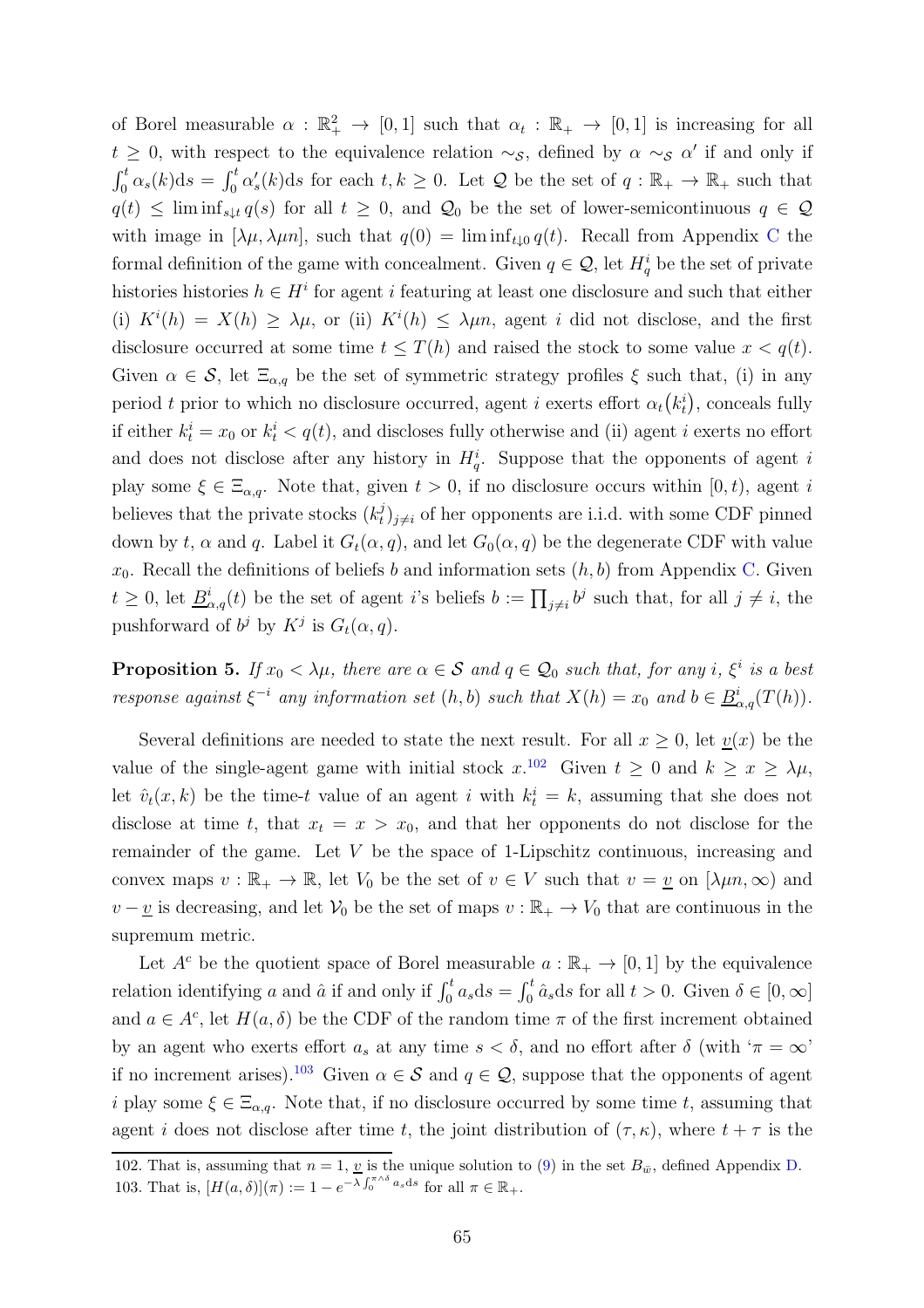<span id="page-65-0"></span>time of the first disclosure by any opponent of agent i after time t, and  $\kappa$  is the value disclosed (with ' $\tau = \infty$ ' and  $\kappa = 0$  if no opponent ever discloses), is pinned down by t,  $\alpha$ , and q. Label it  $J(t, \alpha, q)$ .

**Lemma 5.** Suppose that  $x_0 < \lambda \mu$ . Given  $\alpha \in \mathcal{S}$ ,  $q \in \mathcal{Q}_0$ , and  $v \in \mathcal{V}_0$ , the following are equivalent:

- (a) For any  $\xi \in \Xi_{\alpha,q}$ , i, and information set  $(h, b)$  for agent i such that  $X(h) = x_0$ and  $b \in \underline{B}_{\alpha,q}^i(T(h))$ ,  $\xi^i$  is a best response against  $\xi^{-i}$  at  $(h, b)$  and yields agent i continuation payoff  $v_t(k_t^i)$ .
- <span id="page-65-3"></span>(b) For each  $t \geq 0$  and  $k \geq x_0$ ,

$$
v_t(k) := \sup_{\substack{\delta \in [0,\infty] \\ a \in A^c}} \mathbb{E} \left[ x_0 \int_0^{\widetilde{T}} e^{-s} (1 - a_s) ds \right. \\ + e^{-\widetilde{T}} \left( \mathbb{1}_{\tilde{\tau} = \tilde{T}} \hat{v}_{t + \tilde{T}}(\tilde{\kappa}, k \vee \tilde{\kappa}) + \mathbb{1}_{\tilde{\pi} = \tilde{T}} v_{t + \tilde{T}}(k + \tilde{z}) + \mathbb{1}_{\tilde{T} = \delta} \underline{v}(k) \right) \right] \tag{60}
$$

where  $(\tilde{\pi}, (\tilde{\tau}, \tilde{\kappa}), \tilde{z}) \sim H(a, \delta) \times J(t, \alpha, q) \times F$  and  $\tilde{T} := \tilde{\pi} \wedge \tilde{\tau} \wedge \delta$ . Moreover, the *objective in* [\(60\)](#page-65-1) is maximised by  $\delta \in [0, \infty]$  and  $a \in A^c$  given by

<span id="page-65-4"></span><span id="page-65-1"></span>
$$
\delta := \min\left\{ s \ge 0 : k \ge q(t+s) \right\} \cup \{\infty\} \quad \& \quad a : s \mapsto \alpha_{t+s}(k). \tag{61}
$$

I omit the proof of Lemma [5.](#page-65-0) The Bellman equation [\(60\)](#page-65-1) may be understood as follows. At any time t prior to the first disclosure, an agent i with private stock  $k_t^i = k$ picks a delay  $\delta$  after which, if she obtained no increment and none of her opponents disclosed, she discloses fully (where  $\delta = \infty$  if agent i does not disclose in this situation), and a schedule a describing her effort until either she obtains an increment, or an opponent discloses, or time  $t + \delta$  is reached.<sup>[104](#page-65-2)</sup> Agent i's value after she discloses fully is  $v(k)$  as, following such a disclosure, her opponents do not disclose for the remainder of the game. Moreover, given a realisation  $(\tau, \kappa)$  of  $(\tilde{\tau}, \tilde{\kappa})$ , agent *i*'s value after an opponent discloses  $\kappa$  at time  $t + \tau$  is  $\hat{v}_{t+\tau}(\kappa, k \vee \kappa)$ .

In light of Lemma [5,](#page-64-0) to prove Proposition 5, it suffices to exhibit  $\alpha \in \mathcal{S}, q \in \mathcal{Q}_0$ , and  $v \in V_0$  such that [\(b\)](#page-65-3) holds. I end this section by deriving a strengthening of (b) (Lemma [6\)](#page-66-0), expressed in a language that allows to formulate a discrete-time approxima-tion of [\(60\)](#page-65-1) for any time length  $\Delta > 0$ . Several definitions are necessary. Given  $\Delta > 0$ , for all  $a \in [0, 1]$ , define the CDF  $F^{\Delta, a}$  with support within  $\mathbb{R}_+$  by

$$
F^{\Delta,a}(z) := \left(1 - e^{-a\Delta\lambda}\right) F(z) + e^{-a\Delta\lambda} \quad \text{for all } z \ge 0.
$$

<span id="page-65-2"></span><sup>104.</sup> In  $(60)$ , we neglect the constraint that agent i cannot disclose prior to obtaining the first increment. This is without loss as any  $q \in \mathcal{Q}_0$  is bounded below by  $\lambda \mu > x_0$  so that, from [\(61\)](#page-65-4),  $\delta = \infty$  if  $k = x_0$ .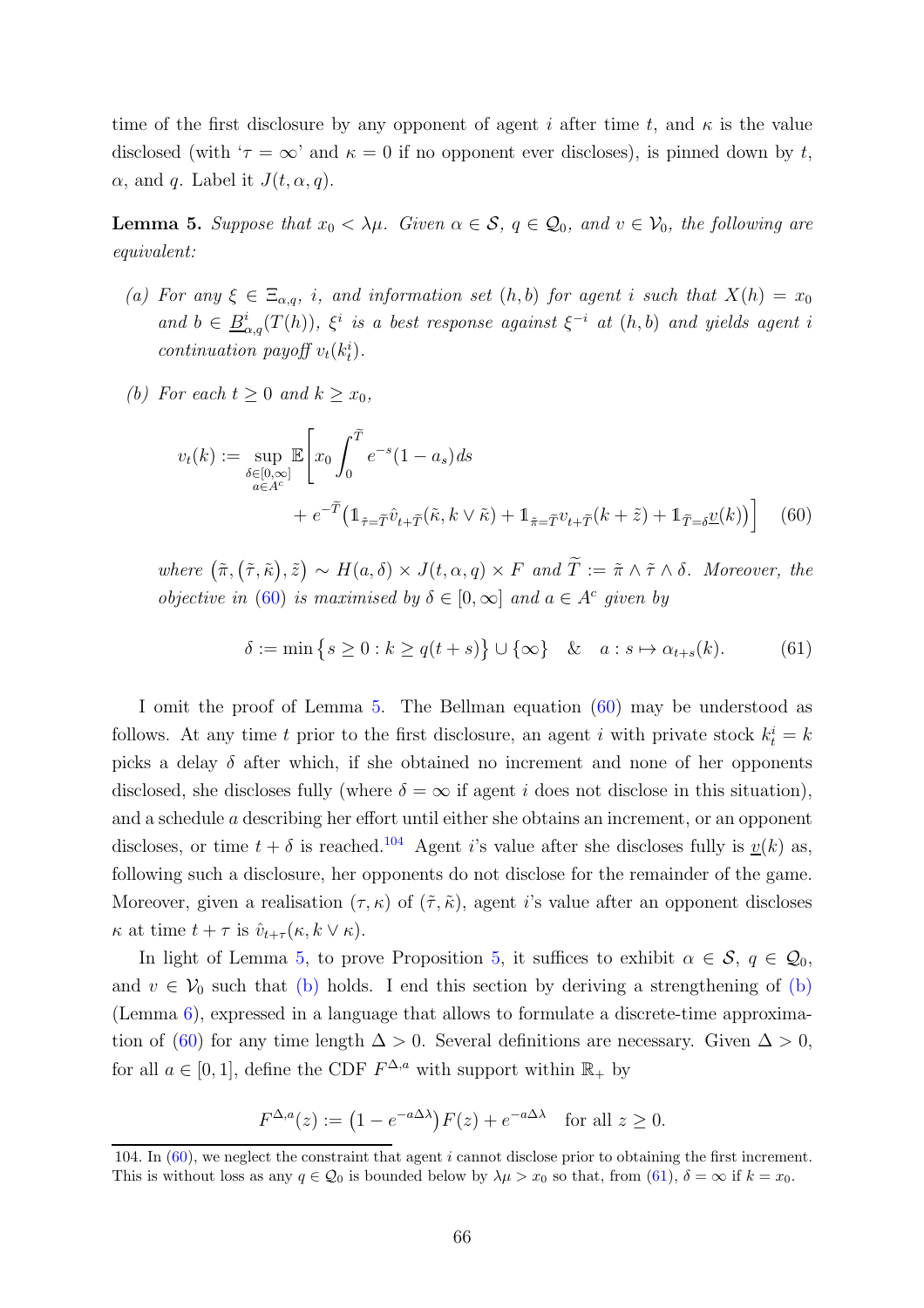Let  $\underline{v}_{\Delta} : \mathbb{R}_+ \to \mathbb{R}$  be the unique element of V solving the Bellman equation

<span id="page-66-2"></span>
$$
\underline{v}_{\Delta}(x) = \max_{a \in [0,1]} x \left( 1 - e^{-\Delta} \right) (1 - a) + e^{-\Delta} \mathbb{E}_{F^{\Delta,a}} [\underline{v}_{\Delta}(x + \tilde{z})],\tag{62}
$$

and let  $\underline{v}_0 := \underline{v}^{105}$  $\underline{v}_0 := \underline{v}^{105}$  $\underline{v}_0 := \underline{v}^{105}$  Also let V be the set of Borel measurable  $v : \mathbb{R}_+^2 \to \mathbb{R}$  such that  $v_t \in V$ for all  $t \geq 0$ , and

$$
Y':=[0,\infty]\times A^c\quad\&\quad \Theta_0:=\mathbb{R}^3_+\times\mathcal{S}\times\mathcal{Q}\times\mathcal{V}
$$

with typical elements  $y := (\delta, a)$  and  $\theta := (\Delta, t, k, \alpha, q, v)$ , respectively. Let  $I: Y' \times \Theta_0 \to$  $\mathbb R$  be given by

$$
I(y,\theta) := \mathbb{E}\Bigg\{x_0 \int_0^{\widetilde{T}} e^{-s} (1-a_s)ds + e^{-\widetilde{T}} \Big[1_{\tilde{\tau} > \tilde{\pi} \le \delta} v_{t+\tilde{T}}(k+\tilde{z}) + (1-1_{\tilde{\tau} > \tilde{\pi} \le \delta}) \underline{v}_{\Delta}\Big(\big(k+1_{\tilde{\pi} = \tilde{T}} \tilde{z}\big) \vee 1_{\tilde{\tau} = \tilde{T}} \tilde{\kappa}\Big)\Big]\Bigg\}
$$

where  $y := (\delta, a), \theta := (\Delta, t, k, \alpha, a, v), \widetilde{T} := \widetilde{\tau} \wedge \widetilde{\pi} \wedge \delta,$ 

$$
(\tilde{\tau}, \tilde{\pi}) := \begin{cases} (\Delta \lceil \tilde{\tau}_0 / \Delta \rceil, \Delta \lceil \tilde{\pi}_0 / \Delta \rceil) & \text{if } \Delta > 0 \\ (\tilde{\tau}_0, \tilde{\pi}_0) & \text{if } \Delta = 0, \end{cases}
$$
 (63)

and  $(\tilde{\pi}_0, (\tilde{\tau}_0, \tilde{\kappa}), \tilde{z}) \sim H(a, \delta) \times J(t, \alpha, q) \times F$ . Given  $\Delta > 0$ , let  $T_{\Delta} := \{0, \Delta, 2\Delta, \dots\},\$  $\overline{T}_{\Delta} := T_{\Delta} \cup \{\infty\}, A_{\Delta}^c$  be the set of  $a \in A^c$  that are constant over  $[(m-1)\Delta, m\Delta)$  for all  $m \in \mathbb{N}$ . Also let  $T_0 := \mathbb{R}_+$ ,  $\bar{T}_0 := [0, \infty]$ , and  $A_0^c := A$ . Define  $I^* : \Theta_0 \to \mathbb{R}$  by

$$
I^*(\theta):=\sup_{\bar{T}_{\Delta}\times A_{\Delta}^c}I(\cdot,\theta)
$$

<span id="page-66-0"></span>for any  $\theta := (\Delta, t, k, \alpha, q, v).$ 

**Lemma 6.** Let  $\alpha \in \mathcal{S}$ ,  $q \in \mathcal{Q}_0$ , and  $v \in \mathcal{V}_0$  be such that, for all  $t \geq 0$  and  $k \geq x_0$ ,

<span id="page-66-3"></span>
$$
v_t(k) = I^*(\theta) = I((\delta, a), \theta) \quad \text{where } \delta \text{ and a are given by (61),} \tag{64}
$$

<span id="page-66-1"></span><sup>105.</sup> We may view  $\underline{v}_{\Delta}$  as a discrete-time approximation of the map  $\underline{v}$  for time length  $\Delta > 0$ . In particular,  $v_\Delta \to v$  uniformly as  $\Delta \to 0$ . To see why note that, given any  $x \geq 0$ ,  $v(x)$  is the value of the single-agent problem with initial stock  $x \ge 0$ . By standard dynamic-programming arguments,  $v_{\Lambda}$  is the value of the single-agent problem with three differences: (a) the time discount factor  $t \mapsto e^{-t}$  is replaced by  $t \mapsto e^{-\Delta \lfloor t/\Delta \rfloor}$ , (b) effort is constrained to be constant within the time interval  $[(m-1)\Delta, m\Delta)$  for any  $m \in \mathbb{N}$ , and (c) for any  $t \geq 0$ , increments occuring at time t are 'delayed' to time  $\Delta[t/\Delta]$ . Clearly, the value of the latter problem approximates that of the former as  $\Delta$  vanishes, and thus  $\underline{v}_{\Delta} \to \underline{v}$  pointwise. Uniform convergence follows since, clearly, there exists  $\hat{x} > 0$  such that  $\underline{v}_{\Delta}(x) = \underline{v}(x) = x$  for all  $x \geq \hat{x}$ and  $\Delta > 0$  sufficiently small. By standard dynamic-programming arguments, to prove that  $\underline{v}_{\Delta}$  lies in V, it suffices to show that  $(62)$  admits a solution in V. This follows easily from Tarki's fixed-point theorem, since V is a complete lattice with respect to the point-wise order. Because  $\underline{v}_{\Delta} \to \underline{v}$ ,  $\underline{v} \in V$  as well.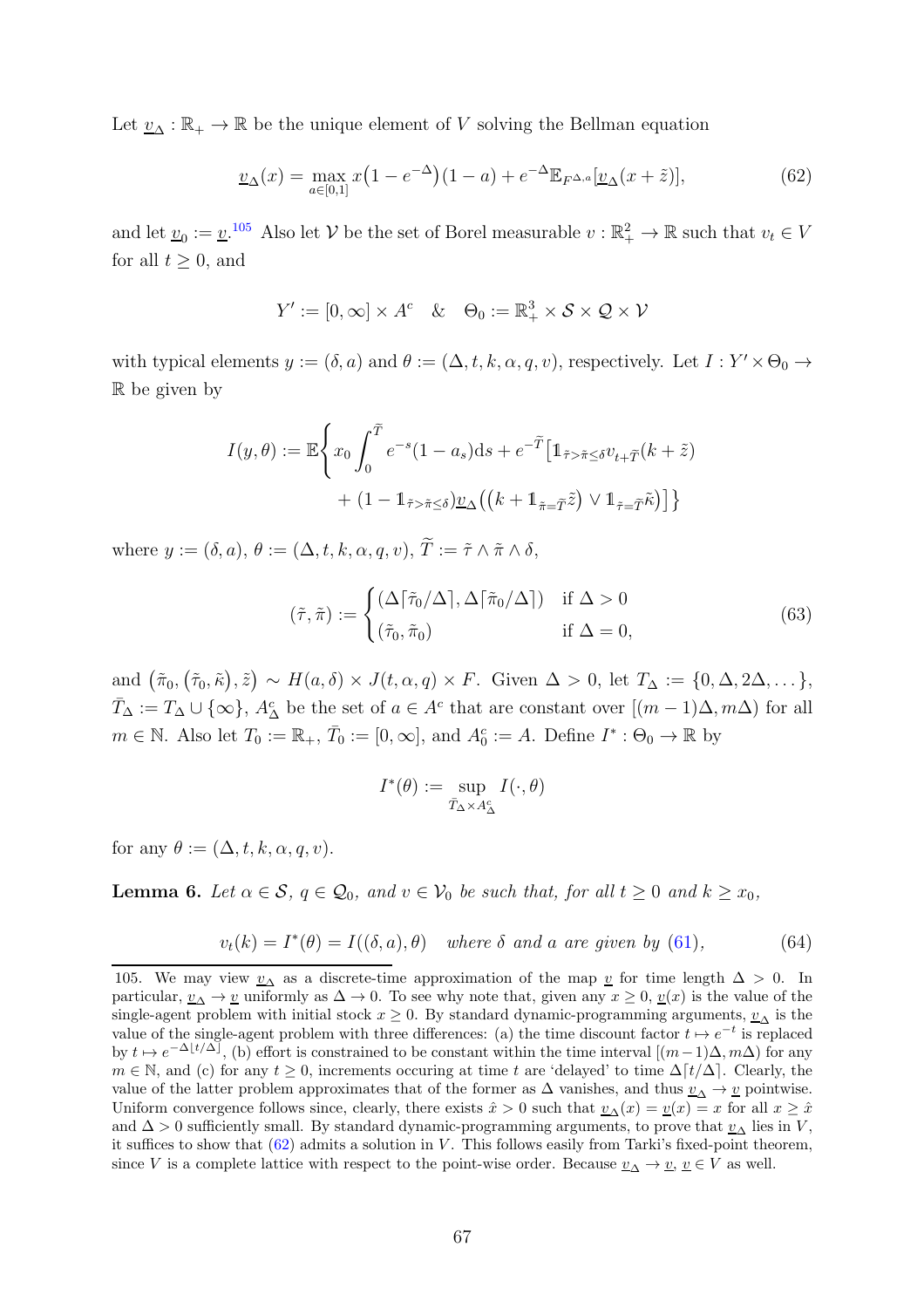holds with  $\theta := (0, t, k, \alpha, q, v)$ . Then, any  $\xi \in \Xi_{\alpha,q}$  is a Bayes-Nash equilibrium.

*Proof.* In light of Lemma [5,](#page-65-0) it suffices to show that [\(b\)](#page-65-3) holds. Fix  $t \geq 0$  and  $k \geq x_0$ , let  $\theta := (0, t, k, \alpha, q, v)$ , and label  $I_0(\delta, a)$  the objective on the right-hand side of [\(60\)](#page-65-1) for any  $\delta \in [0, \delta]$  and  $a \in A^c$ . Then, it suffices to show that  $I_0(\delta, a) \leq I((\delta, a), \theta)$  for any  $\delta \in [0,\delta]$  and  $a \in A^c$ , where equality holds for  $\delta$  and  $a$  given by [\(61\)](#page-65-4). Fix  $\delta$  and  $a$  and suppose without loss that  $\delta > 0$ . It suffices to show that, given  $(\tilde{\kappa}, \tilde{\tau}) \sim J(t, \alpha, q)$ , a.s.,  $\hat{v}_{t+\tilde{\tau}}(\tilde{\kappa}, k \vee \tilde{\kappa}) \leq \underline{v}(k \vee \tilde{\kappa})$ , and that equality holds if  $\delta$  and  $a$  are given by [\(61\)](#page-65-4). For the former note that, a.s.,  $\tilde{\kappa} \ge q(\tilde{\tau}) \ge \lambda \mu$  so that  $\hat{v}_{t+\tilde{\tau}}(\tilde{\kappa}, k \vee \tilde{\kappa}) \le k \vee \tilde{\kappa} = \underline{v}(k \vee \tilde{\kappa})$ . For the latter, note that  $\tilde{\kappa} \geq k$  a.s. if  $\delta > 0$  is given by [\(61\)](#page-65-4), so that  $\hat{v}_{t+\tilde{\tau}}(\tilde{\kappa}, k \vee \tilde{\kappa}) = k \vee \tilde{\kappa}$ .  $\Box$ 

#### <span id="page-67-0"></span>I.1 Approximate Bellman equation

In this section, I define a discrete-time, finite-horizon approximation of the Bellman equation ' $v_t(k) = I^*(\theta)$ ' (Lemma [6\)](#page-66-0), and show that it admits a solution with the desired property [\(61\)](#page-65-4) for any time length  $\Delta > 0$  and horizon  $M \in \mathbb{N}$  (Lemma [8](#page-68-0) below). As part of the analysis, I establish bounds for the disclosure cutoff  $q$  that is part of the solution, and show that they converge to the desired values as the approximation becomes more accurate (Lemma [7](#page-68-1) below).

[I](#page-63-0) begin with several definitions. Recall from Appendix I the definitions of  $S$ ,  $Q$ ,  $V$ , J,  $F^{\Delta,a}$  and  $\underline{v}_{\Delta}$ . Let S be the set of increasing  $\alpha : \mathbb{R}_+ \to [0,1]$  and, given  $m \in \mathbb{N}$ , let

$$
Y:=\{0,1\}\times[0,1]\quad\&\quad \Theta_m:=\mathbb{R}_+\times S^m\times\mathbb{R}^m_+\times V
$$

with typical elements  $y := (\delta, a)$  and  $\theta := (k, \alpha, q, v)$ , respectively. Let  $I_{\Delta,m}: Y \times \Theta_m \to \mathbb{R}$ be given by

$$
I_{\Delta,m}(y,\theta) = \begin{cases} \underline{v}_{\Delta}(k) & \text{if } \delta = 0 \\ x_0 \left(1 - e^{-\Delta}\right) (1 - a) \\ + e^{-\Delta} \mathbb{E}[\mathbb{1}_{\tilde{\tau} \leq \Delta} \underline{v}_{\Delta}(\tilde{\kappa} \vee (k + \tilde{z})) + \mathbb{1}_{\tilde{\tau} > \Delta} v(k + \tilde{z})] & \text{if } \delta = 1 \end{cases}
$$

where  $y := (\delta, a), \theta := (k, \alpha, q, v), (\tilde{z}, (\tilde{\tau}, \tilde{\kappa})) \sim F^{\Delta, a} \times J((m-1)\Delta, \hat{\alpha}, \hat{q}),$  and  $\hat{\alpha} \in \mathcal{S}$  and  $\hat{q} \in \mathcal{Q}$  are such that  $\hat{\alpha}_t = \alpha_l$  and  $\hat{q}_t = q_l$  for all  $l \in \{1, \ldots, m\}$  and  $t \in [(l-1)\Delta, l\Delta)$ . Also let  $I_{\Delta,m}^* : \Theta_m \to \mathbb{R}$  be given by

$$
I^*_{\Delta,m}(\theta):=\max_{Y}I_{\Delta,m}(\cdot,\theta).
$$

I define bounds  $q^+$  and  $q^-$  for the disclosure cutoff q for each  $\Delta > 0$ , and show that they converge to the desired values as  $\Delta$  vanishes (Lemma [7](#page-68-1) below). Given  $\Delta > 0$ , let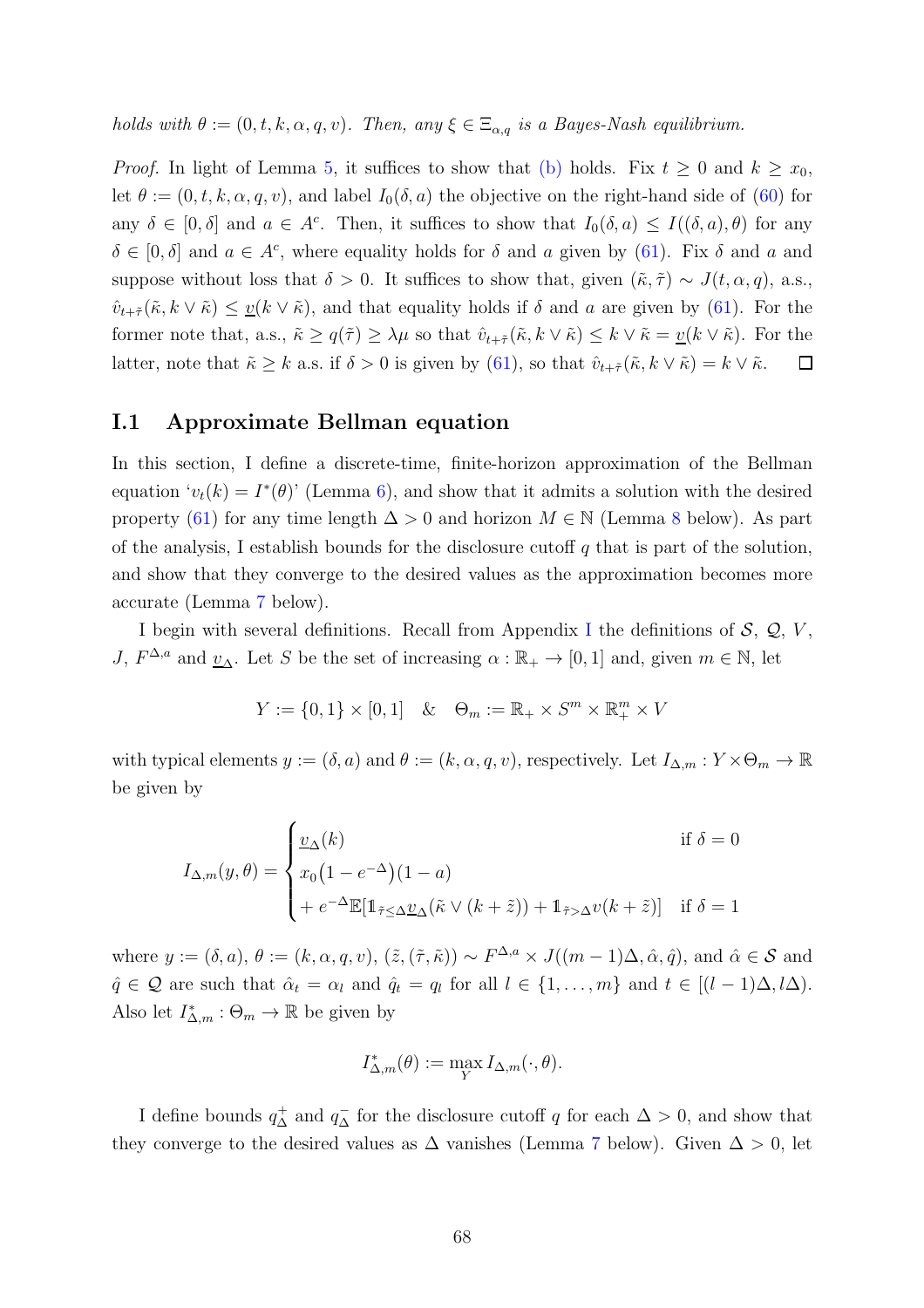$q_{\Delta}^-$  be the largest  $x \geq 0$  such that the objective in [\(62\)](#page-66-2) is maximised by  $a = 1,^{106}$  $a = 1,^{106}$  $a = 1,^{106}$  and

$$
q_{\Delta}^{+} := \sup \Big\{ k \in \mathbb{R}_{+} : \arg \max_{a \in [0,1]} I_{\Delta,m}((1,a),(k,\alpha,q,v)) \geq k \geq \max q \text{ for some } m \in \mathbb{N},
$$
  

$$
\alpha \in S^{m}, q \in \mathbb{R}_{+}^{m} \text{ and } v \in V, \text{ such that } v(l) = l \text{ for all } l \geq k \Big\}.
$$

<span id="page-68-1"></span>**Lemma 7.**  $q_{\Delta}^- \leq q_{\Delta}^+ < \infty$  for all  $\Delta > 0$ ,  $\liminf_{\Delta \to 0} q_{\Delta}^- \geq \lambda \mu$  and  $\limsup_{\Delta \to 0} q_{\Delta}^+ \leq n \lambda \mu$ .

Lemma [7](#page-68-1) is proved in Curello [\(2021](#page-31-1)). Next, I restate [\(64\)](#page-66-3) in a language that allows to formulate a finite-horizon approximation for any given time length  $\Delta > 0$  (Remark [1](#page-68-3) below). Given  $\Delta > 0$ , let  $Q_{\Delta} := [q_{\Delta}^-, q_{\Delta}^+]$ , and  $V_{\Delta}$  be the set of  $v \in V$  such that  $v - \underline{v}_{\Delta}$ is decreasing and  $v(k) = \underline{v}_{\Delta}(k)$  for  $k \geq q^+_{\Delta}$ . Let  $\mathcal{Q}_{\Delta}$  be the set of  $q \in \mathcal{Q}$  that have image in  $Q_{\Delta}$  and are constant on  $[(m-1)\Delta, m\Delta)$  for all  $m \in \mathbb{N}$ . Similarly, let  $\mathcal{S}_{\Delta}(\mathcal{V}_{\Delta})$  be the set of  $\alpha \in \mathcal{S}$   $(v \in \mathcal{V})$  such that, for all  $k \geq 0$ ,  $t \mapsto \alpha_t(k)$   $(t \mapsto v_t(k))$  is constant over  $[(m-1)\Delta, m\Delta)$  for all  $m \in \mathbb{N}$ .

<span id="page-68-3"></span>Remark 1. Let  $\Delta > 0$  and  $(\alpha_m, q_m, v_m)_{m \in \mathbb{N}} \subset S \times Q_{\Delta} \times V_{\Delta}$  be such that, for all  $m \in \mathbb{N}$ and  $k \geq x_0$ ,

<span id="page-68-4"></span>
$$
v_m(k) = I_{\Delta,m}^*(k, \theta_m) = I_{\Delta,m}((1_{k < q_m}, \alpha_m), \theta_m) \tag{65}
$$

where  $\theta_m := (k, (\alpha_l)_{l=1}^m, (q_l)_{l=1}^m, v_{m+1})$ . Define  $(\hat{\alpha}, \hat{q}, \hat{v}) \in \mathcal{S}_{\Delta} \times \mathcal{Q}_{\Delta} \times \mathcal{V}_{\Delta}$  by

<span id="page-68-6"></span>
$$
(\hat{\alpha}_t, \hat{q}_t, \hat{v}_t) = (\alpha_m, q_m, v_m) \quad \text{for all } m \in \mathbb{N} \text{ and } t \in [(m-1)\Delta, m\Delta). \tag{66}
$$

Then [\(64\)](#page-66-3) holds with  $v = \hat{v}$  and  $\theta := (\Delta, t, k, \hat{\alpha}, \hat{q}, \hat{v})$  for any  $t \in T_{\Delta}$  and  $k \geq x_0$ .

Remark [1](#page-68-3) is proved in Curello [\(2021\)](#page-31-1). I end this section by showing that there are (well-behaved) sequences of arbitrary length in  $S \times Q_{\Delta} \times V_{\Delta}$  that satisfy [\(65\)](#page-68-4) (Lemma [8](#page-68-0) below). Recall the definition of  $G_t(\alpha, q)$  from Appendix [I.](#page-63-0) Note that  $G_t(\alpha, q) = G_t(\hat{\alpha}, \hat{q})$ for any  $\hat{\alpha} \in \mathcal{S}$ , and  $\hat{q} \in \mathcal{Q}$  such that  $\alpha = \hat{\alpha}$  and  $q = \hat{q}$  on [0, t). Given  $\Delta > 0$ ,  $m \in \mathbb{N}$ ,  $\alpha \in S^m$ , and  $q \in \mathbb{R}^m_+$ , define

$$
G^{\Delta,m}(\alpha, q) := G_{m\Delta}(\hat{\alpha}, \hat{q}) \tag{67}
$$

<span id="page-68-0"></span>where  $\hat{\alpha} \in \mathcal{S}$  and  $\hat{q} \in \mathcal{Q}$  are given by  $\hat{\alpha}_t = \alpha_l$  and  $\hat{q}_t = q_l$  for all  $l \in \{1, \ldots, m\}$  and  $t \in [(l-1)\Delta, l\Delta).$ 

**Lemma 8.** There are  $\Delta_0 > 0$  and  $\gamma : (0, \infty) \to (0, \infty)$  such that, for any  $\Delta \in (0, \Delta_0)$  and  $M \in \mathbb{N}$ , there are  $\alpha \in S^M$ ,  $q \in Q^M_{\Delta}$ , and  $v \in V^{M+1}_{\Delta}$  such that, given any  $m = 1, ..., M$ , [\(65\)](#page-68-4) holds for all  $k \geq x_0$  and, moreover,

<span id="page-68-5"></span>
$$
\sup |v_{m+1} - v_m| \vee |g_m - g_{m-1}| \le \gamma(m\Delta)\Delta,\tag{68}
$$

<span id="page-68-2"></span><sup>106.</sup> The objective in [\(62\)](#page-66-2) is maximised by  $a = 1$  for  $x = 0$ , so that  $q_{\Delta}^-$  is well-defined. Moreover, it is easy to show that  $a = 0$  is the unique maximiser of [\(62\)](#page-66-2) for  $x > \Delta\lambda\mu/\overline{(e^{\Delta}-1)}$ , so that  $q_{\Delta}^-$  is finite.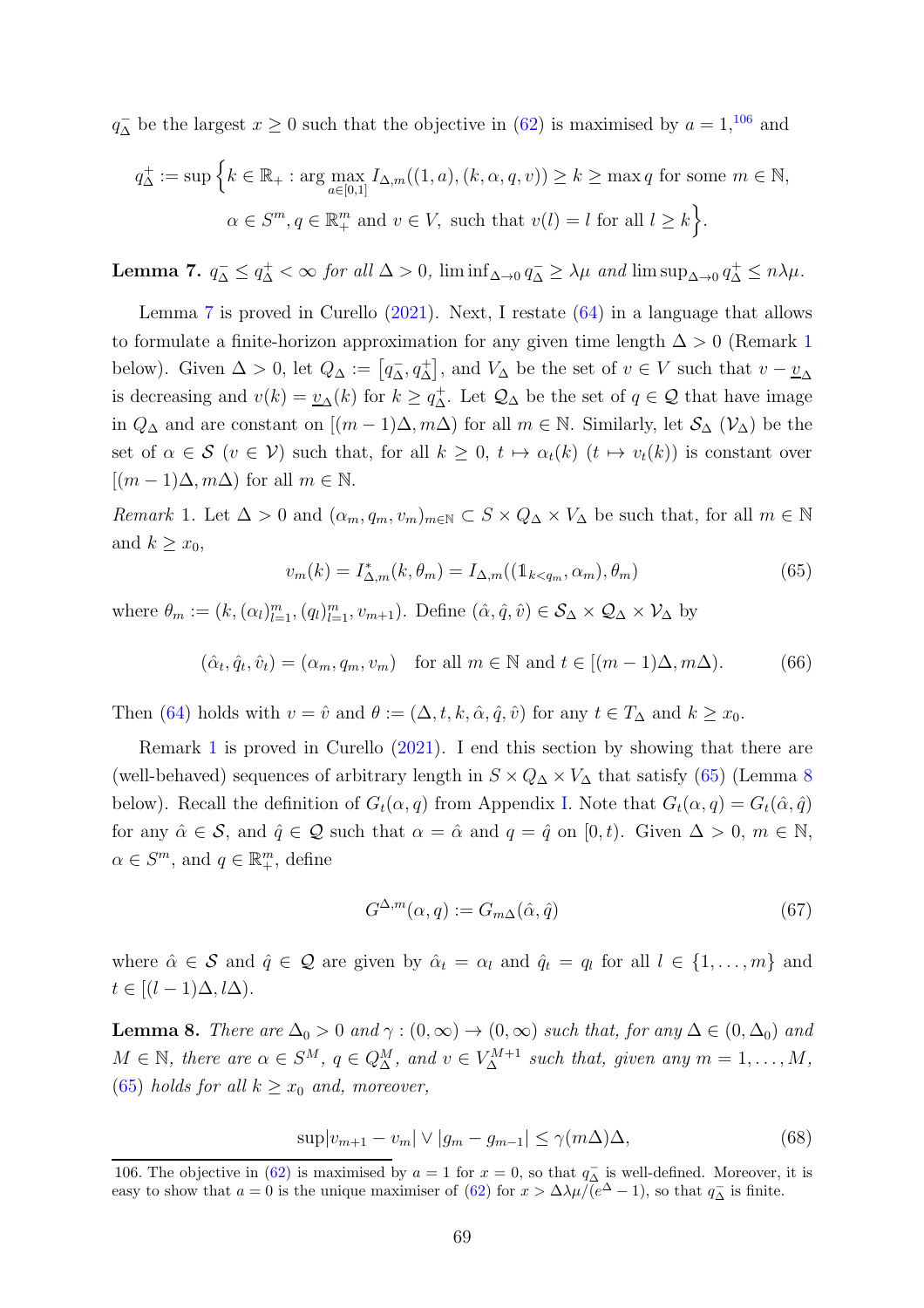where  $g_m := G^{\Delta,m}((\alpha_l)_{l=1}^m, (q_l)_{l=1}^m)$  for each  $m = 1, \ldots, M$ , and  $g_0$  is degenerate at  $x_0$ .

<span id="page-69-0"></span>Lemma [8](#page-68-0) is proved in Appendix [I.3.](#page-71-0)

#### I.2 Proof of Proposition [5](#page-64-0)

In this section, I show that the approximate solution to the Bellman equation constructed in Lemma [8](#page-68-0) lies in a suitably compact space (Remarks [2](#page-69-1) and [3](#page-69-2) and Lemma [9\)](#page-69-3), and that the functional underlying the Bellman equation is continuous in the limit as the approximation becomes more accurate (Lemma [10\)](#page-70-0). I end with the proof of Proposition [5.](#page-64-0)

Recall the definitions of S, Q, Q<sub>0</sub>, V, V<sub>0</sub>, and T<sub>△</sub> from Appendix [I,](#page-63-0) and of  $\mathcal{Q}_\Delta$  and  $\mathcal{V}_{\Delta}$  from Appendix [I.1.](#page-67-0) Endow S with the topology such that  $\alpha^m \to \alpha$  if and only if  $\int_0^t \alpha_s^m(k) \, ds \to \int_0^t \alpha_s(k) \, ds$  for all  $t, k \geq 0$ .

<span id="page-69-1"></span>*Remark 2.*  $S$  is sequentially compact.<sup>[107](#page-69-4)</sup>

<span id="page-69-3"></span>Endow Q with the topology such that  $q^m \to q$  if and only if  $\inf_{[t',t'')} q^m \to \inf_{[t',t'')} q$ for all but countably many  $t' < t''$ . The next result is proved in Curello [\(2021](#page-31-1)).

**Lemma 9.** Let  $(\Delta^m)_{m \in \mathbb{N}} \subset (0, \infty)$  converge to 0, and  $(q^m)_{m \in \mathbb{N}} \in \prod_{m \in \mathbb{N}} \mathcal{Q}_{\Delta^m}$ . There exists  $q \in \mathcal{Q}_0$  such that  $q^m \to q$  in  $\mathcal Q$  along a subsequence. Moreover, for any  $t \geq 0$ ,  $k \geq x_0$  and  $q \in \mathcal{Q}_0$  such that  $q^m \to q$  in  $\mathcal{Q}$ , there are  $(t^m)_{m \in \mathbb{N}} \in \prod_{m \in \mathbb{N}} T_{\Delta^m}$  and  $(k_m)_{m\in\mathbb{N}}\subset [x_0,\infty)$  such that  $t^m\to t$ ,  $k_m\to k$ , and  $\delta_m\to\delta$  where  $\delta$  is given by [\(61\)](#page-65-4) and

<span id="page-69-6"></span>
$$
\delta_m := \min\{s \ge 0 : k_m \ge q^m(t^m + s)\} \cup \{\infty\} \quad \text{for each } m \in \mathbb{N}.
$$
 (69)

<span id="page-69-2"></span>Endow V with the the supremum metric, and V with the topology such that  $v^m \to v$ if and only if  $v^m$  converges uniformly to v on  $[0, t]$  for all  $t > 0$ .

Remark 3. Let  $(0, \infty) \supset (\Delta^m)_{m \in \mathbb{N}} \to 0$  and  $(v^m)_{m \in \mathbb{N}} \in \prod_{m \in \mathbb{N}} \mathcal{V}_{\Delta^m}$  be such that, for all  $t > 0$ , there is  $\gamma > 0$  such that, for all  $m \in \mathbb{N}$ ,  $v^m$  is  $\gamma$ -Lipschitz on  $T_{\Delta^m} \cap [0, t]$  in the supremum metric. Then, there is  $v \in V_0$  such that  $v^m \to v$  along a subsequence.<sup>[108](#page-69-5)</sup>

Recall the definitions of Y' and  $\Theta_0$  from Appendix [I,](#page-63-0) and of  $\mathcal{S}_\Delta$  and  $G_t(\alpha, q)$  from Appendix [I.1.](#page-67-0) Let

$$
\Theta:=\left(\bigcup_{\Delta>0}\{\Delta\}\times T_\Delta\times \mathbb{R}_+\times \mathcal{S}_\Delta\times \mathcal{Q}_\Delta\times \mathcal{V}_\Delta\right)\cup \big(\{0\}\times \mathbb{R}_+^2\times \mathcal{S}\times \mathcal{Q}_0\times \mathcal{V}_0\big).
$$

<span id="page-69-5"></span><span id="page-69-4"></span>107. This follows from (a multi-dimensional version of) Helly's selection theorem (for example, Theorem 2 in Brunk, Ewing, and Utz [\(1956](#page-31-3))), together with a diagonalisation argument. This is because, for any  $\alpha \in \mathcal{S}$ , the map  $(s, k) \mapsto \int_0^s \alpha_r(k) dr$  is increasing and bounded by t on  $[0, t] \times \mathbb{R}_+$ , for each  $t > 0$ . 108. To see why, define for each  $m \in \mathbb{N}$ ,  $\phi^m : \mathbb{R}_+ \to T_{\Delta^m}$  by  $\phi^m(t) := \Delta^m \lfloor t/\Delta^m \rfloor$ , and  $\hat{v}^m : \mathbb{R}_+ \to V$  by  $\hat{v}_t^m := [1 - t + \phi^m(t)]v_{\phi^m(t)}^m + [t - \phi^m(t)]v_{\phi^m(t)+\Delta^m}^m$ . Given  $t > 0$ , let  $\gamma$  satisfy the hypothesis of Remark [3](#page-69-2) and note that, for all  $m \in \mathbb{N}$ ,  $\hat{v}^m$  is  $\gamma$ -Lipschitz on [0, t]. Then, since V is compact, by the Arzela-Ascoli theorem,  $(\hat{v}^m)_{m\in\mathbb{N}}$  admits a subsequence that converges uniformly on  $[0,t]$  to some  $v:\mathbb{R}_+\to V$ . Clearly, v can be chosen to lie in  $V_0$ . Moreover, for all  $m \in \mathbb{N}$ ,  $\sup_{s \in [0,t]} |v^m - \hat{v}^m| \leq \gamma \Delta^m$  since  $v^m \in V_{\Delta^m}$ , and thus  $v^m \to v$  uniformly on [0, t] by the triangle inequality, since  $\Delta^m \to 0$ . By a diagonalisation argument, we may choose  $v \in V_0$  such that convergence is uniform over  $[0, t]$  for all  $t > 0$ .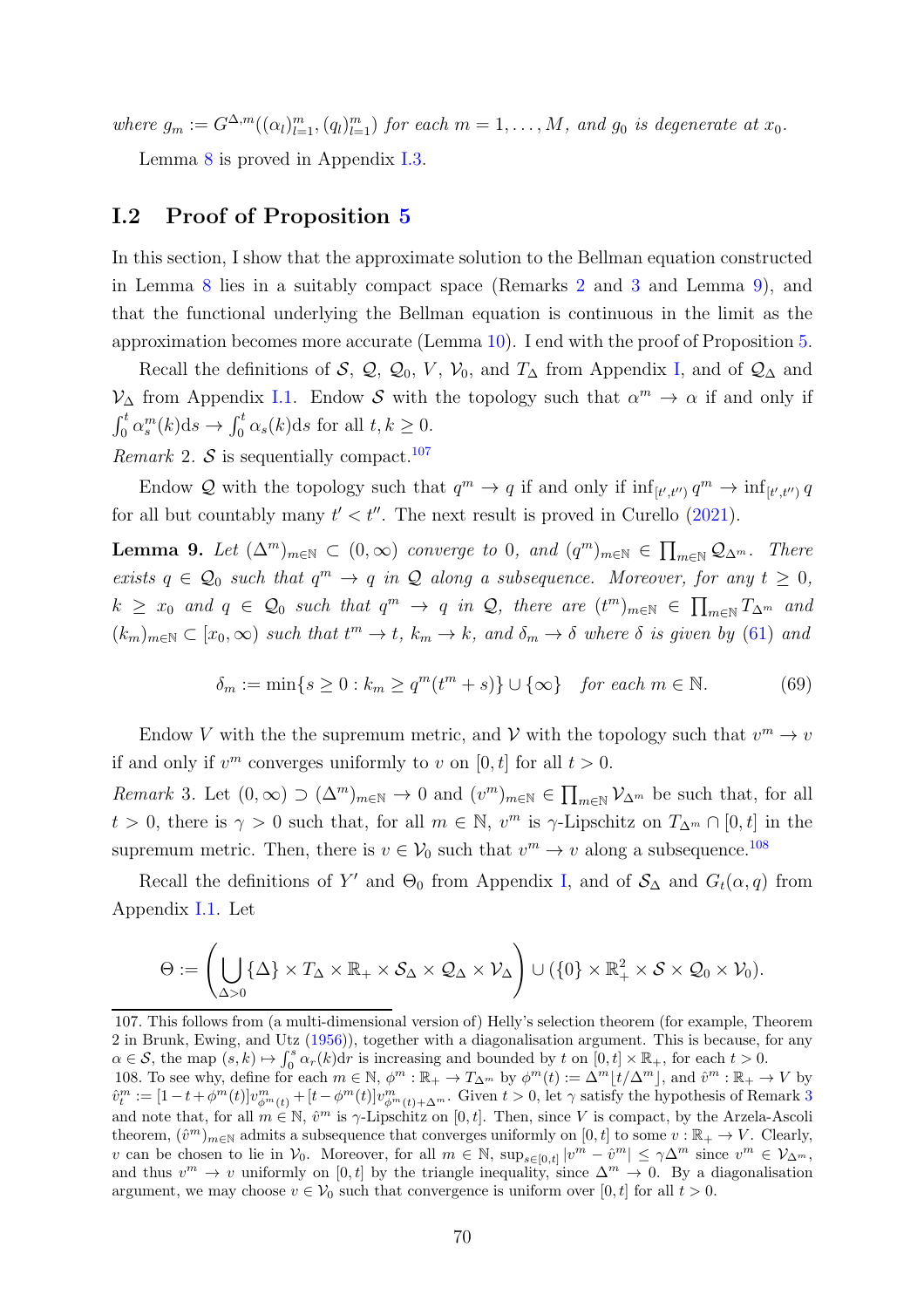and note that  $\Theta \subset \Theta_0$ . Endow  $\Theta_0$  with the product topology and  $\Theta$  with the topology such that  $\theta^m := (\Delta^m, t^m, k^m, \alpha^m, q^m, v^m)$  converges to  $\theta := (\Delta, t, k, \alpha, q, v)$  if and only if either  $\theta_m = \theta$  for m large enough, or  $\Delta = 0$  and  $\theta_m \to \theta$  in  $\Theta_0$ . Endow Y' with the product topology, and recall that  $A$  is endowed with the topology such that  $a \to \hat{a}$  if and only if  $\int_0^t a_s ds \to \int_0^t \hat{a}_s ds$  for all  $t > 0.109$  $t > 0.109$  The next result is proved in Curello [\(2021](#page-31-1)).

<span id="page-70-0"></span>**Lemma 10.** Let  $(\theta_m)_{m\in\mathbb{N}} \subset \Theta$  converge to some  $\theta \in \Theta$ . Suppose that, for all  $s > 0$ , there is  $\gamma > 0$  such that, for all  $m \in \mathbb{N}$ ,  $r \mapsto G_r(\alpha^m, q^m)$  and  $v^m$  are  $\gamma$ -Lipschitz on  $[0, s] \cap T_{\Delta^m}$ in the supremum metric, where  $\theta_m := (\Delta^m, t^m, k_m, \alpha^m, q^m, v^m)$ . Then  $I^*(\theta_m) \to I^*(\theta)$ and, for any  $(y_m)_{m\in\mathbb{N}} \subset Y'$  converging to  $y \in Y'$ ,  $I(y_m, \theta_m) \to I(y, \theta)$ .

<span id="page-70-6"></span>*Proof of Proposition [5.](#page-64-0)* From Lemma [6](#page-66-0) (Appendix [I\)](#page-63-0), it suffices to construct  $\alpha \in \mathcal{S}$ ,  $q \in \mathcal{Q}_0$  and  $v \in \mathcal{V}_0$  such that, for all  $t \geq 0$  and  $k \geq x_0$ , [\(64\)](#page-66-3) holds with  $\theta := (0, t, k, \alpha, q, v)$ . To construct  $\alpha$ , q and v, fix  $\gamma$  and  $\Delta_0$  satisfying the conditions of Lemma [8](#page-68-0) (Appendix [I.1\)](#page-67-0). *Claim* 6. For all  $\Delta \in (0, \Delta_0)$ , there are  $\hat{\alpha} \in \mathcal{S}_{\Delta}$ ,  $\hat{q} \in \mathcal{Q}_{\Delta}$ , and  $\hat{v} \in \mathcal{V}_{\Delta}$  such that

- <span id="page-70-5"></span><span id="page-70-4"></span>(a) [\(64\)](#page-66-3) holds with  $v = \hat{v}$  and  $\theta = (\Delta, t, k, \hat{\alpha}, \hat{q}, \hat{v})$  for all  $t \in T_{\Delta}$  and  $k \geq x_0$ , and
- (b)  $s \mapsto G_s(\hat{\alpha}, \hat{q})$  and  $\hat{v}$  are  $\gamma(t)$ -Lipschitz on  $[0, t] \cap T_{\Delta}$  in the supremum metric, for all  $t > 0$ .

*Proof.* Fix  $\Delta$  and, for all  $M \in \mathbb{N}$ , let  $\alpha^M \in S^M$ ,  $q^M \in Q^M_{\Delta}$ , and  $v^M \in V_{\Delta}^{M+1}$  satisfy the conditions of Lemma [8.](#page-68-0) Since  $S$ ,  $Q_{\Delta}$ , and  $V_{\Delta}$  are compact,<sup>[110](#page-70-2)</sup> a diagonalisation argument yields a sequence  $(\alpha_m, q_m, v_m)_{m \in \mathbb{N}} \subset S \times Q_{\Delta} \times V_{\Delta}$  and a map  $r : \mathbb{N}^2 \to \mathbb{N}$  such that, given any  $m \in \mathbb{N}$ ,  $r(m, l) \geq m$  for all  $l \in \mathbb{N}$  and

$$
(\alpha_m, q_m, v_m) = \lim_{l} (\alpha_m^{r(m,l)}, q_m^{r(m,l)}, v_m^{r(m,l)}).
$$

Moreover it is clear that, for each  $m \in \mathbb{N}$ ,  $I_{\Delta,m}^*$  and  $I_{\Delta,m}$  are continuous, and that  $G_m^{\Delta}$ and  $G_{m+1}^{\Delta}$  are continuous in the supremum metric. Then, [\(65\)](#page-68-4) and [\(68\)](#page-68-5) hold for each  $m \in \mathbb{N}$ .<sup>[111](#page-70-3)</sup> Let  $\hat{\alpha} \in \mathcal{S}_{\Delta}$ ,  $\hat{q} \in \mathcal{Q}_{\Delta}$  and  $\hat{v} \in \mathcal{V}_{\Delta}$  be given by [\(66\)](#page-68-6). Then [\(a\)](#page-70-4) is immediate from Remark [1](#page-68-3) (Appendix [I.1\)](#page-67-0), and [\(b\)](#page-70-5) holds since [\(68\)](#page-68-5) holds for all  $m \in \mathbb{N}$ .  $\Box$ 

<span id="page-70-3"></span><span id="page-70-2"></span>
$$
I_{\Delta,m}((1_{k
$$

even if  $(\mathbb{1}_{k \leq q_m^{r(m,l)}})_{l \in \mathbb{N}}$  does not converge to  $\mathbb{1}_{k \leq q_m}$ , since in this case  $k = q_m$  and

$$
I_{\Delta,m}((1_{k < q_m}, \alpha_m), (k, \bar{\alpha}^m, \bar{q}^m, v_{m+1})) = \lim_{k' \downarrow k} I_{\Delta,m}((1_{k' < q_m}, \alpha_m), (k', \bar{\alpha}^m, \bar{q}^m, v_{m+1}))
$$
  
\n
$$
= \lim_{k' \downarrow k} I_{\Delta,m}^*(k', \bar{\alpha}^m, \bar{q}^m, v_{m+1}) = I_{\Delta,m}^*(k, \bar{\alpha}^m, \bar{q}^m, v_{m+1}) = \lim_{l} I_{\Delta,m}^*(k, \bar{\alpha}_l^m, \bar{q}_l^m, v_{m+1}^{r(m+1,l)})
$$
  
\n
$$
= \lim_{l} I_{\Delta,m}((1_{k < q_m^{r(m,l)}}, \alpha_m^{r(m,l)}), (k, \bar{\alpha}_l^m, \bar{q}_l^m, v_{m+1}^{r(m+1,l)})).
$$

<sup>109.</sup> The set A was defined in Appendix [C,](#page-43-3) and its definition is repeated in Appendix [I.](#page-63-0)

<span id="page-70-1"></span><sup>110.</sup> This follows from Helly's selection theorem for S, and from the Arzela-Ascoli theorem for  $V_{\Delta}$ . 111. In particular, writing  $\bar{\alpha}^m := (\alpha_i)_{i=1}^m$ ,  $\bar{q}^m := (q_i)_{i=1}^m$ ,  $\bar{\alpha}_l^m := (\alpha_i^{r(i,l)})$  $\binom{r(i,l)}{i}$ <sub>i<sup>m</sup></sup> and  $\bar{q}_l^m := (q_i^{r(i,l)})$ </sub>  $\binom{r(i,l)}{i}$  $\binom{m}{i=1}$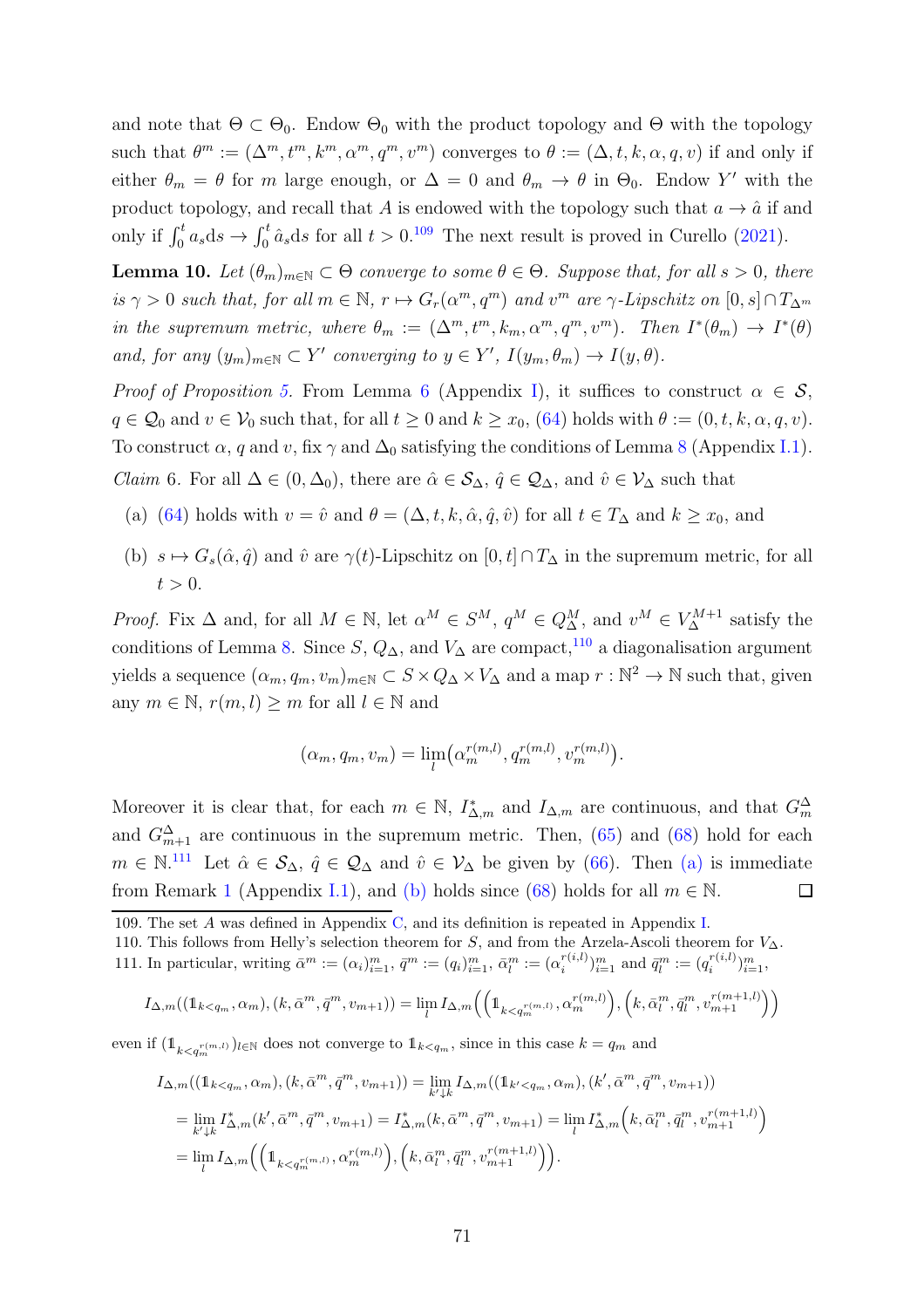Fix a sequence  $(\Delta^m)_{m\in\mathbb{N}}\subset(0,\Delta_0)$  that converges to 0. For all  $m\in\mathbb{N}$ , let  $\alpha^m\in\mathcal{S}_{\Delta^m}$ ,  $q^m \in \mathcal{Q}_{\Delta^m}$  and  $v^m \in \mathcal{V}_{\Delta^m}$  satisfy the conditions of Claim [6](#page-70-6) with  $\Delta := \Delta^m$ . From Remark [2,](#page-69-1) by considering a subsequence of  $(\Delta^m)_{m\in\mathbb{N}}$ , we may assume without loss of generality that  $\alpha^m \to \alpha$  in S for some  $\alpha \in S$ . Moreover, from Lemma [9,](#page-69-3) by considering a further subsequence we may also assume that,  $q^m \to q$  in  $\mathcal Q$  for some  $q \in \mathcal Q_0$ . Finally, for all  $m \in \mathbb{N}$  and  $t > 0$ , the variation of  $v^m$  on  $[0, t]$  is bounded by  $(t + \Delta_0)\gamma(t + \Delta_0)$  as, from [\(b\),](#page-70-5)  $v^m$  is  $\gamma(t + \Delta_0)$ -Lipschitz on  $[0, t + \Delta_0] \cap T_{\Delta^m}$ . Then, from Remark [3,](#page-69-2) by considering a further subsequence, we may assume without loss of generality that  $v^m \to v$  in V for some  $v \in \mathcal{V}_0$ .

It remains to prove that [\(64\)](#page-66-3) holds with  $\theta := (0, t, k, \alpha, q, v)$  for all  $t \geq 0$  and  $k \geq x_0$ . Fix t and k, and let a and  $\delta$  be given by [\(61\)](#page-65-4). By Lemma [9,](#page-69-3) there exists sequences  $(t^m)_{m\in\mathbb{N}}\in \prod_{m\in\mathbb{N}}T_{\Delta^m}$  and  $(k_m)_{m\in\mathbb{N}}\subset [x_0,\infty)$  such that  $t^m\to t$ ,  $k_m\to k$ , and  $\delta_m \to \delta$ , where  $(\delta_m)_{m \in \mathbb{N}}$  is given by [\(69\)](#page-69-6). Let  $a^m : s \mapsto \alpha_{t^m+s}^m(k_m)$  and  $\theta_m :=$  $(\Delta^m, t^m, k_m, \alpha^m, q^m, v^m)$  for all  $m \in \mathbb{N}$ . Then, from Claim [6,](#page-70-6)

$$
v_{t^m}^m(k_m) = I^*(\theta_m) = I((\delta_m, a^m), \theta_m) \text{ for all } m \in \mathbb{N}.
$$

Note that  $v_{t}^{m}(k) \to v_{t}(k)$ . Moreover,  $\theta_{m} \to \theta$  in  $\Theta$  and  $a^{m} \to a$  in  $A^{c}$ , <sup>[112](#page-71-1)</sup> so that  $(a^m, \delta_m) \to (a, \delta)$  in Y'. Then, [\(64\)](#page-66-3) follows from [\(b\)](#page-70-5) and Lemma [10.](#page-70-0)  $\Box$ 

#### <span id="page-71-0"></span>I.3 Proof of Lemma [8](#page-68-0)

Endow S with the topology of pointwise convergence. I begin with a remark, proved in Curello [\(2021\)](#page-31-1).

*Remark* 4. Given  $\Delta > 0$  and  $m \in \mathbb{N}$ ,

$$
(\alpha, q, v) \mapsto \left( k \mapsto \max \arg \max_{a \in [0,1]} I_{\Delta, m}((1,a), (k, \alpha, q, v)) \right)
$$

is a well-defined and continuous map  $S^m \times Q^m_{\Delta} \times V_{\Delta} \to S$ , and

$$
(\alpha, q, v) \mapsto \left( k \mapsto I_{\Delta, m}^*(k, \alpha, q, v) \right)
$$

is a well-defined and continuous map  $S^m \times Q^m_{\Delta} \times V_{\Delta} \to V_{\Delta}$ .

*Proof of Lemma [8.](#page-68-0)* From Lemma [7,](#page-68-1) we can choose  $\Delta_0 > 0$  such that

$$
\bar{q} := \frac{e^{\Delta_0} - 1}{\Delta_0} \times \sup \{ q^+_{\Delta} : \Delta \in (0, \Delta_0) \} \cup \{ 1, \lambda \mu \} < \infty.
$$

<span id="page-71-1"></span><sup>112.</sup> It suffices to show that  $\int_0^s a_r^m dr \to \int_0^s a_r dr$  for all  $s > 0$ . Fix s and note that  $\int_0^s a_r^m dr =$ 112. It saints to show that  $f_0^{(n)} a_r^{(n)} a_r^{(n)}$  or  $f_0^{(n)} a_r^{(n)}$  for an  $s > 0$ . It is said note that  $f_0^{(n)} a_r^{(n)} = \int_0^s a_r^m r^m$ ,  $f_0^{(n)} a_r^{(n)} a_r^{(n)} a_r^{(n)} a_r^{(n)} a_r^{(n)} a_r^{(n)} a_r^{(n)} a_r^{(n)} a_r^{(n)} a_r^{(n)} a_r^{(n)} a_r^{(n)} a_r^{(n$  $\int_0^s a_r^m dr \to \int_0^s a_r dr$  since  $\int_0^{t^m+s} \alpha_r^m(k) dr \to \int_0^{t+s} \alpha_r(k) dr$  and  $\int_0^{t^m} \alpha_r^m(k) dr \to \int_0^t \alpha_r(k) dr$ , as  $t^m \to t$ ,  $\alpha^m$  and  $\alpha$  take values in [0,1], and  $\alpha^m \to \alpha$  in S.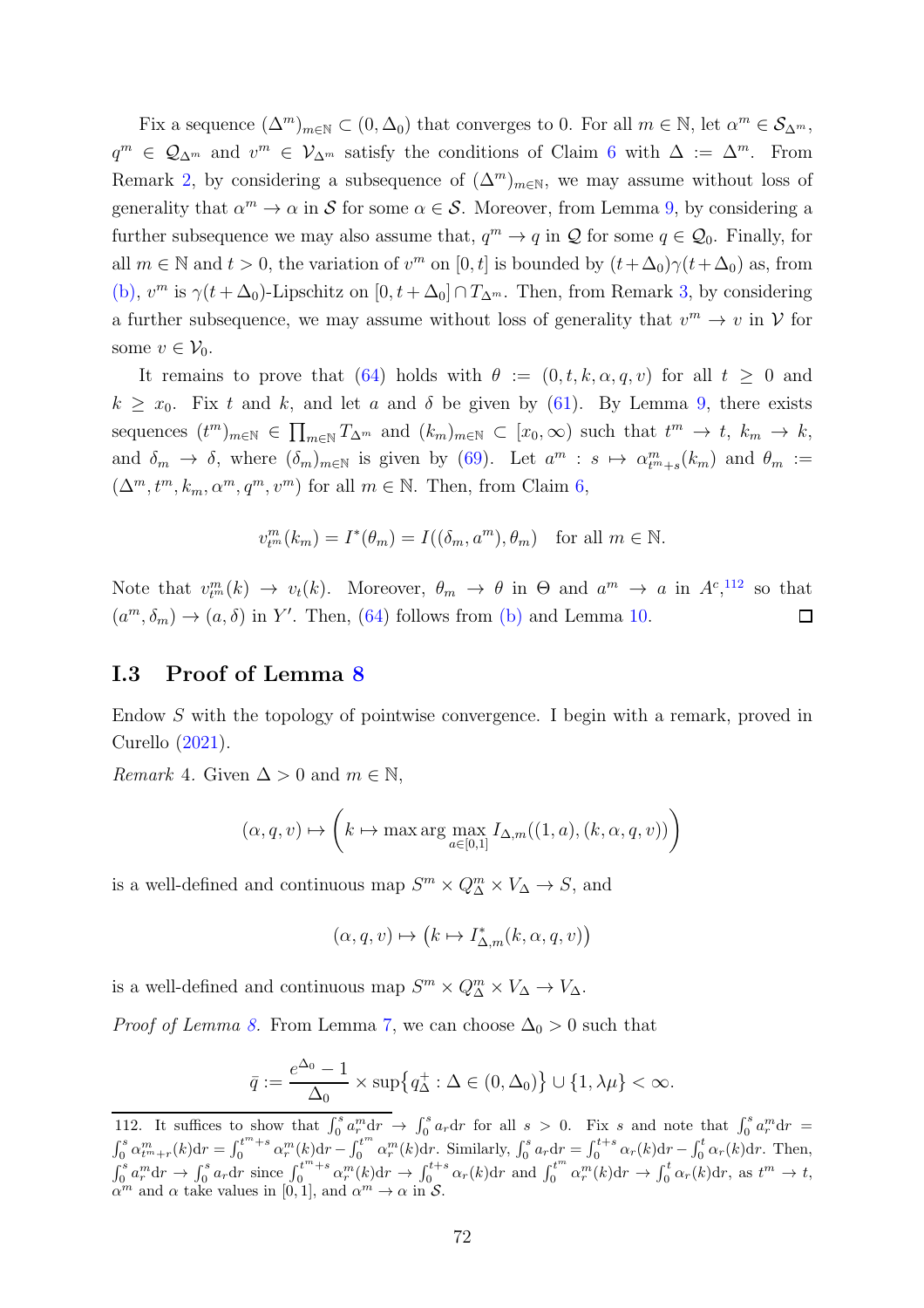To define  $\gamma$ , note that there exists  $\epsilon > \lambda$  such that, for all  $m \in \mathbb{N}, \Delta \in (0, \Delta_0), a \in [0, 1],$  $k \leq q^{\dagger}_{\Delta}, \ \alpha \in S^m, \ q \in Q^m_{\Delta}, \text{ and } v \in V_{\Delta},$ 

$$
\left| \int_{q_m}^{\infty} l \mathrm{d}g_{m-1}^{n-1}(l) + g_{m-1}^{n-1}(q_m)v(k) - I_{\Delta,m}((1, a), (k, \alpha, q, v)) \right| < \epsilon \Delta
$$

where, recall,  $g_0$  is degenerate with value  $x_0$ , and  $g_{m-1} := G^{\Delta, m-1}((\alpha_l)_{l=1}^{m-1}, (q_l)_{l=1}^{m-1})$  for  $m > 1$ . Moreover, as F is Lipschitz, there is an increasing map  $\gamma_0 : \mathbb{R}_+ \to [1, \infty)$  such that  $G_t(\alpha, q)$  is  $\gamma_0(t)$ -Lipschitz on  $[x_0, \infty)$  for all  $\alpha \in \mathcal{S}$ ,  $q \in \mathcal{Q}$ , and  $t \geq 0$ . Define  $\gamma:(0,\infty)\to(0,\infty)$  by

$$
\gamma(t):=3\epsilon n\bar{q}\gamma_0(t).
$$

Fix  $\Delta \in (0, \Delta_0)$  and  $M \in \mathbb{N}$ . To construct  $\alpha \in S^M$ ,  $q \in Q^M_{\Delta}$ , and  $v \in V_{\Delta}^{M+1}$ , let  $w: S^M \times Q^M \to V_{\Delta}^{M+1}$  be given by  $w_{M+1}(\alpha, q) := \underline{v}_{\Delta}$ , and

$$
[w_m(\alpha,q)](k):=I^*_{\Delta,m}(k,\alpha^m,q^m,w_{m+1}(\alpha,q))
$$

for each  $m \in \{1, ..., M\}$ , where  $\alpha^m = (\alpha_l)_{l=1}^m$  and  $q^m := (q_l)_{l=1}^m$ . Note that  $w_{M+1}$  has image in  $V_{\Delta}$ , and it is constant. Then Remark [4,](#page-71-0) coupled with an induction argument, implies that w is well-defined and continuous. Define the map  $\phi: S^M \times Q^M_{\Delta} \times V^{M+1}_{\Delta} \to$  $S^M \times Q^M_{\Delta} \times V^{M+1}_{\Delta}$  by

$$
\phi(\alpha, q, v) := \left( \left( k \mapsto \max \arg \max_{a \in [0, 1]} I_{\Delta, m}((1, a), (\alpha^m, q^m, w_{m+1}(\alpha, q))) \right)_{m=1}^M, \left( [w_m(\alpha, q)](q_m) \right)_{m=1}^M, w(\alpha, q) \right).
$$

Since w is continuous and V is endowed with the topology of uniform convergence,  $\phi$ is well-defined and continuous by Remark [4.](#page-71-0) Then  $\phi$  admits a fixed point  $(\alpha, q, v)$  by Brower's fixed-point theorem, as S is compact by Helly's selection theorem, and  $V_{\Delta}$  is compact by the Arzela-Ascoli theorem.

Fix  $m \in \{1, \ldots, M\}$ . To prove [\(65\)](#page-68-0) note that, by definition of  $\phi$ , it suffices to prove that  $v_m(k) \leq (\geq)$   $\underline{v}_{\Delta}(k)$  for all  $k \geq (\leq)$   $q_m$ . This holds since  $v_m(q_m) = q_m \leq \underline{v}_{\Delta}(q_m)$ , and  $v_m - \underline{v}_{\Delta}$  is positive and decreasing (as  $v_m \in V_{\Delta}$ ).

<span id="page-72-0"></span>It remains to prove [\(68\)](#page-68-1). Let  $g^* := g_{m-1}^{n-1}$ . Claim 7.  $1 - g^*(q_m) \leq 2\Delta \epsilon n \gamma_0(m\Delta)$ .

*Proof.* Assume without loss of generality that  $g_{m-1}(q_m) < 1$ . Note that  $g_{m-1}$  is  $\gamma_0((m -$ 1)∆)-Lipschitz and, therefore,  $\gamma_0(m\Delta)$ -Lipschitz on  $[x_0,\infty)$ , as  $\gamma_0$  is increasing. Then  $g^*$  is  $n\gamma_0(m\Delta)$ -Lipschitz on  $[x_0,\infty)$  so that  $g^*$  conditioned on the event  $(q_m,\infty)$  FOSD-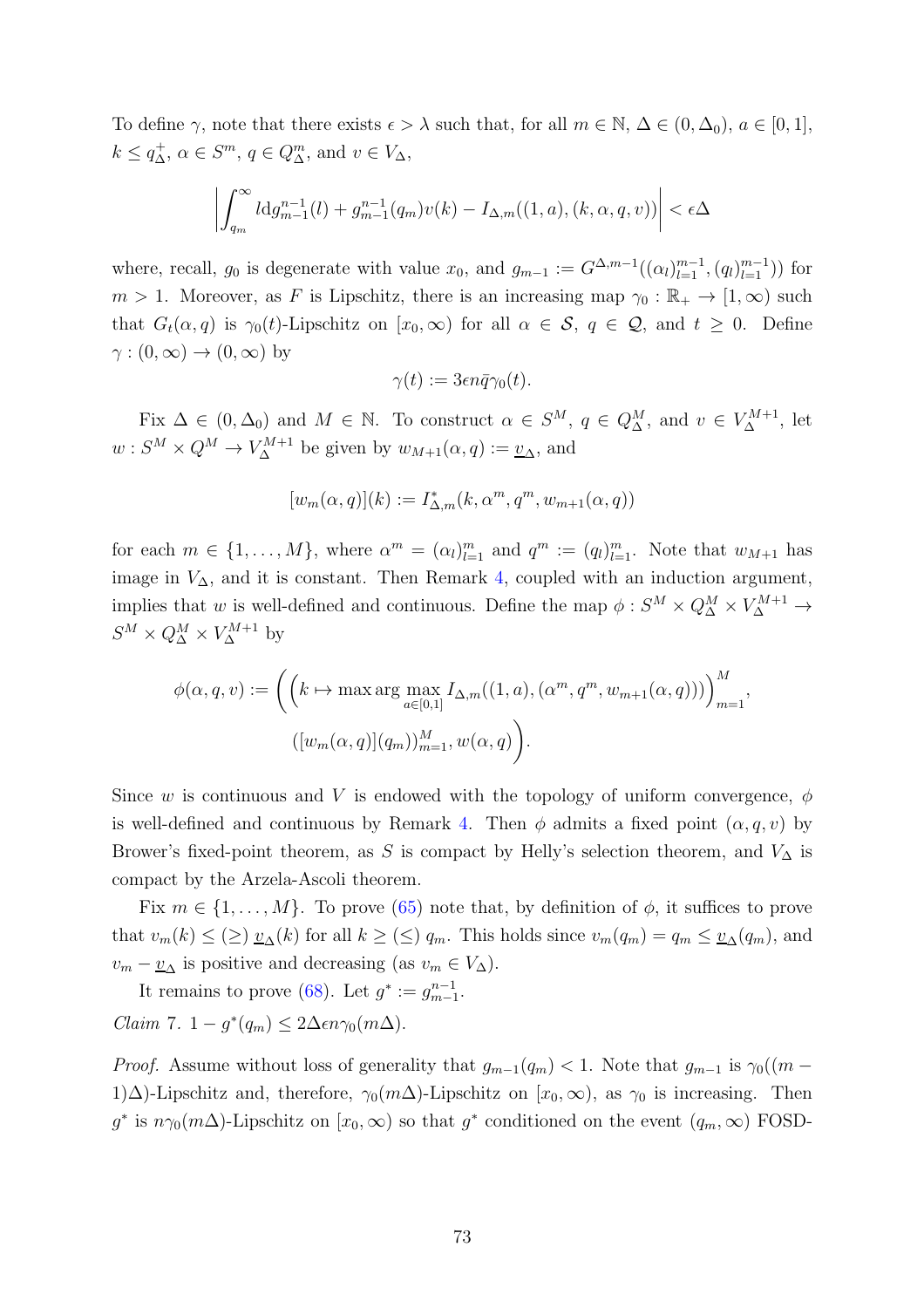dominates the uniform distribution over  $[q_m, q_m + 1/(n\gamma_0(m\Delta))]$ . Hence

$$
q_m + \frac{1}{2n\gamma_0(m\Delta)} \le \frac{\int_{q_m}^{\infty} l \mathrm{d}g^*}{1 - g^*(q_m)} \quad \Leftrightarrow \quad 1 - g^*(q_m) \le 2n\gamma_0(m\Delta) \int_{q_m}^{\infty} l - q_m \mathrm{d}g^*.
$$

Then,  $1 - g^*(q_m) \leq 2\Delta \epsilon n \gamma_0(m\Delta)$  since

$$
\int_{q_m}^{\infty} l - q_m \mathrm{d}g^* \le \int_{q_m}^{\infty} l - q_m \mathrm{d}g^* + g^*(q_m)[v_{m+1}(q_m) - q_m]
$$
  

$$
\le \int_{q_m}^{\infty} l \mathrm{d}g^* + g^*(q_m)v_{m+1}(q_m) - I_{\Delta,m}((1, \alpha_m), (q_m, \alpha^m, q^m, v_{m+1})) \le \epsilon \Delta
$$

where the first inequality holds since  $v_{m+1}(q_m) \ge q_m$  (as  $v_{m+1} \in V_\Delta$ ), and the second since  $q_m = v_m(q_m) = I_{\Delta,m}^*(q_m, \alpha^m, q^m, v_{m+1}) \ge I_{\Delta,m}((1, \alpha_m), (q_m, \alpha^m, q^m, v_{m+1})).$  $\Box$ 

To prove that  $\sup |v_{m+1}-v_m| \leq \gamma(m\Delta)\Delta$ , let  $k_0 := \min\{k \geq 0 : v_m = \underline{v}_{\Delta} \text{ over } [k, \infty)\}$ and note that  $k_0 \le q_m$ . Since  $v_{m+1} - v_{\Delta}$  is positive and decreasing,  $v_{m+1} - v_m$  is positive and decreasing on  $[k_0, \infty)$ . Hence, we may assume without loss of generality that  $k_0 > 0$ and restrict attention to  $k \in [0, k_0)$ , so that

$$
|v_{m+1}(k) - v_m(k)| \le \left| \int_{q_m}^{\infty} v_{m+1}(k) - \log^*(l) \right|
$$
  
+ 
$$
\left| \int_{q_m}^{\infty} \log^*(l) + g^*(q_m) v_{m+1}(k) - I_{\Delta,m}((1, \alpha_m), (k, \alpha^m, q^m, v_{m+1})) \right|
$$
  

$$
\le 2\epsilon n \gamma_0(m\Delta)\Delta \times \bar{q} + \epsilon \Delta \le \gamma(m\Delta)\Delta
$$

where the second inequality follows from Claim [7](#page-72-0) since  $|v_{m+1}(k) - l| \leq \bar{q}$  for all  $l \geq q_m$  in the support of  $g^*$ , as  $g^*(\bar{q}) = 1$  and  $k \leq v_{m+1}(k) \leq v_{m+1}(\bar{q}) = v_{\Delta}(\bar{q}) = \bar{q}$ .

It remains to prove sup  $|g_m - g_{m-1}| \leq \gamma(m\Delta)\Delta$ . To this end note that, for  $k > q_m$ ,  $g_m(k) = 1$  so that

$$
|g_m(k) - g_{m-1}(k)| \le 1 - g^*(q_m) \le 2\Delta \epsilon n \gamma_0(m\Delta) \le \gamma(m\Delta)\Delta
$$

where the second inequality follows from Claim [7.](#page-72-0) Now fix  $k \in [x_0, q_m]$ . If agent i plays  $\xi^i$  for some  $\xi \in R(\hat{\alpha}, \hat{q})$  where  $\hat{\alpha} \in \mathcal{S}$  and  $\hat{q} \in \mathcal{Q}$  are such that  $\hat{\alpha}_t = \alpha_l$  and  $\hat{q}_t = q_l$  for all  $t \in [(l-1)\Delta, l\Delta)$  and  $l = 1, \ldots, m$ , and her opponents never disclose then, for any  $l \geq x_0$ ,

$$
\Pr\left(\tilde{k}_{(m-1)\Delta}^i \le l \& \tilde{x}_{(m-1)\Delta} = x_0\right) \ge \Pr\left(\tilde{k}_{m\Delta}^i \le l \& \tilde{x}_{m\Delta} = x_0\right)
$$

$$
\ge \Pr\left(\tilde{k}_{(m-1)\Delta}^i \le l \wedge q_m \& \tilde{x}_{(m-1)\Delta} = x_0\right) e^{-\Delta\lambda}.
$$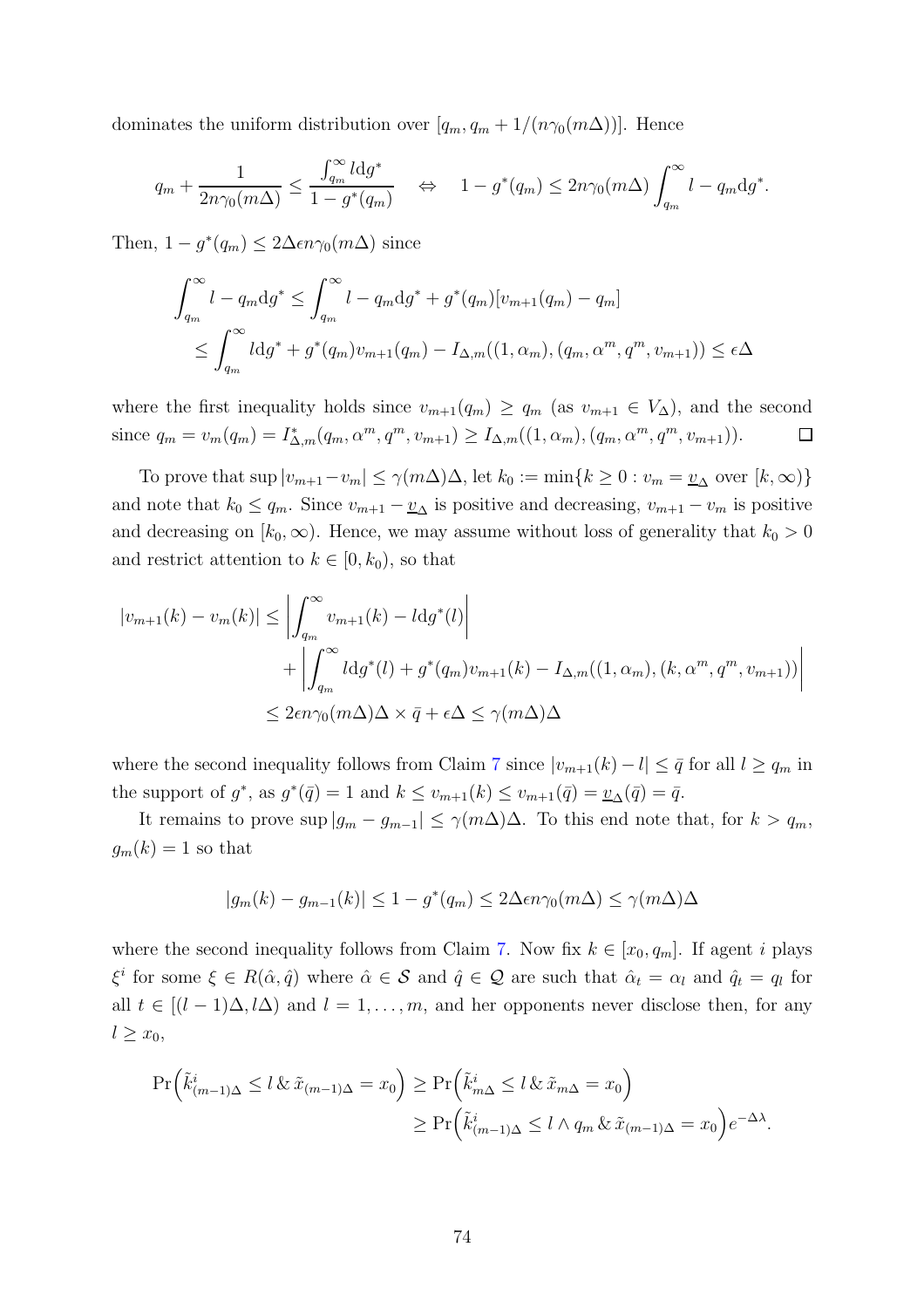Suppose that  $g_m(k) \geq g_{m-1}(k)$ . Note that

$$
g_m(k) = \Pr\left(\tilde{k}_{m\Delta}^i \le k \middle| \tilde{x}_{m\Delta} = x_0\right)
$$
  

$$
\le \frac{\Pr\left(\tilde{k}_{(m-1)\Delta}^i \le k \& \tilde{x}_{(m-1)\Delta} = x_0\right)}{\Pr\left(\tilde{k}_{(m-1)\Delta}^i \le q_m \& \tilde{x}_{(m-1)\Delta} = x_0\right)} e^{\Delta\lambda} = \frac{g_{m-1}(k)}{g_{m-1}(q_m)} e^{\Delta\lambda}
$$

so that, since  $k \leq q_m$ ,

$$
g_m(k) - g_{m-1}(k) \le e^{\lambda \Delta} - g_{m-1}(q_m) \le e^{\lambda \Delta} - 1 + 2\Delta \epsilon n \gamma_0(m\Delta) \le \gamma(m\Delta)\Delta
$$

where the second inequality follows from Claim [7.](#page-72-0) Finally, suppose that  $g_m(k) < g_{m-1}(k)$ . Note that, since  $k \leq q_m$ ,

$$
g_m(k) \ge \frac{\Pr\left(\tilde{k}_{(m-1)\Delta}^i \le k \wedge q_m \& \tilde{x}_{(m-1)\Delta} = x_0\right)}{\Pr(\tilde{x}_{(m-1)\Delta} = x_0)} e^{-\Delta\lambda} = g_{m-1}(k) e^{-\Delta\lambda}
$$

so that  $g_{m-1}(k) - g_m(k) \leq 1 - e^{-\Delta\lambda} \leq \Delta\lambda \leq \gamma(m\Delta)\Delta$ .

# J Proof of Proposition [3](#page-29-0)

<span id="page-74-2"></span>The argument relies on several intermediary results, proved at the end of this section.

*Claim* 8. Suppose that  $v_d(x_0) \geq \lambda \mu > x_0$ , and let  $\alpha^c$  and  $v^c$  satisfy the conditions of Theorem [4.](#page-27-0) Then, given  $t \geq 0$  such that  $\{s \in [t, t + \epsilon) : \alpha_s^c(x_0) < 1\}$  is non-null for all  $\epsilon > 0, v_t^c(x_0) \ge v_d(x_0).$ 

For any  $n \in \mathbb{N}$ , write  $v_f^n$  and  $v_d^n$  for the values of  $v_f$  and  $v_d$  in the *n*-agent case. Let

$$
\theta := \mathbb{E}_F[x_0 + \tilde{z}|x_0 + \tilde{z} \ge \lambda \mu].
$$

<span id="page-74-0"></span>**Lemma 11.** Suppose that [\(1\)](#page-5-0) and [\(30\)](#page-29-1) hold, and that  $x_0 < \lambda \mu$ . Then there are  $\epsilon > 0$ and  $N \in \mathbb{N}$  such that, for all  $n \geq N v_d^n(x_0) \geq \lambda \mu$  and

<span id="page-74-1"></span>
$$
e^{\epsilon}v_f^n(x_0) \le v_d^n(x_0) \wedge \theta. \tag{70}
$$

 $\Box$ 

Fix  $x_0 < \lambda \mu$ . Given  $\xi_c$  satisfying the conditions of Theorem [4](#page-27-0) for  $x_0$  and some  $\alpha^c$  and q, for any  $\epsilon > 0$  and  $t > 0$ , let  $\pi^{t,\epsilon}(\xi_c)$  be the probability that, conditional on no disclosure within  $[0, t)$  when  $\xi_c$  is played, a disclosure occurs within  $[t, t + \epsilon)$ . Similarly, let  $\pi^{0,\epsilon}(\xi_c)$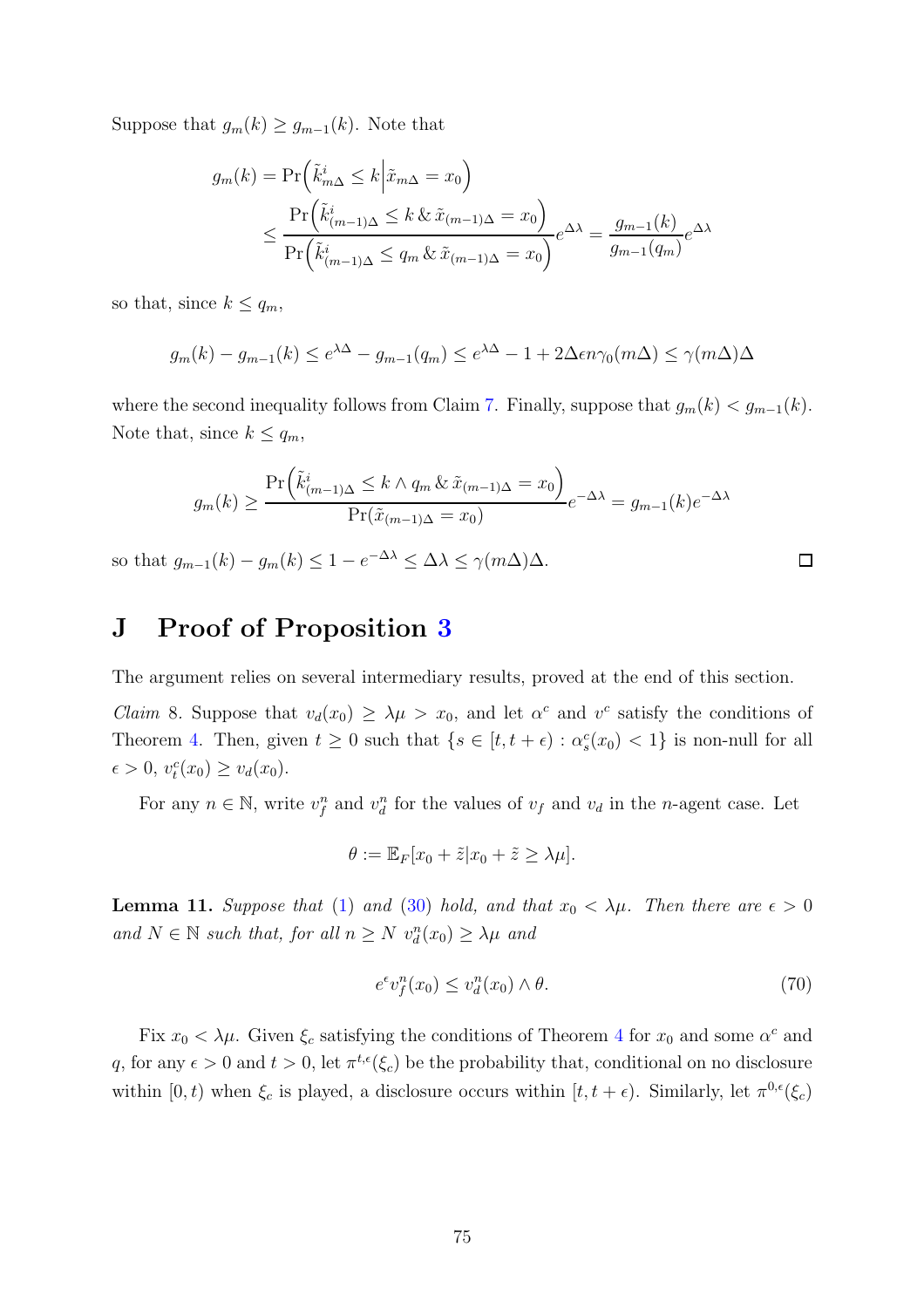be the probability that a disclosure occurs within  $[0, \epsilon)$  when  $\xi_c$  is played. Define

$$
r(\xi_c) := \sup\{0\} \cup \{t > 0 : \alpha_s^c(x_0) = 1 \text{ for a.e. } s \in [0, t]\}
$$
  

$$
s^{\epsilon}(\xi_c) := \sup\{0\} \cup \{t > 0 : \pi^{s,\epsilon}(\xi_c) \ge 1 - \epsilon \text{ for all } s \in [0, t]\}
$$
 for all  $\epsilon > 0$ .

<span id="page-75-1"></span><span id="page-75-0"></span>*Claim* 9. For all  $w \in \mathbb{R}$  and  $\epsilon > 0$ , there is  $N \in \mathbb{N}$  such that  $v_{s^{\epsilon}(\xi_c)}^c(x_0) \geq w$  for any  $n \geq N$ and  $\xi_c$ ,  $v^c$  satisfying the conditions of Theorem [4](#page-27-0) for *n* agents as well as  $r(\xi_c) > s^{\epsilon}(\xi_c) < \infty$ . *Claim* 10. For all  $\delta > 0$ , there exists  $\epsilon > 0$  such that, for any  $n \in \mathbb{N}$  and  $\xi_c$  satisfying the conditions of Theorem [4](#page-27-0) for n agents and such that  $0 < r(\xi_c) \leq \epsilon$ , conditional on the first disclosure occurring within  $[0, r(\xi_c)]$  when  $\xi_c$  is played, its expected value is at least  $\theta - \delta$ .

Proof of Proposition [3.](#page-29-0) If  $x_0 \geq \lambda \mu$  then  $v_f^n(x_0) = x_0 \leq v^c(x_0)$  for any  $n \in \mathbb{N}$  and  $v^c$  that satisfies the conditions of Theorem  $4$  for n agents, where the inequality holds since any agent can obtain an ex-ante payoff of at least  $x_0$  by exerting no effort. Hence, suppose that  $x_0 < \lambda \mu$ . From Lemma [11,](#page-74-0) there are  $N' \in \mathbb{N}$  and  $\bar{\epsilon} > 0$  such that, for all  $n \ge N'$ ,  $v_d^n(x_0) \geq \lambda \mu$  and [\(70\)](#page-74-1) holds with  $\epsilon = \bar{\epsilon}$ . Fix  $\delta' \in (0, \theta(1 - e^{-\bar{\epsilon}}))$  and choose  $\hat{\epsilon} \in (0, \bar{\epsilon})$ sufficiently small to ensure that Claim [10](#page-75-0) holds with  $\epsilon = \hat{\epsilon}$  and  $\delta = \delta'$ , and

<span id="page-75-2"></span>
$$
e^{\bar{\epsilon}-\hat{\epsilon}}(1-\hat{\epsilon})(\theta-\delta') \ge \theta. \tag{71}
$$

Finally, let  $N \geq N'$  satisfy the conditions of Claim [9](#page-75-1) with  $w = \theta$  and  $\epsilon = \hat{\epsilon}$ .

Fix  $n \geq N$ , and  $\xi_c$ ,  $v^c$  satisfying the conditions of Theorem [4](#page-27-0) for *n* agents. It remains to show that  $v_0^c(x_0) \geq v_f^n(x_0)$ . Let  $t := r(\xi_c) \wedge s^{\hat{\epsilon}}(\xi_c)$ . Suppose first that  $t \leq \hat{\epsilon}$ . Then  $v_t^c(x_0) \ge v_d^n(x_0)$  if  $r(\xi_c) = t$  by Claim [8,](#page-74-2) and  $v_t^c(x_0) \ge \theta$  otherwise, by Claim [9.](#page-75-1) Thus,  $v_t^c(x_0) \ge v_d^n(x_0) \wedge \theta$  so that

$$
v_0^c(x_0) \ge e^{-t} \left[ \pi^{0,t}(\xi_c)(\theta - \delta') + [1 - \pi^{0,t}(\xi_c)] v_t^c(x_0) \right] \ge e^{-\hat{\epsilon}} [(\theta - \delta') \wedge v_d^n(x_0)] \ge v_f^n(x_0)
$$

where the first inequality follows from Claim [10](#page-75-0) (since, clearly,  $\pi^{0,0}(\xi_c) = 0$ ), and the last from [\(71\)](#page-75-2) as well as [\(70\)](#page-74-1) with  $\epsilon = \bar{\epsilon}$ , since  $\hat{\epsilon} \leq \bar{\epsilon}$ . Suppose finally that  $t > \hat{\epsilon}$  and note that

$$
v_0^c(x_0) \ge e^{-\hat{\epsilon}} (1 - \hat{\epsilon})(\theta - \delta') \ge e^{-\bar{\epsilon}} \theta \ge v_f^n(x_0)
$$

where the first inequality follows from Claim [10,](#page-75-0) the second from  $(71)$ , and the last from [\(70\)](#page-74-1) with  $\epsilon = \bar{\epsilon}$ .  $\Box$ 

*Proof of Claim [8.](#page-74-2)* Since  $s \mapsto v_s^c(x_0)$  is continuous, it suffices to show that, for all  $\epsilon > 0$ , there is  $s \in [t, t + \epsilon)$  such that  $v_s^c(x_0) \ge v_d(x_0)$ . Fix  $\epsilon$ . Recall from the proof of Theorem [4](#page-27-0) that  $v_t^c(x_0)$  satisfies [\(60\)](#page-65-0), and that q and  $\alpha^c$  satisfy [\(61\)](#page-65-1). Then (60) is maximised by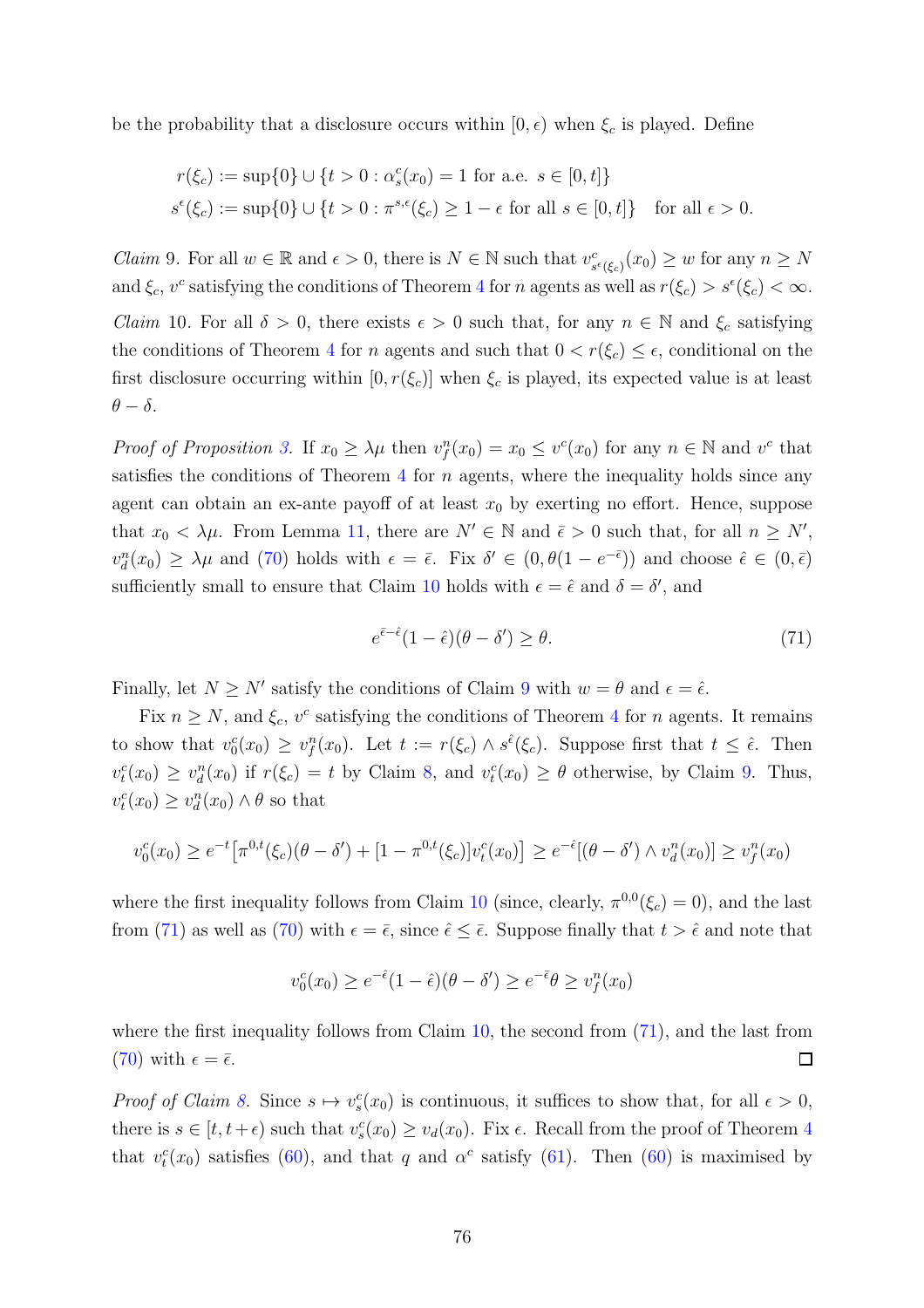$\delta = \infty$ , since  $x_0 < \lambda \mu \leq q$ . Then,

$$
\alpha_s^c(x_0) \in \arg\max_{a \in [0,1]} \left\{ a\lambda \{\mathbb{E}_F[v_s^c(x_0 + \tilde{z})] - v_s^c(x_0) \} - ax_0 \right\} \text{ for almost all } s > t,
$$

by Lemma [4](#page-38-0) with  $b(x) = x, c(a, x) = ax, \hat{w}(s) := \mathbb{E}_F[v_s^c(x_0 + \tilde{z})], \check{w}(s) := \mathbb{E}[\tilde{\kappa}|\tilde{\tau} - t = s],$ and G being the CDF of  $t + \tilde{\tau}$ , where  $(\tilde{\tau}, \tilde{\kappa}) \sim J(t, \alpha^c, q)$ . Hence, for some  $s \in [t, t + \epsilon)$ ,

$$
v_s^c(x_0) \geq \mathbb{E}_F[v_s^c(x_0 + \tilde{z})] - \frac{x_0}{\lambda} \geq \mathbb{E}_F[(x_0 + \tilde{z}) \vee v_s^c(x_0)] - \frac{x_0}{\lambda}
$$

where the second inequality holds since, clearly,  $k \mapsto v_s^c(k)$  is increasing and  $v_s^c(k) \geq k$ for all  $k \geq x_0$ . Moreover,  $\alpha_d(x_0) > 0$  as  $x_0 < \lambda \mu$ , so that

$$
v_d(x_0) \le \mathbb{E}_F[(x_0 + \tilde{z}) \vee v_d(x_0)] - \frac{x_0}{\lambda}
$$

by [\(28\)](#page-21-0), since  $v_d(x) = x$  for  $x \ge \lambda \mu$  and  $v_d(x_0) \ge \lambda \mu$ . Then  $v_s^c(x_0) \ge v_d(x_0)$ .

*Proof of Lemma [11.](#page-74-0)* Note that  $F(\lambda\mu - x_0) < 1$  by [\(30\)](#page-29-1). For any  $n \in \mathbb{N}$ , write  $\alpha_f^n$ ,  $y_f^n$  and  $\alpha_d^n$  for the values of  $\alpha_f$ ,  $y_f$ , and  $\alpha_d$  in the *n*-agent case. Let  $\bar{v}_f : \mathbb{R}_+ \to \mathbb{R}$  be given by  $\bar{v}_f(x) := x + \int_{x \wedge \lambda \mu}^{\lambda \mu}$ M  $\frac{M}{\lambda}$ , where M was defined in Section [4.](#page-10-0) By Corollary [3,](#page-12-0)  $v_f^n(x) = \bar{v}_f(x)$ for any  $n \in \mathbb{N}$  and  $x \geq y_f^n$ , and  $\alpha_f^n(x) \in (0, 1)$  for any  $x \in (y_f^n, \lambda \mu)$ . Then [\(17\)](#page-12-1) yields

<span id="page-76-0"></span>
$$
\bar{v}_f(x) = \mathbb{E}_F[\bar{v}_f(x+\tilde{z})] - \frac{x}{\lambda} \tag{72}
$$

 $\Box$ 

for any  $x \in (y_f^n, \lambda \mu)$ . Since  $\lim_{n \to \infty} y_f^n = 0$  and  $\bar{v}_f$  is continuous, [\(72\)](#page-76-0) holds for all  $0 \leq x \leq \lambda \mu$ .

I claim that  $\limsup_n v_f^n(x_0) = \overline{v}_f(x_0)$ . From above, this is immediate for  $x_0 > 0$ , hence suppose that  $x_0 = 0$ . Note that, for each  $n \in \mathbb{N}$ ,  $\alpha_f^n = 1$  over  $[0, y_f^n]$  and  $v_f^n = \overline{v}_f$  over  $[y_f^n, \infty)$  so that

$$
v_f^n(0) = \mathbb{E}\Bigg[\bigg(\frac{\lambda n}{1+\lambda n}\bigg)^{\tilde{m}}\bar{v}_f\Bigg(\sum_{i=1}^{\tilde{m}}\tilde{z}_i\Bigg)\Bigg],
$$

where  $(\tilde{z}_i)_{i=1}^{\infty} \stackrel{iid}{\sim} F$  and  $\tilde{m} := \min\{m \in \mathbb{N} : \sum_{i=1}^m \tilde{z}_i \geq y_f^n\}$ . Since  $\lim_n y_f^n = 0$ , taking the limit as  $n \to \infty$  yields  $\limsup_n v_f^n(0) \leq \mathbb{E}_F[\bar{v}_f(\tilde{z})] = \bar{v}_f(0)$ .

I show that  $\bar{v}_f(x_0) < \theta$ . To this end, note that M is strictly decreasing by [\(1\)](#page-5-0), so that  $\bar{v}_f$  is strictly convex over over  $[0, \lambda \mu]$ . Then, there exists  $\hat{x} \in [x_0, \lambda \mu]$  such that  $\bar{v}_f$  is strictly decreasing over  $[x_0, \hat{x}]$  and strictly increasing over  $[\hat{x}, \infty)$ . Let  $\phi : y \mapsto$  $\mathbb{E}_F[\bar{v}_f(x_0+\tilde{z})|x_0+\tilde{z}\geq y]$  and note that, by [\(1\)](#page-5-0),  $\phi$  is strictly increasing over  $[0,\hat{x}]$  since  $\phi(x_0) \ge \bar{v}_f(x_0)$  by [\(72\)](#page-76-0). Moreover,  $\phi$  is strictly increasing over  $[\hat{x}, \lambda \mu]$  by [\(1\)](#page-5-0), since  $\bar{v}_f$  is. Then  $\bar{v}_f(x_0) \leq \phi(x_0) < \phi(\lambda \mu) = \theta$ , as desired.

Since  $\limsup_n v_f^n(x_0) = \overline{v}_f(x_0)$ , it suffices to show that  $v_d^n(x_0) \geq \lambda \mu \vee \overline{v}_f(x_0)$  for n sufficiently large, and that  $\liminf_{n\to\infty} v_d^n(x_0) - \bar{v}_f(x_0) > 0$ .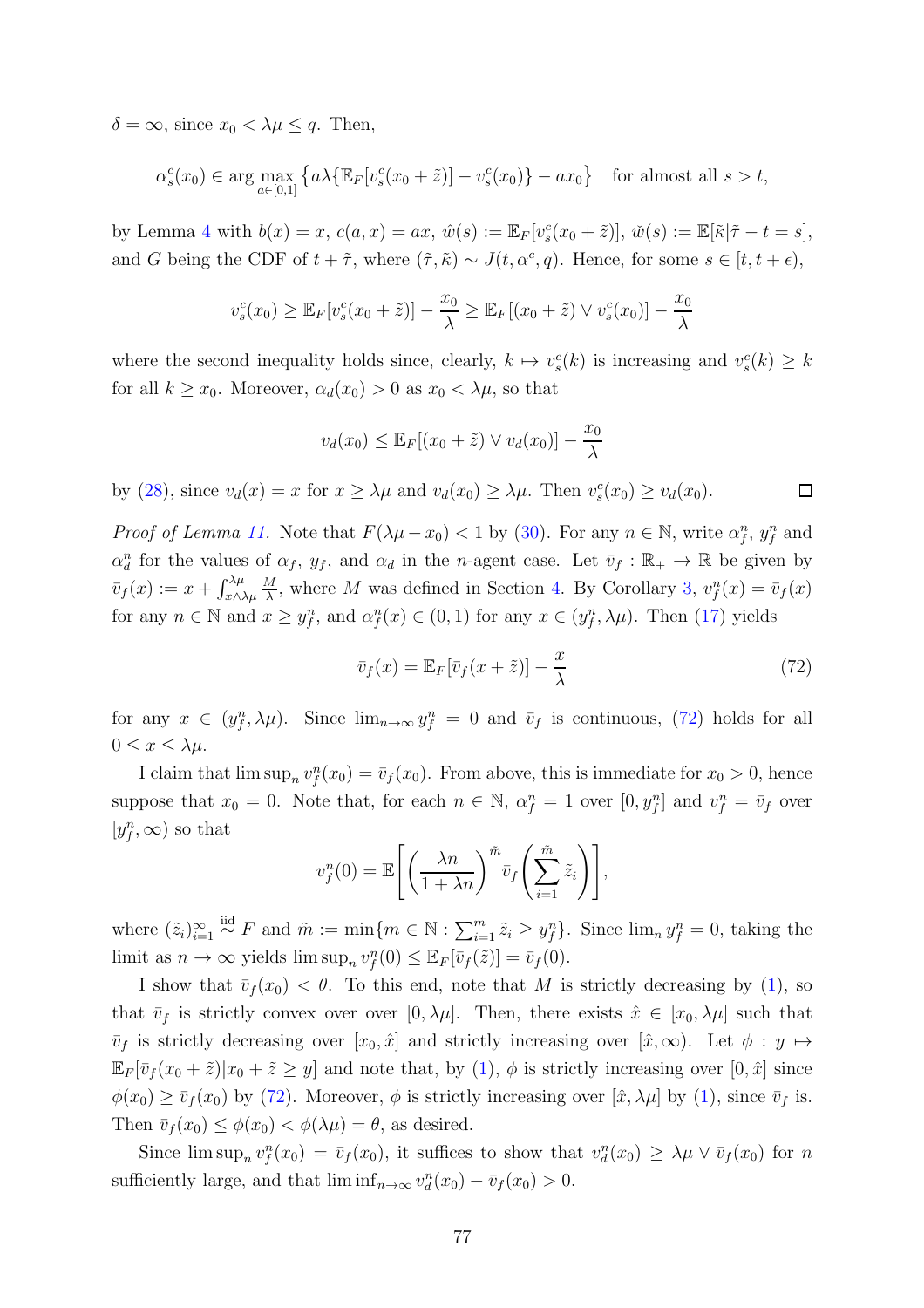By [\(28\)](#page-21-0), for large enough n, either  $v_d^n(x_0) > (\bar{v}_f(x_0) \vee \lambda \mu) + 1$ , or  $\alpha_d^n(x_0) < 1$ . Hence, we may focus on the case  $\alpha_d^n(x_0) < 1$ . Then  $v_d(x_0) \geq \lambda \mu$ , for otherwise

$$
x_0 \geq \lambda \mathbb{E}_F[(v_d^n(x_0 + \tilde{z}) - v_d^n(x_0)) \vee 0] > \lambda \mathbb{E}_F[(x_0 + \tilde{z} - \lambda \mu) \vee 0] \geq x_0,
$$

where the first inequality follows from [\(28\)](#page-21-0), the second holds since  $F(\lambda \mu - x_0) < 1$  and  $v_d(x) \geq x$  for all x, and the third is [\(30\)](#page-29-1).

It remains to prove that  $v_d^n(x_0) - \bar{v}_f(x_0)$  is positive and bounded away from 0. Since  $v_d^n(x_0) \geq \lambda \mu$ , we may assume that  $\bar{v}_f(x_0) \geq \lambda \mu$ . Then

$$
\mathbb{E}_{F}[\bar{v}_f(x_0+\tilde{z})] < \mathbb{E}_{F}[\bar{v}_f(x_0+\tilde{z}) \vee \bar{v}_f(x_0)]
$$

by [\(1\)](#page-5-0), since  $x_0 < \lambda \mu$  and  $\bar{v}_f$  is strictly convex over  $[x_0, \lambda \mu]$ . Moreover  $v_d^n(x_0) \geq \mathbb{E}_F[v_d^n(x_0+\lambda \mu)]$  $(\tilde{z}) \vee v_d^n(x_0)] + x_0/\lambda$  by [\(28\)](#page-21-0), since  $\alpha_d^n(x_0) < 1$ . Then  $v_d^n(x_0) - \bar{v}_f(x_0)$  is positive and bounded away from 0 by  $(72)$ .  $\Box$ 

*Proof of Claim [9.](#page-75-1)* Note that, for all  $k \geq x_0$  and  $\delta > 0$ , there exists  $N' \in \mathbb{N}$  and  $w' \geq 0$ such that  $v_t^c(x_0) \ge v_t^c(k) - \delta$  for any  $n \ge N'$  and  $\xi_c$ , q,  $v^c$  satisfying the conditions of Theorem [4](#page-27-0) for *n* agents, and any  $t \geq 0$  such that  $t < r(\xi_c)$  and  $\inf_{[t,t+\epsilon)} q \geq w'$ . Intuitively, if, conditional on no disclosure prior to time  $t$ , numerous agents exert full effort over the time interval  $[t, t + \epsilon)$  as long as no disclosure occurs, and the disclosure cutoff is large, the difference  $v_t^c(k) - v_t^c(x_0)$  is negligible because an agent whose private stock is k or less at time t believes that she will never disclose with high probability. Moreover, for any  $w'' \in \mathbb{R}$ , there exists  $N'' \in \mathbb{N}$  such that  $\inf_{[t,t+\epsilon)} q \geq w''$  for any  $n \geq N''$  and  $\xi_c$ , q satisfying the conditions of Theorem [4](#page-27-0) for n agents, and  $t \geq 0$  such that  $r(\xi_c) < t < s^{\epsilon}(\xi_c)$ . Intuitively, if, conditional on no disclosure up to time  $t$ , a large number  $n$  of agents exert full effort over the time interval  $[t, t + \epsilon)$  as long as no disclosure occurs, disclosure is likely to occur unless the disclosure cutoff is sufficiently high. Fix w and  $\epsilon$ . Let N' and w' satisfy the aforementioned conditions with  $k = w + 1$  and  $\delta = 1$ , and let N'' satisfy the aforementioned conditions with  $w'' = w'$ . Let  $N := N' \vee N''$  and fix  $n \geq N$  and  $\xi_c$ ,  $v^c$  satisfying the conditions of Theorem [4](#page-27-0) for *n* agents as well as  $r(\xi_c) > s^{\epsilon}(\xi_c) < \infty$ . Since  $t \mapsto v_t^c(x_0)$  is continuous, it suffices to show that  $v_t^c(x_0) \geq w$  for all  $t \geq 0$  such that  $r(\xi_c) > t > s^{\epsilon}(\xi_c)$ . Fix t and note that  $v_t^c(x_0) \ge v_t^c(w+1) - 1 \ge w$ , as desired.  $\Box$ 

*Proof of Claim [10.](#page-75-0)* Suppose that *n* agents exert full effort perpetually and let  $\tau^n :=$  $\min\{t \geq 0 : \max_i k_t^i \geq \lambda \mu\} \cup \{\infty\}, \tau_*^n := \min\{t \geq 0 : \max_i k_t^i \geq q(t)\} \cup \{\infty\}, \iota_n :=$  $\arg \max_i k_{\tau^n}^i$  and  $\kappa^n := k_{\tau^n}^{t_n}$  (with  $t_n$  arbitrary and  $\kappa^n := 0$  if  $\tau^n = \infty$ ), <sup>[113](#page-77-0)</sup> and  $\kappa^n_* =$ 

<span id="page-77-0"></span><sup>113.</sup> Note that  $\iota_n$  is well-defined since F is atomless.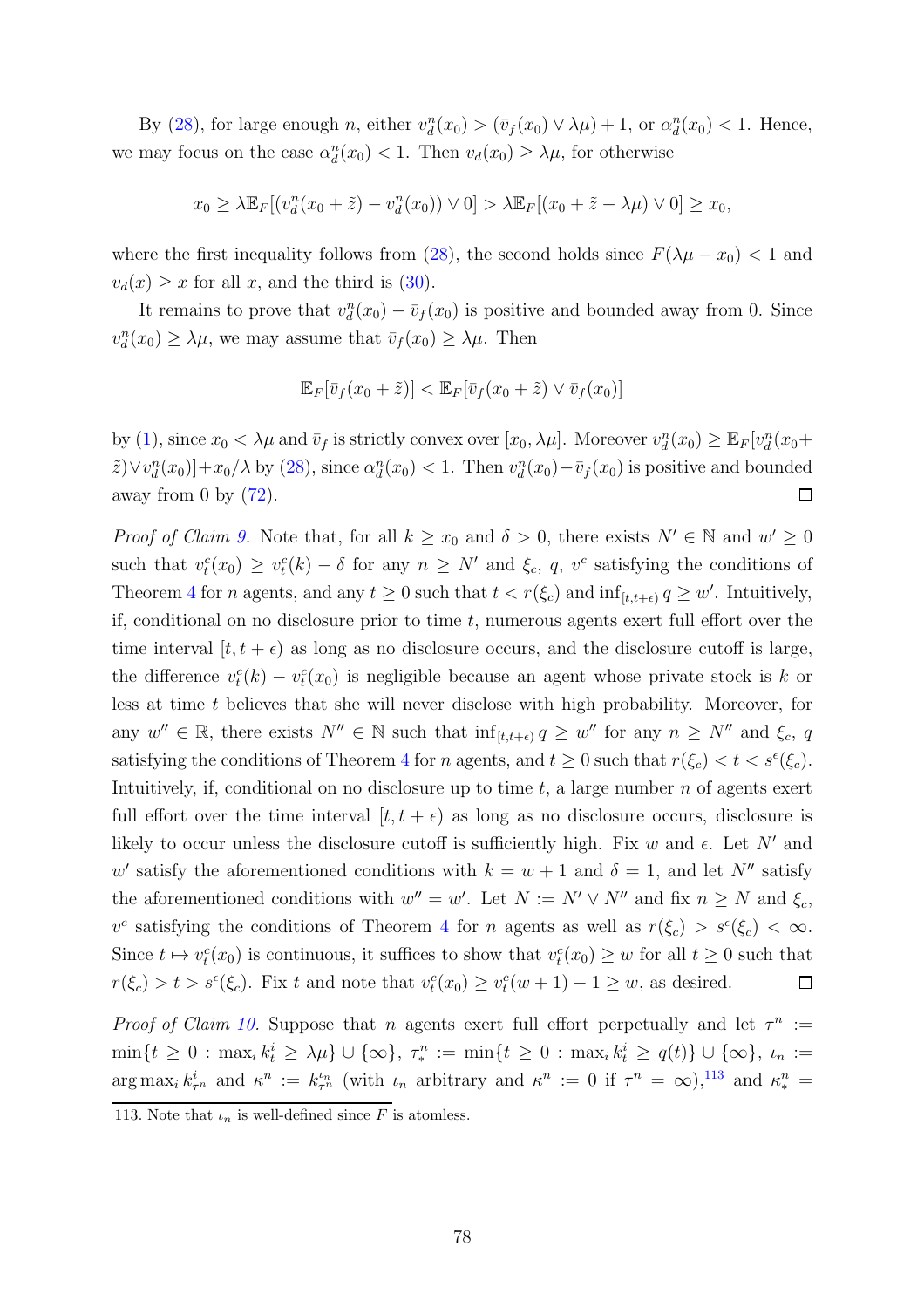$\max_i k_{\tau^n_*}^i$  (with  $\kappa^n_* := 0$  if  $\tau^n_* = \infty$ ). Note that, for all  $t > 0$  and  $i \in \{1, \ldots, n\}$ ,

$$
k \mapsto \Pr\left(\tilde{k}_*^n > 0 \middle| \left(\tilde{k}_t^j : j \neq i\right), \tilde{k}_t^i = k\right)
$$

is increasing a.s. over  $\text{Supp}(\tilde{\kappa}^n) \setminus \{0\}$  so that, for any  $t > 0$ ,

$$
\mathbb{E}\Big[\tilde{\kappa}^n \Big|\tilde{\tau}^n, \tilde{\iota}_n, \Big(\tilde{k}^i_{\tilde{\tau}^n}: i \neq \tilde{\iota}_n\Big), \tilde{\tau}^n_* \leq t\Big] \stackrel{\text{a.s.}}{\geq} \mathbb{E}\Big[\tilde{\kappa}^n \Big|\tilde{\tau}^n, \tilde{\iota}_n, \Big(\tilde{k}^i_{\tilde{\tau}^n}: i \neq \tilde{\iota}_n\Big), \tilde{\tau}^n \leq t < \tilde{\tau}^n_*\Big],
$$

and thus  $\mathbb{E}[\tilde{\kappa}^n | \tilde{\tau}_*^n \leq t] \geq \mathbb{E}[\tilde{\kappa}^n | \tilde{\tau}^n \leq t < \tilde{\tau}_*^n]$ . Since  $\tilde{\kappa}_*^n \geq \tilde{\kappa}^n$  a.s. conditional on  $\tilde{\tau}_*^n < \infty$ , it follows that

<span id="page-78-0"></span>
$$
\mathbb{E}[\tilde{\kappa}_*^n|\tilde{\tau}_*^n \le t] \ge \mathbb{E}[\tilde{\kappa}^n|\tilde{\tau}_*^n \le t] \ge \mathbb{E}[\tilde{\kappa}^n|\tilde{\tau}^n \le t].\tag{73}
$$

Given  $t > 0$  and  $i \in \{1, ..., n\}$ , let  $D_{i,t}^n$  be the event that agent i either obtained no increment within [0, t), or obtained a single increment of size strictly less than  $\lambda \mu - x_0$ . Let  $E_t^n$  be the event that some agent i obtains her second increment at some time  $s \in (0, t]$ such that  $D_{j,s}^n$  holds for each  $j \neq i$ . Let  $G_t^n$  be the event that some agent i obtains her first increment at some time  $s \in (0, t]$  such that  $D_{j,s}^n$  holds for each  $j \neq i$ , and the increment has size  $\lambda \mu - x_0$  or more. Note that  $E_t^n$  and  $G_t^n$  are disjoint and that the event ' $\tau^n \leq t$ ' lies between  $G_t^n$  and  $E_t^n \cup G_t^n$ , so that

$$
\Pr(G_t^n | \tilde{\tau}^n \le t) \ge \frac{\Pr(G_t^n)}{\Pr(E_t^n) + \Pr(G_t^n)} = \left(\frac{\Pr(E_t^n)}{\Pr(G_t^n)} + 1\right)^{-1}.
$$

Moreover  $Pr(D_{i,t}^n) = \phi(t) := (1 + F(\lambda\mu - x_0)\lambda t)e^{-\lambda t}$  for each i and t and

$$
\Pr(E_t^n) = n \int_0^t \phi(s)^{n-1} \lambda^2 s e^{-\lambda s} ds \& \Pr(G_t^n) = n[1 - F(\lambda \mu - x_0)] \int_0^t \phi(s)^{n-1} \lambda e^{-\lambda s} ds.
$$

Note that the map

$$
n \mapsto \frac{\int_0^t \phi(s)^{n-1} \lambda s \lambda^2 e^{-\lambda s} ds}{\int_0^t \phi(s)^{n-1} \lambda e^{-\lambda s} ds}
$$

is decreasing, so that

$$
[1 - F(\lambda \mu - x_0)] \frac{\Pr(E_t^n)}{\Pr(G_t^n)} \le \frac{\int_0^t \lambda^2 s e^{-\lambda s} ds}{\int_0^t \lambda e^{-\lambda s} ds} = \frac{1 - e^{-\lambda t} (1 + \lambda t)}{1 - e^{-\lambda t}} \to 0 \text{ as } t \to 0.
$$

Therefore, labelling  $H_t^n$  the event ' $\tau^n \leq t$ ',

$$
\mathbb{E}[\tilde{\kappa}^n|\tilde{\tau}^n \leq t] = \Pr(G^n_t|\tilde{\tau}^n \leq t)\theta + [1 - \Pr(G^n_t|\tilde{\tau}^n \leq t)]\mathbb{E}[\tilde{\kappa}^n|H^n_t \setminus G^n_t] \to \theta
$$

as  $t \to 0$  uniformly for all  $n \in \mathbb{N}$  since, clearly,  $\sup\{\mathbb{E}[\tilde{\kappa}^n|H_s^n \setminus G_s] : n \in \mathbb{N}, s < t\} < \infty$ given any  $t > 0$ . Then, given  $\delta > 0$ , there exists  $\epsilon > 0$  such that, for all  $n \in \mathbb{N}$ and  $\xi_c$  satisfying the conditions of Theorem [4](#page-27-0) for *n* agents as well as  $0 < r(\xi_c) \leq \epsilon$ ,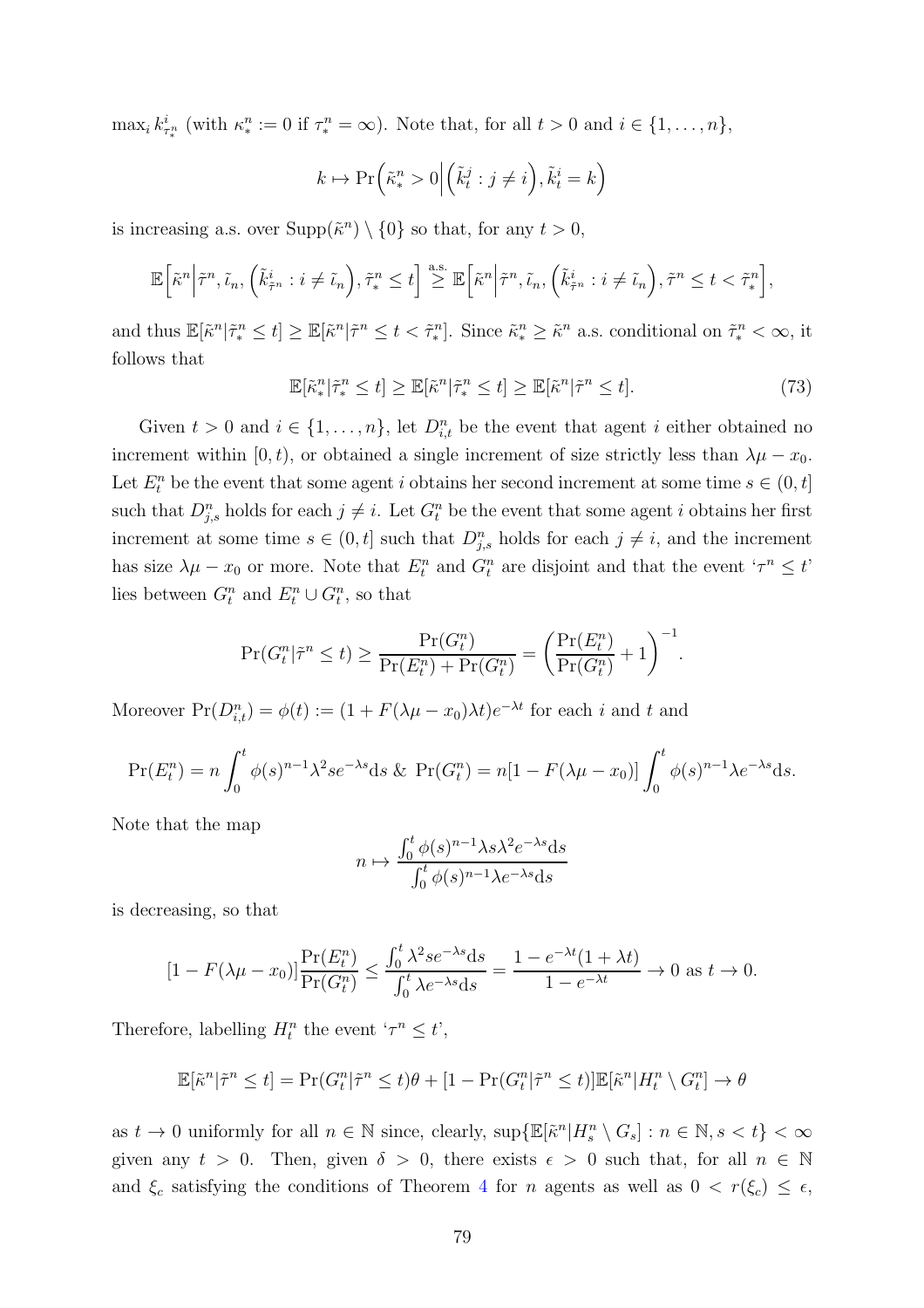## Supplemental appendices

### K Endogenous size of innovations

Suppose that each agent i obtains innovations at rate  $\lambda > 0$  and that, if she obtains an innovation at some time t, then its size is drawn from the distribution  $F_{a_t^i}$  where

$$
F_a(z) := \rho a \mathbb{1}_{z \ge \zeta} + (1 - \rho a) \left( 1 - e^{-\frac{z}{\epsilon}} \right) \text{ for all } a \in [0, 1],
$$

for some  $\rho \in (0,1]$  and  $\zeta > \epsilon > 0$ . That is, with probability  $\rho a_t^i$ , the innovation is substantial and has size  $\zeta$ ; otherwise, it is a small improvement, with size drawn from the exponential distribution with mean  $\epsilon$ . Thus, exerting higher effort increases the expected size of innovations, but does not alter their frequency. The fact that exerting no effort produces small improvements is justified if the cost of producing them is negligible.<sup>[114](#page-79-0)</sup>

In this setting, if agents play a profile of Markov strategies  $\alpha := (\alpha^i)_{i=1}^n$ , the payoff to agent *i* is a function  $\bar{v}^i(x)$  of the current stock and satisfies

$$
v^{i}(x) = x(1 - \alpha^{i}(x)) + \lambda \sum_{j=1}^{n} \Big\{ \mathbb{E}_{F_{\alpha^{j}(x)}} \big[ v^{i}(x + \tilde{z}) \big] - v^{i}(x) \Big\}.
$$
 (8')

Therefore, the Bellman equation for maximal achievable welfare  $\bar{v}_*(x)$  is

$$
v(x) = \max_{a \in [0,1]} \left\{ x(1-a) + \lambda n \{ \mathbb{E}_{F_a}[w(x+\tilde{z})] - w(x) \} \right\}.
$$
 (9')

and a strategy  $\alpha$  induces welfare  $\bar{v}_*(x)$  (when played by all agents) if and only if, for all  $x \geq x_0$ 

<span id="page-79-1"></span>
$$
\alpha(x) \in \arg\max_{a \in [0,1]} \{ \lambda n \mathbb{E}_{F_a} [\bar{v}_*(x+\tilde{z})] - ax \}. \tag{10'}
$$

One can verify that it is efficient to cease exerting effort when the stock reaches  $\bar{x}_* :=$  $n\lambda \rho(\zeta - \epsilon)$ . Moreover, assuming that effort ceases after a substantial innovation (i.e. that  $\zeta \geq \bar{x}_{*}$ ),

$$
\bar{v}_{*}(x) = \begin{cases}\n\frac{\lambda n \rho}{(1 + \lambda n \rho)^{2}} \left[ \epsilon \left( \frac{1}{\rho} - 1 \right) e^{\frac{1 + \lambda n \rho}{\epsilon (1 + \lambda n)} (x - \bar{x}_{*})} + (1 + \lambda n \rho)(x + \epsilon \lambda n) + \zeta + \epsilon \lambda n + \bar{x}_{*} \right] & \text{if } x \le \bar{x}_{*} \\
x + \epsilon \lambda n & \text{if } x \ge \bar{x}_{*},\n\end{cases}
$$
\n(12')

<span id="page-79-0"></span><sup>114.</sup> This is because agents would always produce innovations even if they could choose to produce no innovation at no cost, both in the welfare benchmark and in equilibrium. Formally, efficient and equilibrium effort take values in [0, 1] even after expanding the domain of effort from [0, 1] to  $[-1, 1]$  and defining, for all  $a \in [-1,0)$ ,  $c(a,x) := 0$  and  $F_a(z) := 1 - e^{-z/[\epsilon(a+1)]}$  (with  $F_0$  degenerate at 0).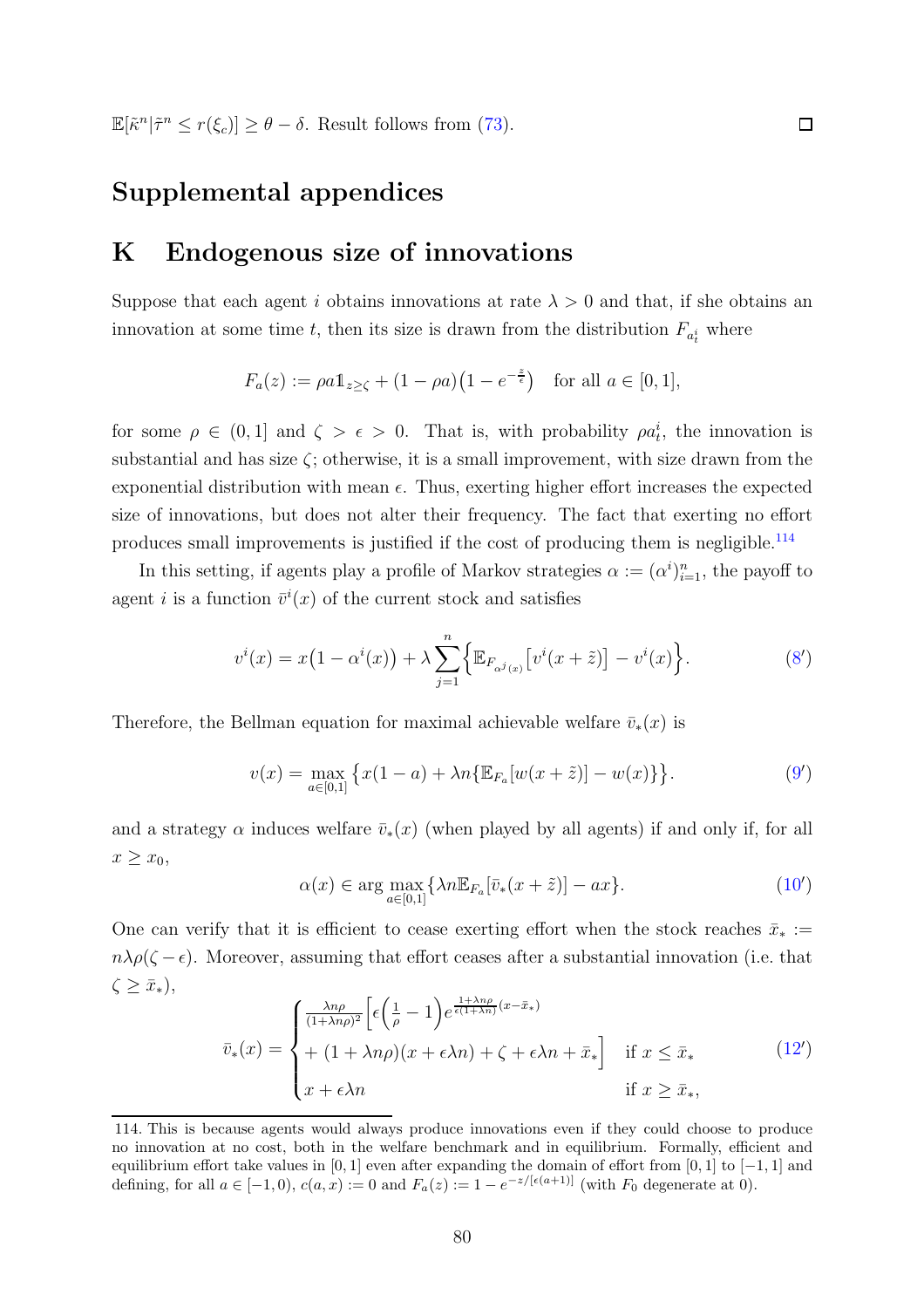and efficient effort  $\bar{\alpha}_*$  is 'bang-bang'. That is,  $\bar{\alpha}_*(x) = 1$  for  $x < \bar{x}_*$ , and  $\bar{\alpha}_*(x) = 0$  for  $x > \bar{x}_*$ . In particular, Theorem [1](#page-9-1) holds in this setting.

To compute symmetric equilibria in Markov strategies note that, from [\(8](#page-79-1) ′ ), if the opponents of a given agent all play a strategy  $\alpha$ , the agent's value function  $\hat{v}_{\alpha}$  solves

$$
v(x) = \max_{a \in [0,1]} \{x(1-a) + \lambda \mathbb{E}_{F_a}[v(x+\tilde{z})]\} + \lambda(n-1)\Big\{\mathbb{E}_{F_{\alpha(x)}}[v(x+\tilde{z})] - v(x)\Big\}.
$$
 (16')

Moreover,  $\alpha$  is a best response for the agent (at any history) if and only if, for all  $x \ge x_0$ ,

<span id="page-80-2"></span><span id="page-80-1"></span>
$$
\alpha(x) \in \arg\max_{a \in [0,1]} \{ \lambda \mathbb{E}_{F_a}[\hat{v}_\alpha(x+\tilde{z})] - ax \}.
$$
 (17')

It is easy to show that, in any symmetric equilibrium in Markov strategies, effort ceases at  $\bar{x}_f := \lambda \rho(\zeta - \epsilon)$ . Assuming that effort ceases after a substantial innovation (i.e. that  $\zeta \geq \bar{x}_f$ , the strategy

$$
\bar{\alpha}_f(x) = \begin{cases}\n1 & \text{if } x \leq \bar{y}_f \\
\frac{\epsilon(1+\lambda n) + \bar{x}_f - x}{\lambda \rho (n-1)x} & \text{if } \bar{y}_f \leq x \leq \bar{x}_f \\
0 & \text{if } x > \bar{x}_f,\n\end{cases}
$$

where

$$
\bar{y}_f = \frac{\epsilon (1 + \lambda n) + \bar{x}_f}{1 + \lambda \rho (n - 1)},
$$

forms a symmetric equilibrium. Above  $\bar{y}_f$ , equilibrium payoffs are given by

$$
\bar{v}_f(x) = \begin{cases} \zeta + \epsilon \lambda n + \left(1 - \frac{1}{\lambda \rho}\right)(x - \epsilon) & \text{if } \bar{y}_f \le x \le \bar{x}_f \\ x & \text{if } x > \bar{x}_f. \end{cases}
$$
(20')

As illustrated in Figure [4,](#page-81-0) effort decreases as the stock grows, and continuation payoffs need not always increase. That is, innovations may be detrimental, as in the equilibrium  $\alpha_f$  of the baseline model (Section [4\)](#page-10-0). More specifically,  $\bar{v}_f$  is monotone on  $[0, \bar{x}_f]$  if and only if  $\lambda \rho < 1$  and  $\bar{y}_f < \bar{x}_f$ , which is equivalent to

$$
\frac{\zeta}{\epsilon} > 1 + \frac{1 + \lambda n}{\lambda^2 \rho^2 (n-1)}.
$$

<span id="page-80-0"></span><sup>115.</sup> One can show via backward-induction arguments that no other pair of absolutely continuous  $\hat{v}_{\alpha}$  and  $\alpha$  satisfies both [\(16](#page-11-0)<sup>'</sup>) and [\(17](#page-12-1)'), so that  $\bar{\alpha}_f$  is the only 'well-behaved' symmetric equilibrium in Markov strategies.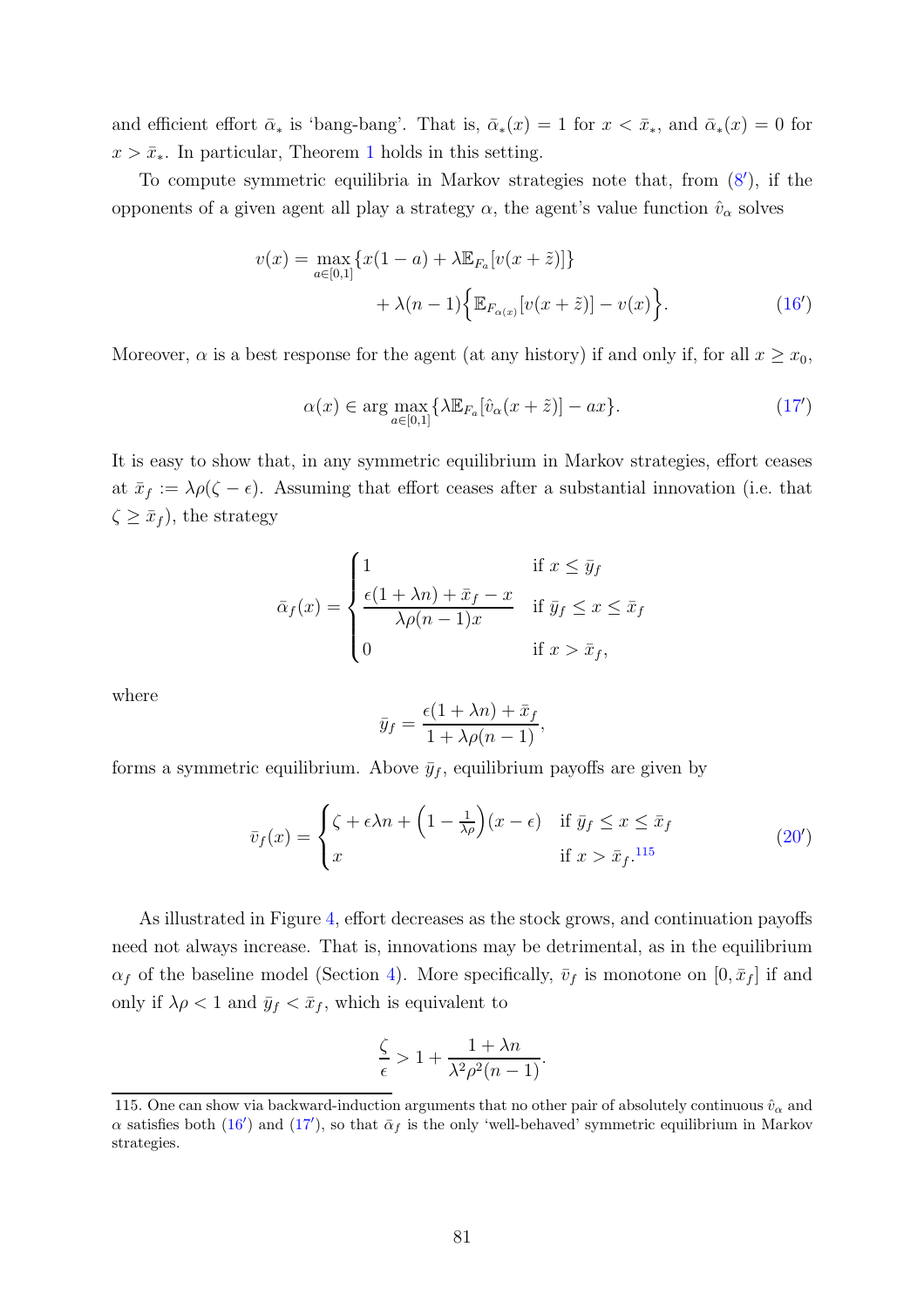<span id="page-81-0"></span>Moreover, unless  $\epsilon = 0$ , both  $\bar{\alpha}_f$  and  $\bar{v}_f$  jump down at  $x = \bar{x}_f$ .<sup>[116](#page-81-1)</sup>



Figure 4: Effort (left) and payoffs (right) in the 'well-behaved' symmetric equilibrium in Markov strategies of the game with endogenous innovation sizes, as functions of the stock  $x_t$ . Parameter values are  $n = \zeta = 5$ ,  $\lambda = 10$ ,  $\rho = 0.05$ , and  $\epsilon = 0.01$ .

## L Separable payoffs

In this appendix, I argue that the main phenomena analysed in this paper do not arise if payoffs are separable. Specifically, if payoffs are separable then, in the equilibrium with forced disclosure, innovations are guaranteed to be beneficial and concealing them is not profitable.

<span id="page-81-2"></span>Recall that continuation payoffs in the equilibrium with forced disclosure are  $v_f(x_t)$ , where  $x_t$  is the current stock (Theorem [2\)](#page-12-2).

**Proposition 6.** If the cost of effort does not increase with the stock, i.e.  $c(a, x) = c(a)$ , then  $v_f$  is increasing.

*Proof.* Recall from the proofs of Theorems [2](#page-12-2) and [5](#page-50-0) that  $v_f$  is the unique fixed point of  $P_f$ in  $\hat{V}$ , that  $P_f$  maps  $\hat{V}$  to itself and is increasing, and that  $\hat{V}$  is a complete lattice (with respect to the pointwise order). Let V' be the set of  $v \in V$  that are increasing. It suffices to show that  $P_f$  admits a fixed point in V'. Note that V' is a complete lattice. Then, since  $P_f$  is increasing on  $\hat{V}$ , by Tarski's fixed-point theorem, it suffices to show that  $P_f$ maps V' to itself. Fix  $v \in V'$ . Note that  $P_f v \in V$ , so that it remains to show that  $P_f v$ is increasing.

Since v is increasing and  $v - b$  is decreasing, v and, thus,  $L_f v$  are continuous. Then,  $p(L_f v(x), x)$  and, therefore,  $P_f v$ , are continuous. Moreover, from Step 3 of the proof of Theorem [5,](#page-50-0)  $p(x, L_f v(x))$  is decreasing in x. Let  $I_a := \{x \geq 0 : p(x, L_f v(x)) = a\}$  for

<span id="page-81-1"></span><sup>116.</sup> In the picture, the jumps in  $\bar{\alpha}_f$  and  $\bar{v}_f$  have approximate size 0.102 and 0.02, respectively.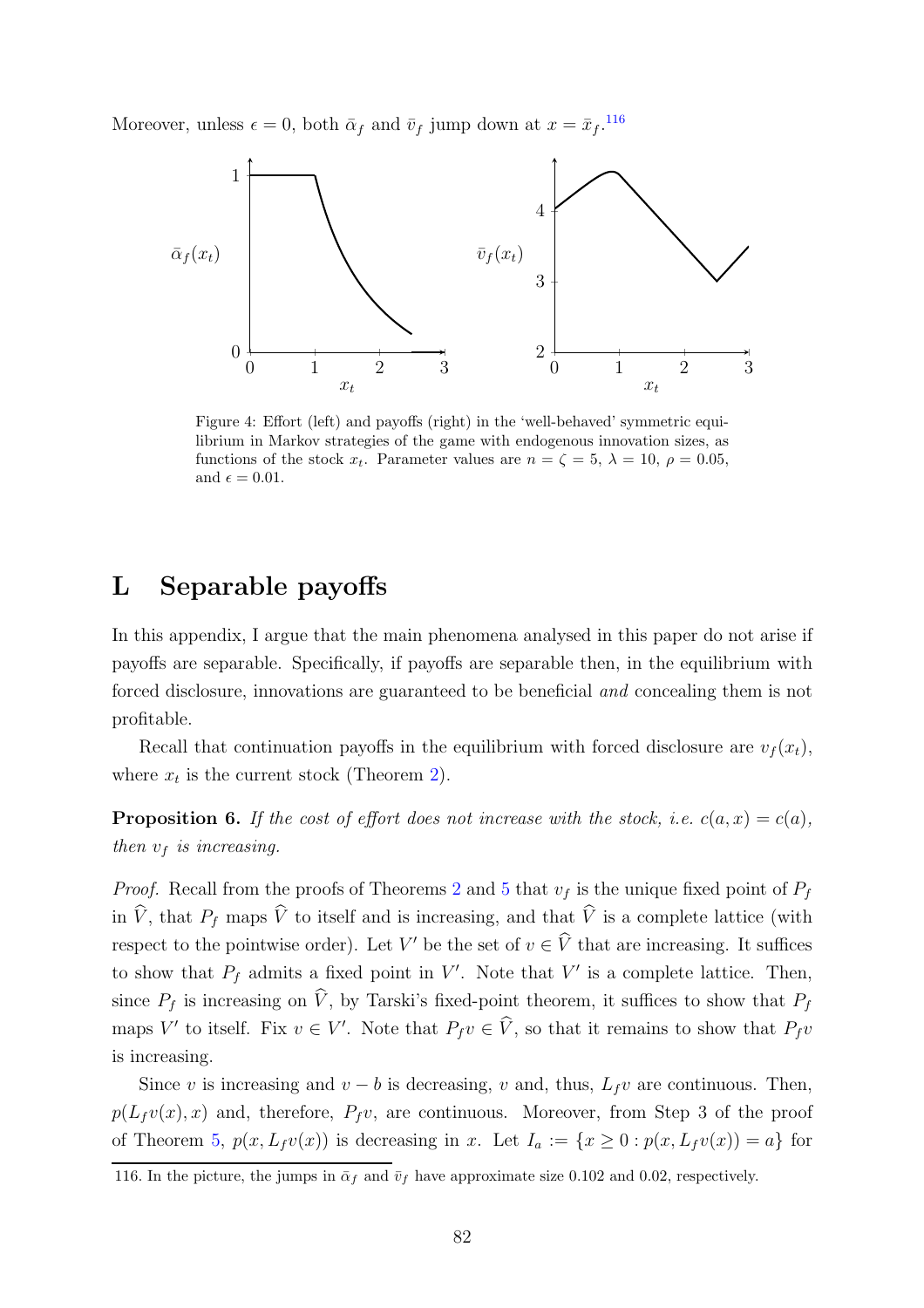$a \in \{0,1\}$  and  $I := \mathbb{R}_+ \setminus (I_0 \cup I_1)$ . If  $p(x, L_f v(x)) = 0$  for some  $x \geq 0$ , then  $I_0$  is an interval, and  $P_f v = b$  over  $I_0$ , so that it is increasing on  $I_0$ . If  $p(x, L_f v(x)) \in (0, 1)$  for some  $x \geq 0$ , then I is also an interval. Moreover, for any  $x \in I$ ,

$$
\lambda [L_f v(x) - P_f v(x)] = \lambda \frac{L_f v(x) - [b(x) - c(a, x)]}{1 + \lambda na} = c'(a)
$$

where  $a := p(x, L_f v(x))$ , the first equality follows by definition of  $P_f$ , and the second from [\(51\)](#page-51-0). Then  $P_f v$  is then increasing on I, as v is increasing and  $p(x, L_f v(x))$  is decreasing in x. Finally, if  $p(x, L_f v(x)) = 1$  for some  $x \geq 0$ , then  $I_1$  is an interval, and

$$
P_f v(x) = \frac{b(x) - c(1, x) + \lambda n L_f v(x)}{1 + \lambda n}
$$

over I. Then,  $P_f v$  is increasing on  $I_1$  since  $b(x) - c(1, x)$  and v are increasing. Therefore,  $P_f v$  is decreasing since  $I_0, I_1$  and I partition  $\mathbb{R}_+$ , and  $P_f v$  is continuous.  $\Box$ 

Given Lemma [2,](#page-15-1) Proposition [6](#page-81-2) implies that, if payoffs are separable, then innovations are not detrimental.

In the remainder of this section, I show that agents have no incentive to conceal in-novations in equilibrium if payoffs are separable.<sup>[117](#page-82-0)</sup> The following dynamic-programming result, which I state without proof, gives a sufficient condition for concealment to be unprofitable. Recall that  $\alpha_f$  is the effort policy in the equilibrium with forced disclosure (Theorem [2\)](#page-12-2). Let

<span id="page-82-2"></span>
$$
\mathcal{F} := \left\{ \sum_{l=1}^m z_l : m \in \mathbb{N}, (z_l)_{l=1}^m \subset \text{Supp}(F) \right\} \cup \{0\}.
$$

<span id="page-82-1"></span>**Lemma 12.** Suppose that  $\Delta(k, x) \leq 0$  for any  $k, x \geq 0$  such that  $\{k - x, x - x_0\} \subset \mathcal{F}$ , where

$$
\Delta(k, x) := \max_{a \in [0,1]} \left\{ b(x) - c(a, x) + a\lambda \{\mathbb{E}_F[v_f(k + \tilde{z})] - v_f(k)\} \right\} + \alpha_f(x)\lambda(n-1)\mathbb{E}_F\{\mathbb{1}_{x+\tilde{z}>k}[v_f(x+\tilde{z}) - v_f(k)]\} - v_f(k).
$$
 (74)

Then, the effort schedule  $\alpha_f$ , coupled with the 'full-disclosure' policy, induces a symmetric PBE of the game with concealment (for some profile of beliefs).

Assuming that agents exert effort according to  $\alpha_f$  and disclose fully, and that some agent *i* obtains an innovation at time *t* raising her stock to  $k_t^i > x_t$ ,  $\Delta(k_t^i, x_t)$  has the same

<span id="page-82-0"></span><sup>117.</sup> It is immediate that agents have no incentive to *discard* innovations in equilibrium, given that they are not detrimental. However, as noted at the end of Section [6.1,](#page-24-0) concealment is generally more beneficial than disposal. Therefore, it is a priori unclear that it is unprofitable in equilibrium.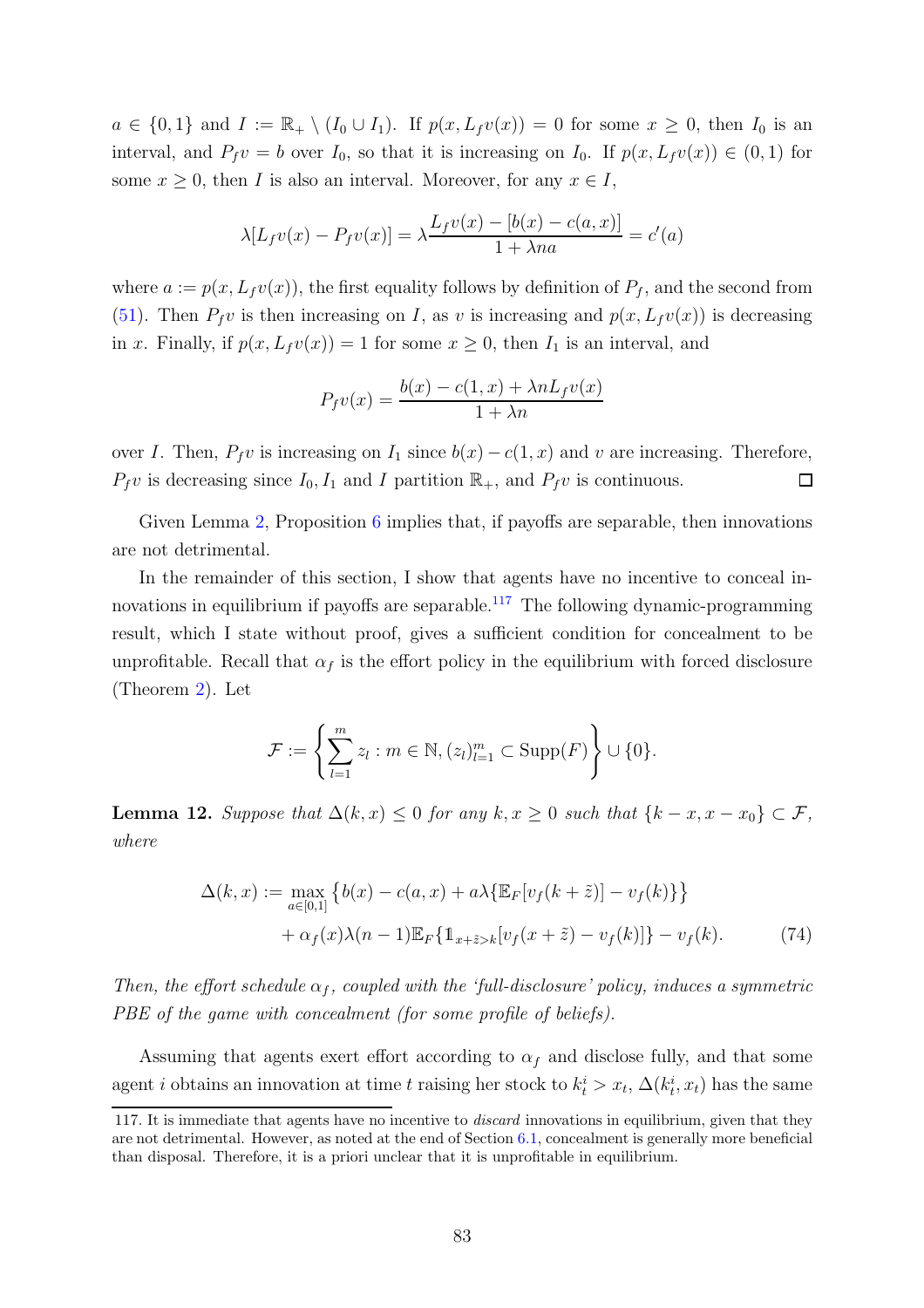sign as the net benefit of the deviation: 'conceal fully, and exert optimal effort until the next innovation (by any agent), then disclose fully and revert to  $\alpha_f$  and full disclosure'.<sup>[118](#page-83-0)</sup>

The next result shows that, if the cost of effort does not increase with the stock, then concealment is not profitable in equilibrium.

**Corollary 7.** If the cost of effort does not increase with the stock, i.e.  $c(a, x) = c(a)$ , then the effort schedule  $\alpha_f$ , coupled with the 'full-disclosure' policy, induces a symmetric PBE of the game with concealment.

*Proof.* Fix  $x_0 \geq 0$ . From Lemma [12,](#page-82-1) it suffices to show that  $\Delta(k, x) \leq 0$  for all  $k \geq$  $x \geq x_0$ . Note that  $\Delta(x_0, x_0) = 0$  since  $v_f$  satisfies [\(16\)](#page-11-0). Hence, it suffices to show that  $\Delta(k, x_0)$  is decreasing in k on  $[x_0, \infty)$ . From Proposition [6,](#page-81-2)  $v_f$  is increasing. Then, the second expectation in  $(74)$  is decreasing in k. Hence, it suffices to show that the map  $\phi: k \mapsto \mathbb{E}_{F} [v_f (k + \tilde{z})] - v_f (k)$  is decreasing. Define

$$
I_1 := \{x \ge 0 : \alpha_f(x) = 1\}, \ I := \{x \ge 0 : \alpha_f(x) \in (0,1)\}, \ I_0 := \{x \ge 0 : \alpha_f(x) = 0\}.
$$

From Theorem [2,](#page-12-2)  $\alpha_f$  is continuous and decreasing, so that  $I_1$ , I and  $I_0$  are (possibly empty) intervals. Since  $\phi$  is continuous, it suffices to show that it is decreasing on each of  $I_1$ , I and  $I_0$ . On  $I_0$ ,  $v_f = b$ , so  $\phi$  is decreasing since b is concave. On I, [\(17\)](#page-12-1) implies that  $\phi(k) = c(\alpha_f(k))$ . Then  $\phi$  is decreasing since  $\alpha_f$  is. On  $I_1$ ,

$$
\phi(k) = \frac{\mathbb{E}_F[v_f(k+\tilde{z})] - b(k)}{1 + \lambda n}.
$$

Then,  $\phi$  is decreasing on  $I_1$  from Claim [1,](#page-46-0) since  $v_f - b$  is decreasing (see Theorem [2\)](#page-12-2).  $\Box$ 

#### M Innovations of fixed size

In this appendix, I show that the main phenomena studied in this paper do not occur if the size of innovations is deterministic. Namely, if innovations have fixed size, in the equilibrium of the game with forced disclosure, innovations are always beneficial and concealing them is unprofitable. The former follows immediately from Lemma [1,](#page-15-2) as innovations have fixed size precisely if  $F$  is degenerate.

Corollary 8. If innovations have fixed size, then innovations are not detrimental.

<span id="page-83-0"></span><sup>118.</sup> Due to the restriction on the agent's disclosures imposed in Section [6.1,](#page-24-0) this deviation is not feasible. However, its (well-defined) payoff provides an upper-bound on the payoffs of feasible deviations. To gain an insight on the expression for  $\Delta(k_t^i, x_t)$ , suppose that agent i is indifferent between this and no deviation. Then, the payoff from deviating would equal the sum of the first two terms in [\(74\)](#page-82-2). Namely, if agent i deviates and exerts optimal effort a, she obtains flow payoff  $b(x) - c(a, x)$  until a disclosure and, if she obtains an innovation of size  $z$  before her opponents disclosure, her continuation payoff increases by  $v_f(k + z) - v_f(k)$ ; if instead one of her opponents discloses an innovation of size z, agent i discloses k immediately after if and only if  $x + z < k$ .